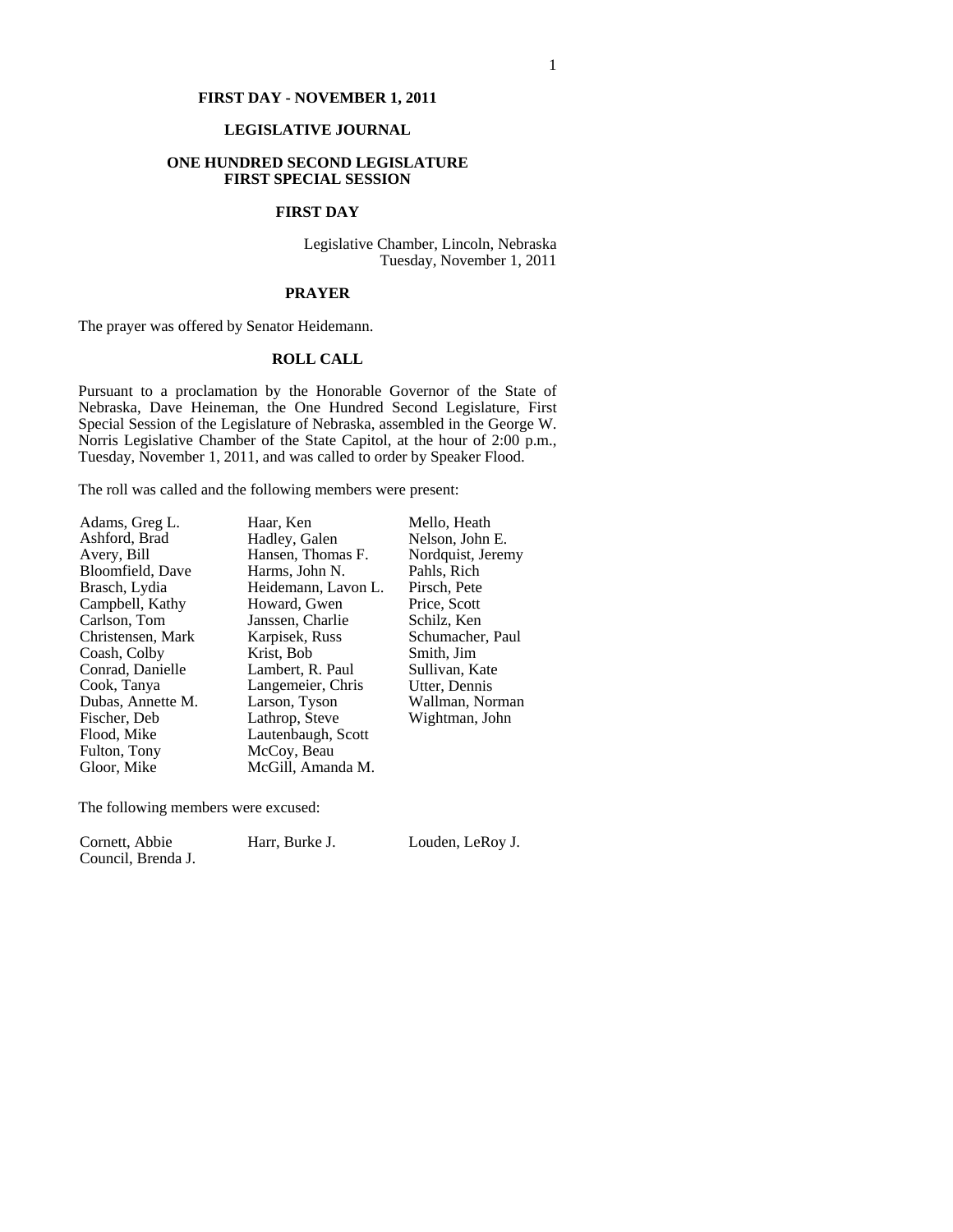### **DECLARATION**

Pursuant to a proclamation issued by the Honorable Dave Heineman, Governor of Nebraska, we are here and now assembled in the One Hundred Second Legislature, First Special Session of the Nebraska Legislature. I, as President of the Legislature, declare that we are now open for the transaction of business.

> (Signed) Speaker Flood President of the Legislature

## **PROCLAMATION**

BY VIRTUE OF THE AUTHORITY VESTED in the Governor by Article IV, Section 8 of the Nebraska Constitution, I, Dave Heineman, as Governor of the State of Nebraska, believing that an extraordinary occasion has arisen, DO HEREBY CALL the Legislature of Nebraska to convene in extraordinary session at the State Capitol on November 1, 2011, at 2:00 p.m. for the purpose of considering and enacting legislation on only the following subjects:

- 1. Enacting legislation relating to oil pipelines; and
- 2. To appropriate funds to the Legislative Council for the necessary expenses of the extraordinary session herein called.

I direct that members of the Legislature of the State of Nebraska be notified of the convening of this extraordinary session by presenting to each of them a copy of this Proclamation.

IN WITNESS WHEREOF, I have hereunto set my hand, and caused the Great Seal of the State of Nebraska to be affixed this 25th day of October, in the year of our Lord Two Thousand Eleven.

> (Signed) Dave Heineman Governor

Attest:

 (Signed) John A. Gale Secretary of State

(SEAL)

## **RESIGNATION**

August 31, 2011

The Honorable Dave Heineman Governor of Nebraska PO Box 94848 Lincoln, NE 68509-4848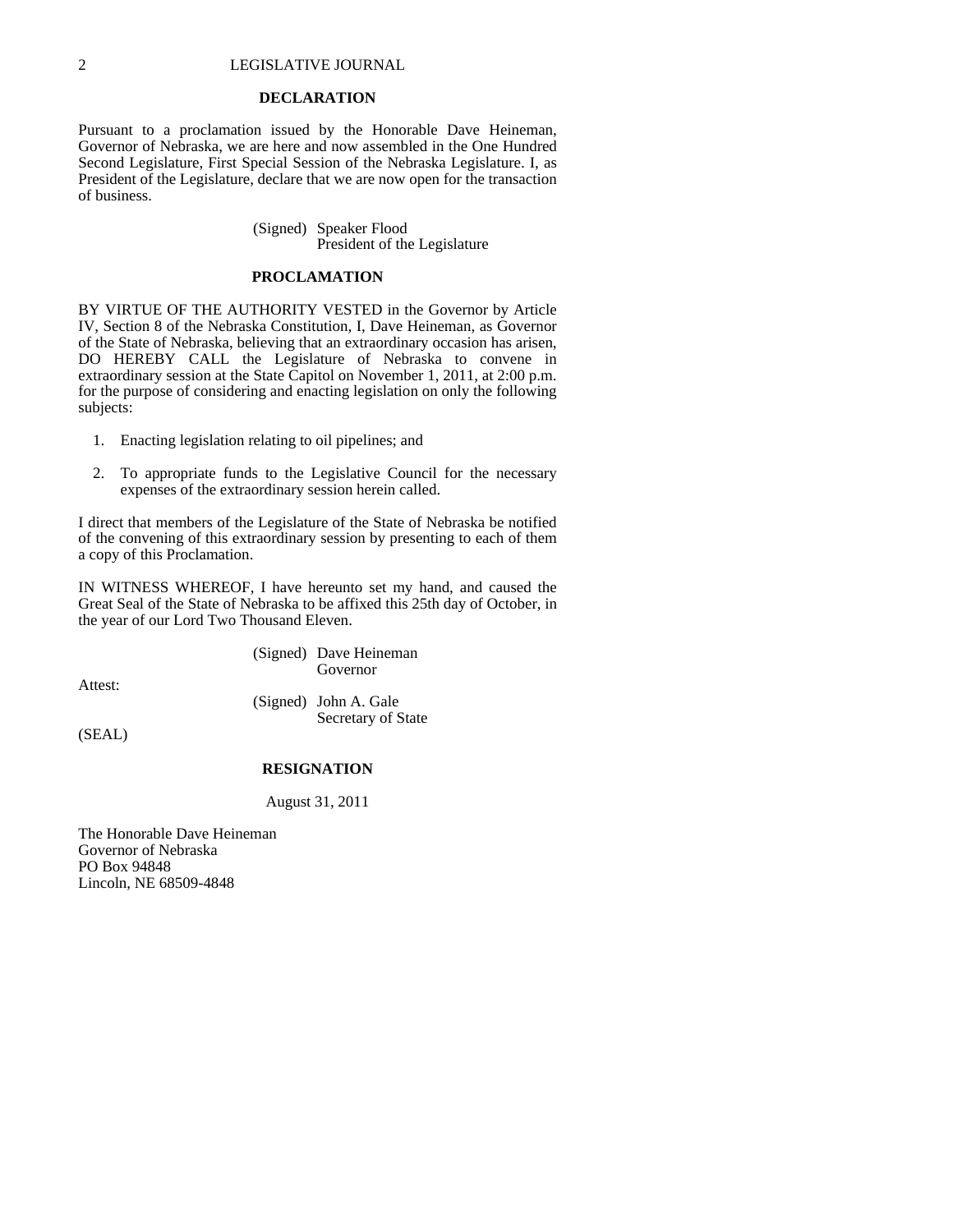Dear Governor Heineman:

It is with sincere regret that I announce my resignation from the office of state senator. As we agreed the effective date will be Friday, October 7, 2011. It has been an honor and privilege to represent the citizens of District 2 and to serve the state of Nebraska.

My five years as a state senator have been the highlight of my 19 years of elected public service. I have enjoyed the opportunity to contribute to an institution that I will always respect and treasure. Thank you for your understanding of my situation and the difficult decision I must make.

> Sincerely, (Signed) Dave Pankonin District 2

### **MESSAGE FROM THE GOVERNOR**

October 7, 2011

Mr. President, Speaker Flood and Members of the Legislature State Capitol Lincoln, NE 68509

Dear Mr. President, Speaker Flood and Senators:

I hereby appoint R. Paul Lambert to fill the vacancy in the 2nd Legislative District created by the resignation of Senator Dave Pankonin. This appointment takes effect on October 7, 2011.

> Sincerely, (Signed) Dave Heineman Governor

# **GUBERNATORIAL APPOINTMENT**

Greetings To All Who Shall See These Presents Know Ye, that I Dave Heineman, on behalf of the State of Nebraska and as Governor, do hereby appoint R. Paul Lambert as a member of the Nebraska Legislature - District Two.

Reposing special trust in your ability, integrity and patriotism, I do authorize and empower you to discharge the duties of said appointment, according to law.

This appointment shall take effect on October 7, 2011 and continue until January 8, 2013 provided you shall satisfactorily perform all the duties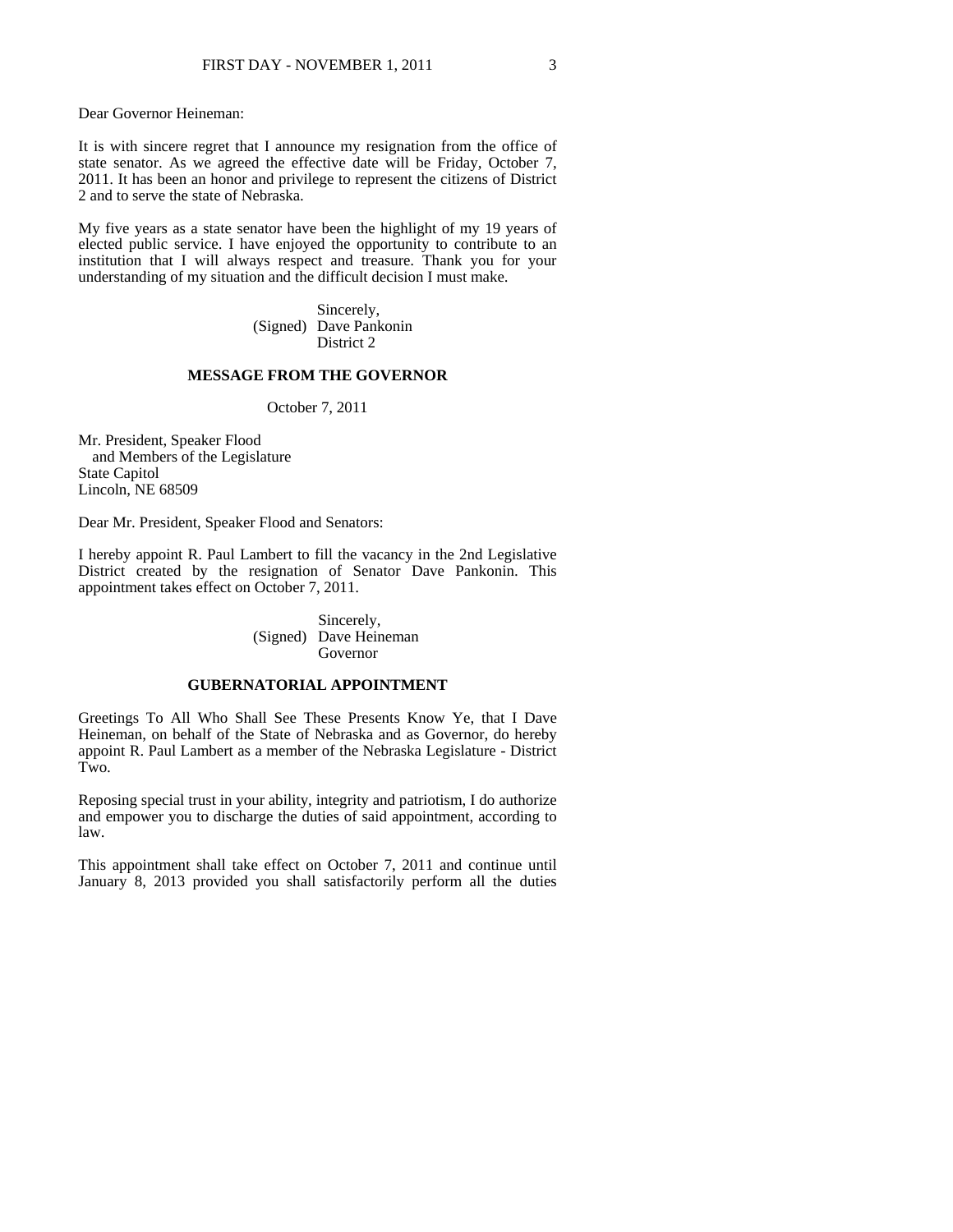imposed by law.

 (Signed) Dave Heineman Governor

 (Signed) John A. Gale Secretary of State

Secretary of State

# **CERTIFICATE**

State of Nebraska

| United States of America, |            |
|---------------------------|------------|
|                           | $\sum$ SS. |
| State of Nebraska         |            |

I, John A. Gale, Secretary of State of the State of Nebraska do hereby certify that Paul Lambert has been appointed as a Member of the Nebraska Unicameral Legislature from the Second District for the unexpired term of Dave Pankonin. The term beginning October 7, 2011 shall continue until January 8, 2013, or such time as he shall satisfactorily perform all the duties imposed upon such officer by law, and until a successor is duly elected and qualified.

I further certify that the foregoing appointment was made by Governor Dave Heineman under the authority granted by the Constitution and by Section 32-566 of the Revised Statutes of Nebraska.

In Testimony Whereof, I have hereunto set my hand and affixed the Great Seal of the State of Nebraska.

Done at Lincoln this First day of November in the year of our Lord, two thousand and eleven.

(SEAL) (Signed) John A. Gale Secretary of State

# **OFFICIAL OATH**

STATE OF NEBRASKA )

) ss.

County of Lancaster (1)

"I, R. Paul Lambert, do solemnly swear (or affirm) that I will support the Constitution of the United States, and the Constitution of the State of Nebraska, and will faithfully discharge the duties of Member of the Legislature, District 2 according to the best of my ability, and that at the election at which I was chosen to fill said office, I have not improperly influenced in any way the vote of any elector, and have not accepted, nor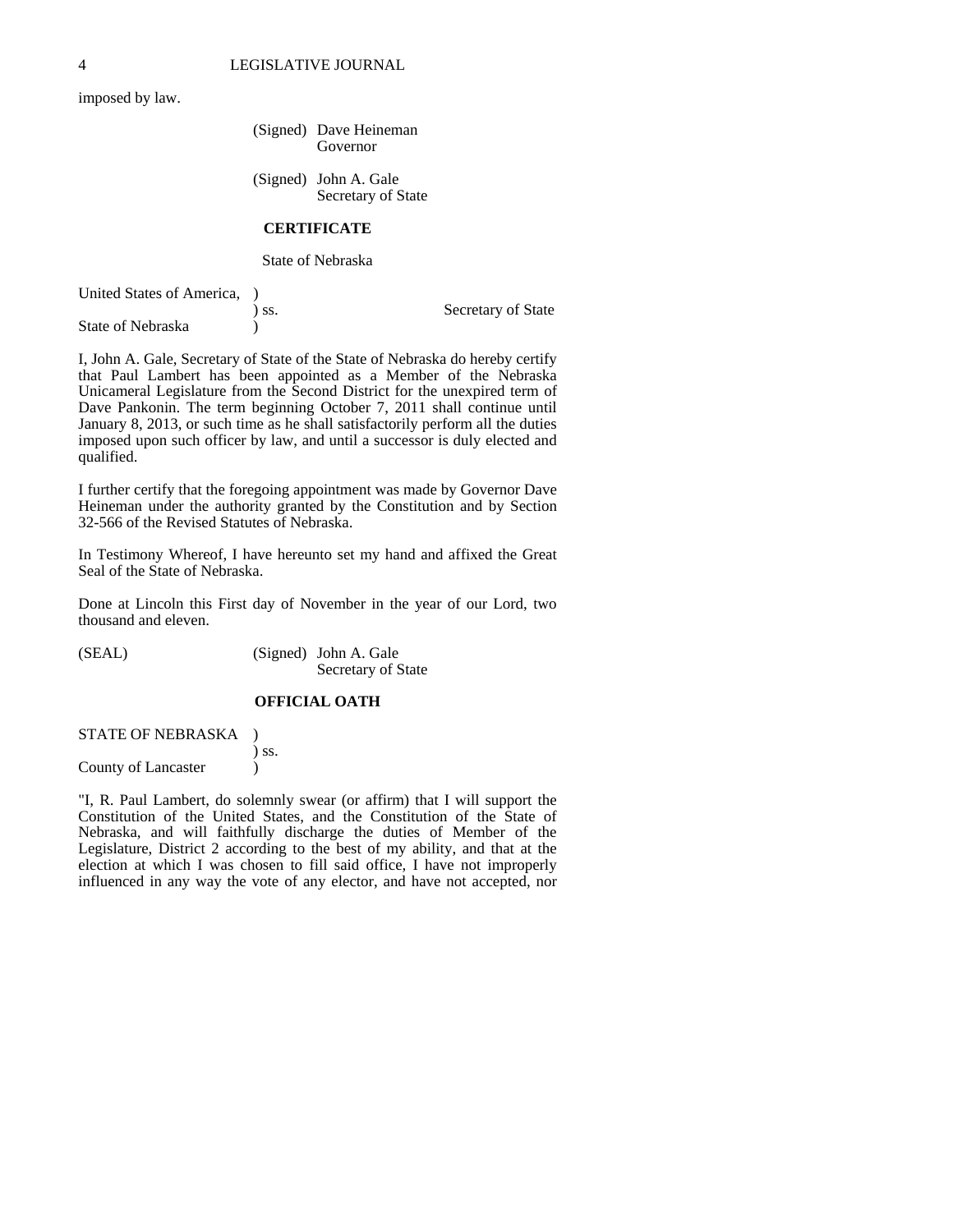will I accept or receive, directly or indirectly, any money or other valuable thing from any corporation, company or person, or any promise of office, for any official act or influence (for any vote may give or withhold on any bill, resolution, or appropriation)."\*

(Signed) R. Paul Lambert

Subscribed in my presence and sworn to before me this 7th day of October, 2011.

| (SEAL) | (Signed) John A. Gale |
|--------|-----------------------|
|        | Secretary of State    |

\*Constitution of the State of Nebraska, Article XV, Section One. For Executive, Judicial Officers and Members of the Legislature.

# **CERTIFICATE**

State of Nebraska

United States of America, ) ss.

State of Nebraska )

I, John A. Gale, Secretary of State of the State of Nebraska do hereby certify that the attached is a true and correct copy of the Official Roster of members of the Nebraska Unicameral Legislature elected or appointed to serve in the One Hundred Second Legislature, Special Session, 2011.

Further, I hereby certify that the members so listed on the Official Roster attached hereto are the duly elected or appointed members of the Unicameral Legislature in the State of Nebraska for the One Hundred Second Legislature, Special Session, 2011.

Finally, I hereby certify that all election returns, abstracts, canvass and appointment records with reference to said members are on file in the office of the Secretary of State and are a matter of public record.

In Testimony Whereof, I have hereunto set my hand and affixed the Great Seal of the State of Nebraska.

Done at Lincoln this First day of November in the year of our Lord, two thousand and eleven.

(SEAL) (Signed) John A. Gale Secretary of State

Secretary of State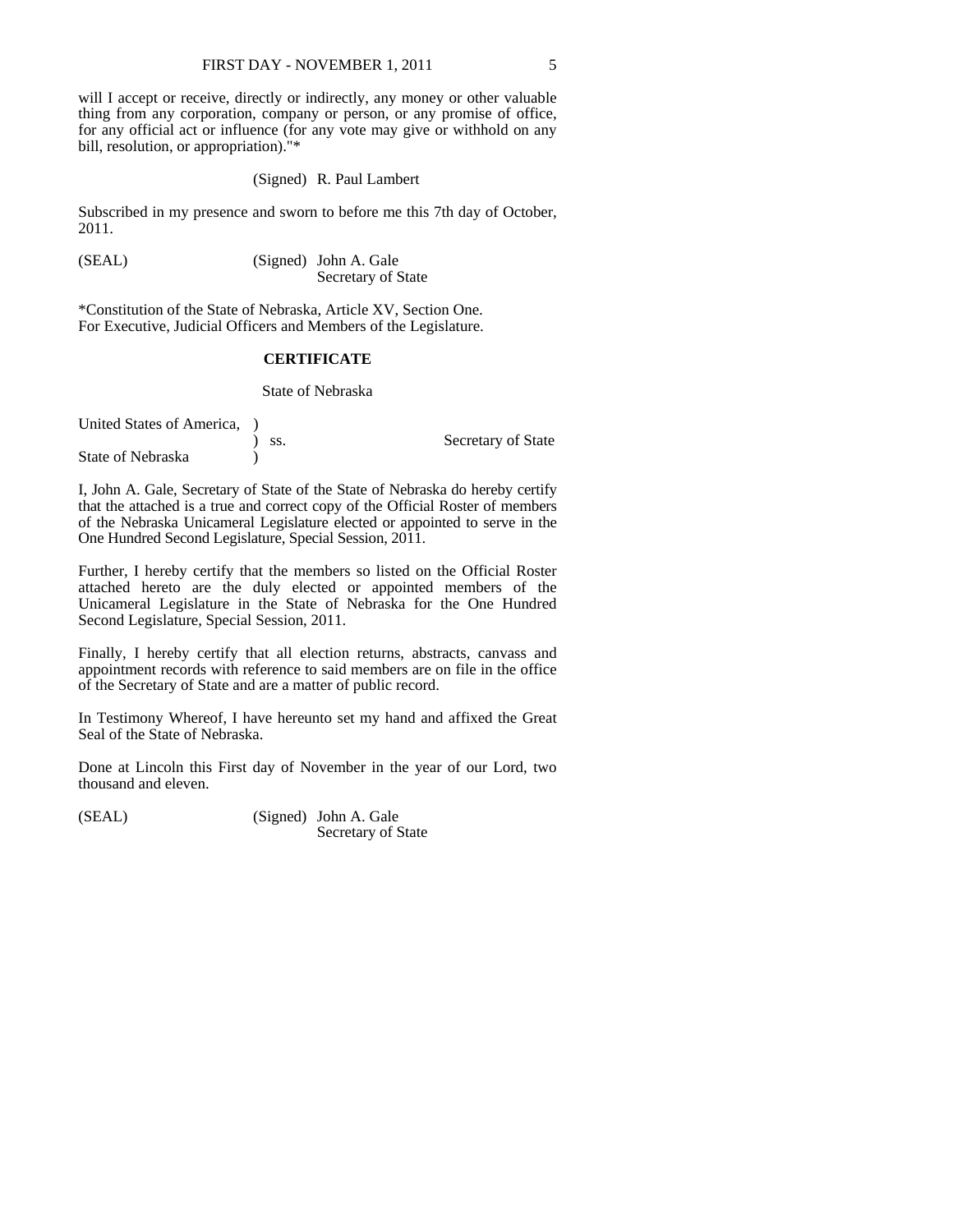DISTRICT/NAME ELECTED<br>1 Lavon L. Heidemann November 4, 2008 1 Lavon L. Heidemann<br>2 Paul Lambert 2 Paul Lambert Appointed October 7, 2011<br>3 Scott Price (Appointed October 7, 2011) 3 Scott Price November 4, 2008<br>4 Pete Pirsch November 2, 2010 4 Pete Pirsch November 2, 2010<br>5 Heath Mello November 4, 2008 November 4, 2008<br>November 2, 2010 6 John E. Nelson<br>
7 Jeremiah Nordquist<br>
7 Jeremiah Nordquist<br>
8 November 4, 2008 7 Jeremiah Nordquist<br>8 Burke J. Harr 8 Burke J. Harr (1992) 8 Burke J. Harr (1994) 8 November 2, 2010<br>
9 Gwen Howard (1996) 8 November 4, 2008 9 Gwen Howard November 4, 2008<br>10 Bob Krist November 2, 2010 November 2, 2010 11 Brenda J. Council November 4, 2008 12 Steve Lathrop November 2, 2010<br>
13 Tanya Cook November 4, 2008 13 Tanya Cook<br>14 Jim Smith November 2, 2010<br>November 4, 2008 15 Charlie Janssen<br>16 Lydia Brasch 16 Lydia Brasch November 2, 2010<br>17 Dave Bloomfield Appointed December 2, 2010 Appointed December 2, 2010 18 Scott Lautenbaugh November 2, 2010<br>
19 Mike Flood November 4, 2008 19 Mike Flood November 4, 2008<br>
20 Brad Ashford November 2, 2010 20 Brad Ashford November 2, 2010<br>
21 Ken Haar November 4, 2008 November 4, 2008<br>November 2, 2010 22 Paul Schumacher November 2, 2010<br>
23 Chris Langemeier November 4, 2008 23 Chris Langemeier November 4, 2008<br>24 Gree L. Adams November 2, 2010 24 Greg L. Adams 25 Kathy Campbell November 4, 2008<br>26 Amanda M. McGill November 2, 2010 26 Amanda M. McGill<br>27 Colby Coash 27 Colby Coash November 4, 2008<br>
28 Bill Avery November 2, 2010 28 Bill Avery November 2, 2010<br>29 Tony Fulton November 4, 2008 November 4, 2008<br>November 2, 2010 30 Norman Wallman<br>31 Rich Pahls November 4, 2008<br>November 2, 2010 32 Russ Karpisek<br>33 Dennis Utter 13 November 4, 2008<br>November 2, 2010 34 Annette M. Dubas<br>35 Mike Gloor November 4, 2008<br>November 2, 2010 36 John Wightman<br>37 Galen Hadley 37 Galen Hadley November 4, 2008<br>38 Tom Carlson November 2, 2010 November 2, 2010<br>November 4, 2008 39 Beau McCoy November 4, 2008<br>40 Tyson Larson November 2, 2010 40 Tyson Larson<br>41 Kate Sullivan November 4, 2008<br>November 2, 2010 42 Thomas F. Hansen<br>43 Deb Fischer November 4, 2008<br>November 2, 2010 44 Mark Christensen<br>45 Abbie Cornett November 4, 2008<br>November 2, 2010 46 Danielle Conrad<br>47 Ken Schilz 47 Ken Schilz November 4, 2008<br>48 John N. Harms November 2, 2010 November 2, 2010<br>November 4, 2008 49 LeRoy J. Louden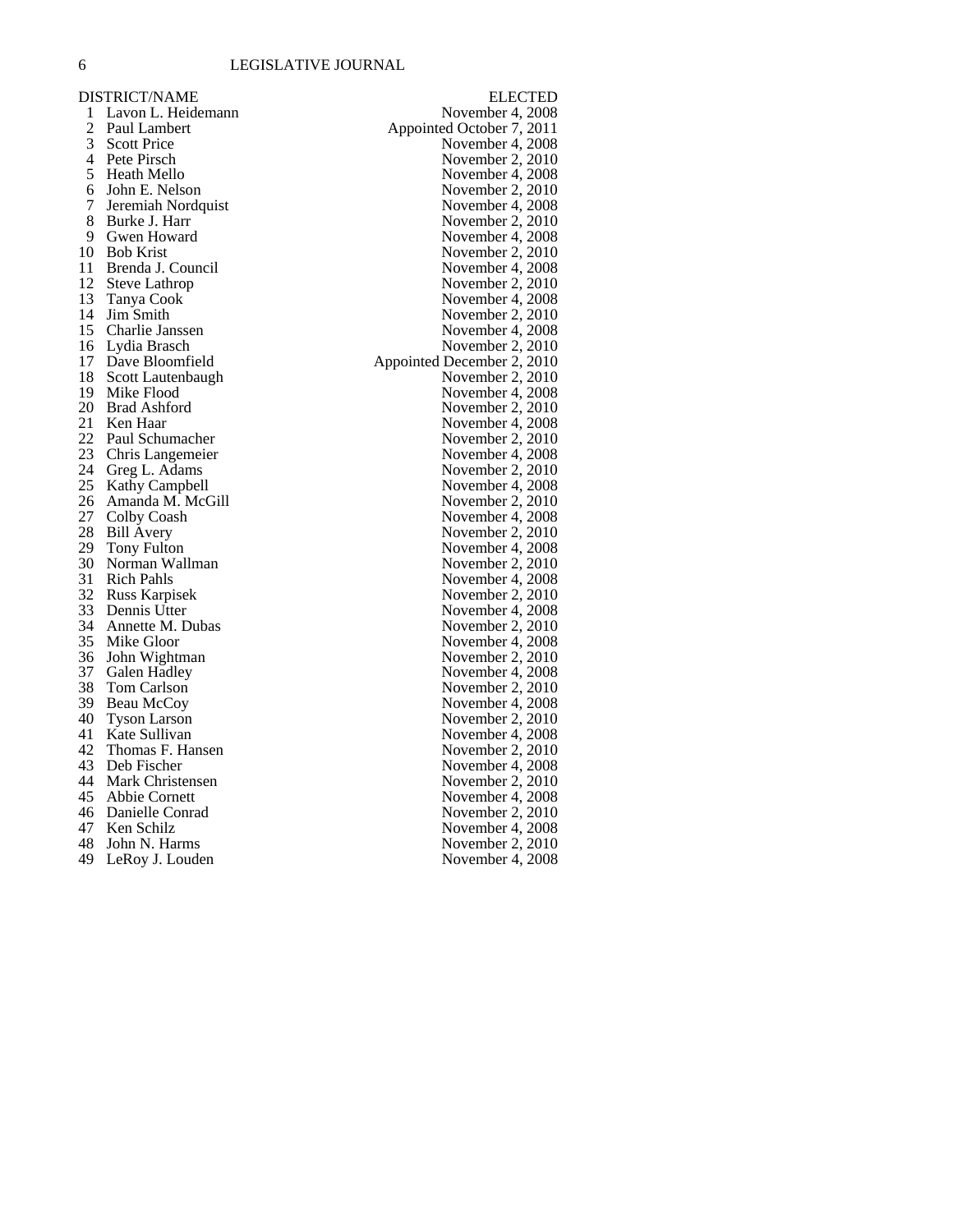#### FIRST DAY - NOVEMBER 1, 2011 7

## **MESSAGES FROM THE GOVERNOR**

June 9, 2011

Mr. President, Speaker Flood and Members of the Legislature State Capitol Lincoln, NE 68509

Dear Mr. President, Speaker Flood and Members of the Legislature:

Contingent upon your approval, the following individual is being appointed to the Nebraska Liquor Control Commission:

William Austin, 2511 South 77th Place, Lincoln, NE 68506

The aforementioned appointee is respectfully submitted for your consideration. Copies of the certificate and background information are included for your review.

> Sincerely, (Signed) Dave Heineman Governor

Enclosures

June 13, 2011

Mr. President, Speaker Flood and Members of the Legislature State Capitol Building Lincoln, NE 68509

Dear Mr. President, Speaker Flood and Senators:

Contingent upon your approval, the following individual is being appointed to the State Highway Commission:

James Kindig, 201 E. Pine St., Box 336, Kenesaw, NE 68956

Contingent upon your approval, the following individuals are being reappointed to the State Highway Commission:

Doug Leafgreen, 1625 Aspen, Gering, NE 69341 Greg Wolford, 702 Airport Rd., McCook, NE 69001 Rodney Vandeberg, 2202 Chase Street, Falls City, NE 68355 David Copple, 3405 Rolling Hills Dr., Norfolk, NE 68701

The aforementioned appointees are respectfully submitted for your consideration. Copies of the certificates and background information are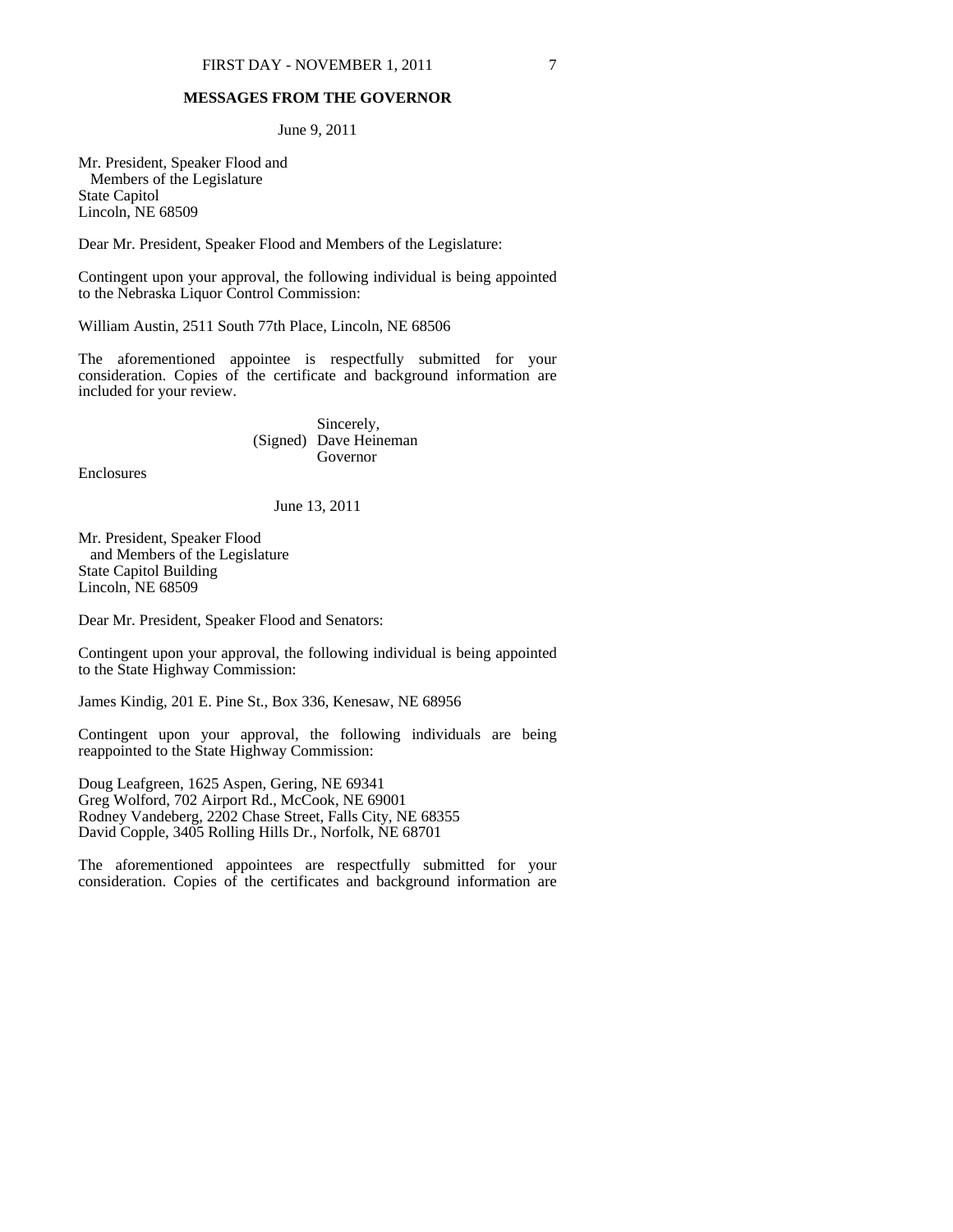included for your review.

 Sincerely, (Signed) Dave Heineman Governor

Enclosures

June 21, 2011

Mr. President, Speaker Flood and Members of the Legislature State Capitol Building Lincoln, NE 68509

Dear Mr. President, Speaker Flood and Senators:

Contingent upon your approval, the following individuals are being appointed to the Tax Equalization and Review Commission:

Robert Hotz, 8117 Imperial Circle, Lincoln, NE 68506 Thomas Freimuth, 1512 North 105th St., Omaha, NE 68114 Nancy Salmon, 1206 Giltner Spur, Phillips, NE 68865

The aforementioned appointees are respectfully submitted for your consideration. Copies of the certificates and background information are included for your review.

> Sincerely, (Signed) Dave Heineman Governor

Enclosures

### July 1, 2011

Mr. President, Speaker Flood and Members of the Legislature State Capitol Lincoln, NE 68509

Dear Mr. President, Speaker Flood and Members of the Legislature:

Contingent upon your approval, the following individual is being appointed to the Crime Victim's Reparations Committee:

Brian Wachman, 206 South 13th St., Suite 100, Lincoln, NE 68508

The aforementioned appointee is respectfully submitted for your consideration. Copies of the certificate and background information are included for your review.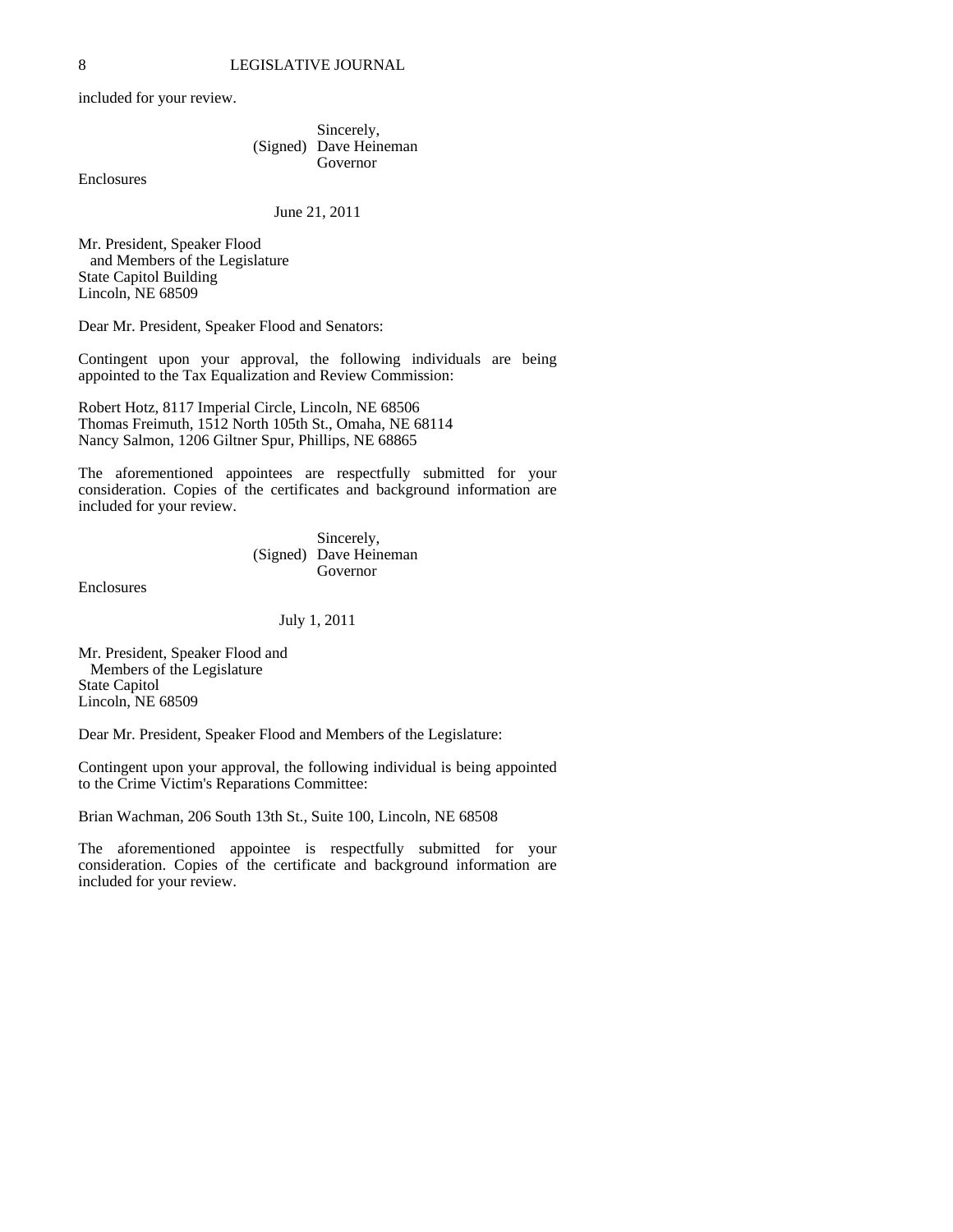## Sincerely, (Signed) Dave Heineman Governor

Enclosures

### July 13, 2011

Mr. President, Speaker Flood and Members of the Legislature State Capitol Lincoln, NE 68509

Dear Mr. President, Speaker Flood and Members of the Legislature:

Contingent upon your approval, the following individual is being appointed to the Nebraska Motor Vehicle Industry Licensing Board:

Donald Hansen, 2528 N. 161st Terrace, Omaha, NE 68116

The aforementioned appointee is respectfully submitted for your consideration. Copies of the certificate and background information are included for your review.

### Sincerely, (Signed) Dave Heineman Governor

Enclosures

#### August 3, 2011

Mr. President, Speaker Flood and Members of the Legislature State Capitol Lincoln, NE 68509

Dear Mr. President, Speaker Flood and Members of the Legislature:

Contingent upon your approval, the following individual is being reappointed to the Nebraska Oil and Gas Conservation Commission:

James Gohl, 37475 Road 716, Culbertson, NE 69024

The aforementioned appointee is respectfully submitted for your consideration. Copies of the certificate and background information are included for your review.

> Sincerely, (Signed) Dave Heineman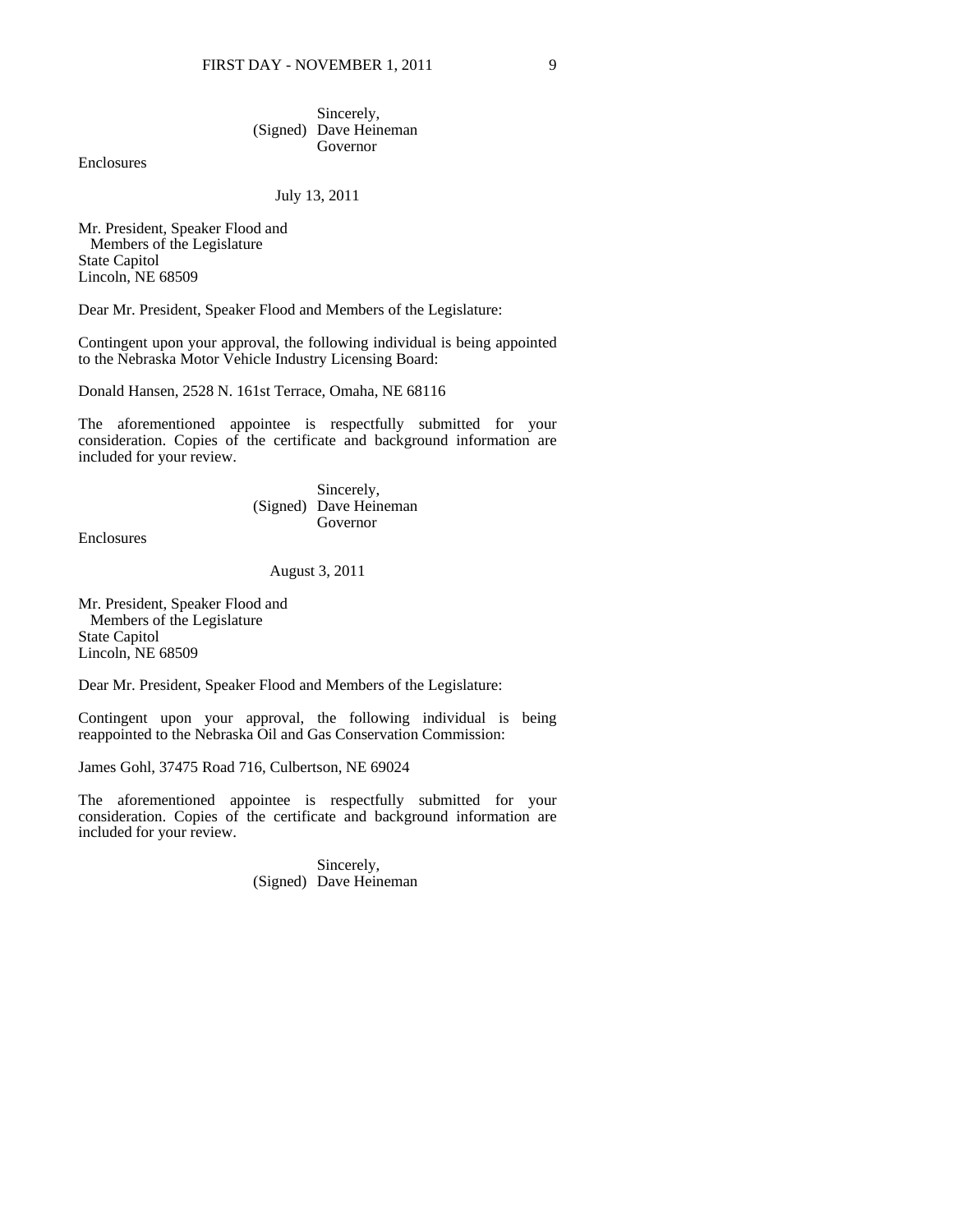Governor

Enclosures

## August 5, 2011

Mr. President, Speaker Flood and Members of the Legislature State Capitol Lincoln, NE 68509

Dear Mr. President, Speaker Flood and Members of the Legislature:

Contingent upon your approval, the following individuals are being reappointed to the Nebraska Ethanol Board:

Steven Hanson, 34450 Hwy 23, Elsie, NE 69134 Timothy Else, 6176 Road U, Belvidere, NE 68315

The aforementioned appointees are respectfully submitted for your consideration. Copies of the certificates and background information are included for your review.

> Sincerely, (Signed) Dave Heineman Governor

Enclosures

### August 10, 2011

Mr. President, Speaker Flood and Members of the Legislature State Capitol Lincoln, NE 68509

Dear Mr. President, Speaker Flood and Members of the Legislature:

Contingent upon your approval, the following individual is being reappointed to the State Personnel Board:

Lucinda Glen, 1324 Regency Drive, Hastings, NE 68901

The aforementioned appointee is respectfully submitted for your consideration. Copies of the certificate and background information are included for your review.

> Sincerely, (Signed) Dave Heineman Governor

Enclosures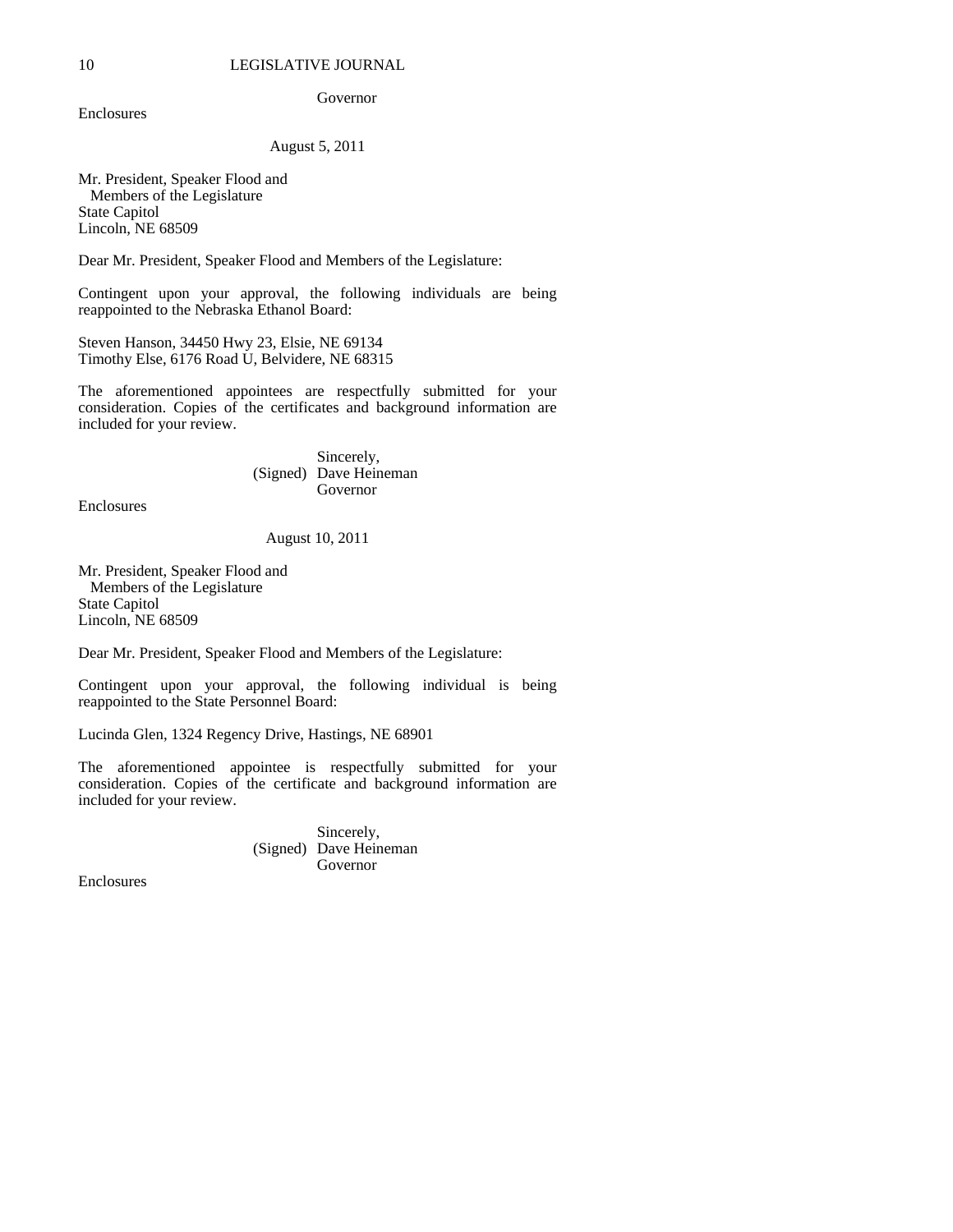### August 10, 2011

Mr. President, Speaker Flood and Members of the Legislature State Capitol Lincoln, NE 68509

Dear Mr. President, Speaker Flood and Members of the Legislature:

Contingent upon your approval, the following individual is being reappointed to the Nebraska Child Abuse Prevention Fund Board:

Joni Kuzma, 2510 Brahma St., Grand Island, NE 68801

The aforementioned appointee is respectfully submitted for your consideration. Copies of the certificate and background information are included for your review.

> Sincerely, (Signed) Dave Heineman Governor

Enclosures

August 11, 2011

Mr. President, Speaker Flood and Members of the Legislature State Capitol Building Lincoln, NE 68509

Dear Mr. President, Speaker Flood and Senators:

Contingent upon your approval, the following individuals are being appointed to the Environmental Quality Council:

Vern Powers, 5911 Quail Ridge, Hastings, NE 68902 Earl McNutt, 1104 West 4th, McCook, NE 69001 Dr. Ronald Sheppard, P.O. Box 129, Callaway, NE 68825

The aforementioned appointees are respectfully submitted for your consideration. Copies of the certificates and background information are included for your review.

> Sincerely, (Signed) Dave Heineman Governor

Enclosures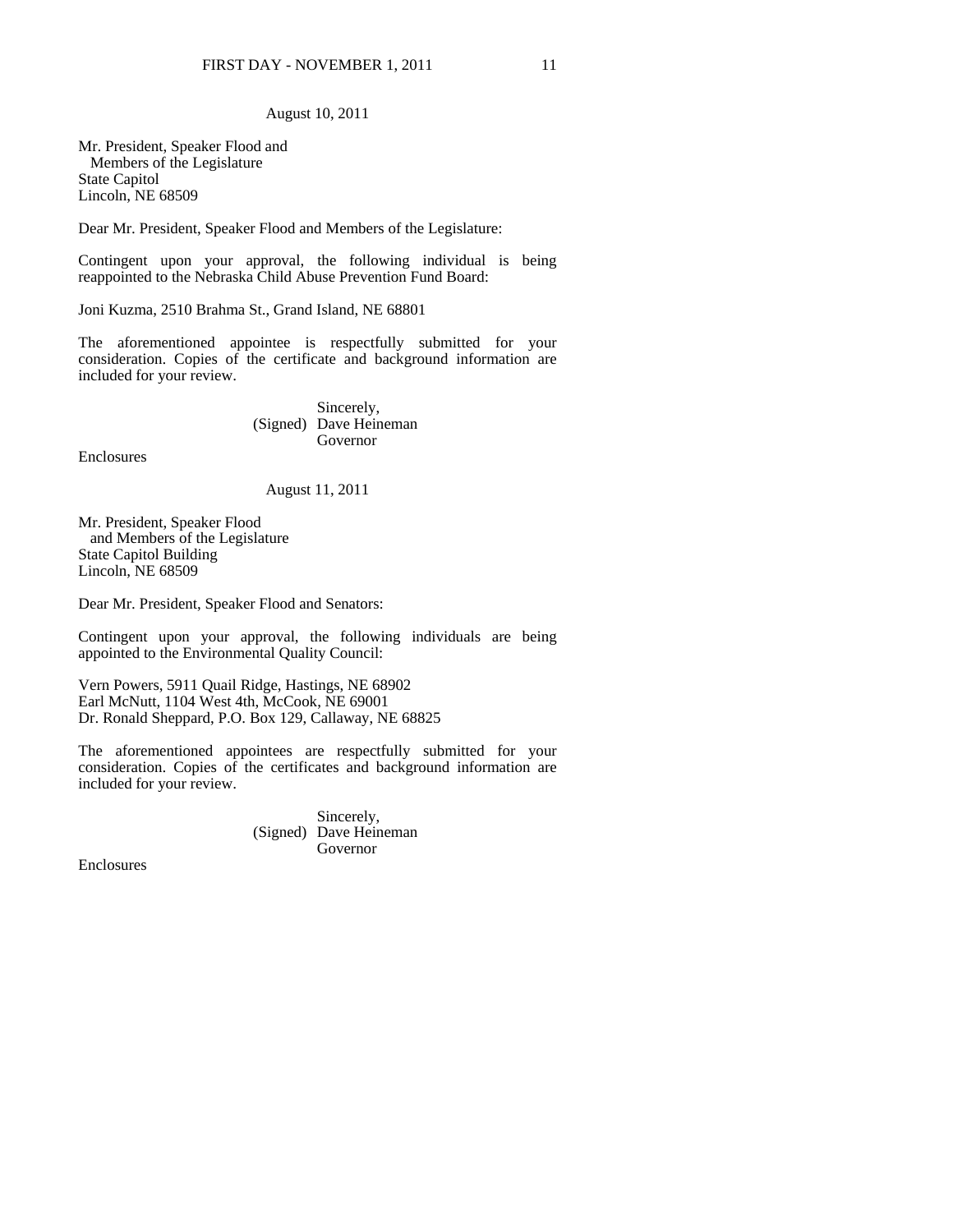#### August 11, 2011

Mr. President, Speaker Flood and Members of the Legislature State Capitol Building Lincoln, NE 68509

Dear Mr. President, Speaker Flood and Senators:

Contingent upon your approval, the following individual is being appointed to the State Emergency Response Commission:

Mark Maday, 2115 Christine Street, Papillion, NE 68133

Contingent upon your approval, the following individuals are being reappointed to the State Emergency Response Commission:

Keith Deiml, 905 Crest Road, Papillion, NE 68046 Gary Gandara, 9935 West "O" Street, Lincoln, NE 68528 Kimberly Plouzek, 1417 County Road D, Dorchester, NE 68343

The aforementioned appointees are respectfully submitted for your consideration. Copies of the certificates and background information are included for your review.

> Sincerely, (Signed) Dave Heineman Governor

Enclosures

#### August 11, 2011

Mr. President, Speaker Flood and Members of the Legislature State Capitol Building Lincoln, NE 68509

Dear Mr. President, Speaker Flood and Senators:

Contingent upon your approval, the following individuals are being reappointed to the Technical Advisory Committee for Statewide Assessment:

Dr. Brian Gong, P.O. Box 351, Dover, NH 03821 Dr. Richard Sawyer, P.O. Box 168, Iowa City, IA 52243 Linda Poole, 5054 South 171st Avenue, Omaha, NE 68135

The aforementioned appointees are respectfully submitted for your consideration. Copies of the certificates and background information are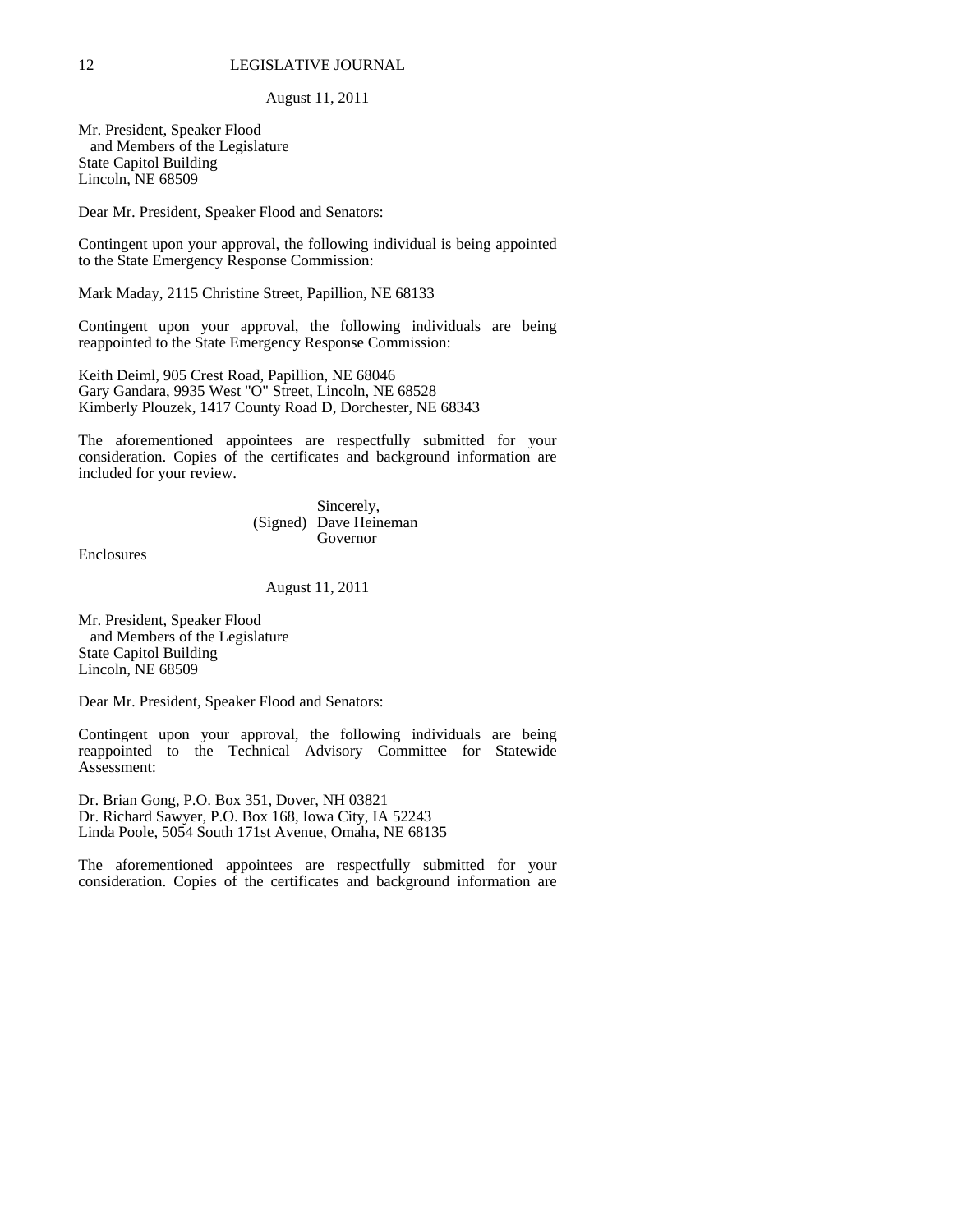included for your review.

 Sincerely, (Signed) Dave Heineman Governor

Enclosures

August 23, 2011

Mr. President, Speaker Flood and Members of the Legislature State Capitol Lincoln, NE 68509

Dear Mr. President, Speaker Flood and Members of the Legislature:

Contingent upon your approval, the following individual is being appointed to the Board of Educational Lands and Funds:

Glenn Wilson, Jr., 3103 Brentwood Circle, Grand Island, NE 68801

The aforementioned appointee is respectfully submitted for your consideration. Copies of the certificate and background information are included for your review.

> Sincerely, (Signed) Dave Heineman Governor

**Enclosures** 

#### August 26, 2011

Mr. President, Speaker Flood and Members of the Legislature State Capitol Building Lincoln, NE 68509

Dear Mr. President, Speaker Flood and Senators:

Contingent upon your approval, the following individuals are being reappointed to the Beginning Farmer Board:

Donald Anthony, 43970 Road 758, Lexington, NE 68850 Mark Graff, 103 S. Cherokee Road, McCook, NE 69001 Todd Reed, 8730 Colby St., Lincoln, NE 68462 Melvin Valasek, 11221 N. 156th, Bennington, NE 68007

The aforementioned appointees are respectfully submitted for your consideration. Copies of the certificates and background information are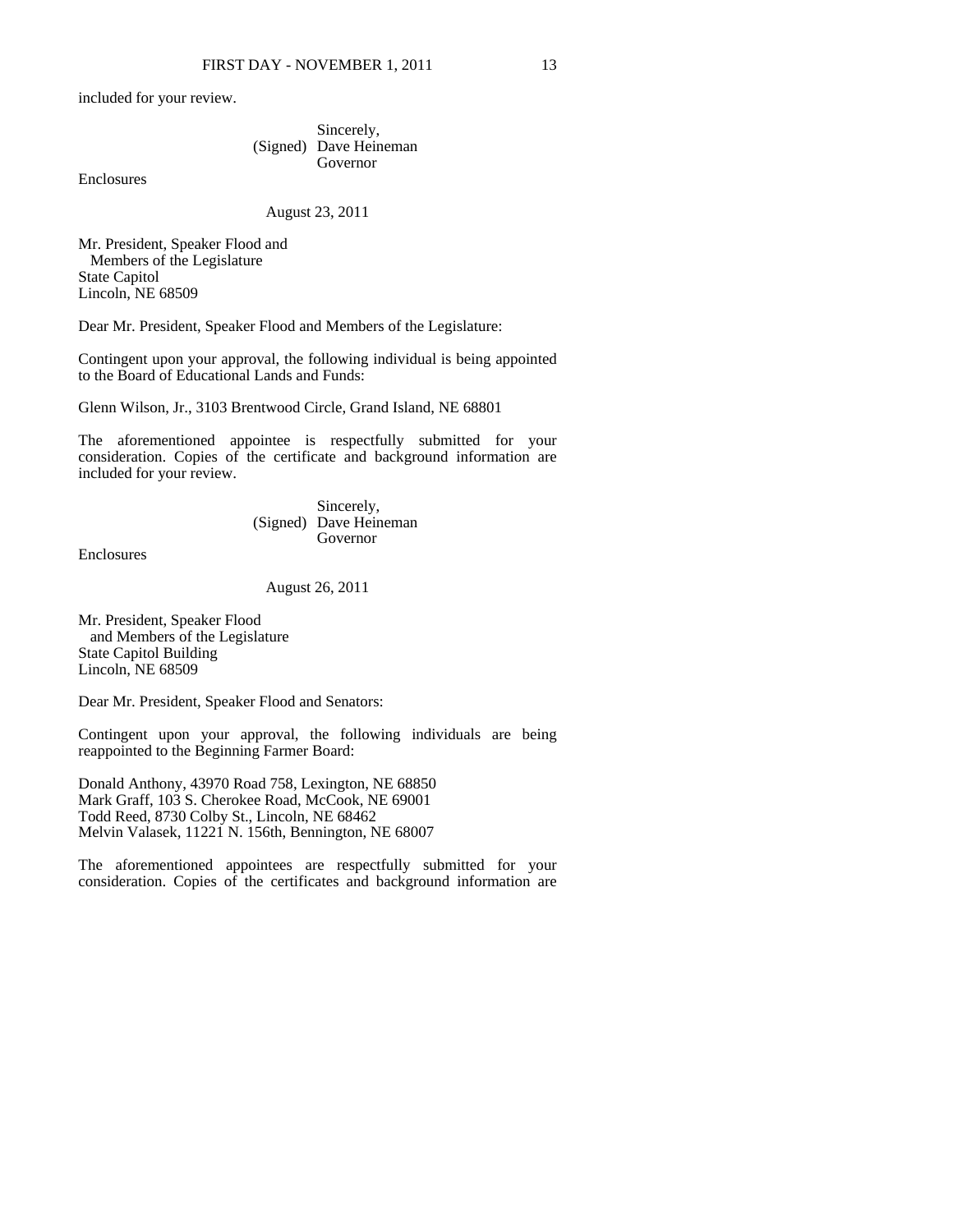included for your review.

 Sincerely, (Signed) Dave Heineman Governor

Enclosures

September 19, 2011

Mr. President, Speaker Flood and Members of the Legislature State Capitol Lincoln, NE 68509

Dear Mr. President, Speaker Flood and Members of the Legislature:

Contingent upon your approval, the following individual is being appointed to the Beginning Farmer Board:

Bradley Lubben, 20508 Maple Circle, Eagle, NE 68347

The aforementioned appointee is respectfully submitted for your consideration. Copies of the certificate and background information are included for your review.

> Sincerely, (Signed) Dave Heineman Governor

Enclosures

# September 19, 2011

Mr. President, Speaker Flood and Members of the Legislature State Capitol Lincoln, NE 68509

Dear Mr. President, Speaker Flood and Members of the Legislature:

Contingent upon your approval, the following individual is being reappointed to the Board of Educational Lands and Funds:

Martin Demuth, 1107 Lochview Dr., Grand Island, NE 68901

The aforementioned appointee is respectfully submitted for your consideration. Copies of the certificate and background information are included for your review.

Sincerely,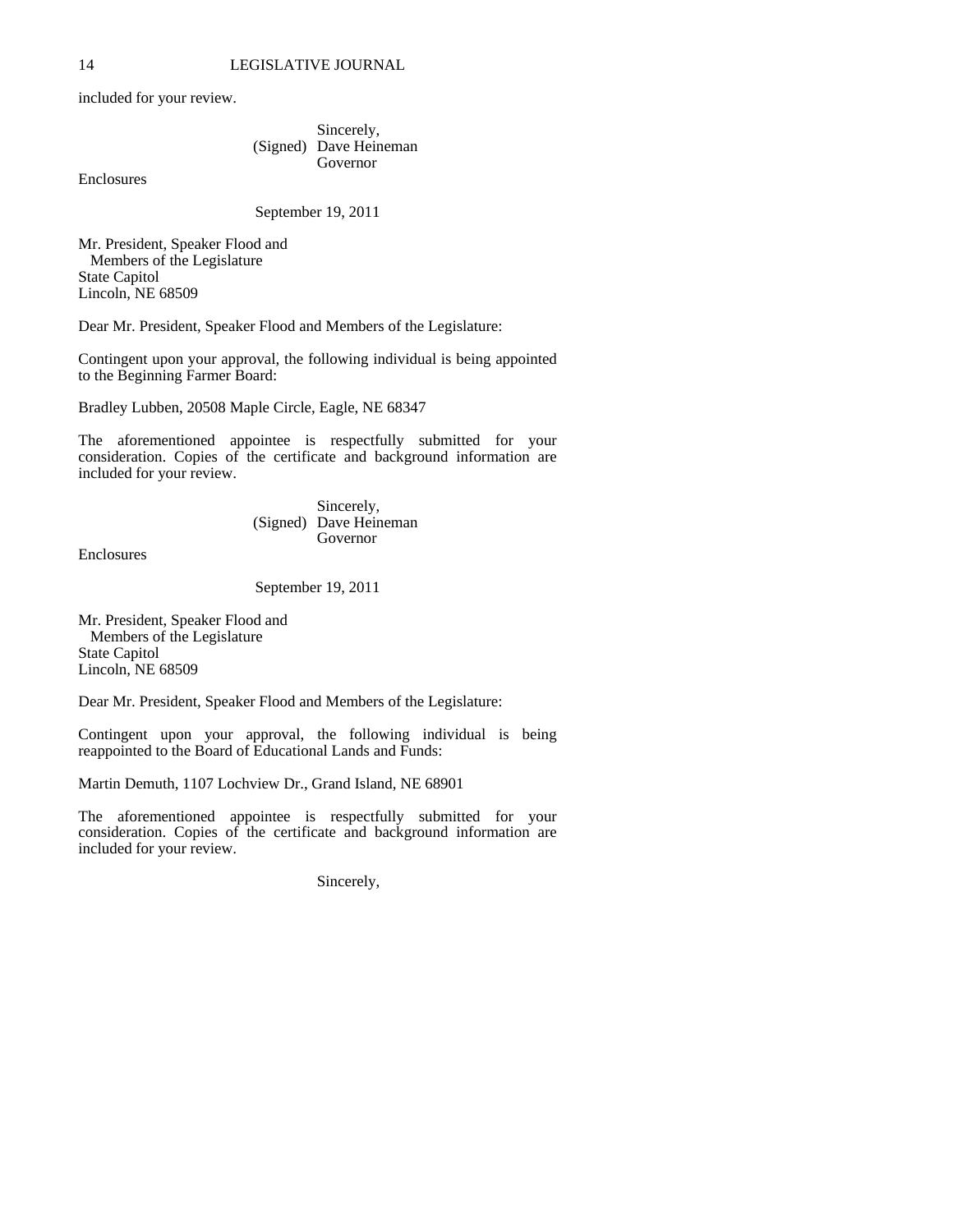# (Signed) Dave Heineman Governor

Enclosures

## October 14, 2011

Mr. President, Speaker Flood and Members of the Legislature State Capitol Lincoln, NE 68509

Dear Mr. President, Speaker Flood and Members of the Legislature:

Contingent upon your approval, the following individual is being appointed to the Nebraska Child Abuse Prevention Fund Board:

Denise Pecha, 5803 Rees Street, Omaha, NE 68106

The aforementioned appointee is respectfully submitted for your consideration. Copies of the certificate and background information are included for your review.

> Sincerely, (Signed) Dave Heineman Governor

Enclosures

October 14, 2011

Mr. President, Speaker Flood and Members of the Legislature State Capitol Lincoln, NE 68509

Dear Mr. President, Speaker Flood and Members of the Legislature:

Contingent upon your approval, the following individual is being appointed to the Nebraska Educational Telecommunications Commission:

Frederik Ohles, 5000 St. Paul Avenue, Lincoln, NE 68504

The aforementioned appointee is respectfully submitted for your consideration. Copies of the certificate and background information are included for your review.

> Sincerely, (Signed) Dave Heineman Governor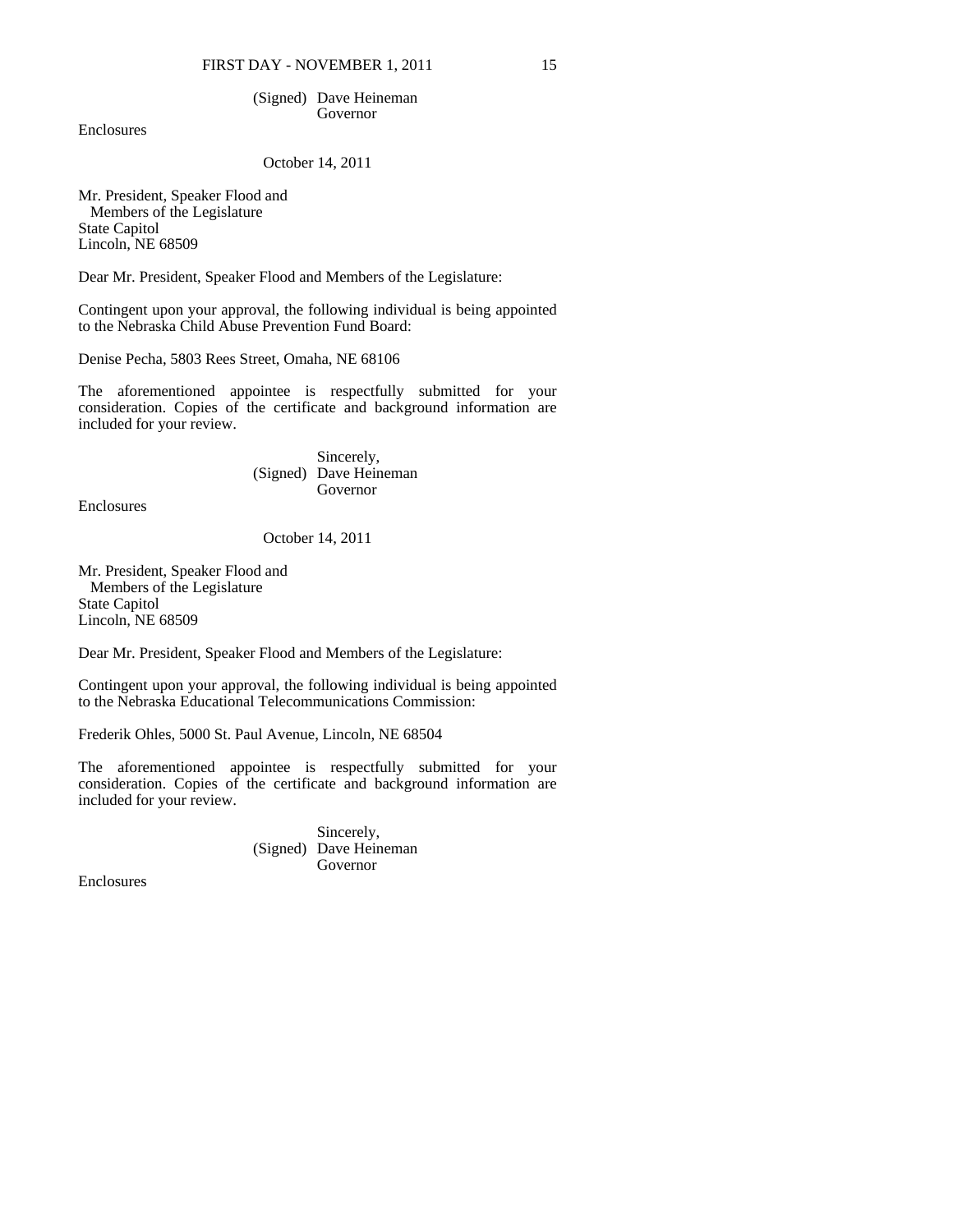October 14, 2011

Mr. President, Speaker Flood and Members of the Legislature State Capitol Building Lincoln, NE 68509

Dear Mr. President, Speaker Flood and Senators:

Contingent upon your approval, the following individuals are being reappointed to the Nebraska Arts Council:

Steve Homan, 32 Red Fox Lane, Kearney, NE 68845 Louise Kent, 2102 Third Avenue, Scottsbluff, NE 69361 Robert Nefsky, 2140 Sheridan Blvd., Lincoln, NE 68502

The aforementioned appointees are respectfully submitted for your consideration. Copies of the certificates and background information are included for your review.

> Sincerely, (Signed) Dave Heineman Governor

Enclosures

# October 24, 2011

Mr. President, Speaker Flood and Members of the Legislature State Capitol Lincoln, NE 68509

Dear Mr. President, Speaker Flood and Members of the Legislature:

Contingent upon your approval, the following individual is being appointed to the Nebraska Child Abuse Prevention Fund Board:

Mary Fran Flood, 4312 Waterbury Lane, Lincoln, NE 68516

The aforementioned appointee is respectfully submitted for your consideration. Copies of the certificate and background information are included for your review.

> Sincerely, (Signed) Dave Heineman Governor

Enclosures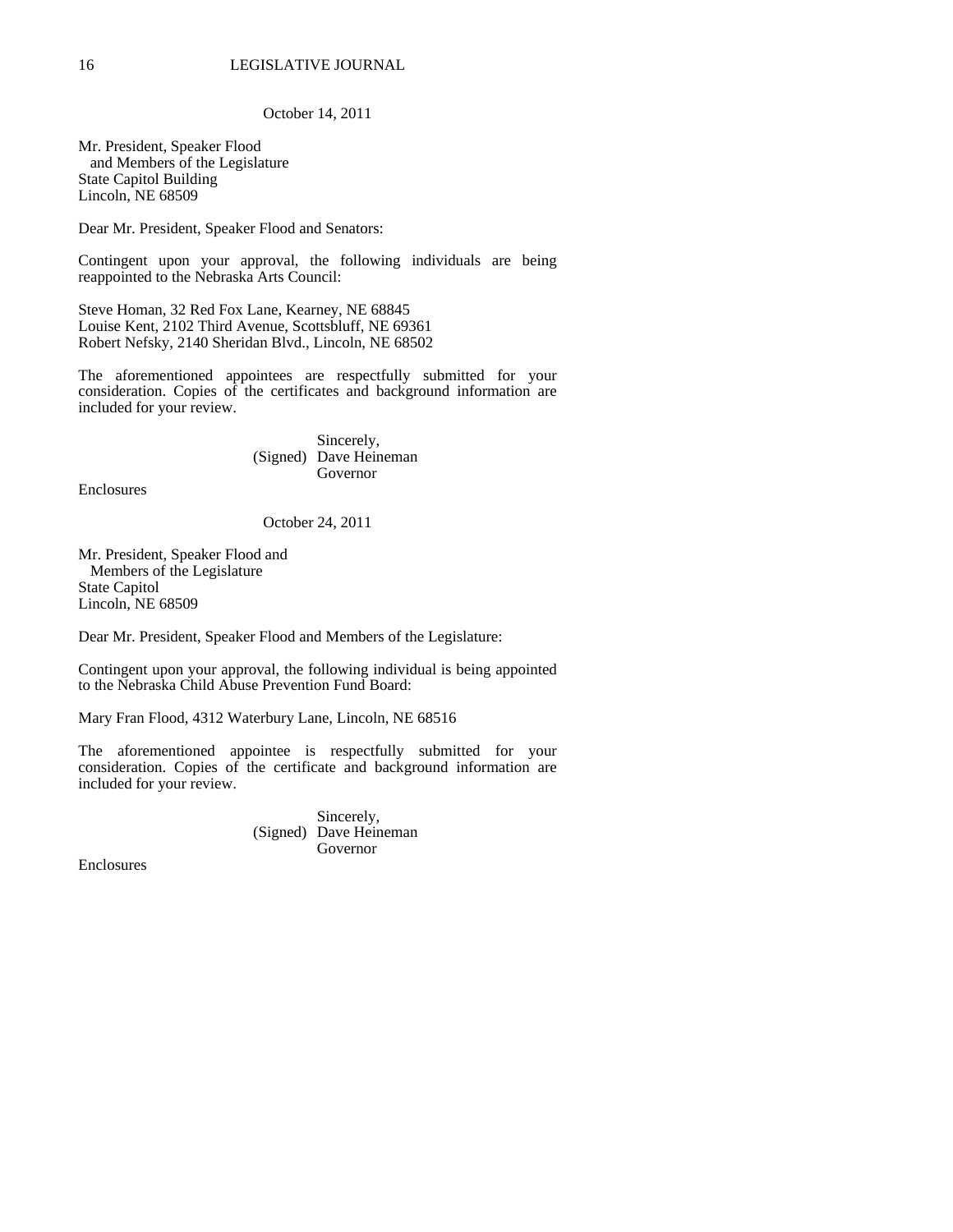### **REPORTS**

The following reports were received by the Legislature:

**Agriculture, Department of**  Commercial Dog and Cat Operation Inspection Program Annual Report Fiscal Year July 1, 2010 - June 30, 2011 **Arts Council, Nebraska**  Nebraska Arts and Humanities Cash Fund Report **Auditor of Public Accounts**  Nebraska Public Employees Retirement Systems - State and County Employees Retirement Plans, Pension Trust Funds of the State of Nebraska - January 1, 2010 through December 31, 2010 **Chief Information Officer, Office of the**  Report on the Status of Enterprise Projects **Economic Development, Department of**  Proposed 2010 Annual Performance Report for Nebraska's Housing and Community Development Programs' Consolidated Plan **Education, Department of**  Truancy Task Force Report **Fiscal Office, Legislative**  Monthly Consensus Estimates of General Fund Receipts **Game and Parks Commission**  Game Law Investigation Cash Fund Eleventh Annual Report **Health and Human Services, Department of**  ACCESSNebraska (LB374) Report Child Death Review, Nebraska, 2007 and 2008 Report Division of Behavioral Health, Gamblers Assistance Program Annual Report, Fiscal Year 2010-2011 Division of Children and Family Services 2009 Caseload Report Division of Developmental Disabilities, Beatrice State Developmental Center Baseline Quarterly Reports Division of Developmental Disabilities, Developmental Disabilities Court-Ordered Custody Act Report SNAP Outreach Plan Annual Report **Investment Finance Authority, Nebraska (NIFA)**  2009 Series A, B, C, D, E and F Community Development Loan Notes (City of Lincoln Program-2009) Reports 2011 Series 1 Housing Revenue Bonds Agricultural Loans Report, Fiscal Year Ending 6-30-11 Clean Water State Revolving Fund Revenue Bonds Notices Drinking Water State Revolving Fund Revenue Bonds Series 2010 A, Quarterly Reports **Natural Resources, Department of**  2011 Annual Report and Plan of Work for the State Water Planning and Review Process Water Resources Cash Fund Uses for the previous Fiscal Year 2010-2011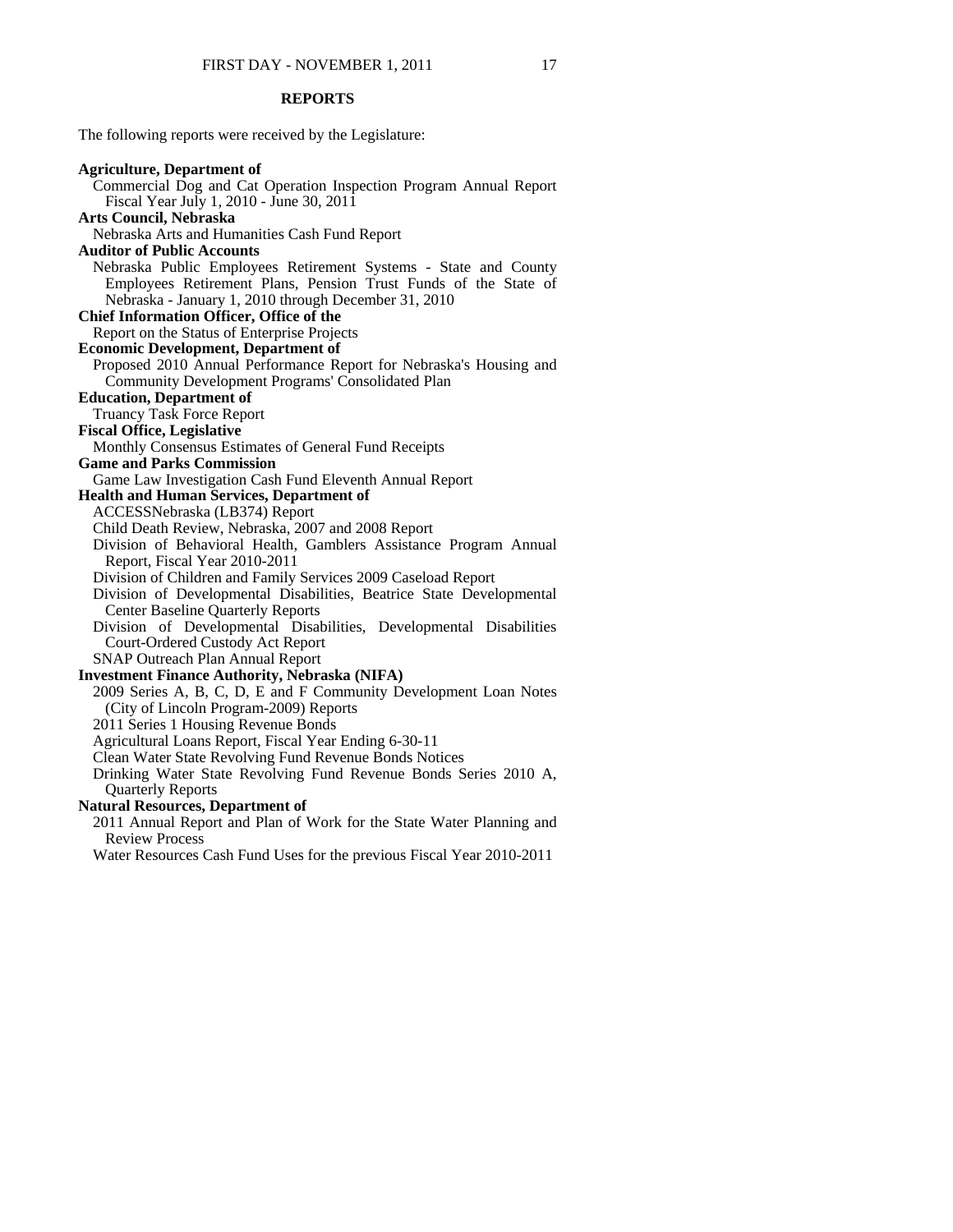| <b>Public Service Commission, Nebraska</b>                            |
|-----------------------------------------------------------------------|
| 2011 Annual Report on Telecommunications                              |
| <b>Retirement Systems, Public Employees</b>                           |
| 2010 Plan Investment Review                                           |
| <b>Investment Alternatives Report</b>                                 |
| Retirement Plan Review - Review Period January 1, 2010 to December    |
| 31, 2010                                                              |
| Revenue, Nebraska Department of                                       |
| 2010 Nebraska Tax Incentives Annual Report                            |
| Monthly Consensus Estimates of General Fund Receipts                  |
| Report of Examination of State of Nebraska Auditor of Public Accounts |
| for the Fiscal Year ended June 30, 2010                               |
| Roads, Nebraska Department of                                         |
| <b>State Highway Commission Quarterly Reports</b>                     |
| Traffic Crash Facts 2010 Annual Report                                |
| <b>State Fair Board</b>                                               |
| Expenditure of Funds - Fiscal Year Ending June 30, 2011               |
| <b>State Treasurer</b>                                                |
| Nebraska Educational Savings Plan Trust Audits                        |

# **COMMUNICATION**

Received a copy of a concurrent resolution from the state of Utah relating to balancing the federal budget and restricting tax increases.

# **CONFLICT OF INTEREST STATEMENT**

Pursuant to Rule 1, Sec. 19, Senator Cornett has filed a Potential Conflict of Interest Statement under the Nebraska Political Accountability and Disclosure Act. The statement is on file in the Clerk of the Legislature's Office.

# **BILLS ON FIRST READING**

The following bills were read for the first time by title:

# **LEGISLATIVE BILL 1.** Introduced by Dubas, 34.

A BILL FOR AN ACT relating to pipelines; to amend sections 57-1101, 75-109.01, 75-110.01, 75-112, 75-118, 75-128, 75-129, 75-130.01, 75-502, and 84-914, Reissue Revised Statutes of Nebraska; to change provisions relating to eminent domain for pipelines; to adopt the Major Oil Pipeline Siting Act; to change and provide powers and duties for the Public Service Commission; to provide severability; to repeal the original sections; and to declare an emergency.

# **LEGISLATIVE BILL 2.** Introduced by Wightman, 36.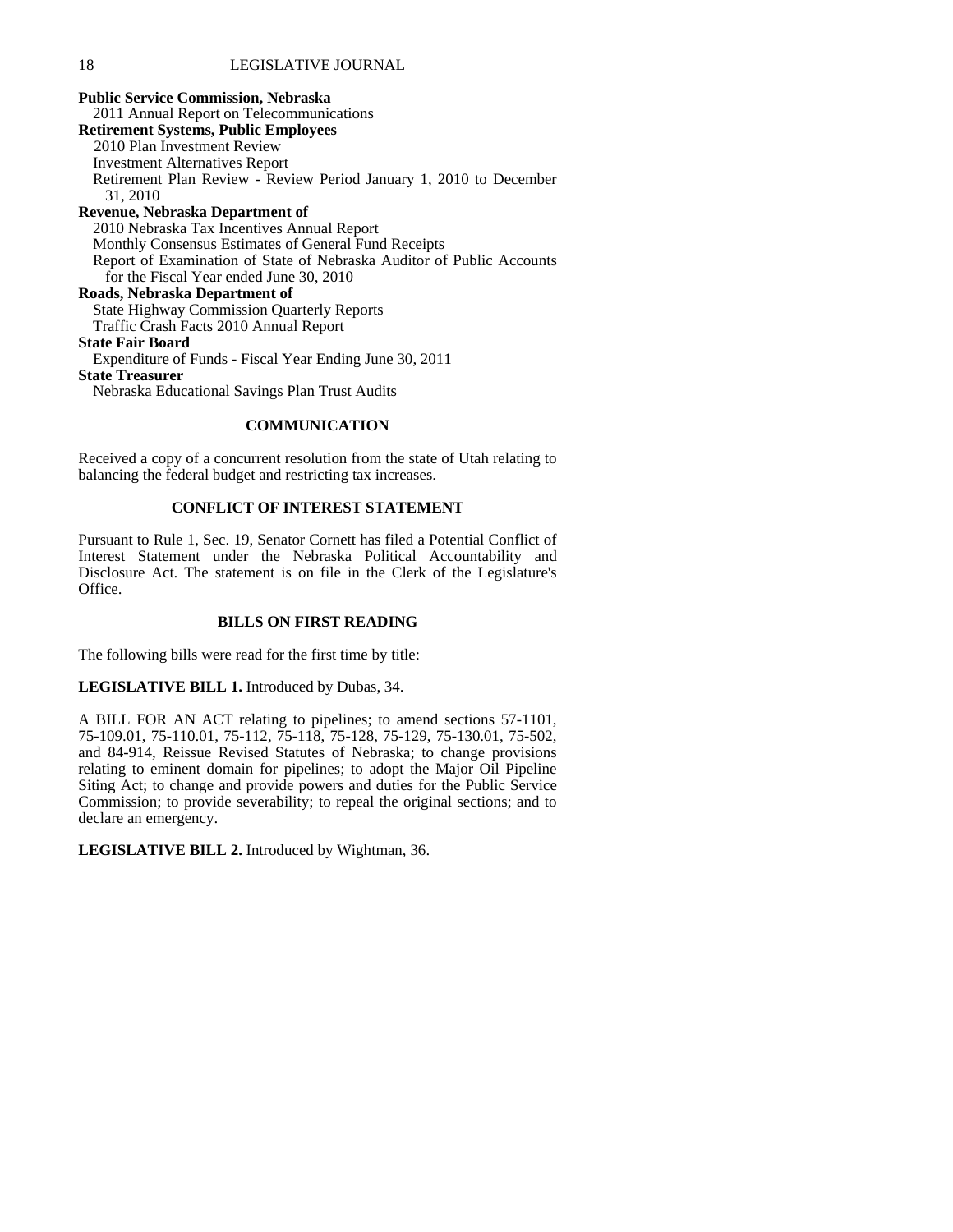A BILL FOR AN ACT relating to appropriations; to appropriate funds for the expenses incurred during the One Hundred Second Legislature, First Special Session, 2011; and to declare an emergency.

### **RESOLUTIONS**

#### **LEGISLATIVE RESOLUTION 1.** Introduced by Langemeier, 23.

 WHEREAS, the Wahoo Warriors won the 2011 Class C State Softball Championship; and

 WHEREAS, the Warriors defeated Ashland-Greenwood 10-3 in the championship game; and

 WHEREAS, the victory gave the Warriors their second straight state championship; and

 WHEREAS, the Legislature recognizes the academic, athletic, and artistic achievements of the youth of our state.

 NOW, THEREFORE, BE IT RESOLVED BY THE MEMBERS OF THE ONE HUNDRED SECOND LEGISLATURE OF NEBRASKA, FIRST SPECIAL SESSION:

 1. That the Legislature congratulates the Wahoo Warriors on winning the 2011 Class C State Softball Championship.

 2. That a copy of this resolution be sent to the Wahoo Warriors and their coach, Katrina Christen.

Laid over.

### **LEGISLATIVE RESOLUTION 2.** Introduced by Krist, 10.

 WHEREAS, for more than 200 years, individuals from all walks of life have taken up arms and sworn an oath to support and defend the principles upon which our country was founded; and

 WHEREAS, throughout our history, courageous men and women have donned the uniform of our Armed Forces and built a noble tradition of faithful and dedicated service to our Nation; and

 WHEREAS, Veterans Day has been set aside as both a national and state holiday to honor the American patriots who answered the call of duty, preserving our freedoms and often making the ultimate sacrifice; and

 WHEREAS, we can never fully repay our debt of gratitude to those heroic men and women who served, were wounded, or even died in battle; and

 WHEREAS, the unwavering commitment of our soldiers, sailors, airmen, Marines, and Coast Guardsmen has preserved our freedoms and saved millions around the world from tyranny; and

 WHEREAS, we continue to draw inspiration from the heroism and dedication of those who currently serve and sacrifice for the cause of liberty and justice; and

 WHEREAS, it is fitting that Nebraska honor America's military veterans, through whose service and sacrifice we today enjoy freedom and liberty.

 NOW, THEREFORE, BE IT RESOLVED BY THE MEMBERS OF THE ONE HUNDRED SECOND LEGISLATURE OF NEBRASKA, FIRST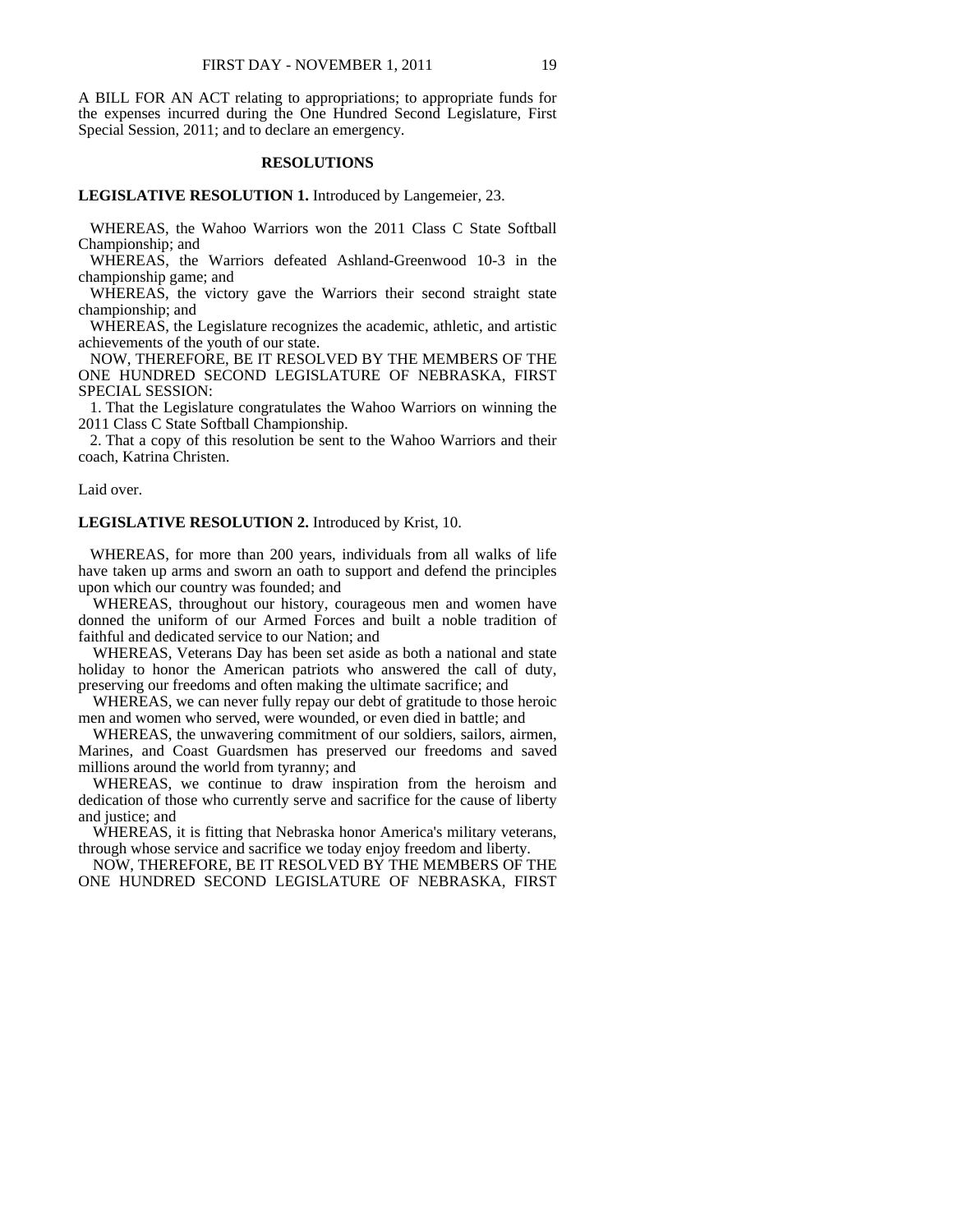SPECIAL SESSION:

 1. That the Legislature hereby recognizes November 11, 2011, as Veterans Day.

 2. That the Legislature wishes a happy birthday to the United States Marine Corps on the occasion of its 236th birthday on November 10, 2011.

Laid over.

### **REFERENCE COMMITTEE REPORT**

The Legislative Council Executive Board submits the following report:

Anthony, Donald - Beginning Farmer Board - Agriculture

Austin, William - Nebraska Liquor Control Commission - General Affairs

- Copple, David State Highway Commission Transportation and Telecommunications
- Deiml, Keith State Emergency Response Commission Government, Military and Veterans Affairs
- Demuth, Martin Board of Educational Lands and Funds Education

Else, Timothy - Nebraska Ethanol Board - Natural Resources

- Flood, Mary Fran Nebraska Child Abuse Prevention Fund Board Health and Human Services
- Freimuth, Thomas Tax Equalization and Review Commission Revenue
- Gandara, Gary State Emergency Response Commission Government, Military and Veterans Affairs
- Glen, Lucinda State Personnel Board Government, Military and Veterans **Affairs**
- Gohl, James Nebraska Oil and Gas Conservation Commission Natural Resources
- Gong, Brian Technical Advisory Committee for Statewide Assessment Education
- Graff, Mark Beginning Farmer Board Agriculture
- Hansen, Donald Nebraska Motor Vehicle Industry Licensing Board Transportation and Telecommunications
- Hanson, Steven Nebraska Ethanol Board Natural Resources
- Homan, Steve Nebraska Arts Council General Affairs
- Hotz, Robert Tax Equalization and Review Commission Revenue
- Kent, Louise Nebraska Arts Council General Affairs
- Kindig, James State Highway Commission Transportation and Telecommunications
- Kuzma, Joni Nebraska Child Abuse Prevention Fund Board Health and Human Services
- Leafgreen, Doug State Highway Commission Transportation and Telecommunications
- Lubben, Bradley Beginning Farmer Board Agriculture
- Maday, Mark State Emergency Response Commission Government, Military and Veterans Affairs
- McNutt, Earl Environmental Quality Council Natural Resources
- Nefsky, Robert Nebraska Arts Council General Affairs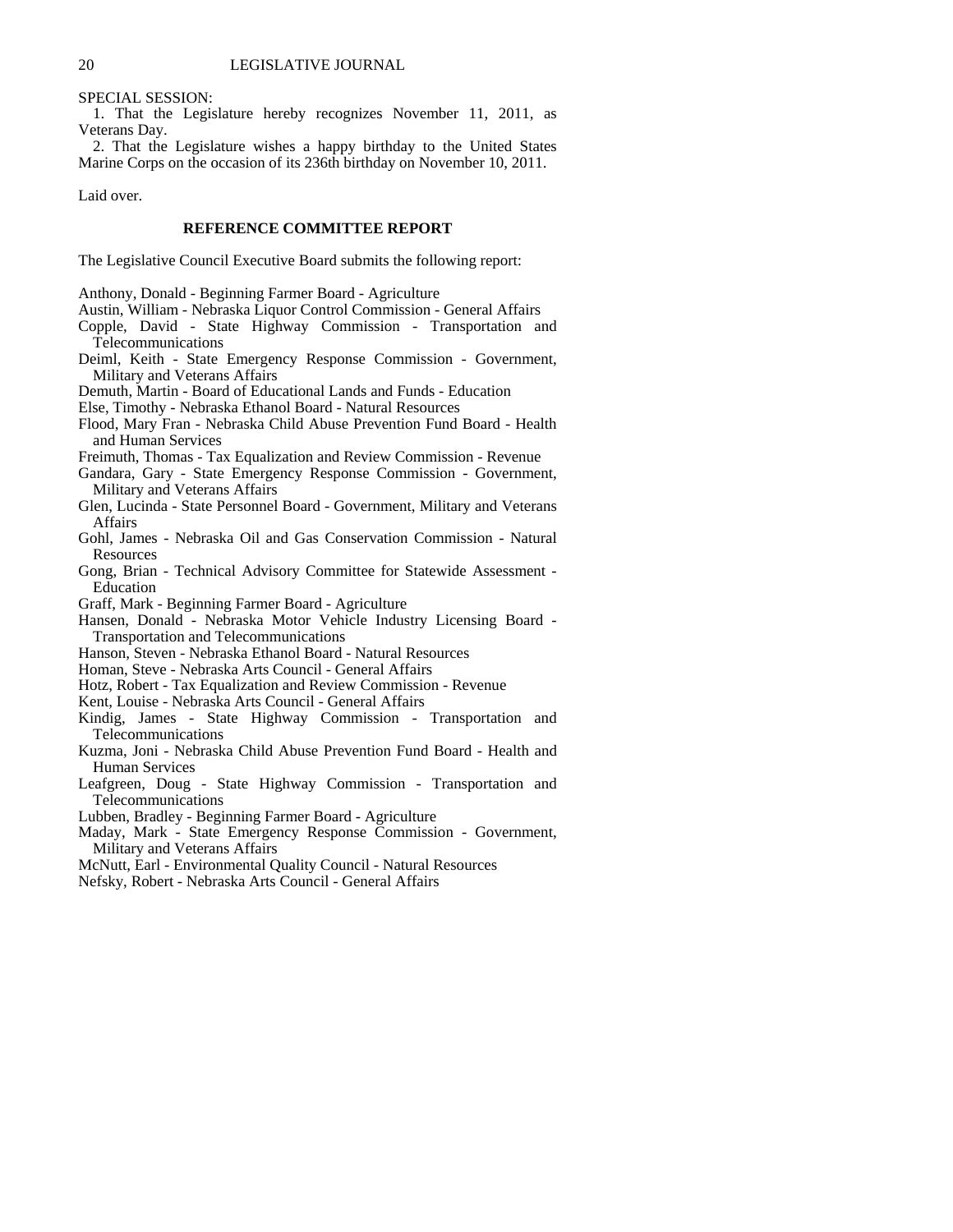- Ohles, Frederik Nebraska Educational Telecommunications Commission Education
- Pecha, Denise Nebraska Child Abuse Prevention Fund Board Health and Human Services
- Plouzek, Kimberly State Emergency Response Commission Government, Military and Veterans Affairs
- Poole, Linda Technical Advisory Committee for Statewide Assessment Education
- Powers, Vern Environmental Quality Council Natural Resources
- Reed, Todd Beginning Farmer Board Agriculture
- Salmon, Nancy Tax Equalization and Review Commission Revenue
- Sawyer, Richard Technical Advisory Committee for Statewide Assessment - Education
- Sheppard, Ronald Environmental Quality Council Natural Resources
- Valasek, Melvin Beginning Farmer Board Agriculture
- Vandeberg, Rodney State Highway Commission Transportation and Telecommunications
- Wachman, Brian Crime Victim's Reparations Committee Judiciary
- Wilson, Glenn, Jr. Board of Educational Lands and Funds Education
- Wolford, Greg State Highway Commission Transportation and Telecommunications

 (Signed) John Wightman, Chairperson Executive Board

#### **NOTICE OF COMMITTEE HEARINGS**  Agriculture

Room 1524

Thursday, November 3, 2011  $2:15$  p.m.

Bradley Lubben - Beginning Farmer Board Donald Anthony - Beginning Farmer Board Mark Graff - Beginning Farmer Board Melvin Valasek - Beginning Farmer Board Todd Reed - Beginning Farmer Board

(Signed) Tom Carlson, Chairperson

## Education

#### Room 1525

Thursday, November 3,  $2011$  9:00 a.m.

Frederik Ohles - Nebraska Educational Telecommunications Commission Martin Demuth - Board of Educational Lands and Funds Glenn Wilson Jr. - Board of Educational Lands and Funds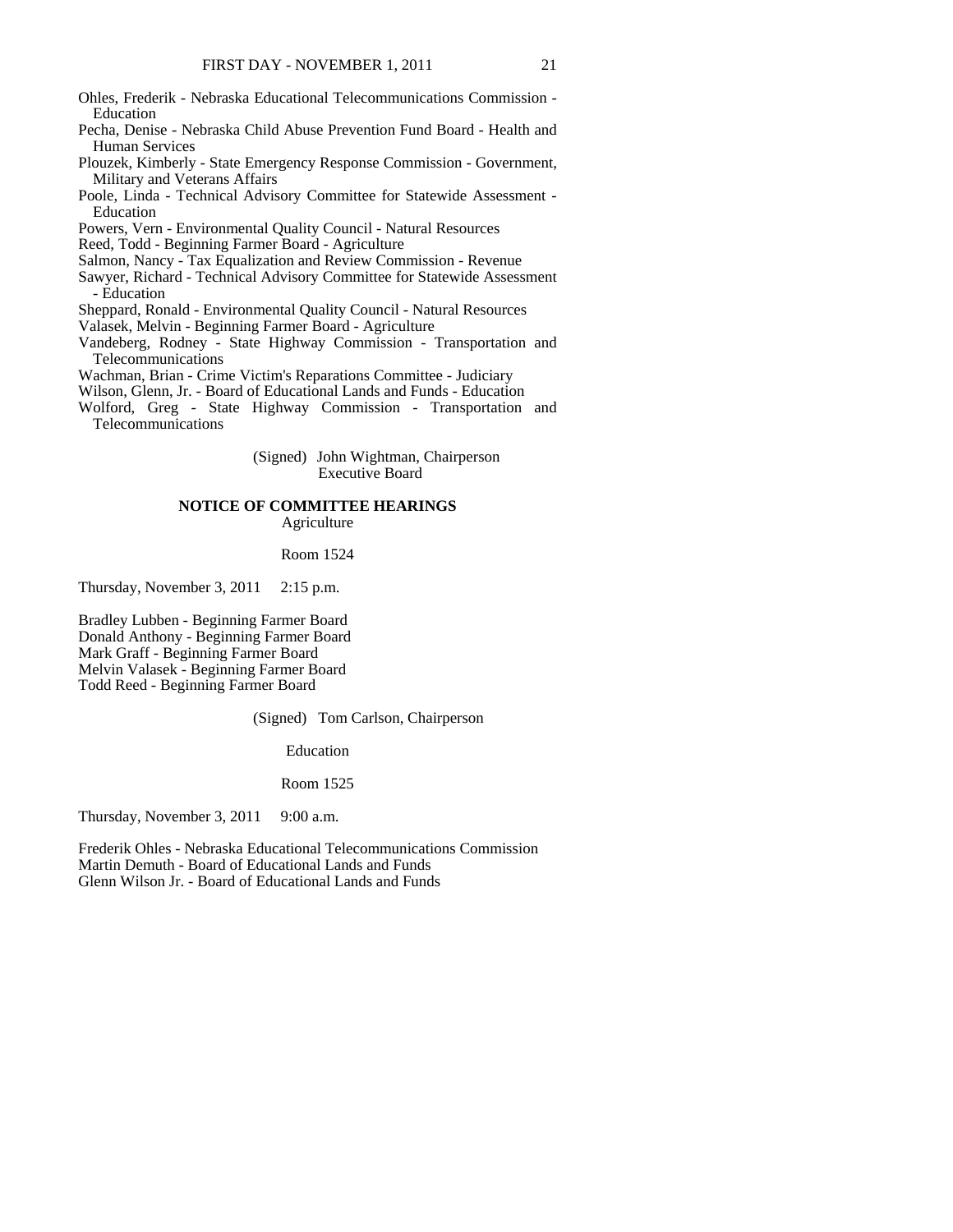Linda Poole - Technical Advisory Committee for Statewide Assessment Brian Gong - Technical Advisory Committee for Statewide Assessment Richard Sawyer - Technical Advisory Committee for Statewide Assessment

(Signed) Greg Adams, Chairperson

General Affairs

Room 1510

Thursday, November 3, 2011  $1:30$  p.m.

Steve Homan - Nebraska Arts Council Louise Kent - Nebraska Arts Council Robert Nefsky - Nebraska Arts Council William Austin - Nebraska Liquor Control Commission

(Signed) Russ Karpisek, Chairperson

Government, Military and Veterans Affairs

Room 1507

Friday, November 4, 2011 9:00 a.m.

Lucinda Glen - State Personnel Board Keith Deiml - State Emergency Response Commission Mark Maday - State Emergency Response Commission Kimberly Plouzek - State Emergency Response Commission Gary Gandara - State Emergency Response Commission

(Signed) Bill Avery, Chairperson

Health and Human Services

Room 1524

Friday, November 4, 2011 1:00 p.m.

Denise Pecha - Nebraska Child Abuse Prevention Fund Board Joni Kuzma - Nebraska Child Abuse Prevention Fund Board Mary Fran Flood - Nebraska Child Abuse Prevention Fund Board

(Signed) Kathy Campbell, Chairperson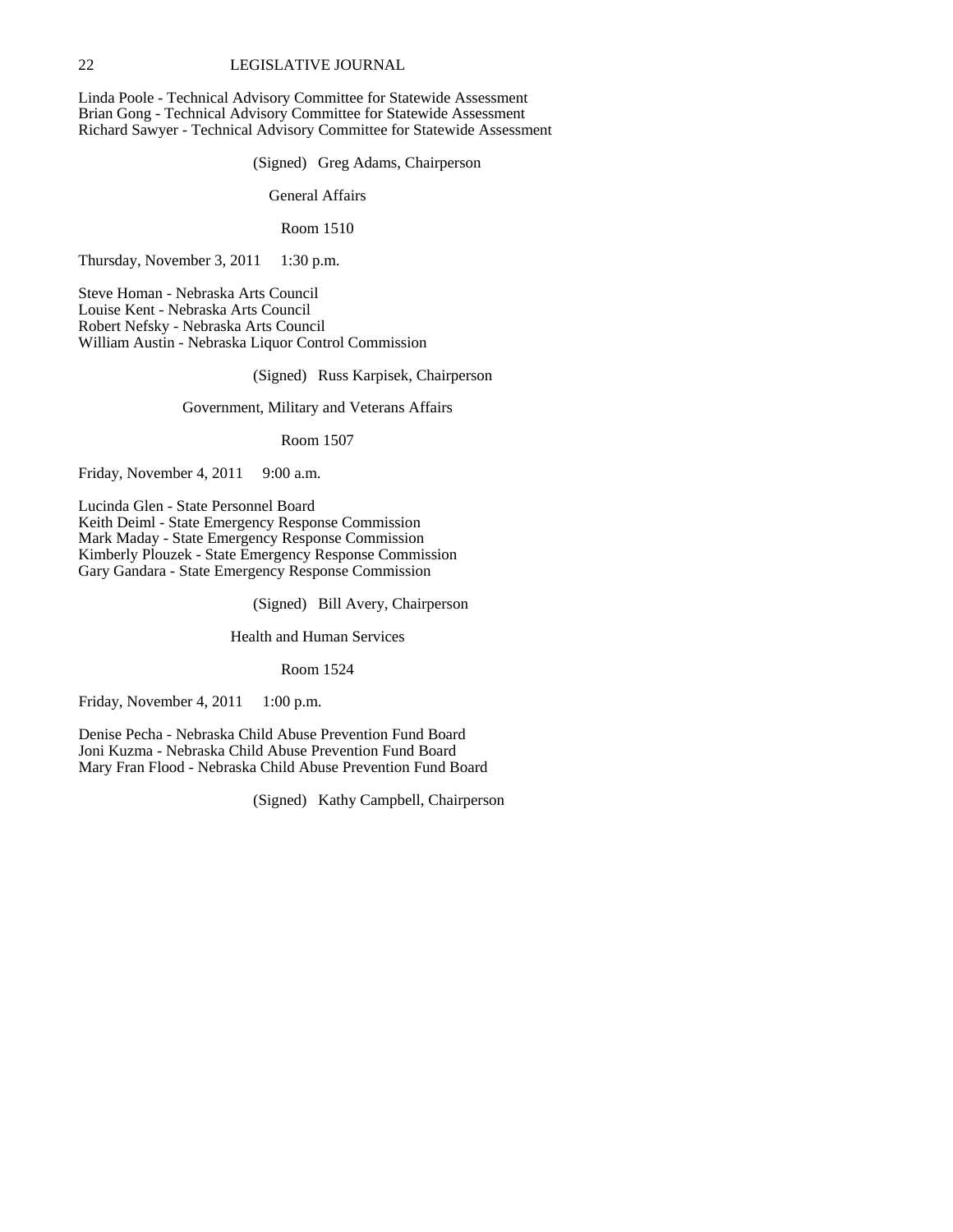### Natural Resources

### Room 1525

Friday, November 4, 2011 9:00 a.m.

Timothy Else - Nebraska Ethanol Board James Gohl - Nebraska Oil and Gas Conservation Commission Steven Hanson - Nebraska Ethanol Board Earl McNutt - Environmental Quality Council Vern Powers - Environmental Quality Council Ronald Sheppard - Environmental Quality Council

(Signed) Chris Langemeier, Chairperson

Transportation and Telecommunications

Room 1113

Thursday, November 3, 2011  $1:30$  p.m.

Donald Hansen - Nebraska Motor Vehicle Industry Licensing Board James Kindig - State Highway Commission Doug Leafgreen - State Highway Commission Greg Wolford - State Highway Commission Rodney Vandeberg - State Highway Commission David Copple - State Highway Commission

(Signed) Deb Fischer, Chairperson

#### **ADJOURNMENT**

At 2:17 p.m., on a motion by Senator Carlson, the Legislature adjourned until 11:00 a.m., Wednesday, November 2, 2011.

> Patrick J. O'Donnell Clerk of the Legislature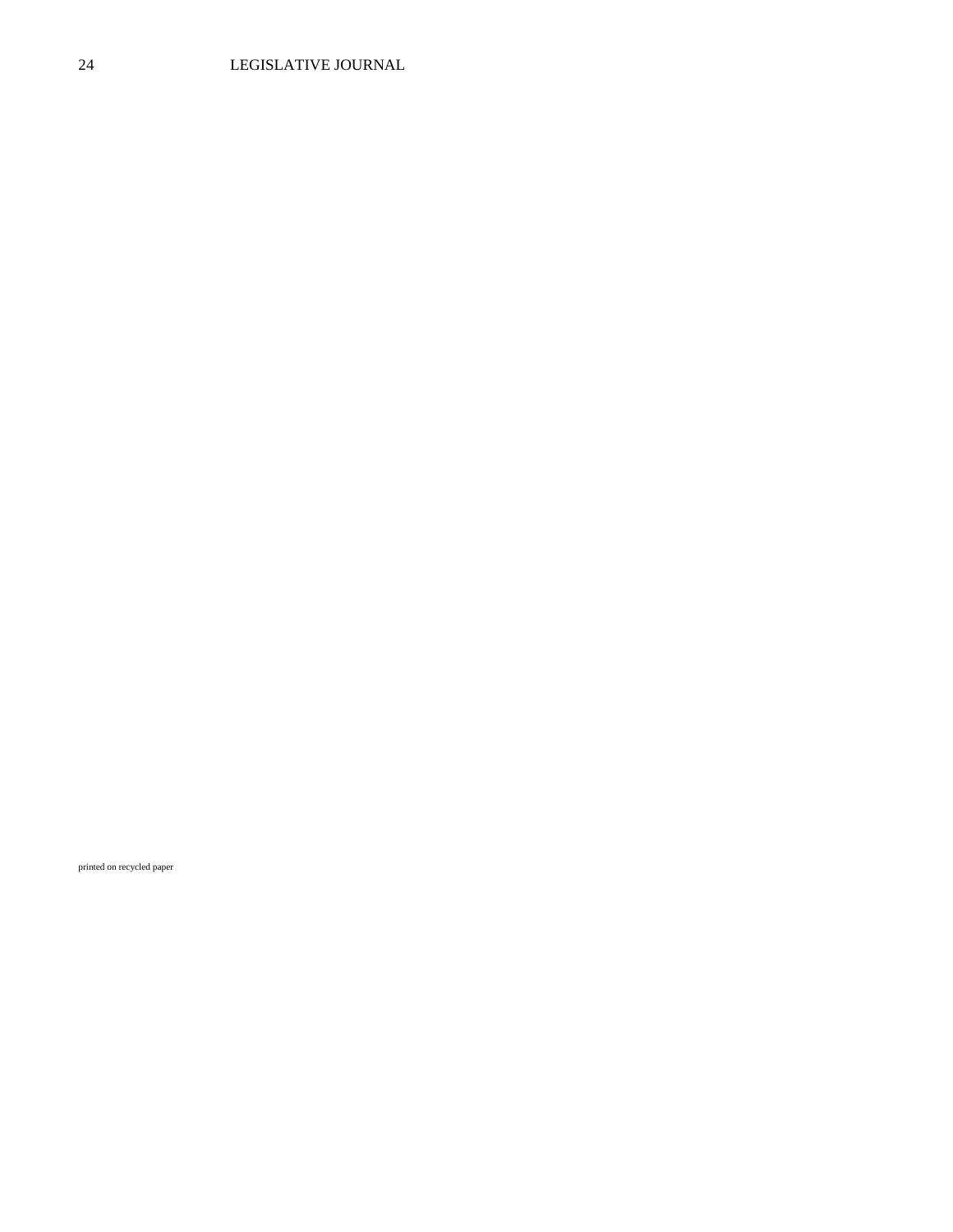# **SECOND DAY - NOVEMBER 2, 2011**

## **LEGISLATIVE JOURNAL**

# **ONE HUNDRED SECOND LEGISLATURE FIRST SPECIAL SESSION**

### **SECOND DAY**

Legislative Chamber, Lincoln, Nebraska Wednesday, November 2, 2011

### **PRAYER**

The prayer was offered by Senator Hadley.

# **ROLL CALL**

Pursuant to adjournment, the Legislature met at 11:00 a.m., Speaker Flood presiding.

The roll was called and all members were present except Senators Cornett, Council, B. Harr, Lautenbaugh, and Price who were excused.

# **CORRECTIONS FOR THE JOURNAL**

The Journal for the first day was approved.

# **REFERENCE COMMITTEE REPORT**

The Legislative Council Executive Board submits the following report:

**LB/LR Committee**  LB1 Natural Resources LB2 General File

> (Signed) John Wightman, Chairperson Executive Board

# **NOTICE OF COMMITTEE HEARING Judiciary**

## Room 1113

Friday, November 4, 2011 10:00 a.m.

Brian Wachman - Crime Victim's Reparations Committee

(Signed) Brad Ashford, Chairperson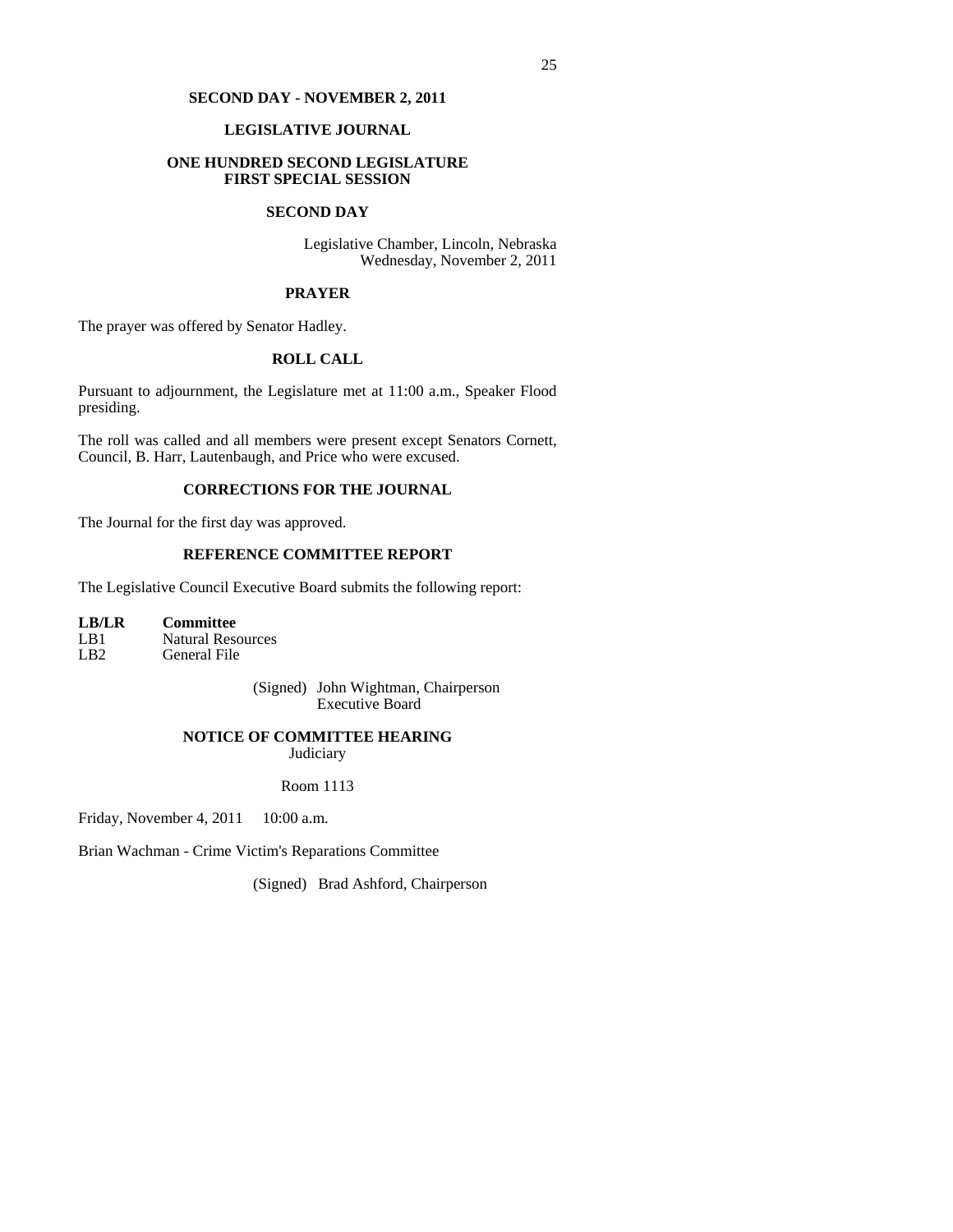### **ANNOUNCEMENT**

Senator Hansen announced the Committee on Committees will meet Thursday, November 3, 2011, at 10:00 a.m. in Room 1510.

# **BILLS ON FIRST READING**

The following bills were read for the first time by title:

**LEGISLATIVE BILL 3.** Introduced by Avery, 28.

A BILL FOR AN ACT relating to pipelines; to amend sections 57-1101 and 57-1103, Reissue Revised Statutes of Nebraska; to change provisions relating to eminent domain and easements for pipelines; to repeal the original sections; and to declare an emergency.

**LEGISLATIVE BILL 4.** Introduced by Langemeier, 23.

A BILL FOR AN ACT relating to oil pipelines; to amend section 57-1101, Reissue Revised Statutes of Nebraska; to adopt the Oil Pipeline Route Certification Act; to change provisions relating to eminent domain for pipelines; to provide powers and duties for the Governor; to provide severability; to repeal the original section; and to declare an emergency.

### **NOTICE OF COMMITTEE HEARINGS**

Natural Resources

Room 1525

Monday, November 7, 2011 10:00 a.m.

LB1

(Signed) Chris Langemeier, Chairperson

Revenue

Room 1524

Thursday, November 10, 2011  $1:30$  p.m.

Nancy Salmon - Tax Equalization and Review Commission Robert Hotz - Tax Equalization and Review Commission Thomas Freimuth - Tax Equalization and Review Commission

(Signed) Dennis Utter, Vice Chairperson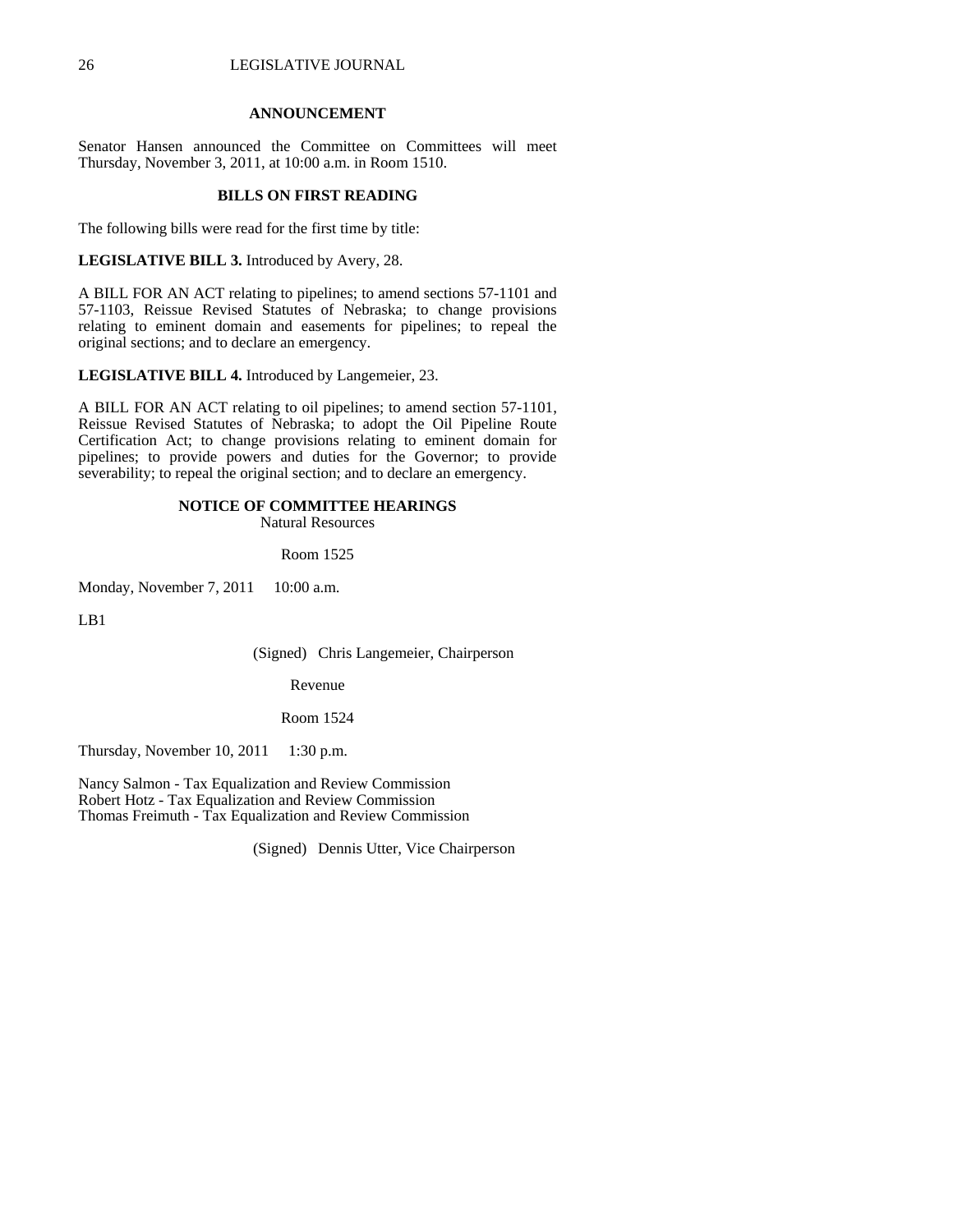### **RESOLUTIONS**

#### **LEGISLATIVE RESOLUTION 3.** Introduced by Heidemann, 1.

 WHEREAS, Zechariah Bragg, the son of Kevin and Kathy Gutshall of Falls City, Nebraska, and a member of Troop 396, has completed the requirements for the rank of Eagle Scout in the Boy Scouts of America; and

 WHEREAS, to earn the rank of Eagle Scout, the highest honor in scouting, a Boy Scout must fulfill requirements in the areas of leadership, service, and outdoor skills. Although many options are available to demonstrate proficiency in these areas, a number of specific skills are required to advance through the ranks of Tenderfoot, Second Class, First Class, Star, Life, and finally Eagle Scout. Throughout his scouting experience, Zechariah has learned, been tested on, and been recognized for various scouting skills; and

 WHEREAS, to achieve the rank of Eagle Scout, a Boy Scout is required to earn 21 merit badges, 12 of which are in required areas, and complete a community service project approved by the troop and the scout council; and

 WHEREAS, Zechariah's Eagle Scout project consisted of the revitalization of Nemaha Falls Cemetery, including cleaning up garbage, mowing, trimming trees, and constructing a new entrance and fence for the cemetery; and

 WHEREAS, only a small percentage of the boys who join the Boy Scouts of America achieve the rank of Eagle Scout; and

 WHEREAS, Zechariah, through his hard work and perseverance, has joined other high achievers who are Eagle Scouts, such as astronauts, political and industry leaders, artists, scientists, and athletes.

 NOW, THEREFORE, BE IT RESOLVED BY THE MEMBERS OF THE ONE HUNDRED SECOND LEGISLATURE OF NEBRASKA, FIRST SPECIAL SESSION:

 1. That the Legislature congratulates Zechariah Bragg on achieving the rank of Eagle Scout.

2. That a copy of this resolution be sent to Zechariah Bragg.

Laid over.

### **LEGISLATIVE RESOLUTION 4.** Introduced by Heidemann, 1.

 WHEREAS, Justin Elwonger, son of Martin and Jerri Elwonger of Falls City, Nebraska, and a member of Troop 396, has completed the requirements for the rank of Eagle Scout in the Boy Scouts of America; and

 WHEREAS, to earn the rank of Eagle Scout, the highest honor in scouting, a Boy Scout must fulfill requirements in the areas of leadership, service, and outdoor skills. Although many options are available to demonstrate proficiency in these areas, a number of specific skills are required to advance through the ranks of Tenderfoot, Second Class, First Class, Star, Life, and finally Eagle Scout. Throughout his scouting experience, Justin has learned, been tested on, and been recognized for various scouting skills; and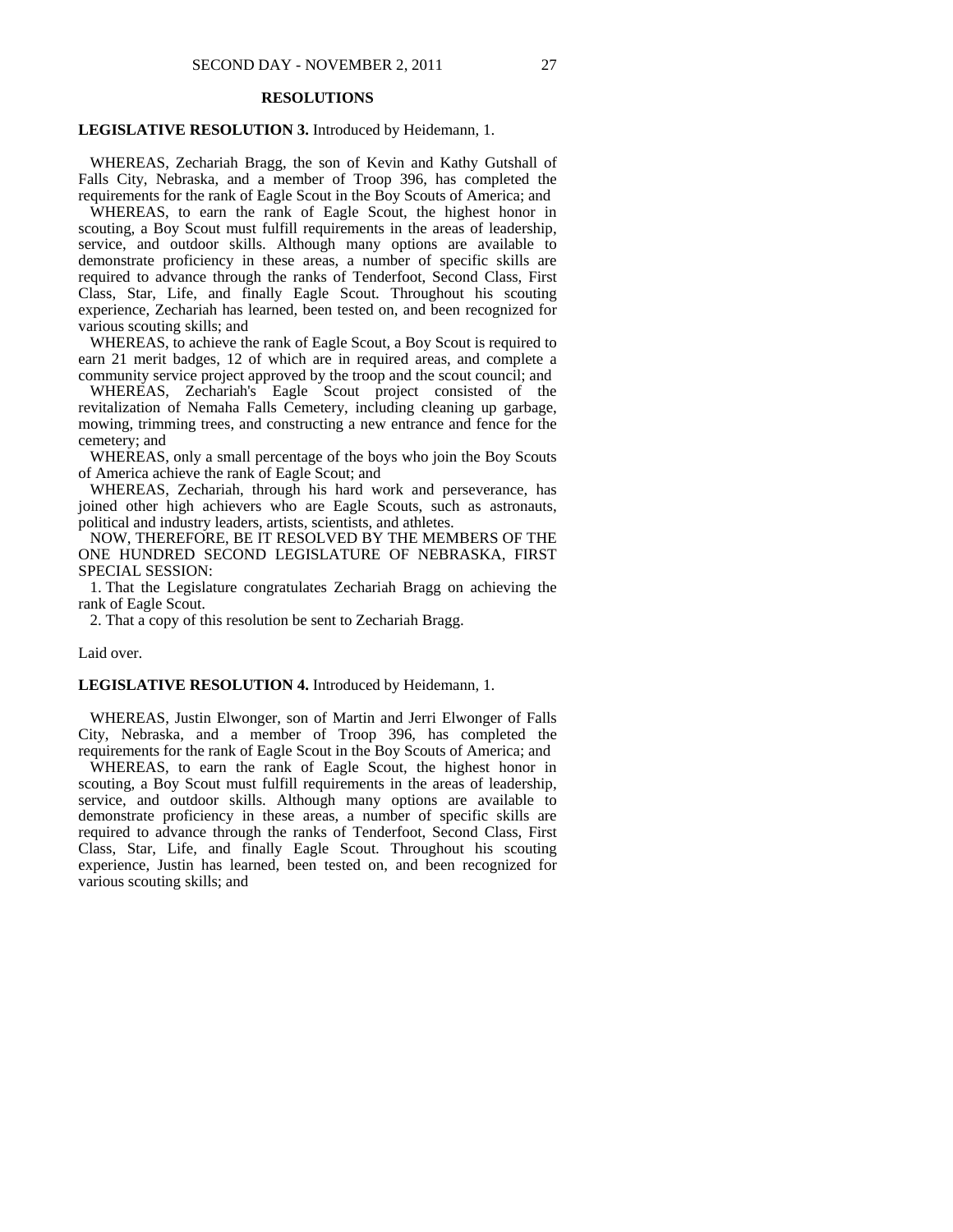WHEREAS, to achieve the rank of Eagle Scout, a Boy Scout is required to earn 21 merit badges, 12 of which are in required areas, and complete a community service project approved by the troop and the scout council; and

 WHEREAS, Justin's Eagle Scout project consisted of a "face lift" to the Jug Brown Stadium press box, including scraping off the old paint and painting a fresh coat; and

 WHEREAS, only a small percentage of the boys who join the Boy Scouts of America achieve the rank of Eagle Scout; and

 WHEREAS, Justin, through his hard work and perseverance, has joined other high achievers who are Eagle Scouts, such as astronauts, political and industry leaders, artists, scientists, and athletes.

 NOW, THEREFORE, BE IT RESOLVED BY THE MEMBERS OF THE ONE HUNDRED SECOND LEGISLATURE OF NEBRASKA, FIRST SPECIAL SESSION:

 1. That the Legislature congratulates Justin Elwonger on achieving the rank of Eagle Scout.

2. That a copy of this resolution be sent to Justin Elwonger.

Laid over.

#### **LEGISLATIVE RESOLUTION 5.** Introduced by Heidemann, 1.

 WHEREAS, Chris Yoesel, the son of Steve and Vicky Yoesel of Falls City, Nebraska, and a member of Troop 396, has completed the requirements for the rank of Eagle Scout in the Boy Scouts of America; and

 WHEREAS, to earn the rank of Eagle Scout, the highest honor in scouting, a Boy Scout must fulfill requirements in the areas of leadership, service, and outdoor skills. Although many options are available to demonstrate proficiency in these areas, a number of specific skills are required to advance through the ranks of Tenderfoot, Second Class, First Class, Star, Life, and finally Eagle Scout. Throughout his scouting experience, Chris has learned, been tested on, and been recognized for various scouting skills; and

 WHEREAS, to achieve the rank of Eagle Scout, a Boy Scout is required to earn 21 merit badges, 12 of which are in required areas, and complete a community service project approved by the troop and the scout council; and

 WHEREAS, Chris' Eagle Scout project consisted of building a new utility shed for the Itha T. Krumme Memorial Arboretum; and

 WHEREAS, only a small percentage of the boys who join the Boy Scouts of America achieve the rank of Eagle Scout; and

 WHEREAS, Chris, through his hard work and perseverance, has jointed other high achievers who are Eagle Scouts, such as astronauts, political and industry leaders, artists, scientists, and athletes.

 NOW, THEREFORE, BE IT RESOLVED BY THE MEMBERS OF THE ONE HUNDRED SECOND LEGISLATURE OF NEBRASKA, FIRST SPECIAL SESSION:

 1. That the Legislature congratulates Chris Yoesel on achieving the rank of Eagle Scout.

2. That a copy of this resolution be sent to Chris Yoesel.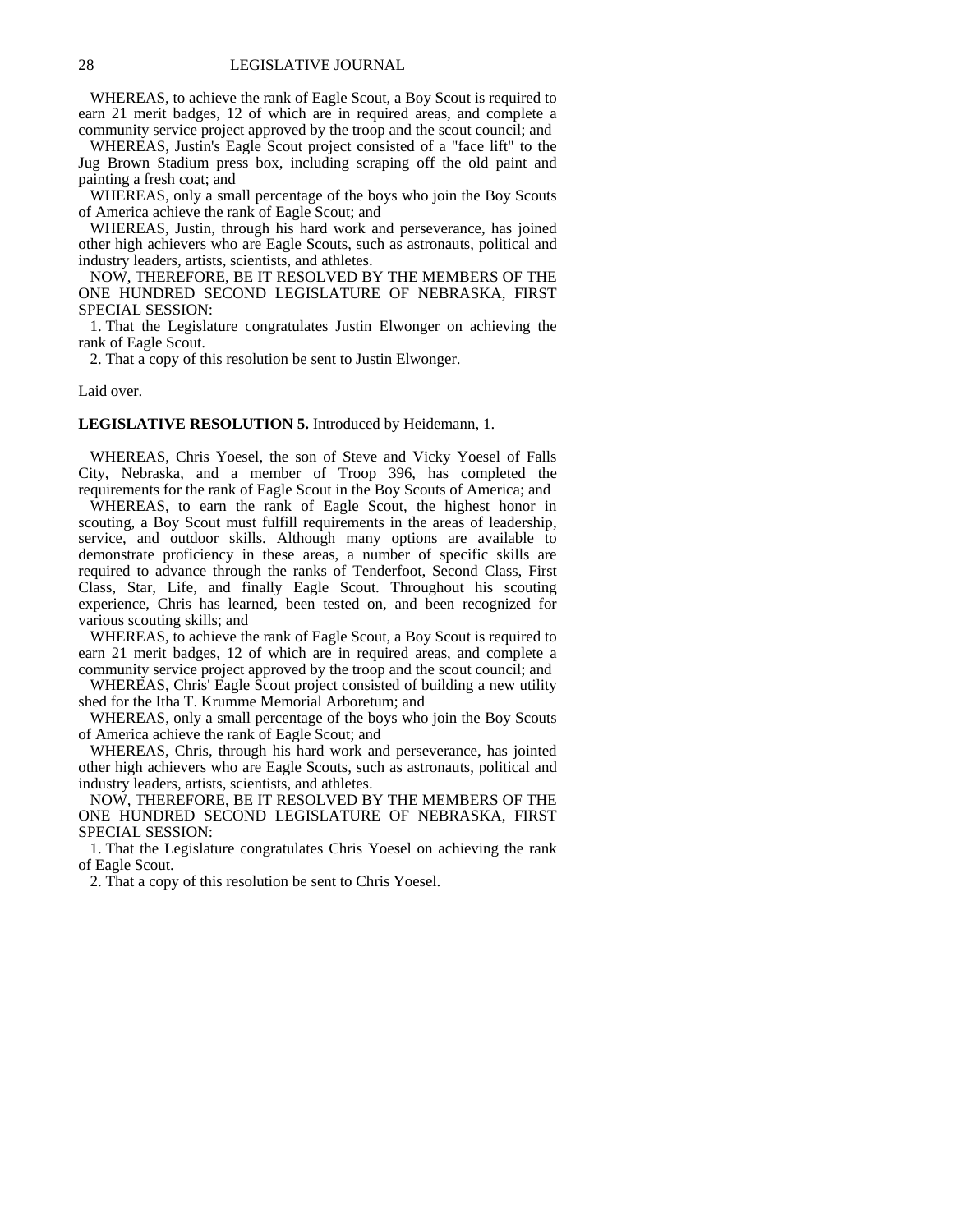Laid over.

# **LEGISLATIVE RESOLUTION 6.** Introduced by Janssen, 15.

 WHEREAS, Donald "Skip" Edwards was a distinguished public servant in his beloved community of Fremont, Nebraska, for decades; and

 WHEREAS, Skip Edwards was a successful small business owner in Fremont; and

 WHEREAS, Skip Edwards was a dedicated member of the Church of the Nazarene in Fremont; and

 WHEREAS, Skip Edwards served as mayor of Fremont for twenty-two years until retirement; and

 WHEREAS, Skip Edwards proceeded his service as mayor by serving on the Fremont City Council for eleven years; and

 WHEREAS, Skip Edwards served on the Nebraska Jobs Training Committee for the State of Nebraska; and

 WHEREAS, Skip Edwards represented Fremont on the Northeast Nebraska Economic Development District Board; and

 WHEREAS, Skip Edwards was a tireless and enthusiastic promoter of Fremont; and

 WHEREAS, Skip Edwards was a devoted and loving husband, father, grandfather, and great-grandfather; and

 WHEREAS, Skip Edwards passed away on August 30, 2011, at the age of seventy-two.

 NOW, THEREFORE, BE IT RESOLVED BY THE MEMBERS OF THE ONE HUNDRED SECOND LEGISLATURE OF NEBRASKA, FIRST SPECIAL SESSION:

 1. That the Legislature honors the memory of Skip Edwards for his service to his community.

 2. That the Legislature expresses and extends its sympathy and condolences to the family of Skip Edwards.

3. That a copy of this resolution to sent to the family of Skip Edwards.

Laid over.

### **LEGISLATIVE RESOLUTION 7.** Introduced by Janssen, 15.

 WHEREAS, the Logan View Raiders were named the champions of Class C at the 2011 Nebraska State Bandmasters Association State Marching Contest; and

 WHEREAS, the Raiders were named champions at their first appearance at the event; and

 WHEREAS, Director Andrew Norris encouraged the team members to challenge themselves and each other to the best of their abilities with hard work, determination, and long hours of practice; and

 WHEREAS, the Raiders also won awards for best music, best marching, and best percussion; and

WHEREAS, the Legislature recognizes the academic, athletic, and artistic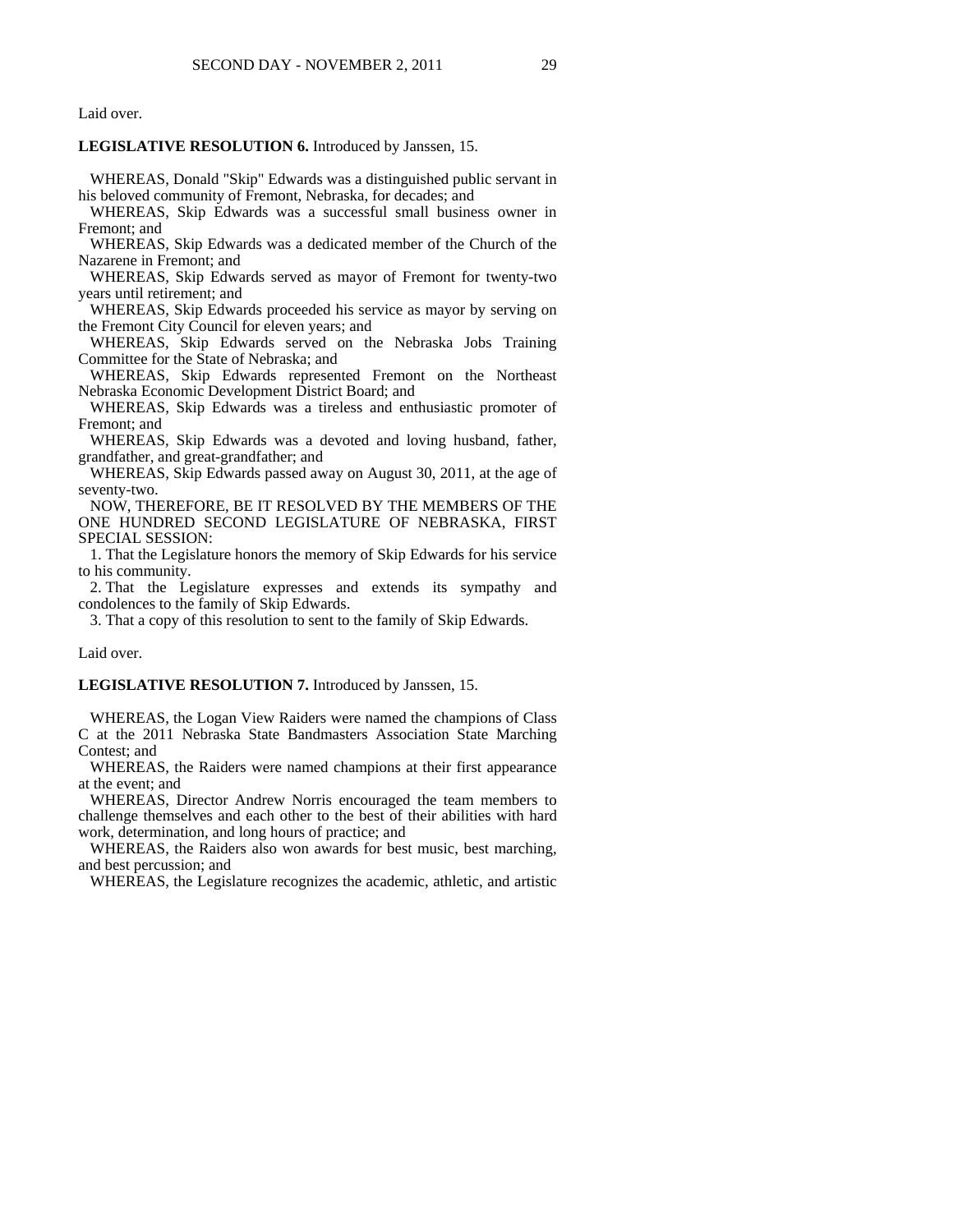achievements of the youth of our state.

 NOW, THEREFORE, BE IT RESOLVED BY THE MEMBERS OF THE ONE HUNDRED SECOND LEGISLATURE OF NEBRASKA, FIRST SPECIAL SESSION:

 1. That the Legislature congratulates the Logan View Raiders on winning the Class C Championship at the 2011 Nebraska State Bandmasters Association State Marching Contest.

 2. That a copy of this resolution be sent to the Logan View Raiders and Director Andrew Norris.

Laid over.

### **ADJOURNMENT**

At 11:21 a.m., on a motion by Senator Louden, the Legislature adjourned until 11:00 a.m., Thursday, November 3, 2011.

> Patrick J. O'Donnell Clerk of the Legislature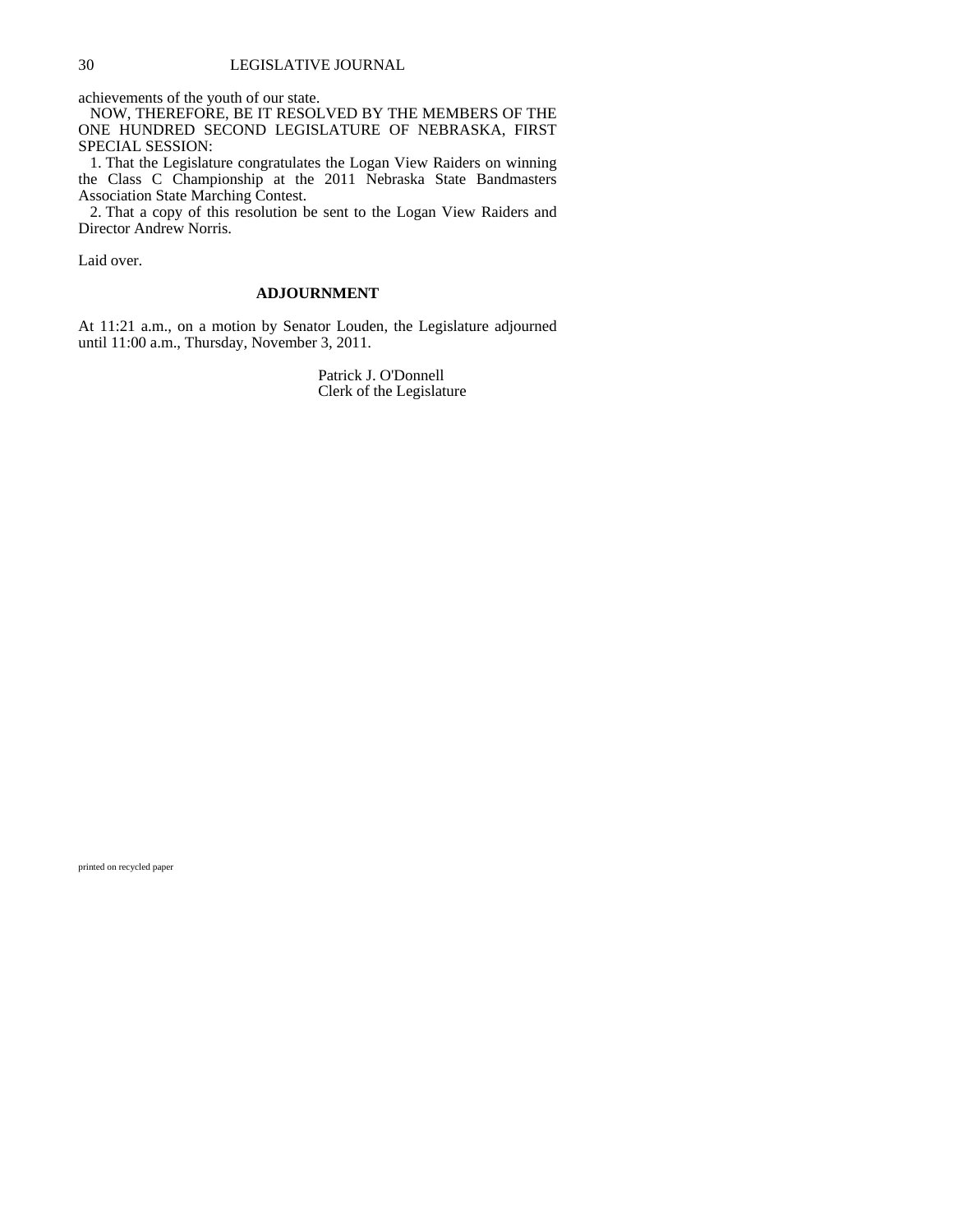# **THIRD DAY - NOVEMBER 3, 2011**

# **LEGISLATIVE JOURNAL**

# **ONE HUNDRED SECOND LEGISLATURE FIRST SPECIAL SESSION**

## **THIRD DAY**

Legislative Chamber, Lincoln, Nebraska Thursday, November 3, 2011

## **PRAYER**

The prayer was offered by Senator Hansen.

# **ROLL CALL**

Pursuant to adjournment, the Legislature met at 11:00 a.m., President Sheehy presiding.

The roll was called and all members were present except Senators Cornett, Council, B. Harr, Lautenbaugh, and Pahls who were excused.

# **CORRECTIONS FOR THE JOURNAL**

The Journal for the second day was approved.

# **REFERENCE COMMITTEE REPORT**

The Legislative Council Executive Board submits the following report:

**LB/LR Committee**  LB3 Judiciary LB4 Natural Resources

> (Signed) John Wightman, Chairperson Executive Board

# **ANNOUNCEMENT**

The First Caucus of the Nebraska Legislature met on Wednesday November 2nd to accept nominations and elect a new member for the vacated seat on Committee on Committees. The Caucus unanimously voted to elect Senator Kathy Campbell to that vacated seat.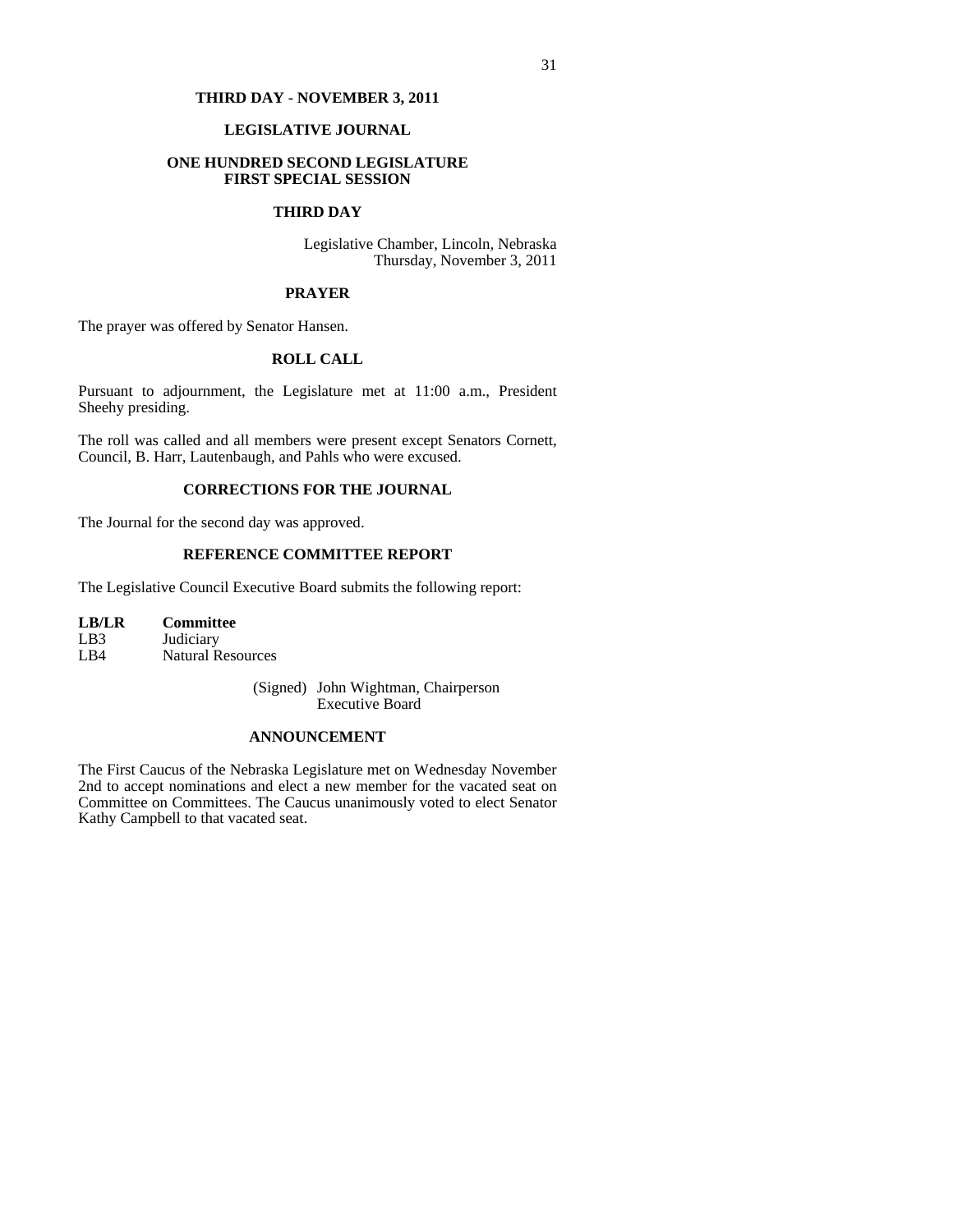# **COMMITTEE ON COMMITTEES REPORT**

Committee on Committees reported the following committee assignments made as a result of the resignation of Senator Pankonin:

Senator Schumacher has been appointed to the Banking, Commerce and Insurance Committee and the Revenue Committee.

Senator Wallman has been appointed to the Government, Military and Veterans Affairs Committee.

Senator Lambert has been appointed to the General Affairs Committee, the Health and Human Services Committee, the Nebraska Retirement Systems Committee, and the Urban Affairs Committee.

# **CONFLICT OF INTEREST STATEMENT**

Pursuant to Rule 1, Sec. 19, Senator Ashford has filed a Potential Conflict of Interest Statement under the Nebraska Political Accountability and Disclosure Act. The statement is on file in the Clerk of the Legislature's Office.

### **COMMITTEE REPORTS**  Education

The Education Committee desires to report favorably upon the appointment(s) listed below. The Committee suggests the appointments(s) be confirmed by the Legislature and suggests a record vote.

Frederik Ohles - Nebraska Educational Telecommunications Commission

Aye: 5 Adams, Avery, Howard, Schilz, Sullivan. Nay: 0. Absent: 3 Cornett, Council, K. Haar. Present and not voting: 0.

The Education Committee desires to report favorably upon the appointment(s) listed below. The Committee suggests the appointments(s) be confirmed by the Legislature and suggests a record vote.

Martin Demuth - Board of Educational Lands and Funds Glenn Wilson Jr. - Board of Educational Lands and Funds

Aye: 5 Adams, Avery, Howard, Schilz, Sullivan. Nay: 0. Absent: 3 Cornett, Council, K. Haar. Present and not voting: 0.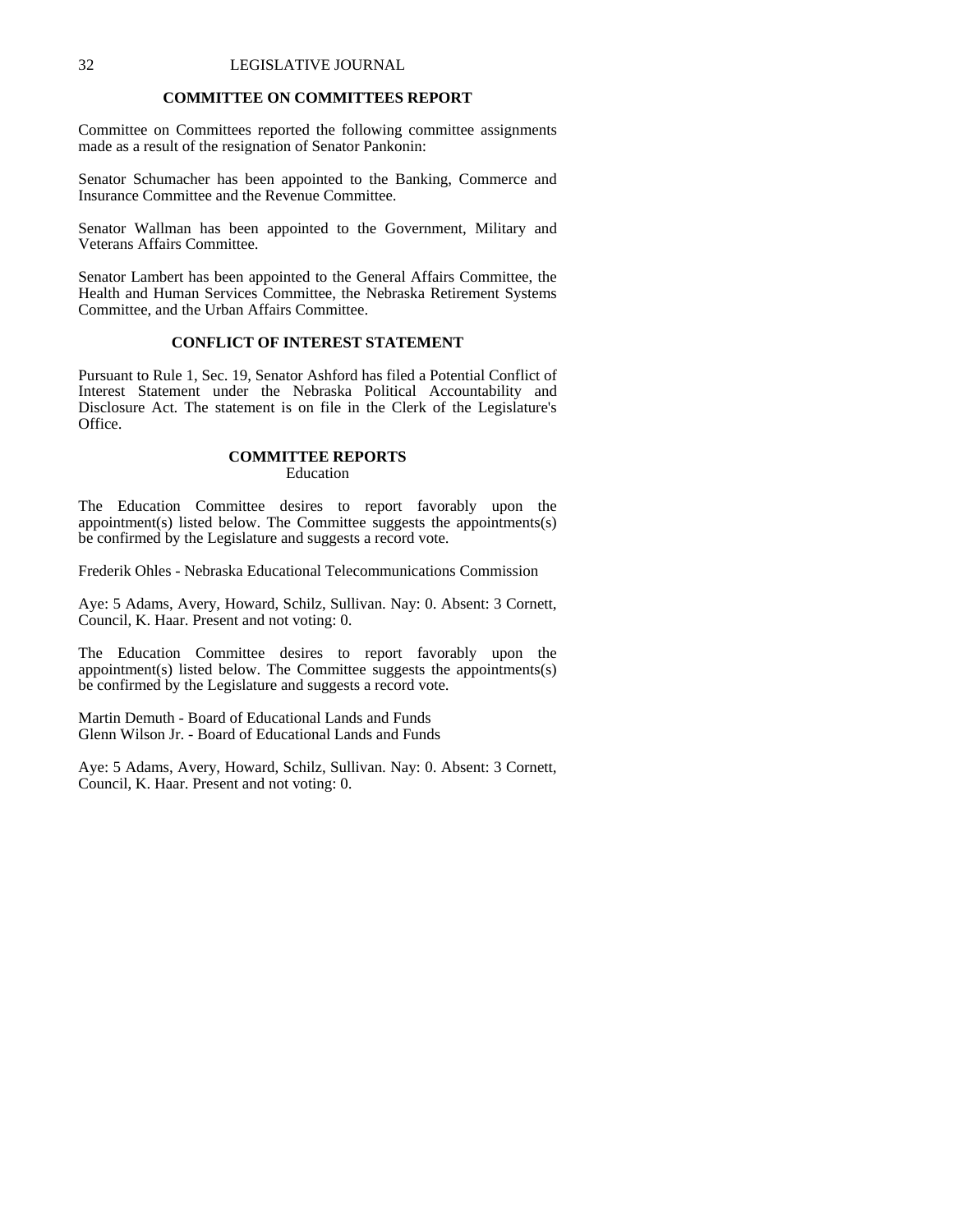The Education Committee desires to report favorably upon the appointment(s) listed below. The Committee suggests the appointments(s) be confirmed by the Legislature and suggests a record vote.

Brian Gong - Technical Advisory Committee for Statewide Assessment Linda Poole - Technical Advisory Committee for Statewide Assessment Richard Sawyer - Technical Advisory Committee for Statewide Assessment

Aye: 5 Adams, Avery, Howard, Schilz, Sullivan. Nay: 0. Absent: 3 Cornett, Council, K. Haar. Present and not voting: 0.

(Signed) Greg Adams, Chairperson

# **BILLS ON FIRST READING**

The following bills were read for the first time by title:

**LEGISLATIVE BILL 5.** Introduced by K. Haar, 21.

A BILL FOR AN ACT relating to pipelines; to adopt the Oil Pipeline Certificate of Authorization Act; and to declare an emergency.

**LEGISLATIVE BILL 6.** Introduced by Avery, 28.

A BILL FOR AN ACT relating to oil pipelines; to adopt the Oil Pipeline Indemnity Bond Act.

### **RESOLUTION**

**LEGISLATIVE RESOLUTION 8.** Introduced by Louden, 49; Conrad, 46; Hadley, 37; Hansen, 42; Harms, 48; Lambert, 2; Wallman, 30.

 WHEREAS, the Legislature should be concerned about the closing of rural post offices throughout Nebraska; and

 WHEREAS, the loss of rural post offices in Nebraska is detrimental to the rural communities of Nebraska; and

 WHEREAS, the success of the State of Nebraska, the strength of our communities, and the overall vitality of our society depend, in great measure, upon the access to communication and delivery services, including deliveries of medical and veterinarian supplies and critical household necessities, that post offices provide.

 NOW, THEREFORE, BE IT RESOLVED BY THE MEMBERS OF THE ONE HUNDRED SECOND LEGISLATURE OF NEBRASKA, FIRST SPECIAL SESSION:

 1. That the Legislature urges the United States Postal Service to reconsider its plan to close rural post offices in Nebraska.

 2. That a copy of this resolution be sent to the Postmaster General of the United States Postal Service.

Laid over.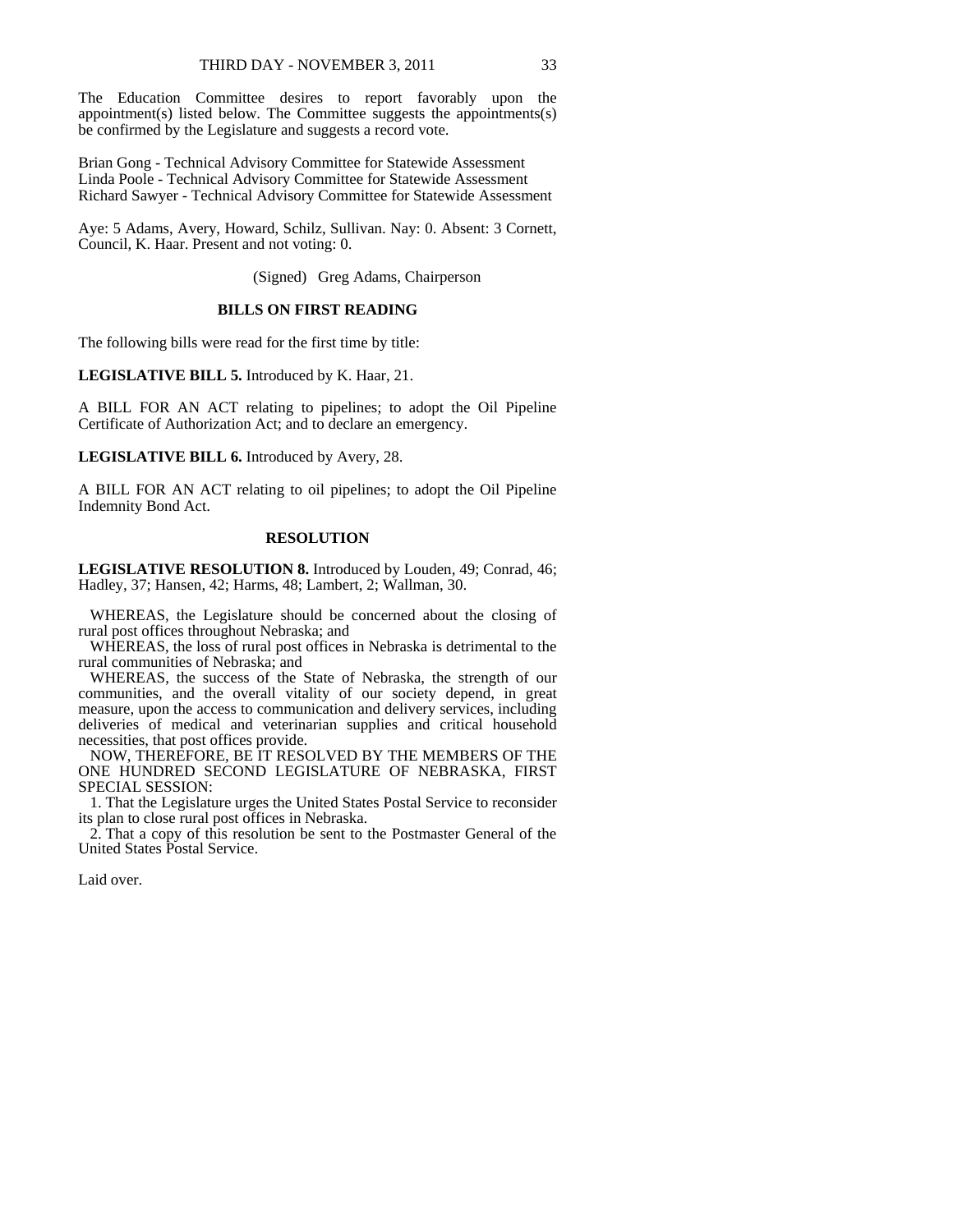#### **SPEAKER'S ANNOUNCEMENT**

Pursuant to Rule 4, Section 8, LR8 was referred to the Reference Committee.

### **RESOLUTIONS**

#### **LEGISLATIVE RESOLUTION 9.** Introduced by Lambert, 2.

 WHEREAS, Dustin J. Dunlap, son of Tim Dunlap and Janet Miller and a freshman at the University of Nebraska-Lincoln, has completed the requirements to attain the rank of Eagle Scout in the Boy Scouts of America; and

 WHEREAS, to earn the rank of Eagle Scout, the highest advancement rank in scouting, a Boy Scout must fulfill requirements in the areas of leadership, service, and outdoor skills. Although many options are available to demonstrate proficiency in these areas, a number of specific skills are required to advance through the ranks of Tenderfoot, Second Class, First Class, Star, Life, and finally Eagle Scout. Throughout his scouting experience, Dustin Dunlap has learned, been tested on, and been recognized for various scouting skills; and

 WHEREAS, Dustin Dunlap served as assistant patrol leader, patrol leader, assistant senior patrol leader, senior patrol leader, and scribe. To achieve the rank of Eagle Scout, Dustin earned twenty-nine merit badges, eight more than the required twenty-one merit badges, and completed a community service project approved by the troop and the scout council; and

 WHEREAS, for his Eagle Scout community service project, Dustin Dunlap and six volunteers, under his direction, painted the parking lines, handicapped zones, and pedestrian walkways in the parking lot of VFW Post 2543 in Plattsmouth. The project was a gesture of gratitude to the VFW for the support it gives to scouting activities; and

 WHEREAS, Dustin Dunlap chose his community service project to honor his grandfather Kenneth Dunlap, who earned a Purple Heart in World War II and was a member of VFW Post 2543. Dustin's focus on safety at VFW Post 2543 was prompted by concerns for others from his grandfather's era, with failing health and eyesight, who attend meetings at the VFW building.

 NOW, THEREFORE, BE IT RESOLVED BY THE MEMBERS OF THE ONE HUNDRED SECOND LEGISLATURE OF NEBRASKA, FIRST SPECIAL SESSION:

 1. That the Legislature congratulates Dustin Dunlap for the exemplary achievement of fulfilling the requirements for obtaining the rank of Eagle Scout.

2. That a copy of this resolution be sent to Dustin Dunlap.

Laid over.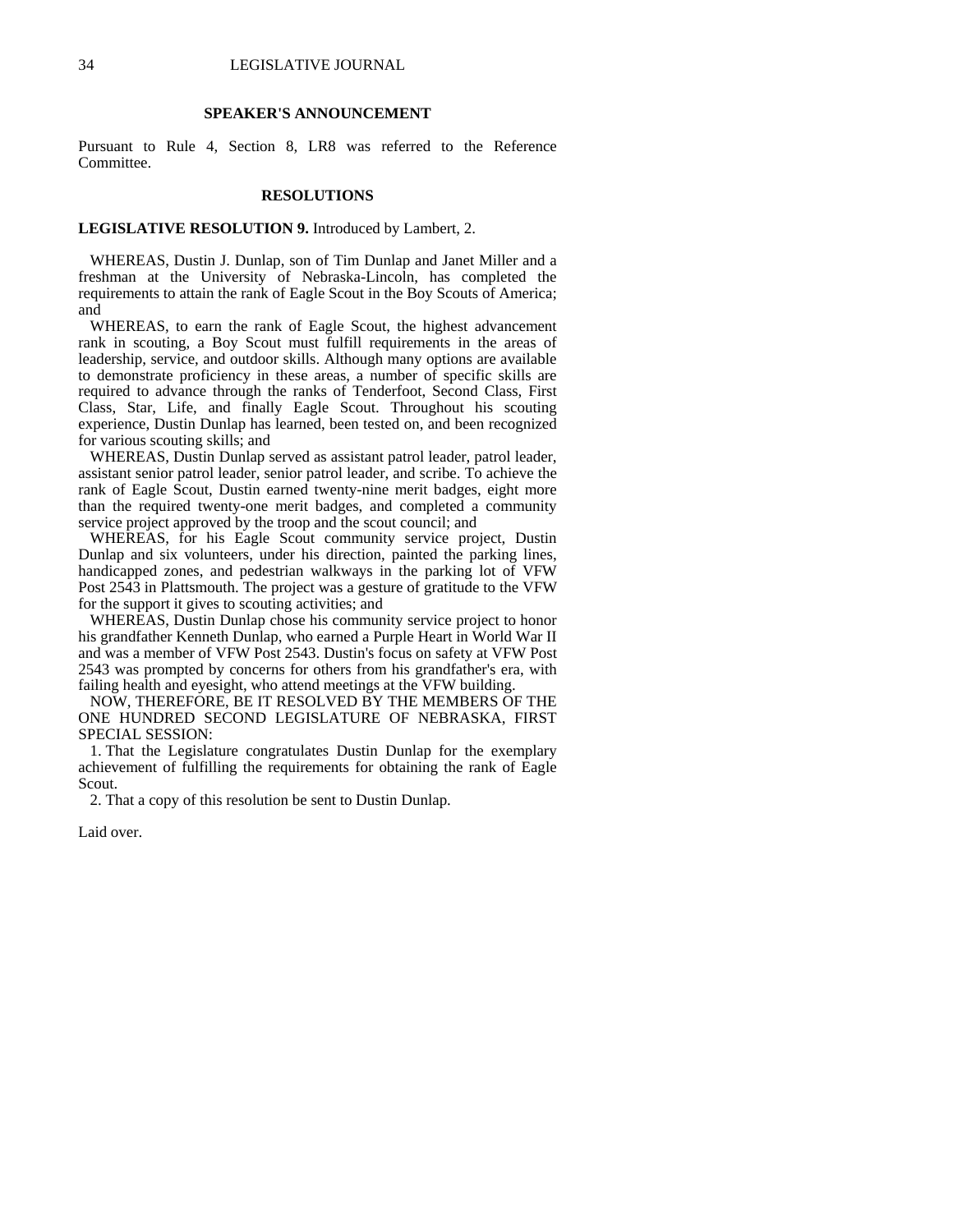**LEGISLATIVE RESOLUTION 10.** Introduced by Nordquist, 7; Avery, 28; Conrad, 46; Cook, 13; Dubas, 34; Harms, 48; Howard, 9; Karpisek, 32; Lathrop, 12; McGill, 26; Mello, 5; Wallman, 30.

 WHEREAS, the retirement security of Nebraskans is of paramount importance to members of the Legislature; and

 WHEREAS, the budget recommendations of the Joint Select Committee on Deficit Reduction of the United States Congress may have a tremendous impact on the retirement security of Nebraska senior citizens; and

 WHEREAS, Nebraska senior citizens depend upon Medicare and Social Security, safety net systems they have paid into throughout their working lives, to provide them a guarantee of basic health care and a modest income in retirement; and

 WHEREAS, recommendations by the Joint Select Committee on Deficit Reduction to balance the federal budget with harmful cuts to Medicare and Social Security would weaken the retirement security of all Nebraskans, including participants in Nebraska's public retirement systems, such as state employees, judges, state patrol officers, and teachers.

 NOW, THEREFORE, BE IT RESOLVED BY THE MEMBERS OF THE ONE HUNDRED SECOND LEGISLATURE OF NEBRASKA, FIRST SPECIAL SESSION:

 1. That the Legislature opposes efforts to reduce the federal deficit by weakening the retirement security of Nebraskans.

 2. That the Legislature urges the members of the Joint Select Committee on Deficit Reduction of the United States Congress to reject harmful cuts to Medicare and Social Security.

 3. That a copy of this resolution be sent to all the members of the Joint Select Committee on Deficit Reduction of the United States Congress and all members of the Nebraska Congressional delegation.

Laid over.

#### **SPEAKER'S ANNOUNCEMENT**

Pursuant to Rule 4, Section 8, LR10 was referred to the Reference Committee.

#### **RESOLUTION**

**LEGISLATIVE RESOLUTION 11.** Introduced by Bloomfield, 17; Brasch, 16; Coash, 27; Dubas, 34; Fischer, 43; Fulton, 29; Hadley, 37; Harms, 48; Heidemann, 1; Howard, 9; Krist, 10; Lambert, 2; Lathrop, 12; Mello, 5; Nelson, 6; Price, 3; Schumacher, 22; Sullivan, 41; Wallman, 30.

 WHEREAS, "Freedom is Not Free," and our members of the armed forces of the United States of America lead the way in bringing peace, democracy, and the joy of freedom around the world; and

 WHEREAS, our young men and women of the armed forces swear to defend the United States of America against all evil; and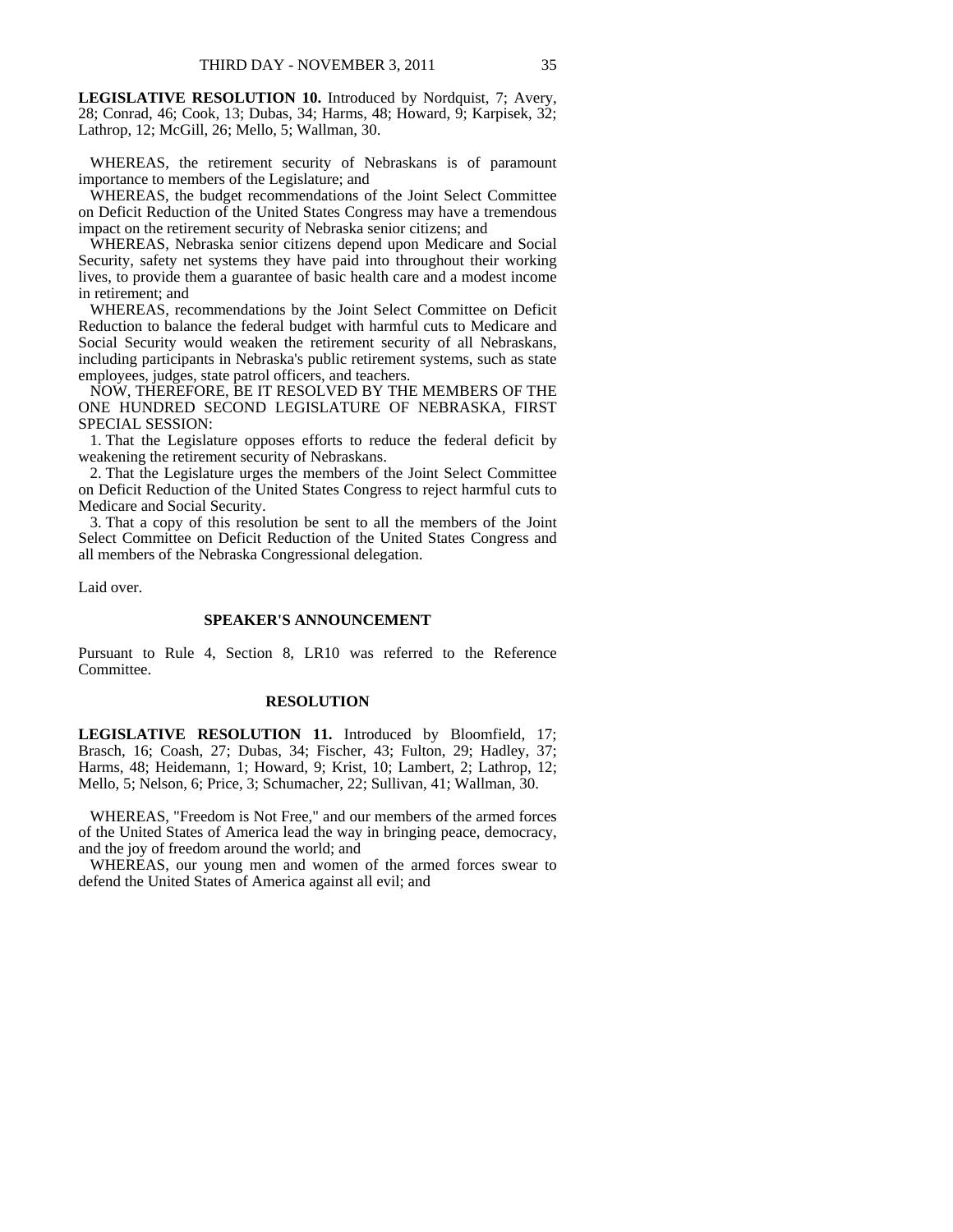WHEREAS, our young men and women of the armed forces leave home, family, and employment behind and embark upon a journey for which they do not know if they will be reunited; and

 WHEREAS, the bravery and dedication of our American military is above all measures a display of loyalty, perseverance, and commitment; and

 WHEREAS, there are those who leave us way too early and return adorned with the flag of the United States of America - "Old Glory"; and

 WHEREAS, such a young soldier has returned home to his loved ones having given the ultimate sacrifice - life - for our freedoms; and

 WHEREAS, Master at Arms Class I John Douangdara gave his life on August 6, 2011; and

 WHEREAS, John was deployed on his third mission to Afghanistan in June 2011, with two deployments to Iraq earlier, as a lead dog handler for his unit, the Elite Team 6 of the Navy SEALs; and

 WHEREAS, in response to a call for assistance, a Chinook helicopter (CH-47) carrying five aircrew, seventeen Navy SEALs, five naval special operations support personnel, three Air Force special tactics airmen, one military working dog, seven Afghan soldiers, and one interpreter was shot down by an insurgent rocket-propelled grenade in eastern Afghanistan, namely, Wardak Province, as the helicopter approached its combat landing zone. This was an immediate response force answering the call to duty; and

 WHEREAS, this incident was the deadliest in the decade-long war in Afghanistan; and

 WHEREAS, Master at Arms Class I John Douangdara served his nation with honor, and this resolution honors his service and sacrifice; and

 WHEREAS, John left behind his parents, Phouthasith and Sengchanh Douangdara, and five siblings.

 NOW, THEREFORE, BE IT RESOLVED BY THE MEMBERS OF THE ONE HUNDRED SECOND LEGISLATURE OF NEBRASKA, FIRST SPECIAL SESSION:

 1. That the Legislature recognizes and honors the service and sacrifice made by Master at Arms Class I John Douangdara and his family for our freedom. There is no price that will ever repay this soldier and his family for what John did out of love for God, country, family, and freedom for one and all.

 2. That the Legislature extends its sympathy and gratitude to the loved ones of Master at Arms Class I John Douangdara. Indeed, "Freedom is Not Free." May his soul rest in peace and may God bless America.

Laid over.

### **ADJOURNMENT**

At 11:24 a.m., on a motion by Senator Christensen, the Legislature adjourned until 11:00 a.m., Friday, November 4, 2011.

> Patrick J. O'Donnell Clerk of the Legislature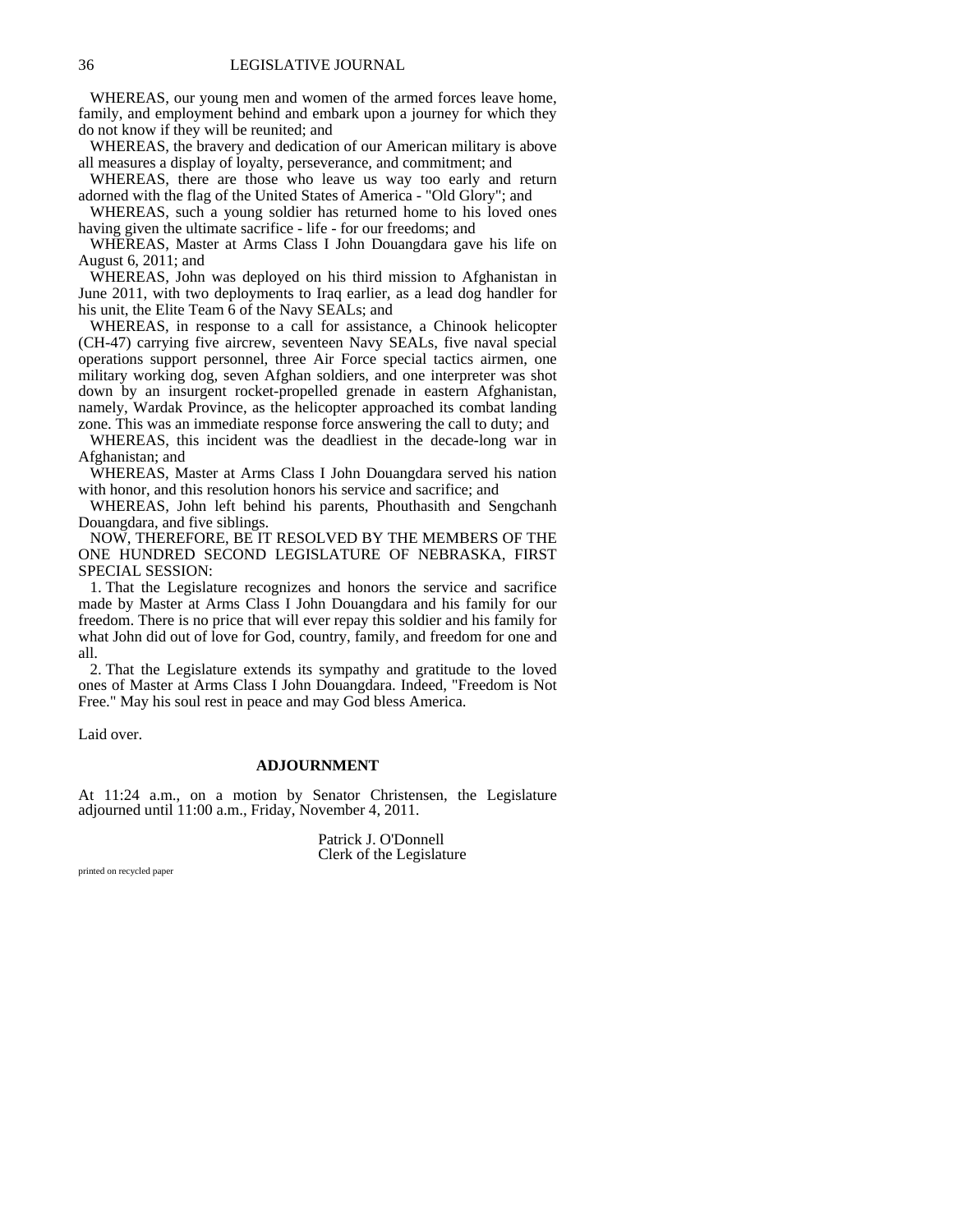# **FOURTH DAY - NOVEMBER 4, 2011**

# **LEGISLATIVE JOURNAL**

## **ONE HUNDRED SECOND LEGISLATURE FIRST SPECIAL SESSION**

## **FOURTH DAY**

Legislative Chamber, Lincoln, Nebraska Friday, November 4, 2011

### **PRAYER**

The prayer was offered by Senator Wallman.

# **ROLL CALL**

Pursuant to adjournment, the Legislature met at 11:00 a.m., Speaker Flood presiding.

The roll was called and all members were present except Senators Carlson, Cook, Cornett, Council, Lautenbaugh, and McCoy who were excused.

# **CORRECTIONS FOR THE JOURNAL**

Page 32, lines 24 and 31, strike "B." and insert "K.". Page 33, line 9, strike "B." and insert "K.". The Journal for the third day was approved as corrected.

# **REFERENCE COMMITTEE REPORT**

The Legislative Council Executive Board submits the following report:

| LB/LR | Committee                                 |
|-------|-------------------------------------------|
| LB5   | <b>Natural Resources</b>                  |
| LB6   | <b>Natural Resources</b>                  |
| LR8   | Government, Military and Veterans Affairs |
| LR10  | Nebraska Retirement Systems               |

 (Signed) John Wightman, Chairperson Executive Board

## **COMMITTEE REPORTS**

Natural Resources

The Natural Resources Committee desires to report favorably upon the appointment(s) listed below. The Committee suggests the appointments(s) be confirmed by the Legislature and suggests a record vote.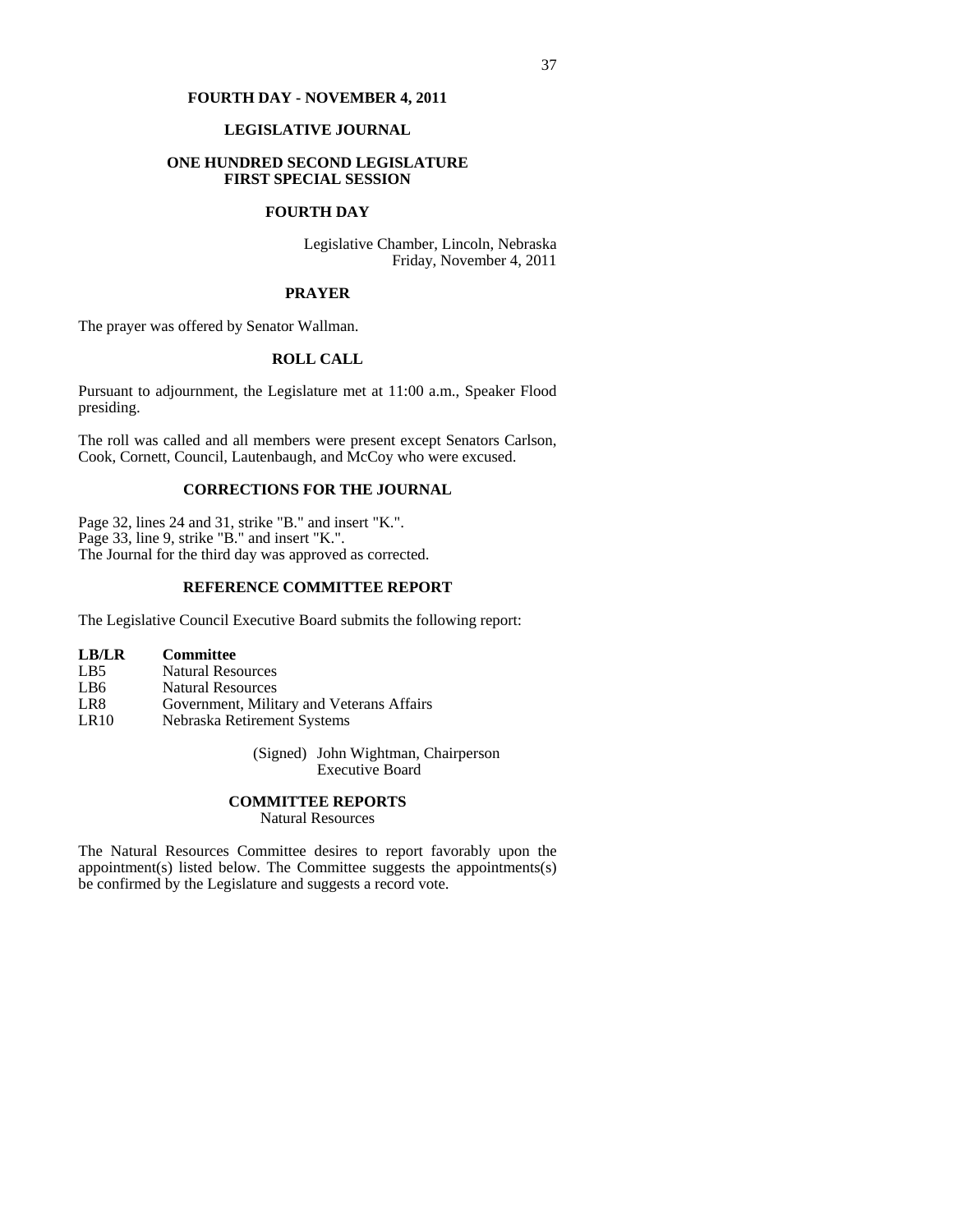## Earl McNutt - Environmental Quality Council Vern Powers - Environmental Quality Council Ronald Sheppard - Environmental Quality Council

Aye: 5 Christensen, Dubas, Langemeier, Schilz, Smith. Nay: 0. Absent: 3 Carlson, K. Haar, McCoy. Present and not voting: 0.

The Natural Resources Committee desires to report favorably upon the appointment(s) listed below. The Committee suggests the appointments(s) be confirmed by the Legislature and suggests a record vote.

Timothy Else - Nebraska Ethanol Board Steven Hanson - Nebraska Ethanol Board

Aye: 5 Christensen, Dubas, Langemeier, Schilz, Smith. Nay: 0. Absent: 3 Carlson, K. Haar, McCoy. Present and not voting: 0.

The Natural Resources Committee desires to report favorably upon the appointment(s) listed below. The Committee suggests the appointments(s) be confirmed by the Legislature and suggests a record vote.

James Gohl - Nebraska Oil and Gas Conservation Commission

Aye: 5 Christensen, Dubas, Langemeier, Schilz, Smith. Nay: 0. Absent: 3 Carlson, K. Haar, McCoy. Present and not voting: 0.

(Signed) Chris Langemeier, Chairperson

**Judiciary** 

The Judiciary Committee desires to report favorably upon the appointment(s) listed below. The Committee suggests the appointments(s) be confirmed by the Legislature and suggests a record vote.

Brian Wachman - Crime Victim's Reparations Committee

Aye: 5 Ashford, Coash, B. Harr, Larson, Lathrop. Nay: 0. Absent: 3 Council, Lautenbaugh, McGill. Present and not voting: 0.

(Signed) Brad Ashford, Chairperson

# **NOTICE OF COMMITTEE HEARINGS**

**Judiciary** 

Room 1113

Tuesday, November 8, 2011 10:00 a.m.

LB3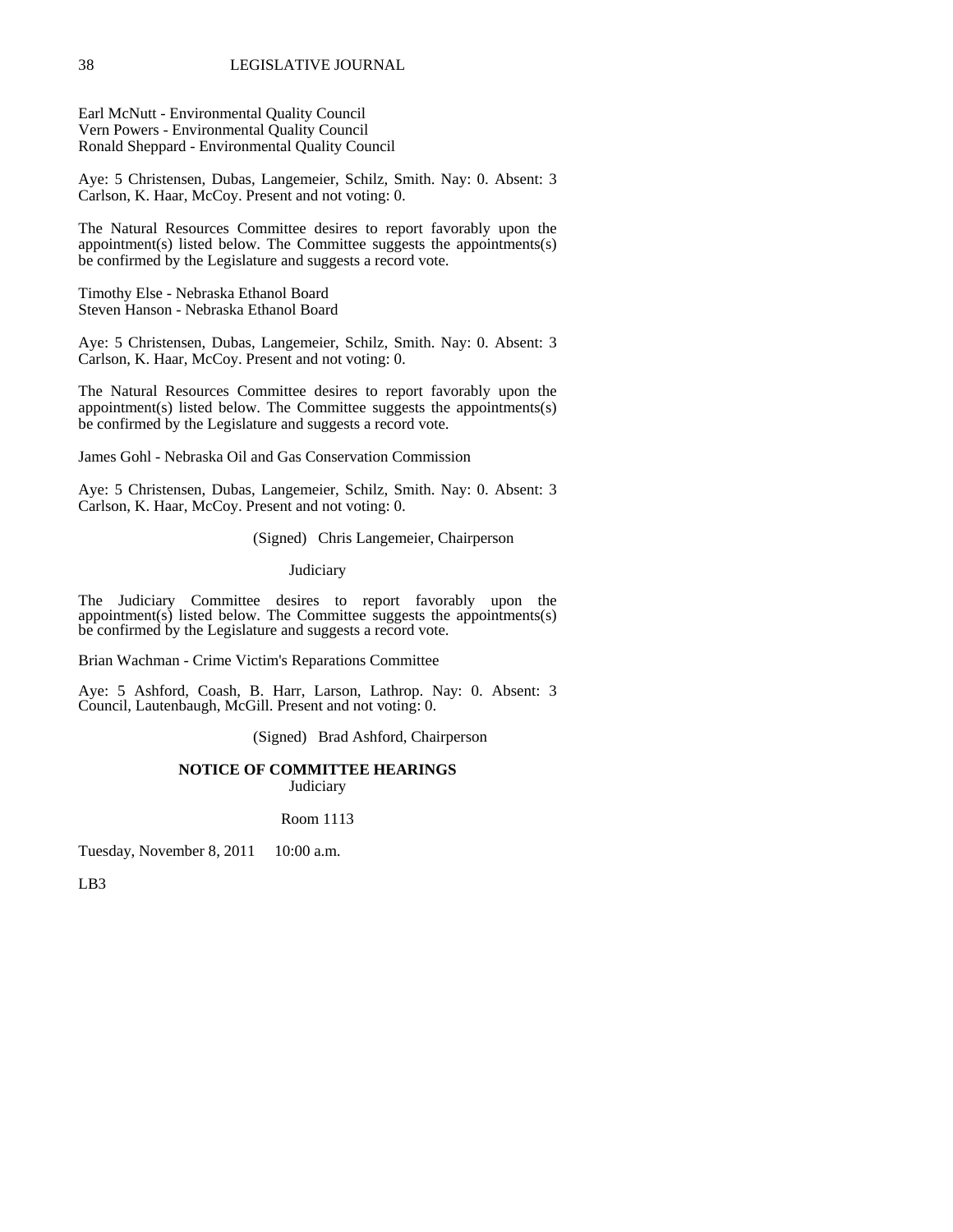#### FOURTH DAY - NOVEMBER 4, 2011 39

#### (Signed) Brad Ashford, Chairperson

Natural Resources

Room 1525

Tuesday, November 8, 2011 1:00 p.m.

LB4

Room 1525

Wednesday, November 9, 2011  $10:00$  a.m.

LB5 LB6

(Signed) Chris Langemeier, Chairperson

## **REPORTS**

The following reports were received by the Legislature:

# **Auditor of Public Accounts**

 Audit Report of the Nebraska Lottery for the fiscal year ended June 30, 2011

#### **Public Service Commission, Nebraska**

2011 Annual Report on Telecommunications

## **Revenue, Department of**

2011 Nebraska Lottery Annual Report and Resource Guide

## **REPORT OF REGISTERED LOBBYISTS**

Following is a list of all lobbyists who have registered as of November 3, 2011, in accordance with Section 49-1481, Revised Statutes of Nebraska. Additional lobbyists who have registered will be filed weekly.

> (Signed) Patrick J. O'Donnell Clerk of the Legislature

Amack, Angela K. Kissel /  $E$  & S Associates, LLC Bisio, John B. Wal-Mart Stores, Inc. (Withdrawn 08/16/2011)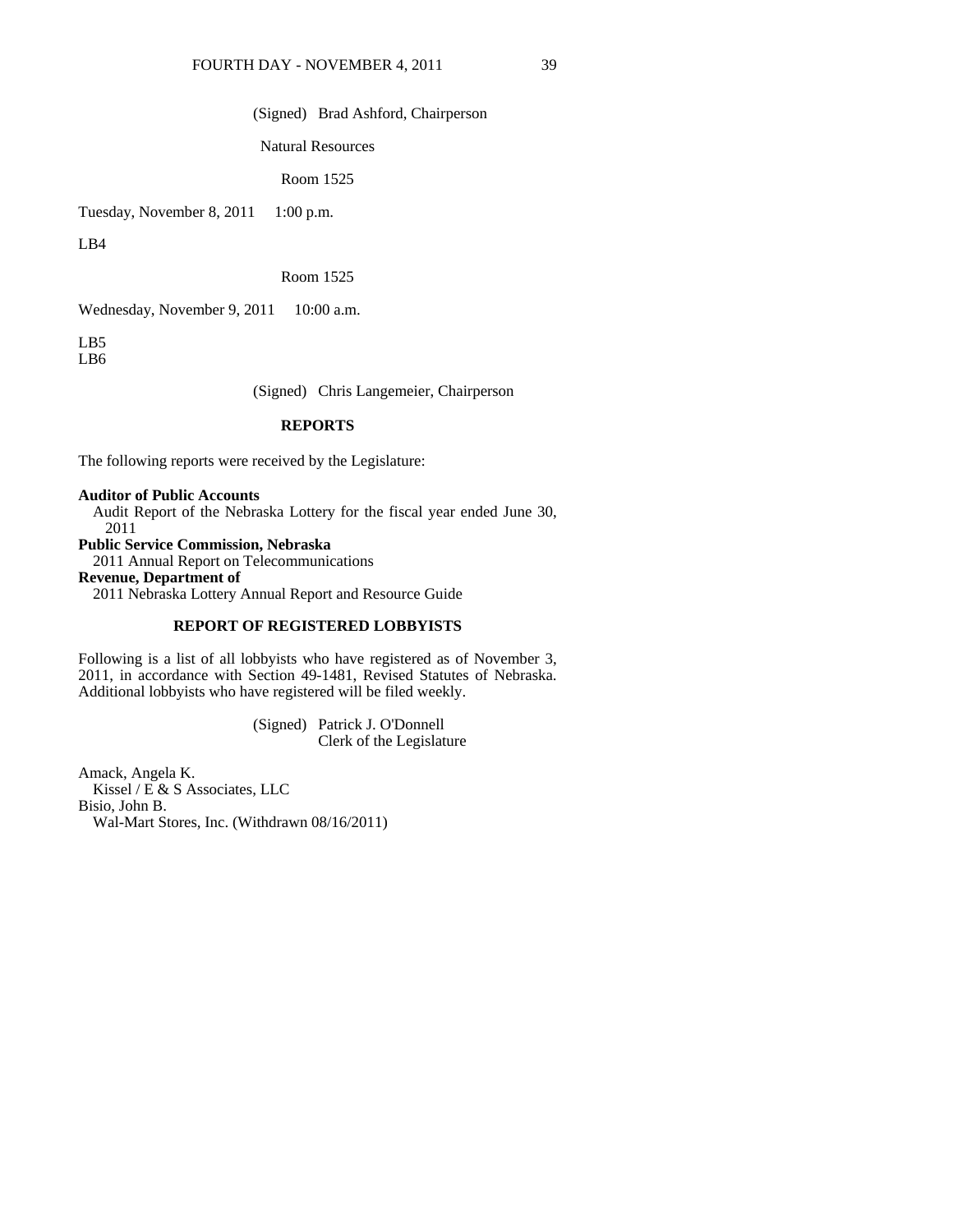Bresel, David Civic Reform, Nebraskans for Carey, Daniel National Rifle Association Institute for Legislative Action Coleman, Steven D. Papillion - La Vista Public Schools (Withdrawn 07/05/2011) Fernandez, David Altria Client Services Inc. and its Affiliates (Withdrawn 07/12/2011) Fritz, Teresa Stitcher Alzheimer's Association of the Great Plains (Withdrawn 06/17/2011) Harding, William A. Builders & Contractors, Inc., Associated Irsik, Ryan Wal-Mart Stores, Inc. Jensen, Ronald L./Jensen Associates, Inc. Johnson, DeMaris/The Johnson Group (Withdrawn 10/24/2011) Jones, Robert TransCanada Corporation Katt, Peter W. Mortgage Association, Nebraska Kerekes, John P. American Petroleum Institute Kissel / E & S Associates, LLC Genetic Counselors, Nebraska Association of Koops, Berend J. Merck Sharp & Dohme Corp. and its Affiliates Kruse, Dacia D. Omaha Chamber, Greater (Withdrawn 07/21/2011) Loontjer, Pat Gambling with the Good Life (Withdrawn 06/17/2011) Moore, Scott S. Omaha Chamber, Greater (Withdrawn 07/21/2011) Mueller Robak LLC Nelnet, Inc. State Troopers Association of Nebraska, Inc. O'Hara, Lindsay and Associates, Inc. Chiropractic Strategies Group (Withdrawn 10/21/2011) Pappas, James E. Bellevue Public Schools (Withdrawn 10/11/2011) Popken, Kent T. Century Link (formerly Qwest Communications) (Withdrawn 10/25/2011) Quasius, Robert T., Sr. Somos Republicans (Withdrawn 07/18/2011) Radcliffe, Walter H.- Radcliffe & Associates Kissel / E & S Associates, LLC State Troopers Association of Nebraska, Inc. (Withdrawn 07/28/2011) Reale, C. Anthony Altria Client Services Inc. and its Affiliates (Withdrawn 07/12/2011)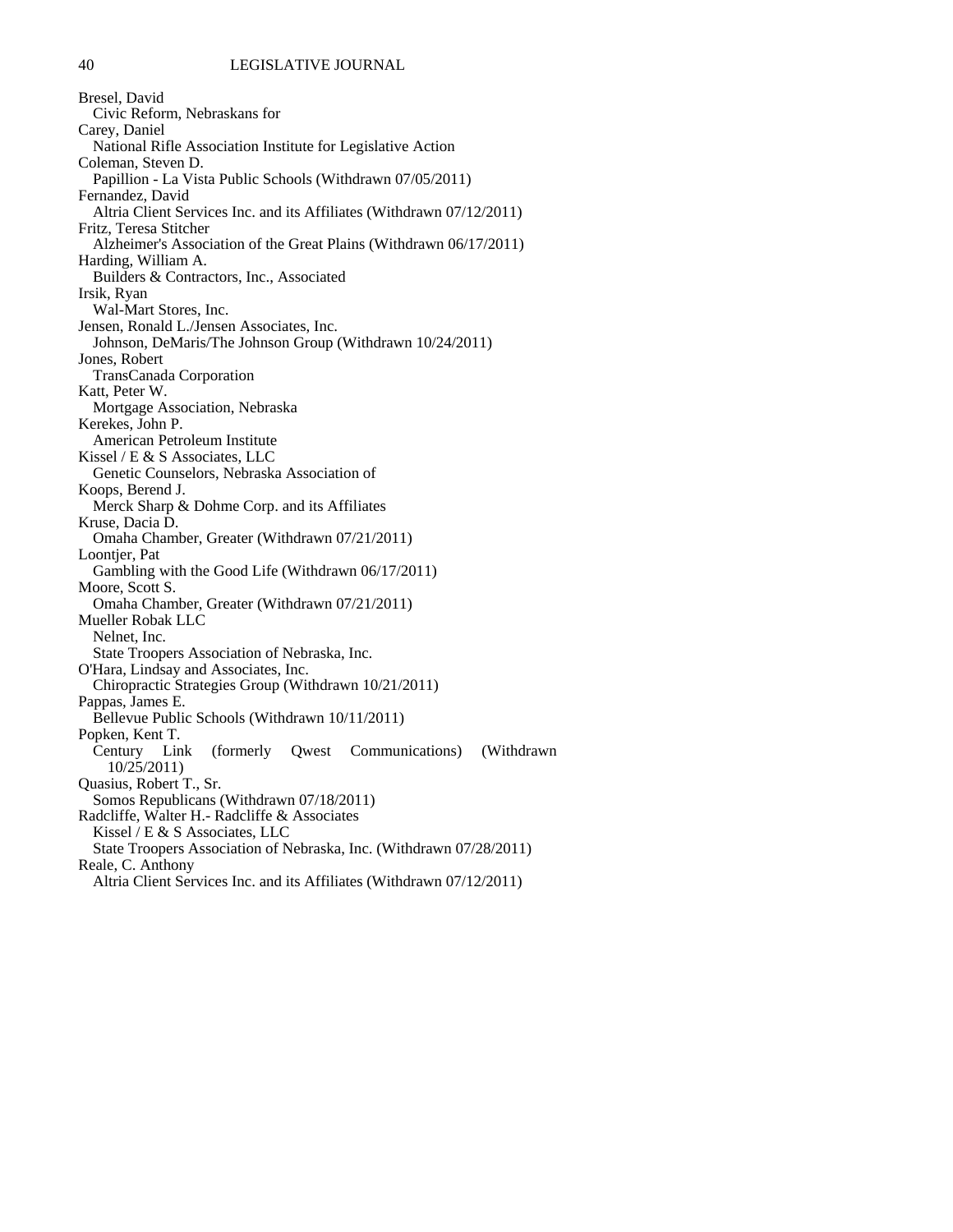Reynolds, Simera Mothers Against Drunk Driving, Nebraska (Withdrawn 07/29/2011) Whatley, Michael Consumer Energy Alliance Wintner, Jeffrey M. Altria Client Services Inc. and its Affiliates (Withdrawn 07/12/2011) Wolf, Jesse Education Association, Nebraska State (Withdrawn 08/10/2011) Young, Joseph Omaha Chamber, Greater

# **MOTIONS - Approve Appointments**

Senator Adams moved the adoption of the Education Committee report for the confirmation of the following appointment(s) found on page 32:

 Nebraska Educational Telecommunications Commission Frederik Ohles

Voting in the affirmative, 40:

| Adams        | Flood        | Heidemann  | Lathrop   | Price      |
|--------------|--------------|------------|-----------|------------|
| Bloomfield   | Fulton       | Howard     | Louden    | Schilz     |
| Campbell     | Gloor        | Janssen    | McGill    | Schumacher |
| Christensen  | Haar, K.     | Karpisek   | Mello     | Smith      |
| Coash        | Hadley       | Krist      | Nelson    | Sullivan   |
| Conrad       | Hansen       | Lambert    | Nordquist | Utter      |
| <b>Dubas</b> | <b>Harms</b> | Langemeier | Pahls     | Wallman    |
| Fischer      | Harr, B.     | Larson     | Pirsch    | Wightman   |

Voting in the negative, 0.

Present and not voting, 3:

Ashford Avery Brasch

Excused and not voting, 6:

| Carlson | Cornett | Lautenbaugh |
|---------|---------|-------------|
| Cook    | Council | McCoy       |

The appointment was confirmed with 40 ayes, 0 nays, 3 present and not voting, and 6 excused and not voting.

Senator Adams moved the adoption of the Education Committee report for the confirmation of the following appointment(s) found on page 32:

 Board of Educational Lands and Funds Martin Demuth Glenn Wilson Jr.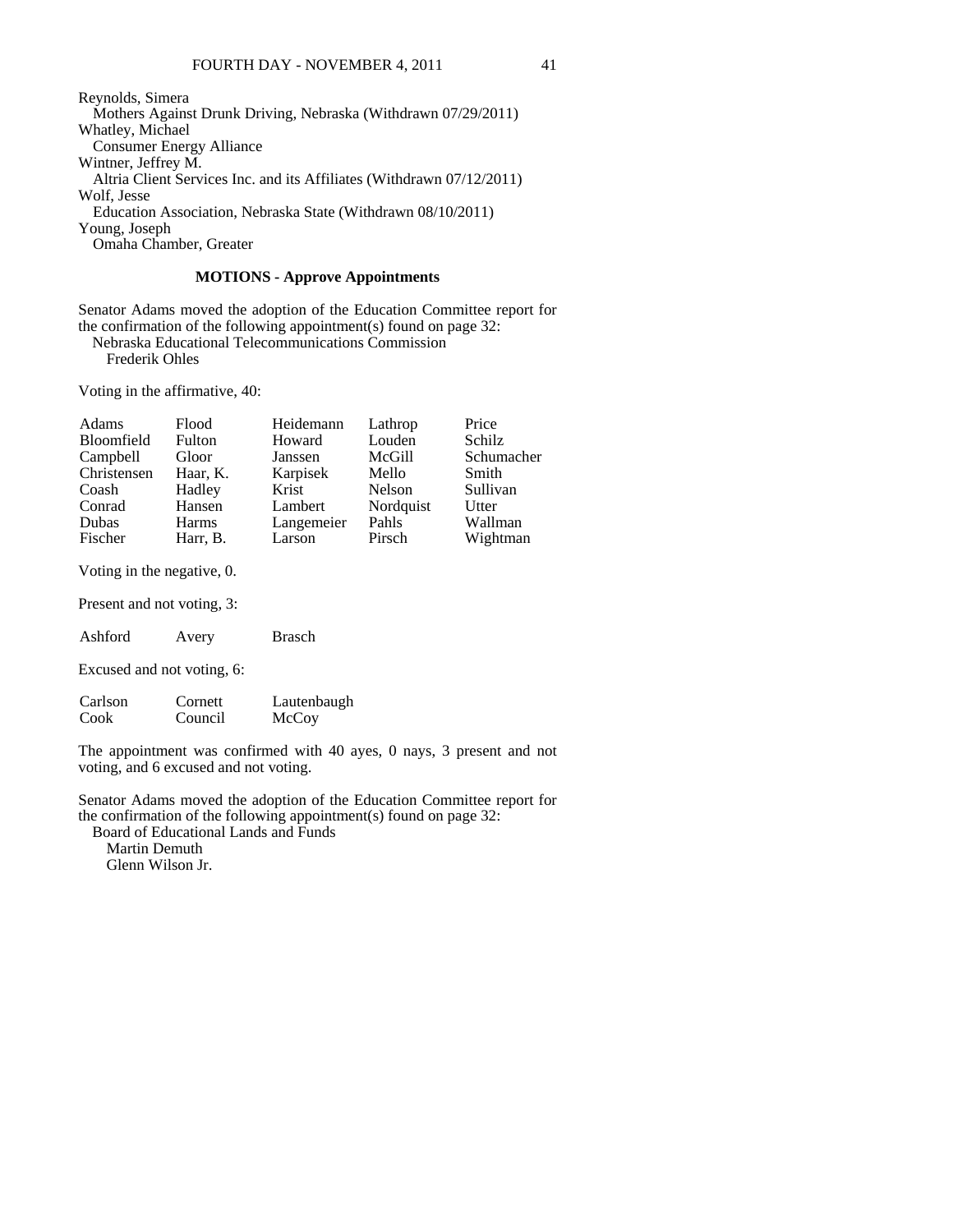Adams Flood Heidemann Lathrop Price Bloomfield Fulton Howard Louden Schilz Brasch Gloor Janssen McGill Schumacher Campbell Haar, K. Karpisek Mello Smith Christensen Hadley Krist Nelson Sullivan Coash Hansen Lambert Nordquist Utter Conrad Harms Langemeier Pahls Wallman Fischer Harr, B. Larson Pirsch Wightman

Voting in the affirmative, 40:

Voting in the negative, 0.

Present and not voting, 3:

Ashford Avery Dubas

Excused and not voting, 6:

| Carlson | Cornett | Lautenbaugh |
|---------|---------|-------------|
| Cook    | Council | McCoy       |

The appointments were confirmed with 40 ayes, 0 nays, 3 present and not voting, and 6 excused and not voting.

Senator Adams moved the adoption of the Education Committee report for the confirmation of the following appointment(s) found on page 33:

Technical Advisory Committee for Statewide Assessment

 Brian Gong Linda Poole Richard Sawyer

Voting in the affirmative, 40:

| Adams         | Fischer       | Harr, B.   | Lathrop   | Price      |
|---------------|---------------|------------|-----------|------------|
| Avery         | Flood         | Heidemann  | Louden    | Schilz     |
| Bloomfield    | <b>Fulton</b> | Howard     | McGill    | Schumacher |
| <b>Brasch</b> | Gloor         | Karpisek   | Mello     | Smith      |
| Christensen   | Haar, K.      | Krist      | Nelson    | Sullivan   |
| Coash         | Hadley        | Lambert    | Nordquist | Utter      |
| Conrad        | Hansen        | Langemeier | Pahls     | Wallman    |
| Dubas         | <b>Harms</b>  | Larson     | Pirsch    | Wightman   |

Voting in the negative, 0.

Present and not voting, 3:

Ashford Campbell Janssen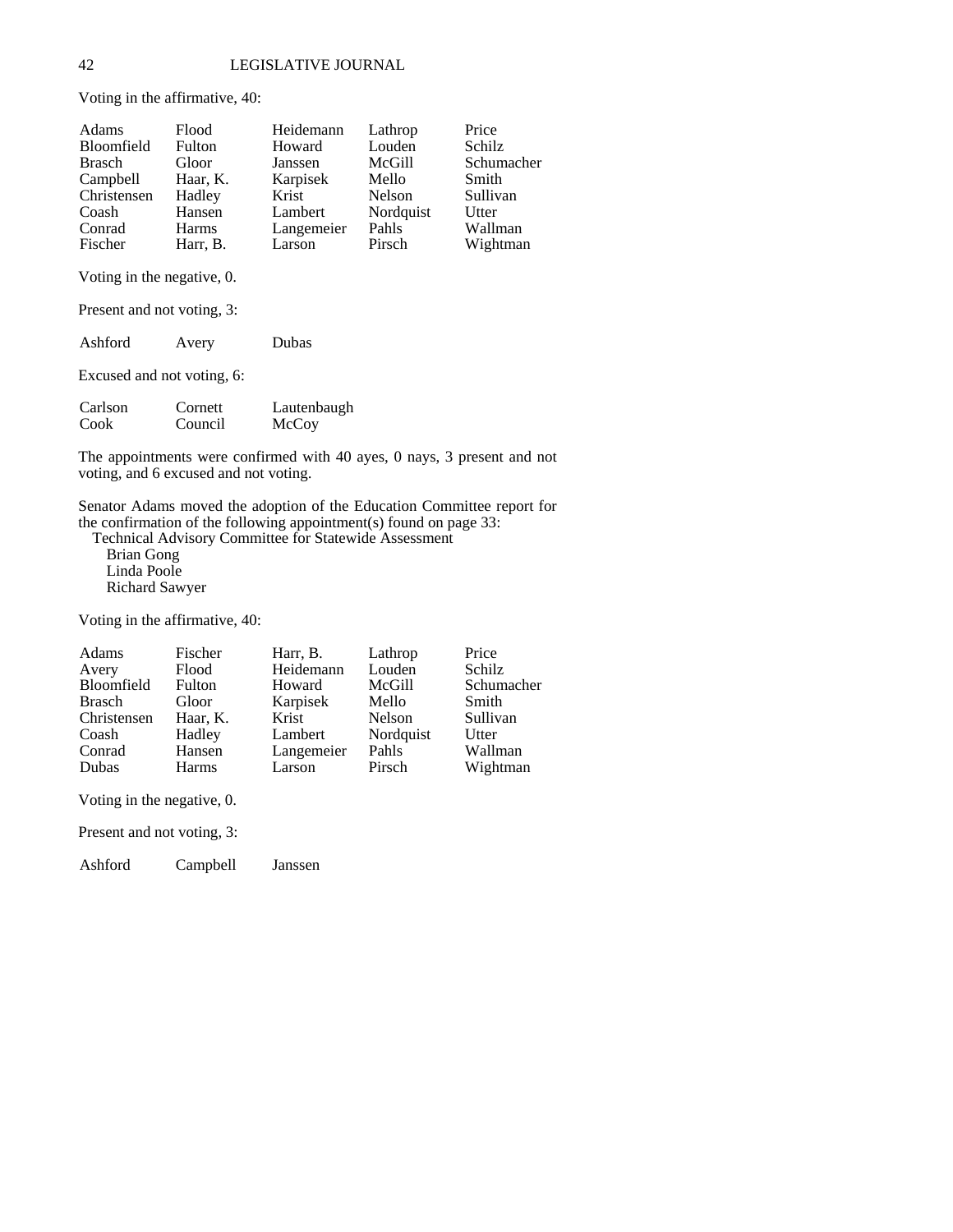Excused and not voting, 6:

| Carlson | Cornett | Lautenbaugh |
|---------|---------|-------------|
| Cook    | Council | McCoy       |

The appointments were confirmed with 40 ayes, 0 nays, 3 present and not voting, and 6 excused and not voting.

#### **NOTICE OF COMMITTEE HEARING**

Nebraska Retirement Systems

#### Room 1524

Wednesday, November 9, 2011 1:30 p.m.

LR10

## (Signed) Jeremy Nordquist, Chairperson

#### **COMMITTEE REPORTS**

General Affairs

The General Affairs Committee desires to report favorably upon the appointment(s) listed below. The Committee suggests the appointments(s) be confirmed by the Legislature and suggests a record vote.

William Austin - Nebraska Liquor Control Commission

Aye: 8 Bloomfield, Brasch, Coash, Karpisek, Krist, Lambert, Larson, McGill. Nay: 0. Absent: 0. Present and not voting: 0.

The General Affairs Committee desires to report favorably upon the appointment(s) listed below. The Committee suggests the appointments(s) be confirmed by the Legislature and suggests a record vote.

Steve Homan - Nebraska Arts Council Louise Kent - Nebraska Arts Council Robert Nefsky - Nebraska Arts Council

Aye: 8 Bloomfield, Brasch, Coash, Karpisek, Krist, Lambert, Larson, McGill. Nay: 0. Absent: 0. Present and not voting: 0.

(Signed) Russ Karpisek, Chairperson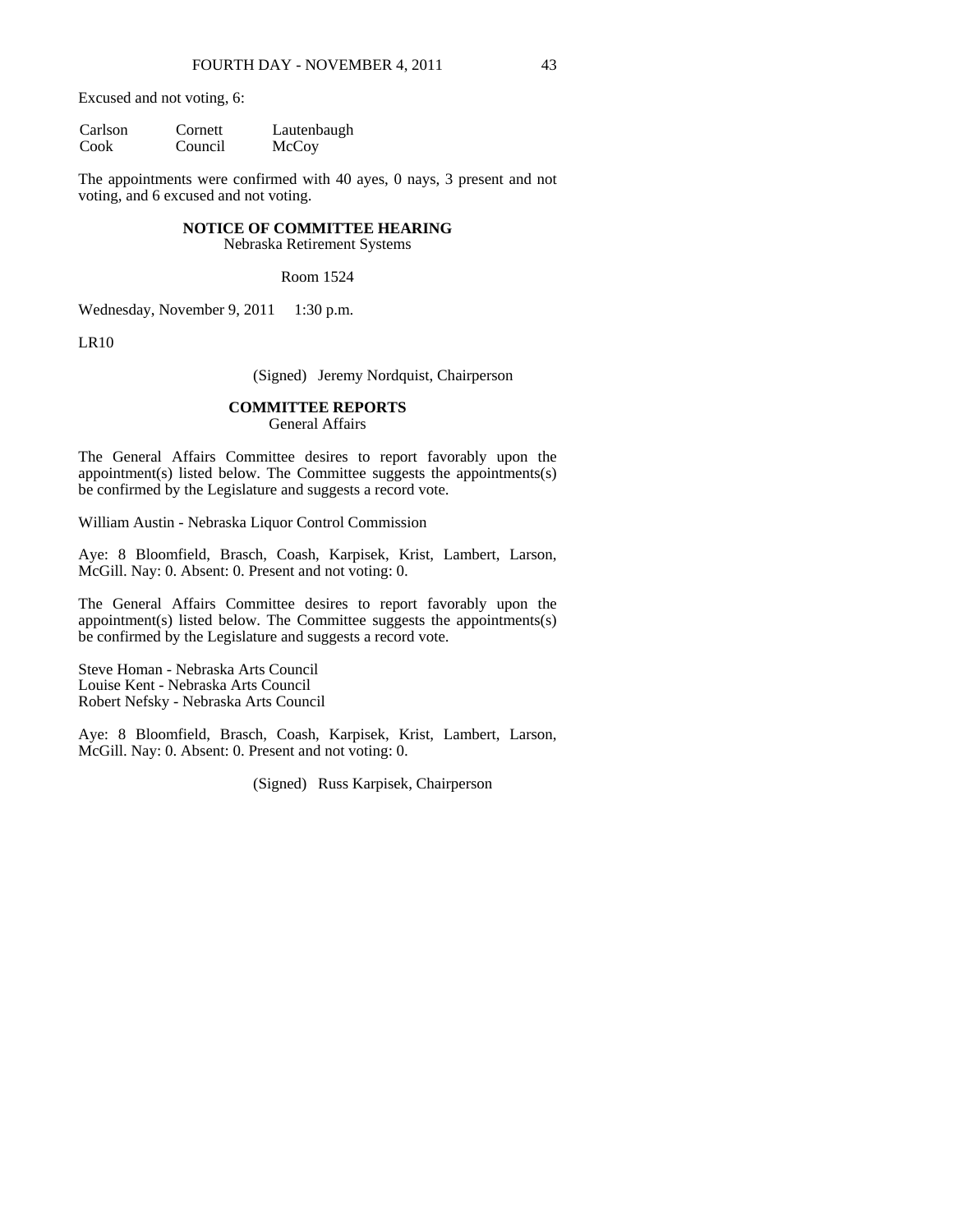#### **RESOLUTION**

**LEGISLATIVE RESOLUTION 12.** Introduced by Brasch, 16; Bloomfield, 17; K. Haar, 21; Hansen, 42; Heidemann, 1; Lambert, 2.

 WHEREAS, in 2011, flooding along the Missouri River caused widespread and extensive damage to states bordering the river, including Nebraska; and

 WHEREAS, the flood damaged and destroyed many businesses, causing huge economic losses and destroying many people's livelihoods; and

 WHEREAS, a large part of the economic losses in Nebraska was felt by the agricultural sector of the state, as many acres along the river were touched by the flood waters, resulting in huge crop losses for many of Nebraska's farmers. One study estimated that the economic impact of the flood on the state's agricultural sector was close to \$189 million in lost economic output; and

 WHEREAS, the flood also forced many Nebraskans to abandon their homes and property. The resulting displacement and loss had a profound impact, both economically and emotionally, on far too many Nebraskans; and

 WHEREAS, in the face of this tragedy, countless individuals, including volunteers, emergency responders, and local, state, and federal officials, stepped forward to help their fellow Nebraskans and the state deal with the flood's effects. The outstanding effort of these individuals was, and continues to be, crucial to helping the state address its problems and move forward.

 NOW, THEREFORE, BE IT RESOLVED BY THE MEMBERS OF THE ONE HUNDRED SECOND LEGISLATURE OF NEBRASKA, FIRST SPECIAL SESSION:

 1. That the Legislature recognizes the extensive damage to both people and property caused by the 2011 flooding of the Missouri River and extends its sympathy to those who were affected.

 2. That the Legislature extends its gratitude to the many volunteers, emergency responders, and other government officials who have helped to deal with the flood's effects.

 3. That the Legislature encourages the Governor of Nebraska, Dave Heineman, the governors of the other states affected by the Missouri River flooding, the United States Army Corps of Engineers, the United States Congress, and the Federal Emergency Management Agency to continue their efforts to develop preemptive measures and other policies and practices that will help to avoid such a disaster from ever happening again.

 4. That a copy of this resolution be sent to Governor Heineman, the governors of the other states affected by the Missouri River flooding, the United States Army Corps of Engineers, the Federal Emergency Management Agency, and each member of the Nebraska Congressional delegation.

Laid over.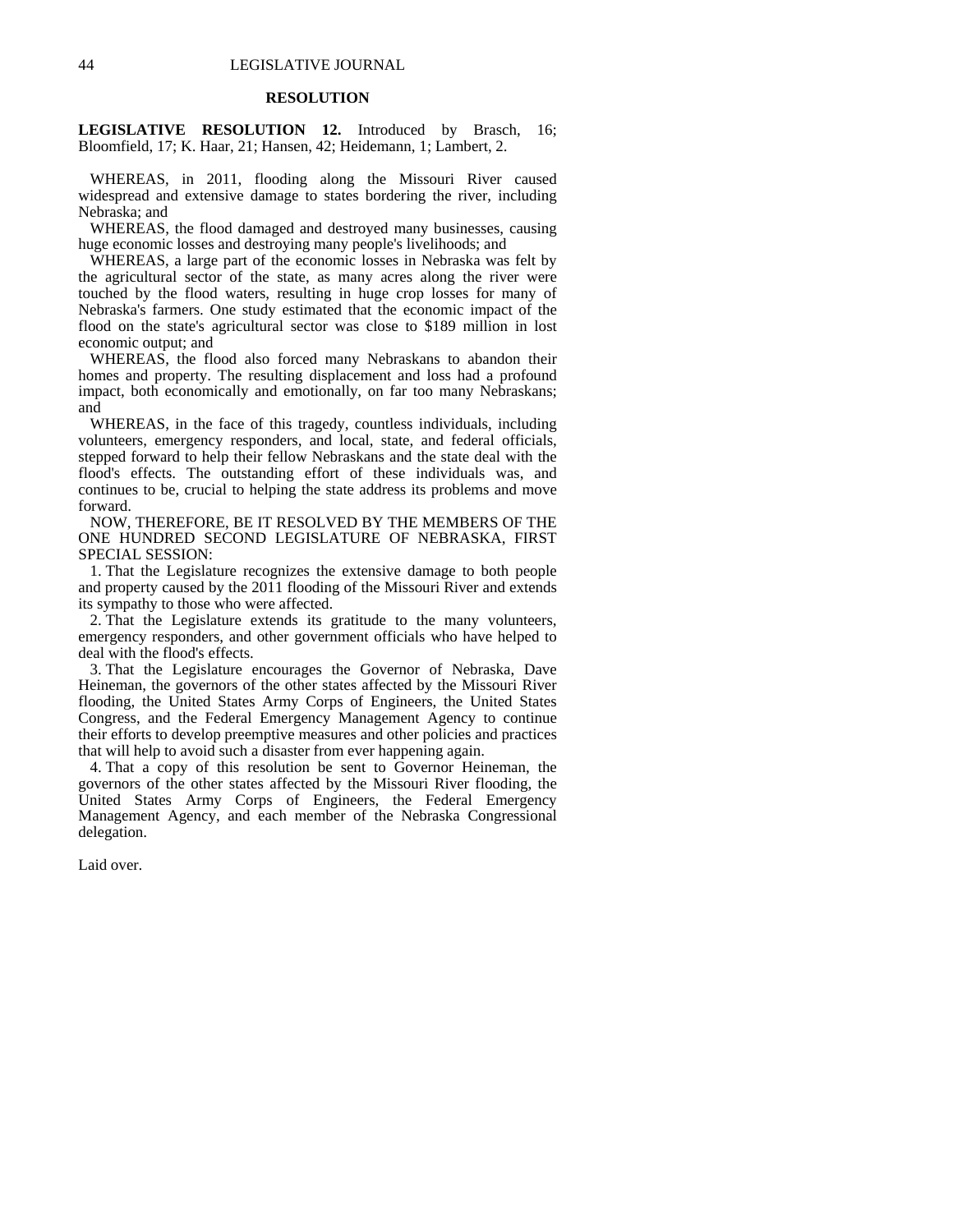#### **SPEAKER'S ANNOUNCEMENT**

Pursuant to Rule 4, Section 8, LR12 was referred to the Reference Committee.

#### **RESOLUTION**

**LEGISLATIVE RESOLUTION 13.** Introduced by Bloomfield, 17; Brasch, 16; Campbell, 25; Christensen, 44; Coash, 27; Fischer, 43; Hadley, 37; Hansen, 42; Howard, 9; Janssen, 15; Karpisek, 32; Krist, 10; Lathrop, 12; Louden, 49; Pirsch, 4.

 WHEREAS, "Freedom is Not Free," and our members of the armed forces of the United States of America lead the way in bringing peace, democracy, and the joy of freedom around the world; and

 WHEREAS, our young men and women of the armed forces swear to defend the United States of America against all evil; and

 WHEREAS, our young men and women of the armed forces leave home, family, and employment behind and embark upon a journey for which they do not know if they will be reunited; and

 WHEREAS, the bravery and dedication of our American military is above all measures a display of loyalty, perseverance, and commitment; and

 WHEREAS, there are those who leave us way too early and return adorned with the flag of the United States of America - "Old Glory"; and

 WHEREAS, such a young soldier has returned home to his loved ones having given the ultimate sacrifice - life - for our freedoms; and

 WHEREAS, even as our men and women of the armed forces are serving around the world in the hope of a lasting peace and freedom for all, we suffer losses not on the battlefield, but still losses that deserve honor. Such is the case for Sergeant Joshua Jacob Mann, United States Army 1st Battalion, 504th Parachute Infantry Regiment, 82nd Airborne Division, Fort Bragg, North Carolina. Sergeant Mann succumbed to heat-related circumstances on active duty on Saturday, July 30, 2011, and his passing is no less painful to his family, friends, and community; and

 WHEREAS, Sergeant Mann received a number of commendations, including the Army Commendation Medal with one oak leaf cluster, the Meritorious Unit Commendation, the National Defense Service Medal, the Army Service Ribbon, the Overseas Service Ribbon, the Global War on Terrorism Service Medal, the Iraq Campaign Medal with one Campaign Star, the Non-Commissioned Officer Professional Development Ribbon, the Army Good Conduct Medal, the Expert Infantryman Badge, and the Parachutist Badge; and

 WHEREAS, Sergeant Mann served his nation with honor, and this resolution honors his service and sacrifice; and

 WHEREAS, Sergeant Mann leaves behind his wife, Rachel, parents David and Melanie, brother Ben Mann and Ben's wife, Melissa, brother Jacob Mann, grandparents Victor and Reba Mann, Dick and Judy Danielson, and in-laws Brad Wolff and Donna Wolff.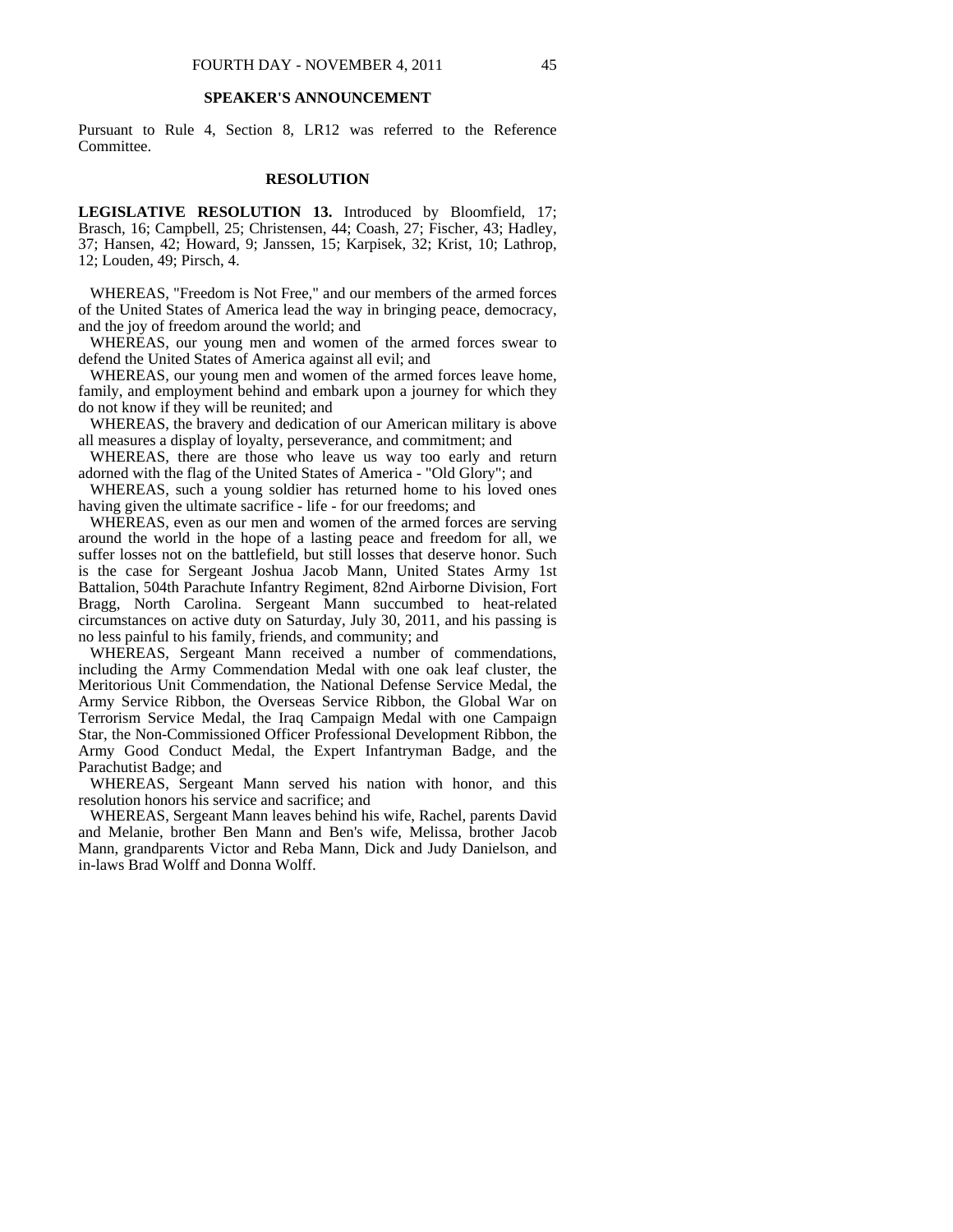## NOW, THEREFORE, BE IT RESOLVED BY THE MEMBERS OF THE ONE HUNDRED SECOND LEGISLATURE OF NEBRASKA, FIRST SPECIAL SESSION:

 1. That the Legislature recognizes and honors the service and sacrifice made by Sergeant Joshua Jacob Mann and his family for our freedom. There is no price that will ever repay this soldier and his family for what Joshua did out of love of God, country, family, and freedom for one and all.

 2. That the Legislature extends its sympathy and gratitude to the loved ones of Sergeant Joshua Jacob Mann. Indeed, "Freedom is Not Free." May his soul rest in peace and may God bless America.

Laid over.

#### **UNANIMOUS CONSENT - Add Cointroducers**

Senators Ashford, Bloomfield, Hadley, Hansen, and Howard asked unanimous consent to add their names as cointroducers to LR2. No objections. So ordered.

#### **ADJOURNMENT**

At 11:22 a.m., on a motion by Senator Nordquist, the Legislature adjourned until 9:00 a.m., Monday, November 7, 2011.

> Patrick J. O'Donnell Clerk of the Legislature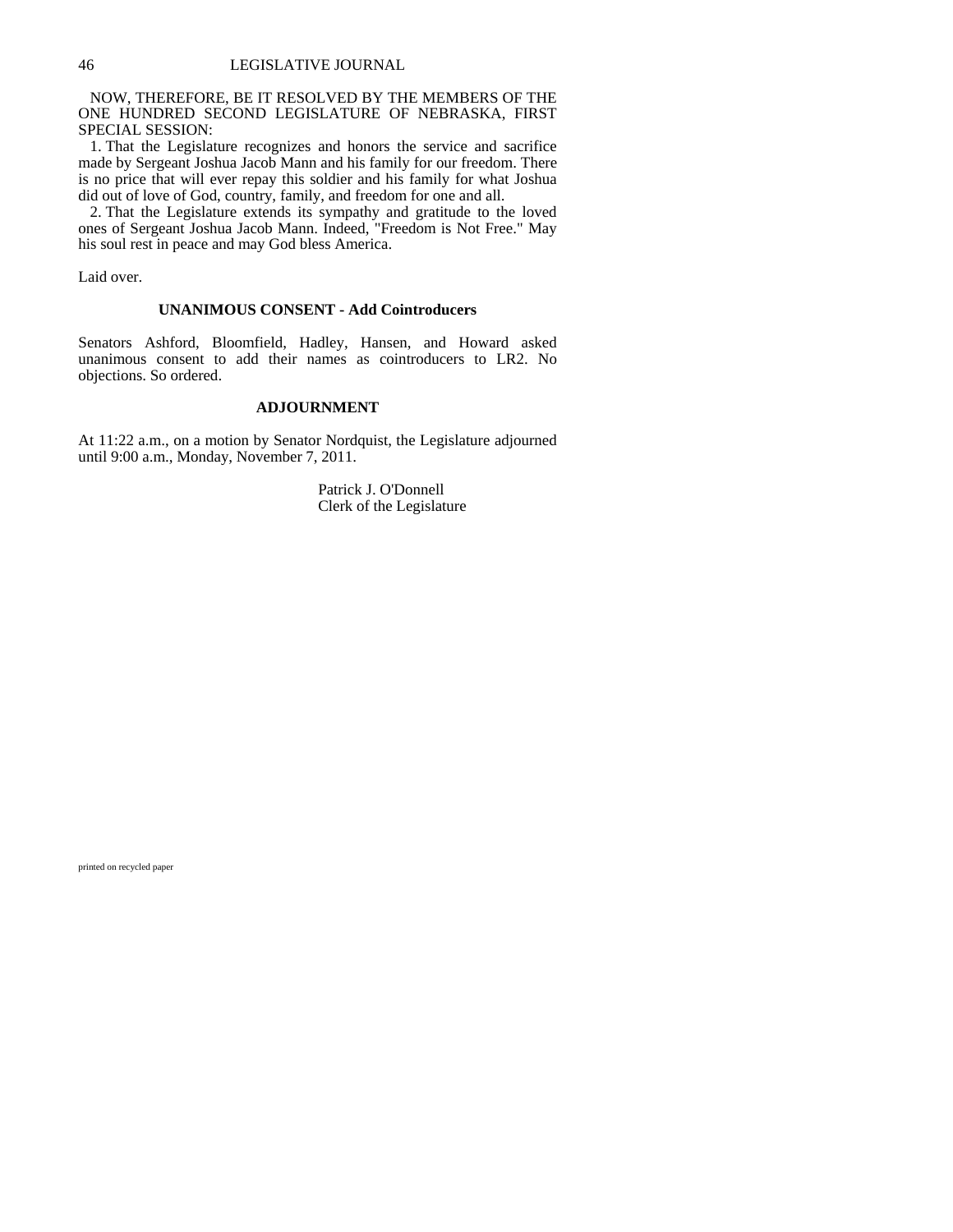# **FIFTH DAY - NOVEMBER 7, 2011**

## **LEGISLATIVE JOURNAL**

## **ONE HUNDRED SECOND LEGISLATURE FIRST SPECIAL SESSION**

#### **FIFTH DAY**

Legislative Chamber, Lincoln, Nebraska Monday, November 7, 2011

#### **PRAYER**

The prayer was offered by Senator Nelson.

# **ROLL CALL**

Pursuant to adjournment, the Legislature met at 9:00 a.m., President Sheehy presiding.

The roll was called and all members were present except Senators Council, Lautenbaugh, and McGill who were excused; and Senator Conrad who was excused until she arrives.

## **CORRECTIONS FOR THE JOURNAL**

The Journal for the fourth day was approved.

### **COMMITTEE REPORT**

Health and Human Services

The Health and Human Services Committee desires to report favorably upon the appointment(s) listed below. The Committee suggests the appointments(s) be confirmed by the Legislature and suggests a record vote.

Mary Fran Flood - Nebraska Child Abuse Prevention Fund Board Joni Kuzma - Nebraska Child Abuse Prevention Fund Board Denise Pecha - Nebraska Child Abuse Prevention Fund Board

Aye: 6 Bloomfield, Campbell, Gloor, Howard, Krist, Lambert. Nay: 0. Absent: 1 Cook. Present and not voting: 0.

(Signed) Kathy Campbell, Chairperson

## **MOTIONS - Approve Appointments**

Senator Langemeier moved the adoption of the Natural Resources Committee report for the confirmation of the following appointment(s)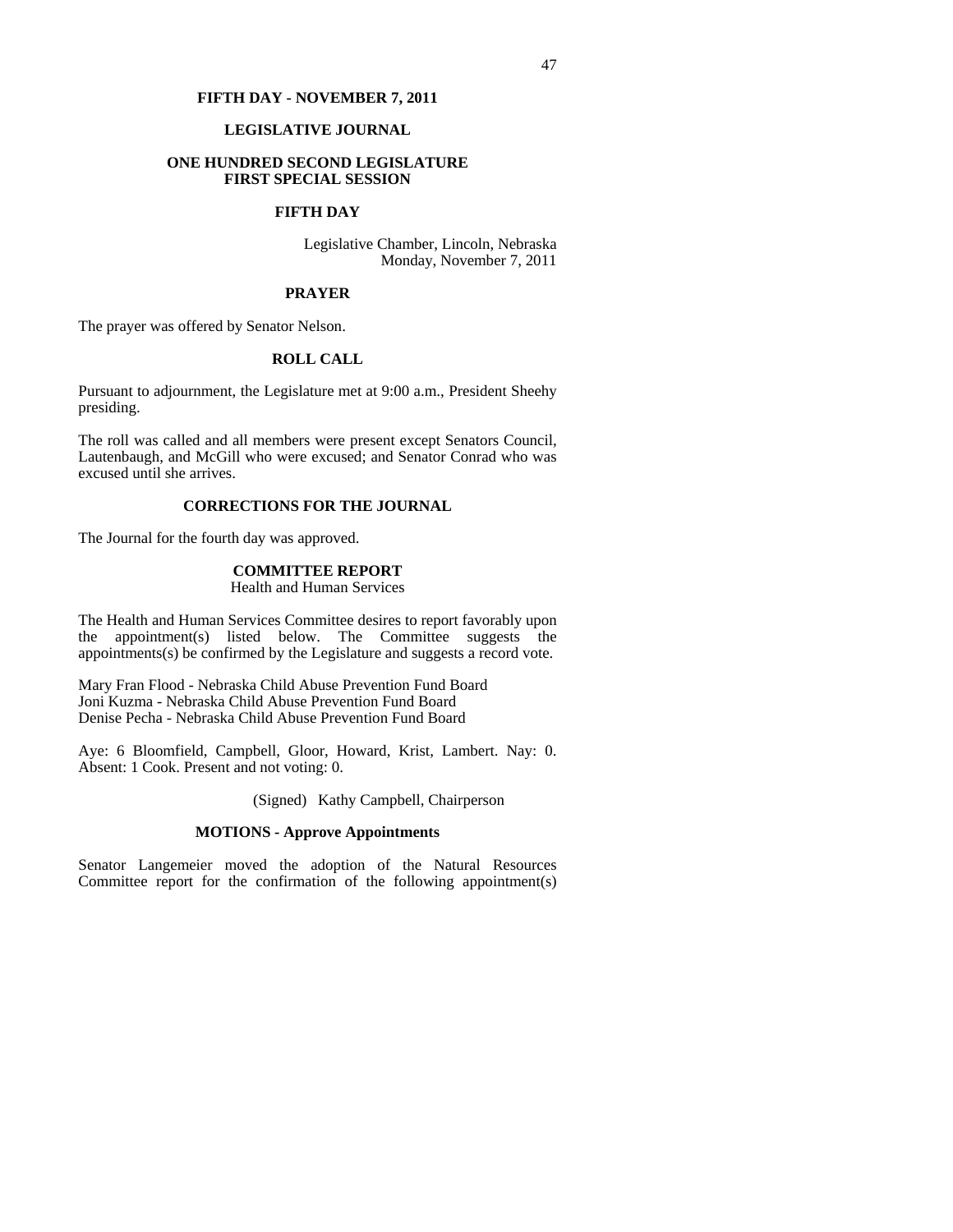found on page 38: Environmental Quality Council Earl McNutt Vern Powers Ronald Sheppard

Voting in the affirmative, 38:

| Ashford       | Cook         | Hansen       | Langemeier | Pirsch     |
|---------------|--------------|--------------|------------|------------|
| Avery         | <b>Dubas</b> | <b>Harms</b> | Larson     | Price      |
| Bloomfield    | Fischer      | Heidemann    | Lathrop    | Schumacher |
| <b>Brasch</b> | Flood        | Howard       | Louden     | Utter      |
| Campbell      | Fulton       | Janssen      | Mello      | Wallman    |
| Carlson       | Gloor        | Karpisek     | Nelson     | Wightman   |
| Christensen   | Haar, K.     | Krist        | Nordquist  |            |
| Coash         | Hadley       | Lambert      | Pahls      |            |

Voting in the negative, 0.

Present and not voting, 6:

| Cornett  | McCoy         | Smith    |
|----------|---------------|----------|
| Harr, B. | <b>Schilz</b> | Sullivan |

Excused and not voting, 5:

| Adams | Conrad | Council | Lautenbaugh McGill |  |
|-------|--------|---------|--------------------|--|
|-------|--------|---------|--------------------|--|

The appointments were confirmed with 38 ayes, 0 nays, 6 present and not voting, and 5 excused and not voting.

Senator Langemeier moved the adoption of the Natural Resources Committee report for the confirmation of the following appointment(s) found on page 38:

 Nebraska Ethanol Board Timothy Else Steven Hanson

Voting in the affirmative, 37:

| Ashford       | Fischer      | Heidemann  | Lathrop   | Price      |
|---------------|--------------|------------|-----------|------------|
| Avery         | Flood        | Howard     | Louden    | Schumacher |
| Bloomfield    | Fulton       | Janssen    | McCoy     | Utter      |
| <b>Brasch</b> | Gloor        | Karpisek   | Mello     | Wallman    |
| Carlson       | Haar, K.     | Krist      | Nelson    | Wightman   |
| Christensen   | Hansen       | Lambert    | Nordquist |            |
| Coash         | <b>Harms</b> | Langemeier | Pahls     |            |
| Cook          | Harr, B.     | Larson     | Pirsch    |            |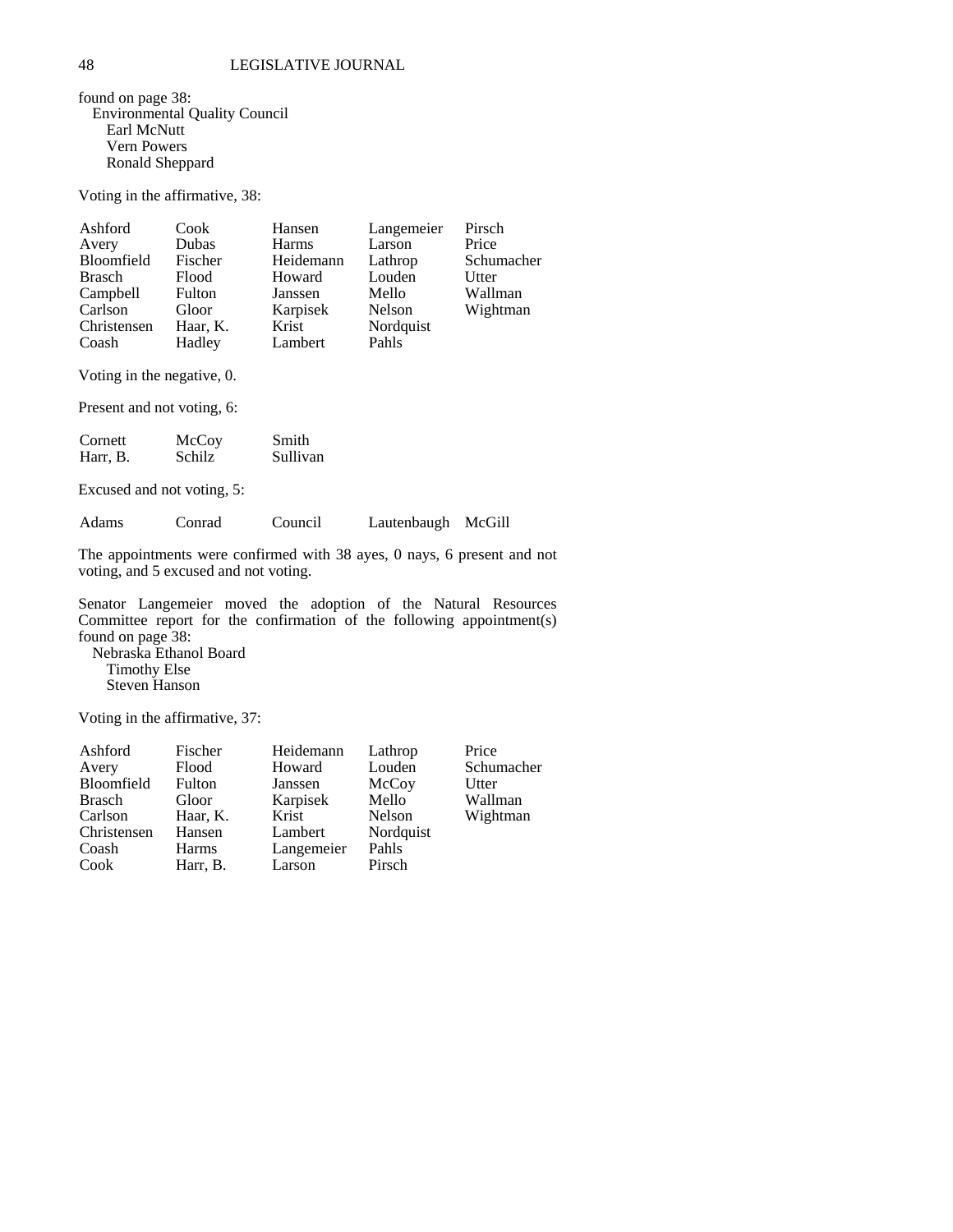Voting in the negative, 0.

Present and not voting, 7:

| Campbell | Dubas  | Schilz | Sullivan |
|----------|--------|--------|----------|
| Cornett  | Hadley | Smith  |          |

Excused and not voting, 5:

| Adams | Conrad | Council | Lautenbaugh McGill |  |
|-------|--------|---------|--------------------|--|
|-------|--------|---------|--------------------|--|

The appointments were confirmed with 37 ayes, 0 nays, 7 present and not voting, and 5 excused and not voting.

Senator Langemeier moved the adoption of the Natural Resources Committee report for the confirmation of the following appointment(s) found on page 38:

 Nebraska Oil and Gas Conservation Commission James Gohl

Voting in the affirmative, 36:

| Ashford<br>Avery | Dubas<br>Fischer | Harr, B.<br>Heidemann | Lathrop<br>Louden | Schumacher<br>Utter |
|------------------|------------------|-----------------------|-------------------|---------------------|
| Bloomfield       | Flood            | Howard                | McCoy             | Wallman             |
| <b>Brasch</b>    | Fulton           | Janssen               | Nelson            | Wightman            |
| Carlson          | Gloor            | Krist                 | Nordquist         |                     |
| Christensen      | Haar, K.         | Lambert               | Pahls             |                     |
| Coash            | Hansen           | Langemeier            | Pirsch            |                     |
| Cook             | <b>Harms</b>     | Larson                | Price             |                     |

Voting in the negative, 0.

Present and not voting, 7:

| Campbell | Hadley   | Schilz | Sullivan |
|----------|----------|--------|----------|
| Cornett  | Karpisek | Smith  |          |

Excused and not voting, 6:

| Adams  | Council     | McGill |
|--------|-------------|--------|
| Conrad | Lautenbaugh | Mello  |

The appointments were confirmed with 36 ayes, 0 nays, 7 present and not voting, and 6 excused and not voting.

Senator Ashford moved the adoption of the Judiciary Committee report for the confirmation of the following appointment(s) found on page 38:

Crime Victim's Reparations Committee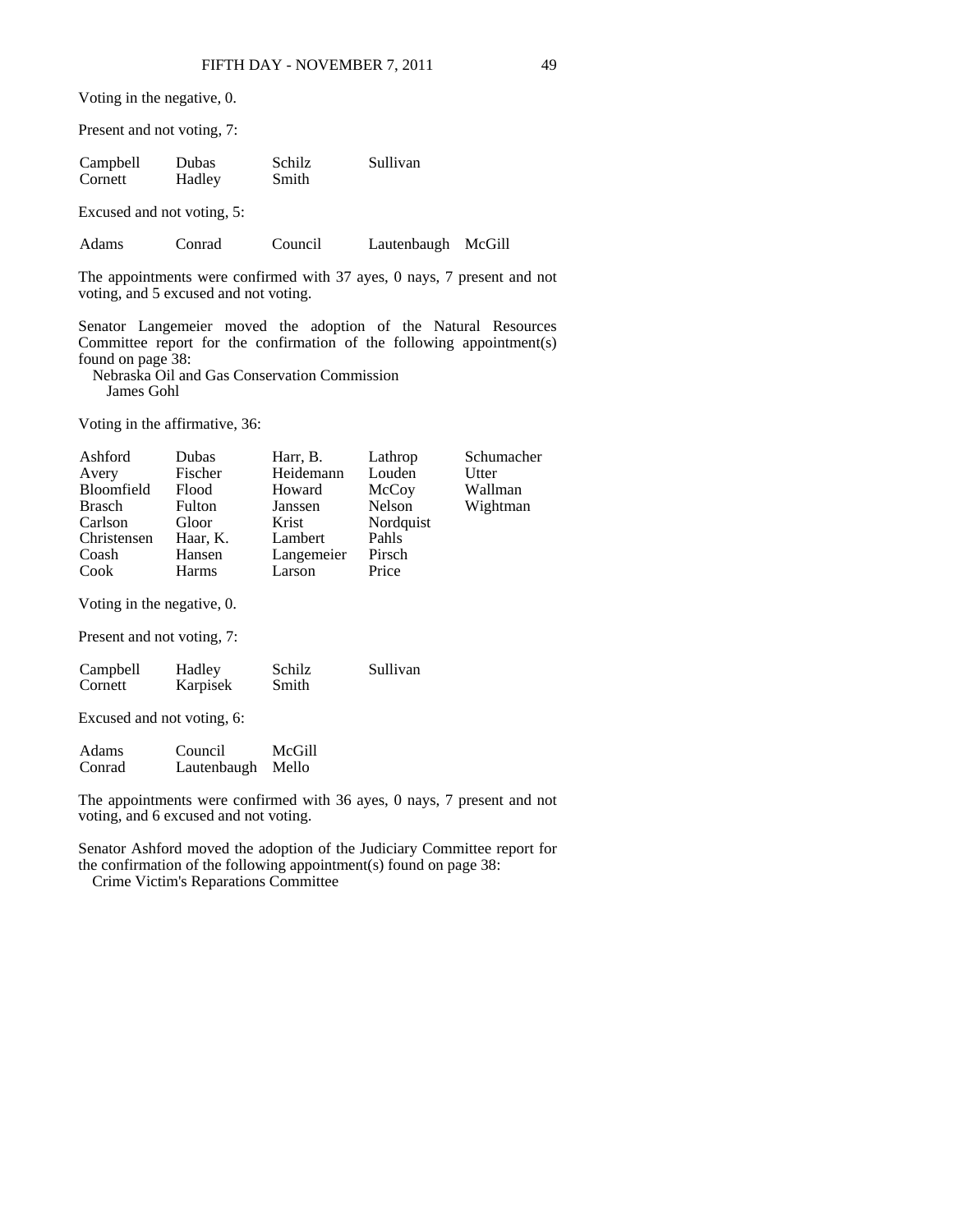#### Brian Wachman

Voting in the affirmative, 39:

| Ashford                                                  | Cook          | <b>Harms</b> | Langemeier    | Pirsch     |
|----------------------------------------------------------|---------------|--------------|---------------|------------|
| <b>Bloomfield</b>                                        | <b>Dubas</b>  | Harr, B.     | Larson        | Price      |
| Brasch                                                   | Fischer       | Heidemann    | Lathrop       | Schumacher |
| Campbell                                                 | Flood         | Howard       | Louden        | Smith      |
| Carlson                                                  | <b>Fulton</b> | Janssen      | McCoy         | Utter      |
| Christensen                                              | Gloor         | Karpisek     | <b>Nelson</b> | Wallman    |
| Coash                                                    | Haar, K.      | Krist        | Nordquist     | Wightman   |
| Conrad                                                   | Hansen        | Lambert      | Pahls         |            |
| Voting in the negative, 0.<br>Present and not voting, 5: |               |              |               |            |
| Avery                                                    | Cornett       | Hadley       | Schilz        | Sullivan   |
| Excused and not voting, 5:                               |               |              |               |            |
| Adams                                                    | Council       | Lautenbaugh  | McGill        | Mello      |

The appointment was confirmed with 39 ayes, 0 nays, 5 present and not voting, and 5 excused and not voting.

Senator Karpisek moved the adoption of the General Affairs Committee report for the confirmation of the following appointment(s) found on page  $4\overline{3}$ :

 Nebraska Arts Council Steve Homan Louise Kent Robert Nefsky

Voting in the affirmative, 40:

| Ashford       | Cook     | Hansen    | Lambert    | Pahls      |
|---------------|----------|-----------|------------|------------|
| Bloomfield    | Dubas    | Harms     | Langemeier | Pirsch     |
| <b>Brasch</b> | Fischer  | Harr, B.  | Larson     | Price      |
| Campbell      | Flood    | Heidemann | Lathrop    | Schumacher |
| Carlson       | Fulton   | Howard    | Louden     | Smith      |
| Christensen   | Gloor    | Janssen   | McCoy      | Utter      |
| Coash         | Haar, K. | Karpisek  | Nelson     | Wallman    |
| Conrad        | Hadley   | Krist     | Nordquist  | Wightman   |

Voting in the negative, 0.

Present and not voting, 4: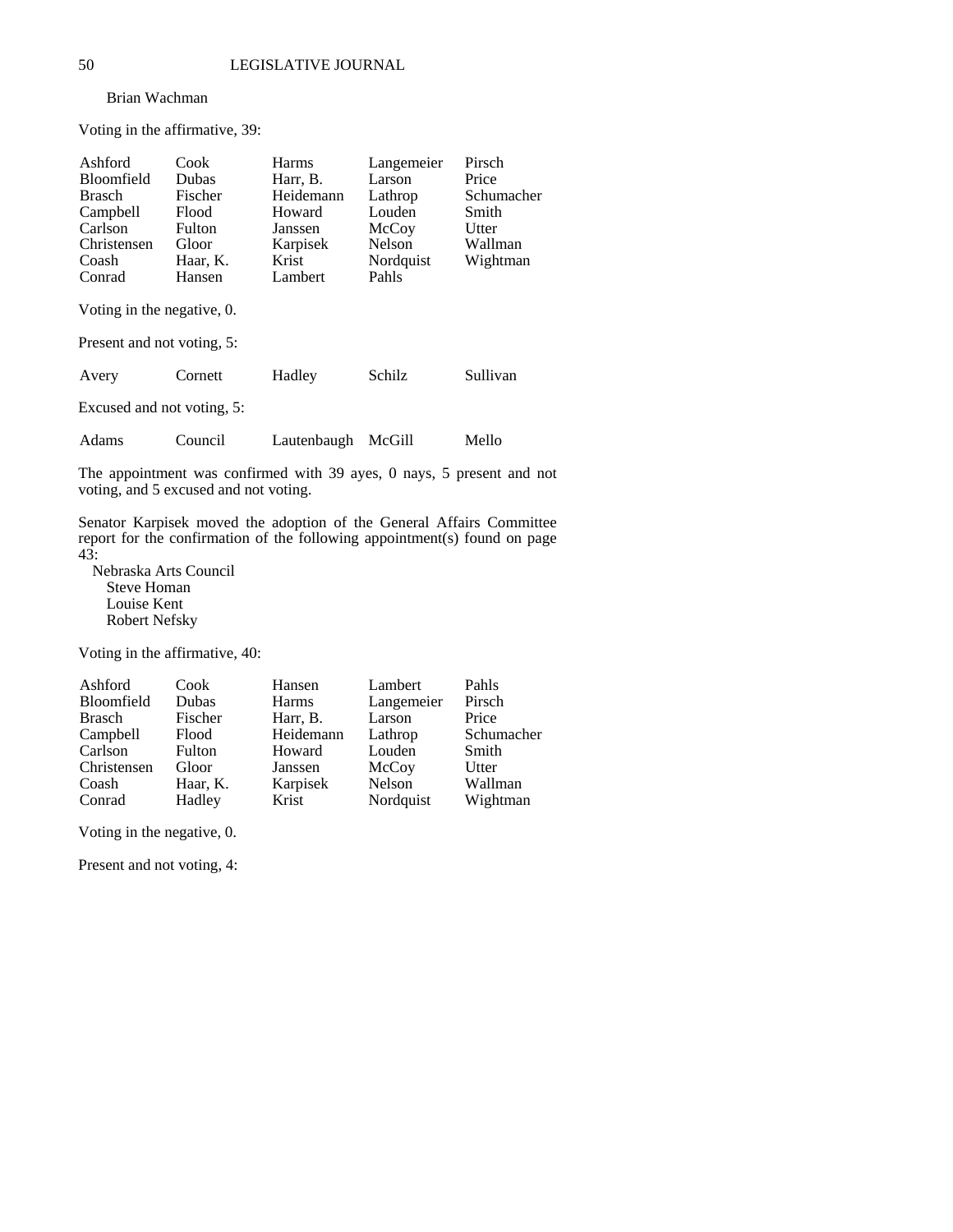#### FIFTH DAY - NOVEMBER 7, 2011 51

| Avery | Cornett                    | Schilz | Sullivan |
|-------|----------------------------|--------|----------|
|       | Excused and not voting, 5: |        |          |

Adams Council Lautenbaugh McGill Mello

The appointments were confirmed with 40 ayes, 0 nays, 4 present and not voting, and 5 excused and not voting.

Senator Karpisek moved the adoption of the General Affairs Committee report for the confirmation of the following appointment(s) found on page 43:

 Nebraska Liquor Control Commission William Austin

Voting in the affirmative, 39:

| <b>Bloomfield</b><br><b>Brasch</b><br>Campbell<br>Carlson<br>Christensen<br>Coash<br>Conrad<br>Cook<br>Voting in the negative, 0. | <b>Dubas</b><br>Fischer<br>Flood<br>Fulton<br>Gloor<br>Haar, K.<br>Hadley<br>Hansen | Harms<br>Harr, B.<br>Heidemann<br>Howard<br>Janssen<br>Karpisek<br>Krist<br>Lambert | Langemeier<br>Larson<br>Lathrop<br>Louden<br>McCoy<br><b>Nelson</b><br>Nordquist<br>Pahls | Pirsch<br>Price<br>Schumacher<br>Smith<br>Utter<br>Wallman<br>Wightman |
|-----------------------------------------------------------------------------------------------------------------------------------|-------------------------------------------------------------------------------------|-------------------------------------------------------------------------------------|-------------------------------------------------------------------------------------------|------------------------------------------------------------------------|
| Present and not voting, 5:                                                                                                        |                                                                                     |                                                                                     |                                                                                           |                                                                        |
| Ashford                                                                                                                           | Avery                                                                               | Cornett                                                                             | Schilz                                                                                    | Sullivan                                                               |
| Excused and not voting, 5:                                                                                                        |                                                                                     |                                                                                     |                                                                                           |                                                                        |
| Adams                                                                                                                             | Council                                                                             | Lautenbaugh                                                                         | McGill                                                                                    | Mello                                                                  |

The appointment was confirmed with 39 ayes, 0 nays, 5 present and not voting, and 5 excused and not voting.

### **REFERENCE COMMITTEE REPORT**

The Legislative Council Executive Board submits the following report:

| <b>LB/LR</b> | Committee                                 |
|--------------|-------------------------------------------|
| LR12         | Government, Military and Veterans Affairs |

 (Signed) John Wightman, Chairperson Executive Board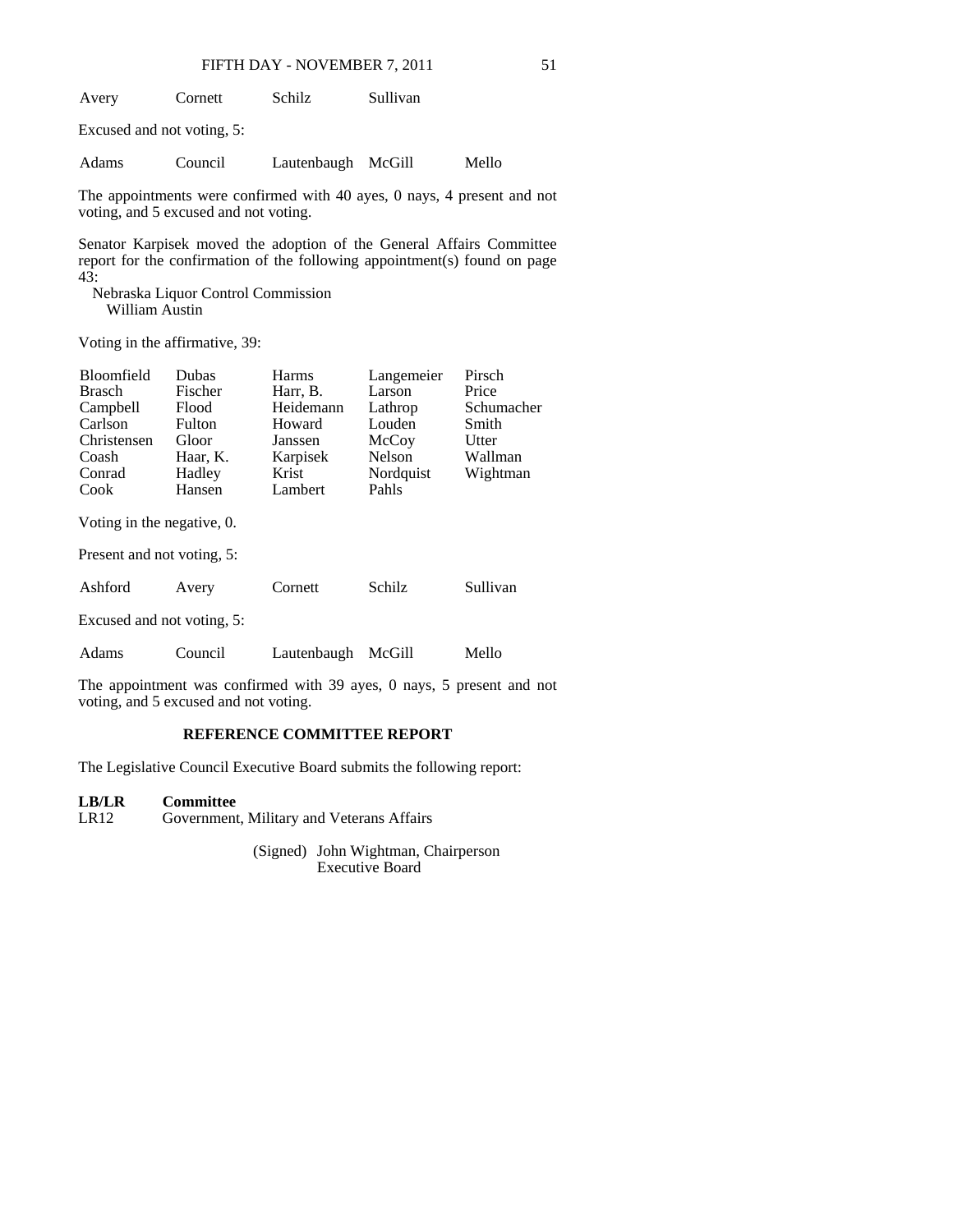## **NOTICE OF COMMITTEE HEARING**

Government, Military and Veterans Affairs

Room 1507

Wednesday, November 9, 2011 1:30 p.m.

LR8 LR12

#### (Signed) Bill Avery, Chairperson

#### **RESOLUTIONS**

#### **LEGISLATIVE RESOLUTION 14.** Introduced by Hadley, 37.

 WHEREAS, David Steinkruger, the son of Roger and Nancy Steinkruger and a member of Troop 139, has completed the requirements for the rank of Eagle Scout in the Boy Scouts of America; and

 WHEREAS, to earn the rank of Eagle Scout, the highest honor in scouting, a Boy Scout must fulfill requirements in the areas of leadership, service, and outdoor skills. Although many options are available to demonstrate proficiency in these areas, a number of specific skills are required to advance through the ranks of Tenderfoot, Second Class, First Class, Star, Life, and finally Eagle Scout. Throughout his scouting experience, David has learned, been tested on, and been recognized for various scouting skills; and

 WHEREAS, to achieve the rank of Eagle Scout, a Boy Scout is required to earn 21 merit badges, 12 of which are in required areas, and complete a community service project approved by the troop and the scout council; and

 WHEREAS, David's Eagle Scout project consisted of pouring two concrete pads extending from a circular fountain and adding two benches at Heritage Plaza in Cambridge, Nebraska; and

 WHEREAS, only a small percentage of the boys who join the Boy Scouts of America achieve the rank of Eagle Scout; and

 WHEREAS, David, through his hard work and perseverance, has joined other high achievers who are Eagle Scouts, such as astronauts, political and industry leaders, artists, scientists, and athletes.

 NOW, THEREFORE, BE IT RESOLVED BY THE MEMBERS OF THE ONE HUNDRED SECOND LEGISLATURE OF NEBRASKA, FIRST SPECIAL SESSION:

 1. That the Legislature congratulates David Steinkruger on achieving the rank of Eagle Scout.

2. That a copy of this resolution be sent to David Steinkruger.

Laid over.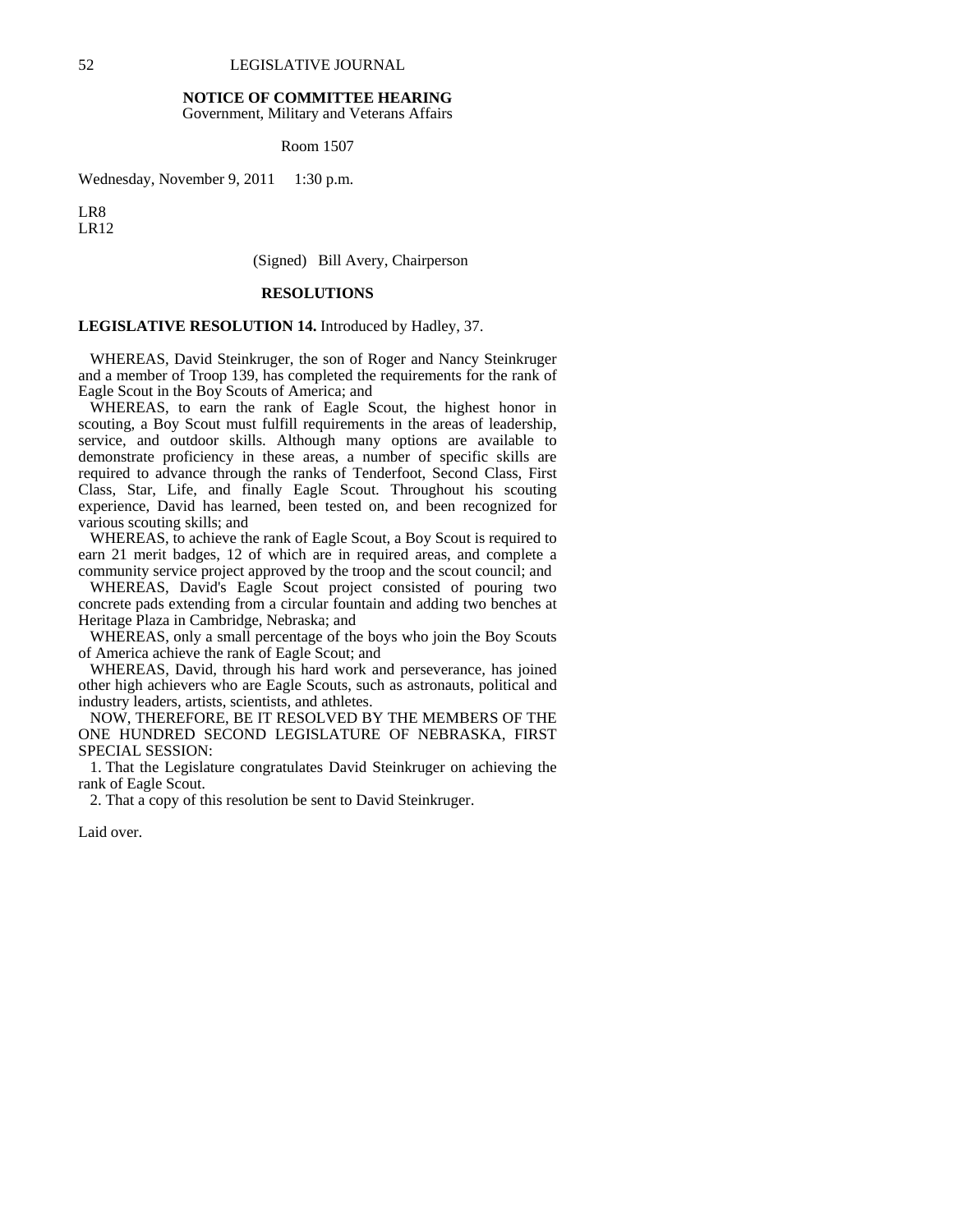## **LEGISLATIVE RESOLUTION 15.** Introduced by Hadley, 37.

 WHEREAS, James Lowe, the son of Tim and Mary Beth Lowe and a member of Troop 139, has completed the requirements for the rank of Eagle Scout in the Boy Scouts of America; and

 WHEREAS, to earn the rank of Eagle Scout, the highest honor in scouting, a Boy Scout must fulfill requirements in the areas of leadership, service, and outdoor skills. Although many options are available to demonstrate proficiency in these areas, a number of specific skills are required to advance through the ranks of Tenderfoot, Second Class, First Class, Star, Life, and finally Eagle Scout. Throughout his scouting experience, James has learned, been tested on, and been recognized for various scouting skills; and

 WHEREAS, to achieve the rank of Eagle Scout, a Boy Scout is required to earn 21 merit badges, 12 of which are in required areas, and complete a community service project approved by the troop and the scout council; and

 WHEREAS, James' Eagle Scout project consisted of pouring a concrete pad near playground equipment at Harmon Park and adding three benches in memory of his grandfather, Shot Lowe; and

 WHEREAS, only a small percentage of the boys who join the Boy Scouts of America achieve the rank of Eagle Scout; and

 WHEREAS, James, through his hard work and perseverance, has joined other high achievers who are Eagle Scouts, such as astronauts, political and industry leaders, artists, scientists, and athletes.

 NOW, THEREFORE, BE IT RESOLVED BY THE MEMBERS OF THE ONE HUNDRED SECOND LEGISLATURE OF NEBRASKA, FIRST SPECIAL SESSION:

 1. That the Legislature congratulates James Lowe on achieving the rank of Eagle Scout.

2. That a copy of this resolution be sent to James Lowe.

Laid over.

#### **WITHDRAW - Cointroducer**

Senator Harms withdrew his name as cointroducer to LR10.

#### **ADJOURNMENT**

At 9:20 a.m., on a motion by Senator Conrad, the Legislature adjourned until 9:00 a.m., Tuesday, November 8, 2011.

> Patrick J. O'Donnell Clerk of the Legislature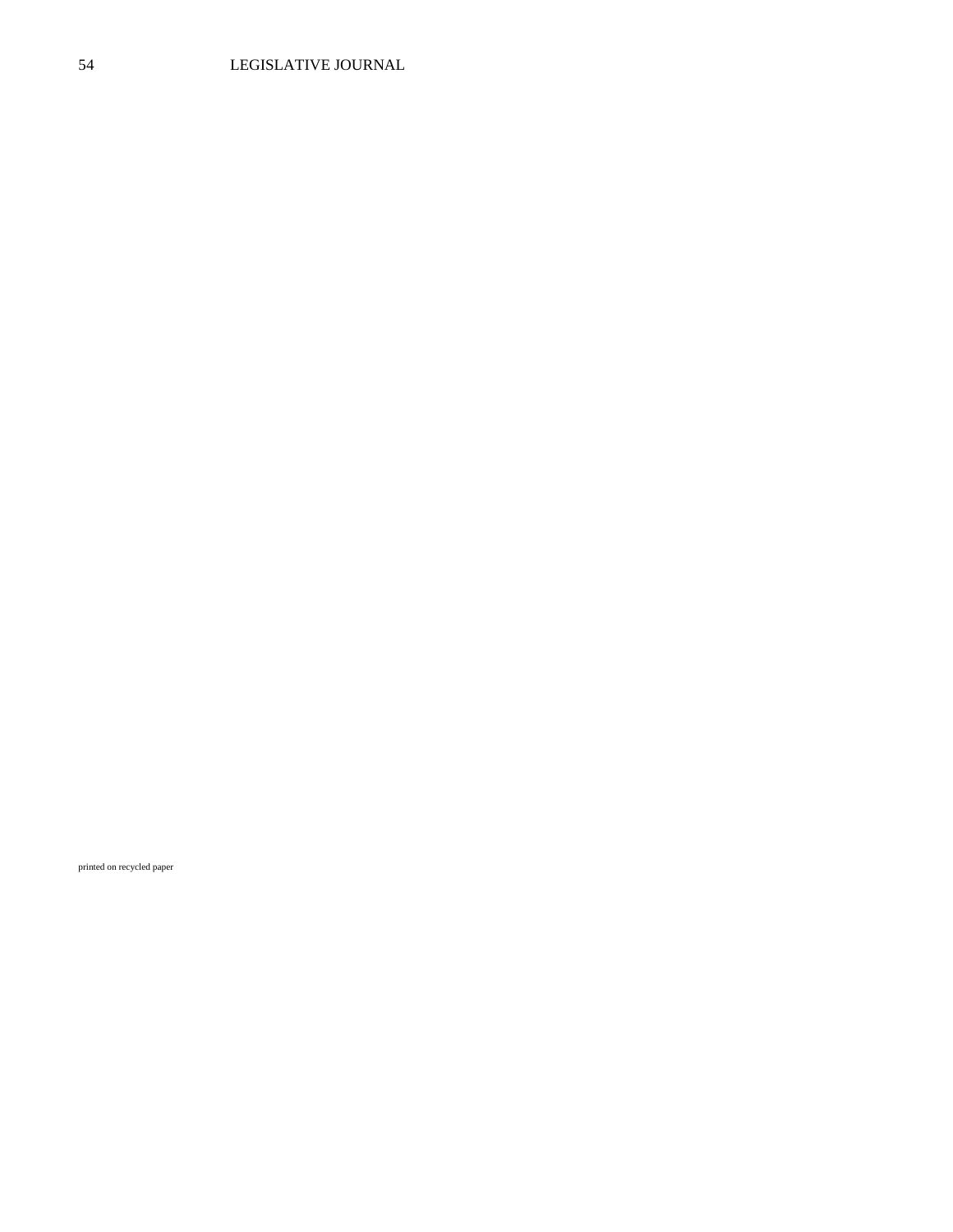# **SIXTH DAY - NOVEMBER 8, 2011**

# **LEGISLATIVE JOURNAL**

## **ONE HUNDRED SECOND LEGISLATURE FIRST SPECIAL SESSION**

### **SIXTH DAY**

Legislative Chamber, Lincoln, Nebraska Tuesday, November 8, 2011

## **PRAYER**

The prayer was offered by Senator Carlson.

# **ROLL CALL**

Pursuant to adjournment, the Legislature met at 9:00 a.m., Speaker Flood presiding.

The roll was called and all members were present except Senators Cook and Lautenbaugh who were excused.

## **CORRECTIONS FOR THE JOURNAL**

The Journal for the fifth day was approved.

## **COMMITTEE REPORTS**

Government, Military and Veterans Affairs

The Government, Military and Veterans Affairs Committee desires to report favorably upon the appointment(s) listed below. The Committee suggests the appointments(s) be confirmed by the Legislature and suggests a record vote.

Keith Deiml - State Emergency Response Commission Gary Gandara - State Emergency Response Commission Mark Maday - State Emergency Response Commission Kimberly Plouzek - State Emergency Response Commission

Aye: 8 Avery, Brasch, Janssen, Karpisek, Pahls, Price, Sullivan, Wallman. Nay: 0. Absent: 0. Present and not voting: 0.

The Government, Military and Veterans Affairs Committee desires to report favorably upon the appointment(s) listed below. The Committee suggests the appointments(s) be confirmed by the Legislature and suggests a record vote.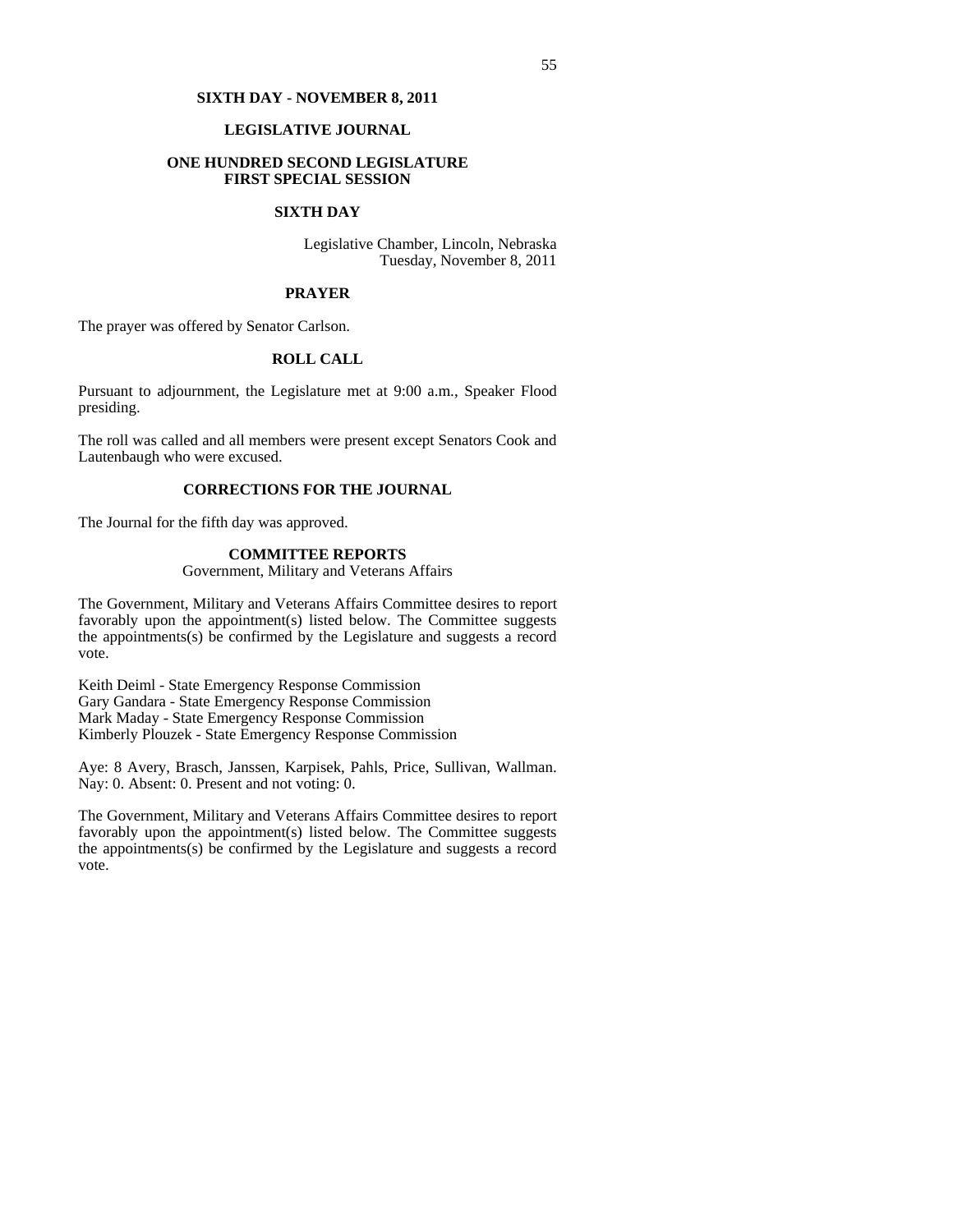Lucinda Glen - State Personnel Board

Aye: 8 Avery, Brasch, Janssen, Karpisek, Pahls, Price, Sullivan, Wallman. Nay: 0. Absent: 0. Present and not voting: 0.

(Signed) Bill Avery, Chairperson

#### **RESOLUTIONS**

### **LEGISLATIVE RESOLUTION 16.** Introduced by Schumacher, 22.

 WHEREAS, Nathan German, the son of Dan and Cheryl German and a freshman at Millard West High School in Omaha, Nebraska, has completed the requirements for the rank of Eagle Scout in the Boy Scouts of America; and

 WHEREAS, to earn the rank of Eagle Scout, the highest honor in scouting, a Boy Scout must fulfill requirements in the areas of leadership, service, and outdoor skills. Although many options are available to demonstrate proficiency in these areas, a number of specific skills are required to advance through the ranks of Tenderfoot, Second Class, First Class, Star, Life, and finally Eagle Scout. Throughout his scouting experience, Nathan has learned, been tested on, and been recognized for various scouting skills; and

 WHEREAS, to achieve the rank of Eagle Scout, a Boy Scout is required to earn 21 merit badges, 12 of which are in required areas, and complete a community service project approved by the troop and the scout council; and

 WHEREAS, Nathan earned 25 merit badges and served his troop in a variety of leadership roles, including troop guide, den chief, assistant senior patrol leader, and senior patrol leader. Nathan's community service project, a bicycle rodeo, took place at Herman Rohwer Elementary School. Nathan raised more than \$750 to purchase and give away 50 bicycle helmets and supplies and volunteered over 200 hours to make the bicycle rodeo a success; and

 WHEREAS, only a small percentage of the boys who join the Boy Scouts of America achieve the rank of Eagle Scout; and

 WHEREAS, Nathan, through his hard work and perseverance, has joined other high achievers who are Eagle Scouts, such as astronauts, political and industry leaders, artists, scientists, and athletes.

 NOW, THEREFORE, BE IT RESOLVED BY THE MEMBERS OF THE ONE HUNDRED SECOND LEGISLATURE OF NEBRASKA, FIRST SPECIAL SESSION:

 1. That the Legislature congratulates Nathan German on achieving the rank of Eagle Scout.

2. That a copy of this resolution be sent to Nathan German.

Laid over.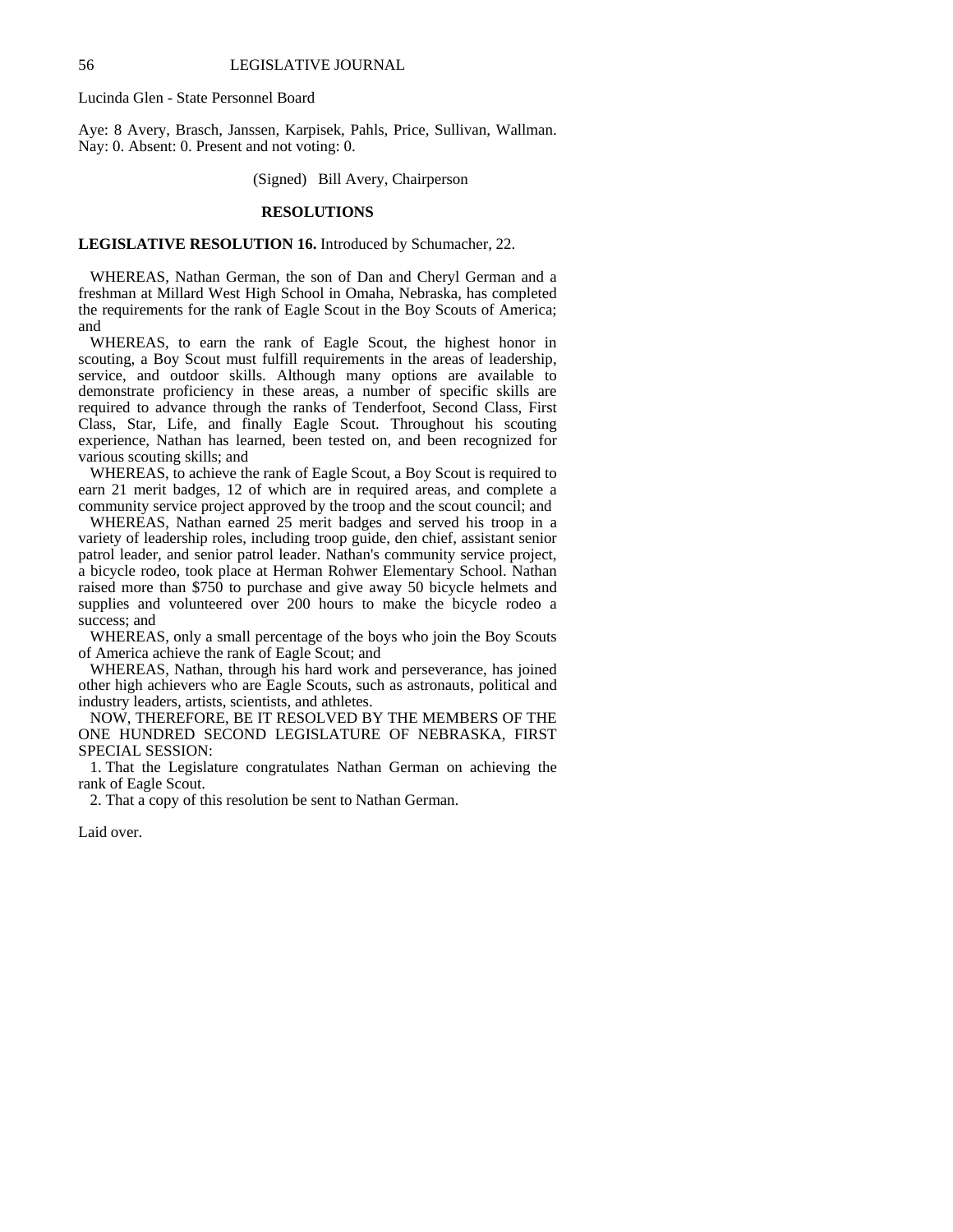#### **LEGISLATIVE RESOLUTION 17.** Introduced by Campbell, 25.

 WHEREAS, lung cancer is the leading cause of cancer death for both men and women, within every ethnic population, in Nebraska, the United States, and the world, this year, killing more Americans than breast, prostate, colon, liver, and kidney cancers combined; and

 WHEREAS, in the United States in 2010, an estimated 220,520 people were diagnosed with lung cancer, and an estimated 157,300 people died from lung cancer, accounting for about twenty-eight percent of all cancer deaths; and

 WHEREAS, in Nebraska in 2010, approximately 1,200 people were diagnosed with lung cancer, and it is estimated that 900 people passed away from the disease; and

 WHEREAS, for people diagnosed with any stage of lung cancer, the fiveyear survival rate is only fifteen percent, and for the fifty-six percent of people who are diagnosed with advanced disease, the five-year survival rate is less than five percent; and

 WHEREAS, lung cancer causes include smoking, secondhand smoke, exposure to toxins and known carcinogens, and genetic abnormalities; and

 WHEREAS, the federal Centers for Disease Control and Prevention estimate that eighty percent of lung cancer cases are diagnosed in people who have quit smoking or who have never smoked; and

 WHEREAS, lung cancer is a complex disease and treatment options differ, thus a multidisciplinary team approach and knowing as much as possible about the kind, stage, and molecular drivers of lung cancer will help determine the treatment necessary; and

 WHEREAS, increased awareness and coordination among all stakeholders, including federal and state governments, providers, patient groups, medical researchers, community leaders and organizations, the public, and businesses, is critical to promote access to the prevention, diagnosis, and treatment of lung cancer.

 NOW, THEREFORE, BE IT RESOLVED BY THE MEMBERS OF THE ONE HUNDRED SECOND LEGISLATURE OF NEBRASKA, FIRST SPECIAL SESSION:

 1. That the Legislature recognizes November 2011 as Lung Cancer Awareness Month in the State of Nebraska.

Laid over.

#### **RESOLUTIONS**

Pursuant to Rule 4, Sec. 5(b), LRs 1 and 2 were adopted.

#### **SPEAKER SIGNED**

While the Legislature was in session and capable of transacting business, the Speaker signed the following: LRs 1 and 2.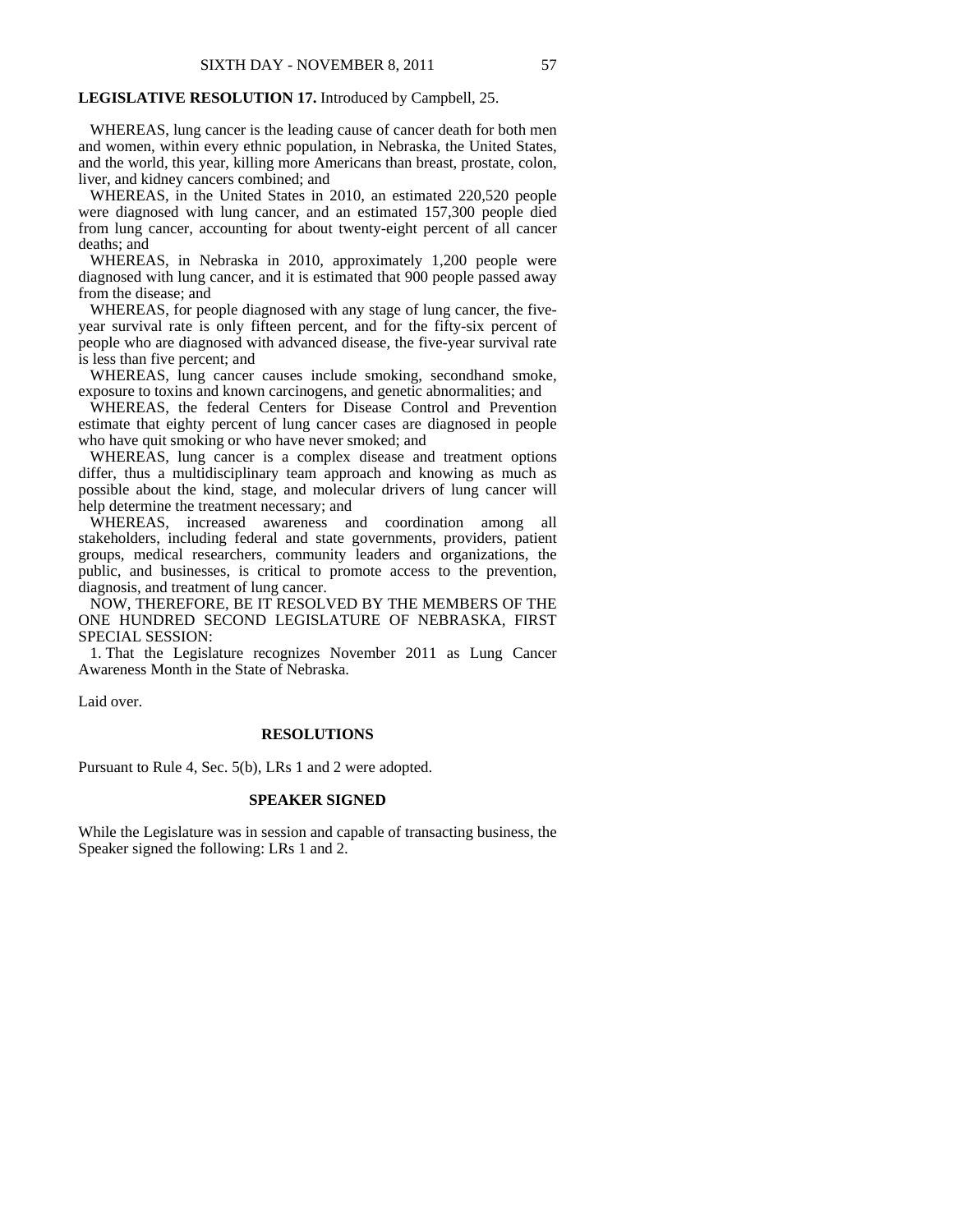#### **MOTION - Approve Appointments**

Senator Campbell moved the adoption of the Health and Human Services Committee report for the confirmation of the following appointment(s) found on page 47:

 Nebraska Child Abuse Prevention Fund Board Mary Fran Flood Joni Kuzma Denise Pecha

Voting in the affirmative, 42:

| Adams                      | Council                    | <b>Harms</b> | Louden   | Schumacher |  |  |  |
|----------------------------|----------------------------|--------------|----------|------------|--|--|--|
| Avery                      | <b>Dubas</b>               | Harr, B.     | McCoy    | Smith      |  |  |  |
| <b>Bloomfield</b>          | Fischer                    | Heidemann    | McGill   | Sullivan   |  |  |  |
| <b>Brasch</b>              | Flood                      | Howard       | Mello    | Utter      |  |  |  |
| Campbell                   | Fulton                     | Krist        | Nelson   | Wallman    |  |  |  |
| Carlson                    | Gloor                      | Lambert      | Pahls    | Wightman   |  |  |  |
| Christensen                | Haar, K.                   | Langemeier   | Pirsch   |            |  |  |  |
| Coash                      | Hadley                     | Larson       | Price    |            |  |  |  |
| Conrad                     | Hansen                     | Lathrop      | Schilz   |            |  |  |  |
|                            | Voting in the negative, 0. |              |          |            |  |  |  |
| Present and not voting, 5: |                            |              |          |            |  |  |  |
| Ashford                    | Cornett                    | Janssen      | Karpisek | Nordquist  |  |  |  |
| Excused and not voting, 2: |                            |              |          |            |  |  |  |

Cook Lautenbaugh

The appointments were confirmed with 42 ayes, 0 nays, 5 present and not voting, and 2 excused and not voting.

#### **RESOLUTION**

### **LEGISLATIVE RESOLUTION 18.** Introduced by Hadley, 37.

 WHEREAS, the Nebraska Hospital Association presented its 2011 Meritorious Service Award to Bob Lanik, former chief executive officer and president of Saint Elizabeth Regional Medical Center in Lincoln and, currently, chief executive officer of Catholic Health Initiatives in Nebraska; and

 WHEREAS, the Meritorious Service Award was initiated in 2008 in order for the Nebraska Hospital Association to recognize the long-term contributions of members to the association and their individual hospitals. The award recognizes longevity and breadth of service of an individual to hospitals and health care in the state; and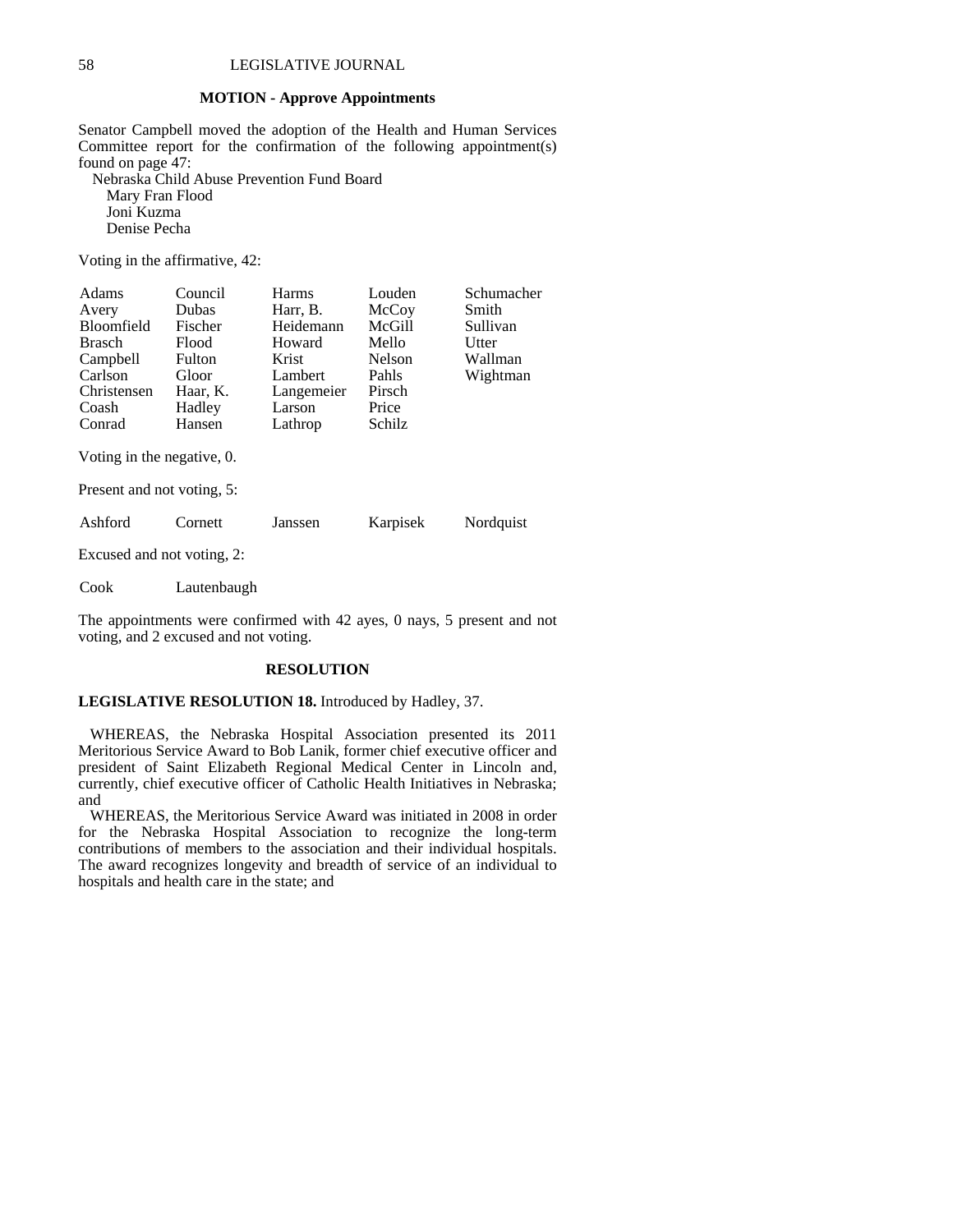WHEREAS, Mr. Lanik recently celebrated his 37th year at Saint Elizabeth Regional Medical Center. He has been a stalwart in the health care community and has spread his influence to the state and federal level as his career unfolded; and

 WHEREAS, Mr. Lanik has been a visible and involved figure in the Lincoln community and has held influential positions with the Nebraska Hospital Association and the American Hospital Association. He also has served as a board member of many local, state, and federal organizations and continues to build upon his long history of civic support in the community and his legacy as a leader.

 NOW, THEREFORE, BE IT RESOLVED BY THE MEMBERS OF THE ONE HUNDRED SECOND LEGISLATURE OF NEBRASKA, FIRST SPECIAL SESSION:

 1. That the Legislature congratulates Bob Lanik on receiving the Nebraska Hospital Association's 2011 Meritorious Service Award.

2. That a copy of this resolution be sent to Bob Lanik.

Laid over.

## **UNANIMOUS CONSENT - Add Cointroducers**

Senators Council and B. Harr asked unanimous consent to add their names as cointroducers to LR10. No objections. So ordered.

## **ADJOURNMENT**

At 9:18 a.m., on a motion by Senator Ashford, the Legislature adjourned until 9:00 a.m., Wednesday, November 9, 2011.

> Patrick J. O'Donnell Clerk of the Legislature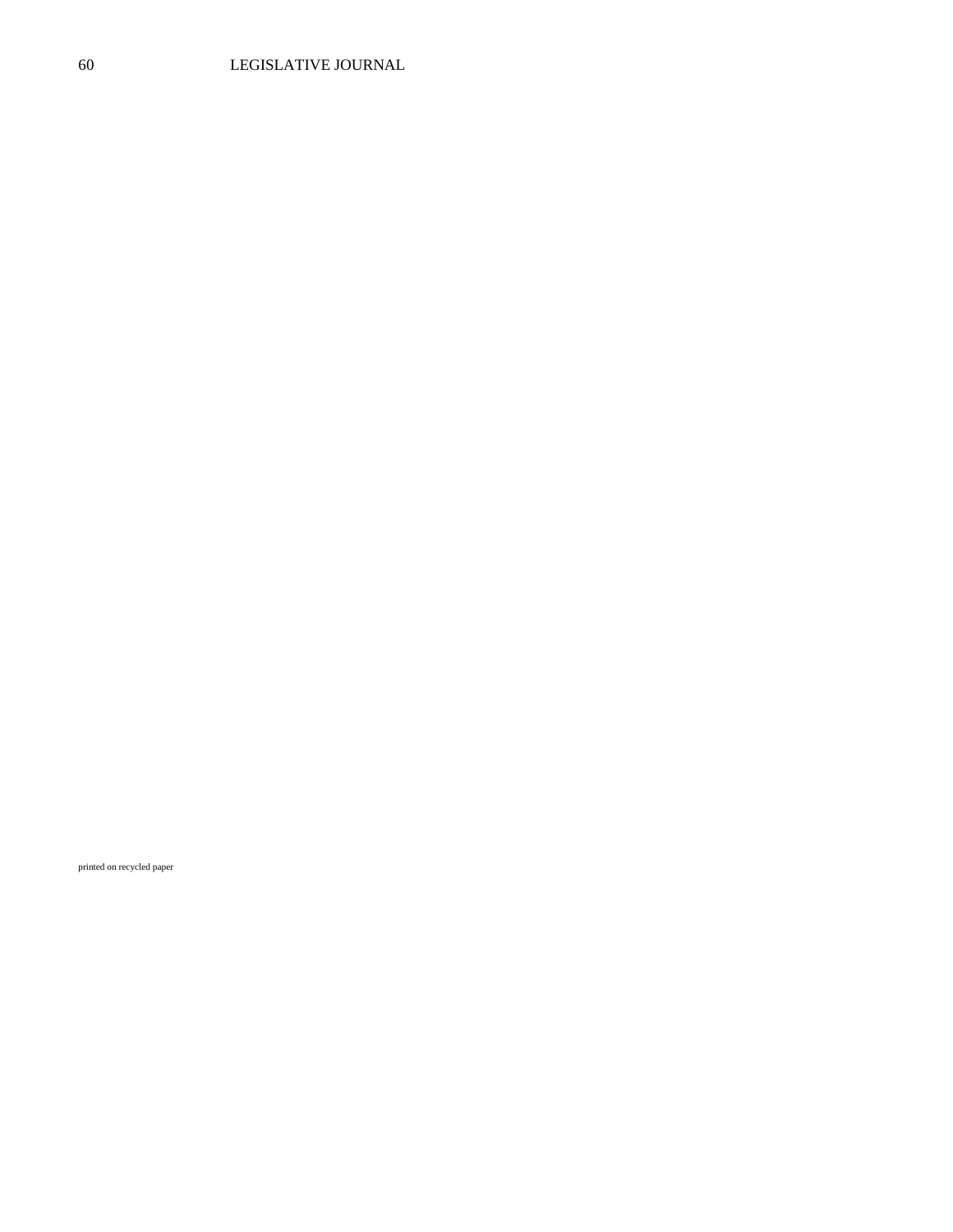## **SEVENTH DAY - NOVEMBER 9, 2011**

### **LEGISLATIVE JOURNAL**

## **ONE HUNDRED SECOND LEGISLATURE FIRST SPECIAL SESSION**

#### **SEVENTH DAY**

Legislative Chamber, Lincoln, Nebraska Wednesday, November 9, 2011

#### **PRAYER**

The prayer was offered by Senator Nelson.

## **ROLL CALL**

Pursuant to adjournment, the Legislature met at 9:00 a.m., President Sheehy presiding.

The roll was called and all members were present except Senators Campbell, Cook, Cornett, and Pahls who were excused.

#### **CORRECTIONS FOR THE JOURNAL**

The Journal for the sixth day was approved.

## **COMMITTEE REPORT**

Agriculture

The Agriculture Committee desires to report favorably upon the appointment(s) listed below. The Committee suggests the appointments(s) be confirmed by the Legislature and suggests a record vote.

Donald Anthony - Beginning Farmer Board Mark Graff - Beginning Farmer Board Bradley Lubben - Beginning Farmer Board Todd Reed - Beginning Farmer Board Melvin Valasek - Beginning Farmer Board

Aye: 8 Bloomfield, Brasch, Carlson, B. Harr, Karpisek, Larson, Lathrop, Wallman. Nay: 0. Absent: 0. Present and not voting: 0.

(Signed) Tom Carlson, Chairperson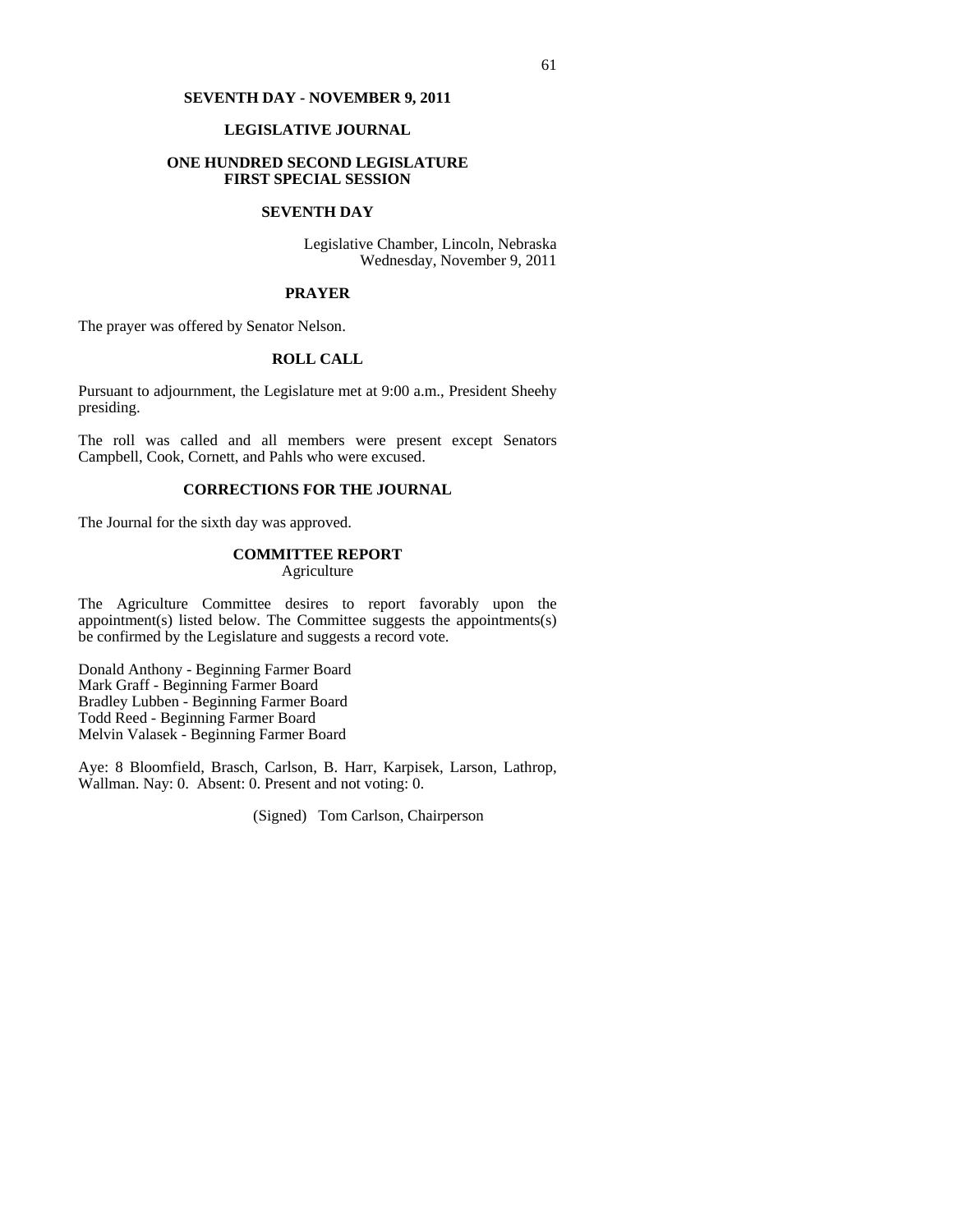#### **MOTIONS - Approve Appointments**

Senator Avery moved the adoption of the Government, Military and Veterans Affairs Committee report for the confirmation of the following appointment(s) found on page  $5\overline{5}$ :

 State Emergency Response Commission Keith Deiml Gary Gandara Mark Maday Kimberly Plouzek

Voting in the affirmative, 39:

| Adams         | Dubas        | Heidemann  | Lathrop     | Price      |
|---------------|--------------|------------|-------------|------------|
| Avery         | Fischer      | Howard     | Lautenbaugh | Schilz     |
| Bloomfield    | Fulton       | Janssen    | Louden      | Schumacher |
| <b>Brasch</b> | Gloor        | Karpisek   | McGill      | Sullivan   |
| Carlson       | Haar, K.     | Krist      | Mello       | Utter      |
| Christensen   | Hadley       | Lambert    | Nelson      | Wallman    |
| Conrad        | Hansen       | Langemeier | Nordquist   | Wightman   |
| Council       | <b>Harms</b> | Larson     | Pirsch      |            |

Voting in the negative, 0.

Present and not voting, 6:

| Ashford | Flood    | McCoy        |
|---------|----------|--------------|
| Coash   | Harr, B. | <b>Smith</b> |

Excused and not voting, 4:

Campbell Cook Cornett Pahls

The appointments were confirmed with 39 ayes, 0 nays, 6 present and not voting, and 4 excused and not voting.

Senator Avery moved the adoption of the Government, Military and Veterans Affairs Committee report for the confirmation of the following appointment(s) found on page  $5\overline{5}$ :

 State Personnel Board Lucinda Glen

Voting in the affirmative, 41: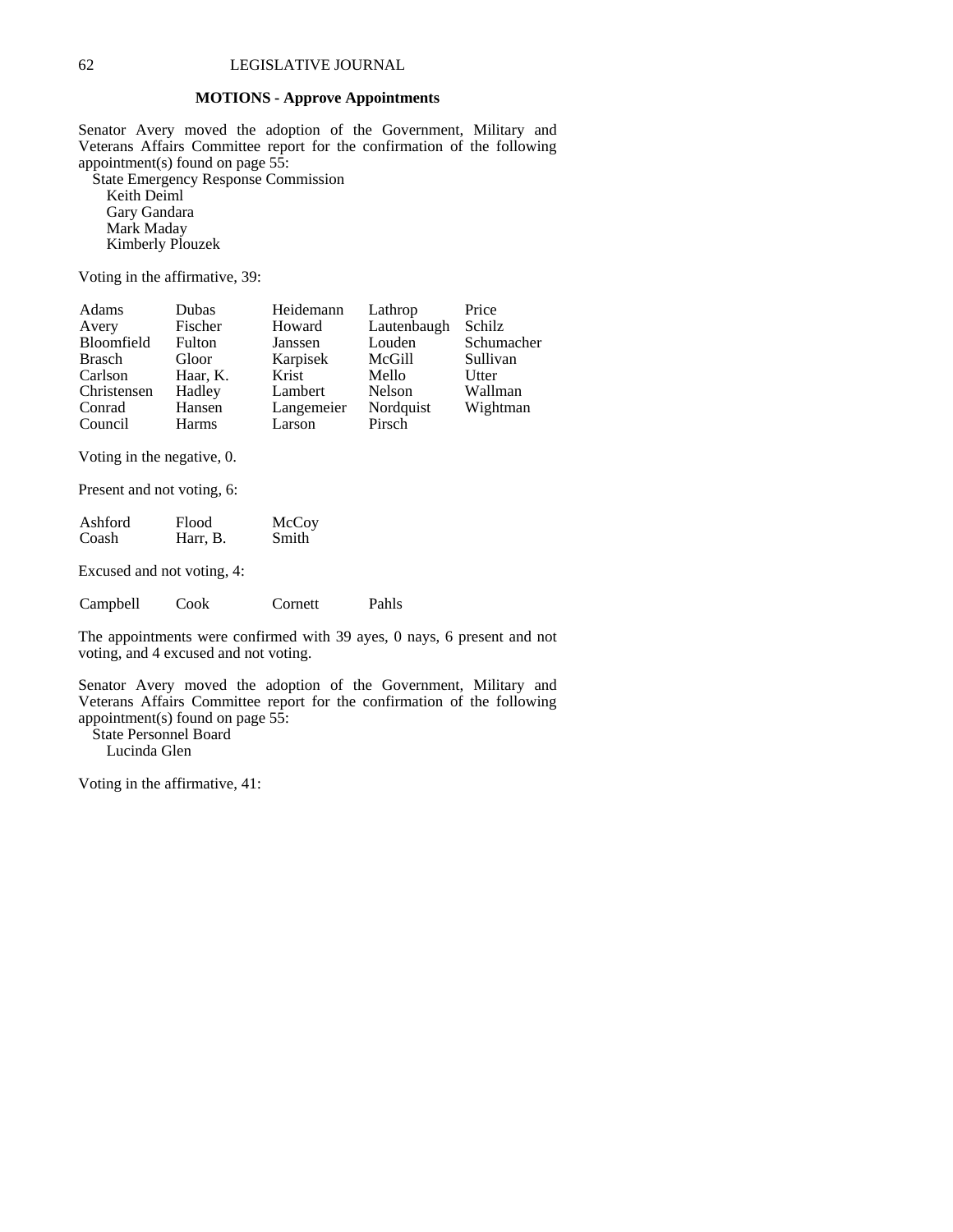# SEVENTH DAY - NOVEMBER 9, 2011 63

| Adams                      | <b>Dubas</b>  | Heidemann   | Louden        | Smith    |
|----------------------------|---------------|-------------|---------------|----------|
| Avery                      | Fischer       | Howard      | McCoy         | Sullivan |
| <b>Bloomfield</b>          | <b>Fulton</b> | Janssen     | McGill        | Utter    |
| <b>Brasch</b>              | Gloor         | Karpisek    | Mello         | Wallman  |
| Carlson                    | Haar, K.      | Krist       | <b>Nelson</b> | Wightman |
| Christensen                | Hadley        | Lambert     | Pirsch        |          |
| Coash                      | Hansen        | Langemeier  | Price         |          |
| Conrad                     | Harms         | Larson      | Schilz        |          |
| Council                    | Harr, B.      | Lautenbaugh | Schumacher    |          |
| Voting in the negative, 0. |               |             |               |          |
| Present and not voting, 4: |               |             |               |          |
| Ashford                    | Flood         | Lathrop     | Nordquist     |          |
| Excused and not voting, 4: |               |             |               |          |
| Campbell                   | Cook          | Cornett     | Pahls         |          |

The appointment was confirmed with 41 ayes, 0 nays, 4 present and not voting, and 4 excused and not voting.

# **ADJOURNMENT**

At 9:24 a.m., on a motion by Senator Utter, the Legislature adjourned until 9:00 a.m., Thursday, November 10, 2011.

> Patrick J. O'Donnell Clerk of the Legislature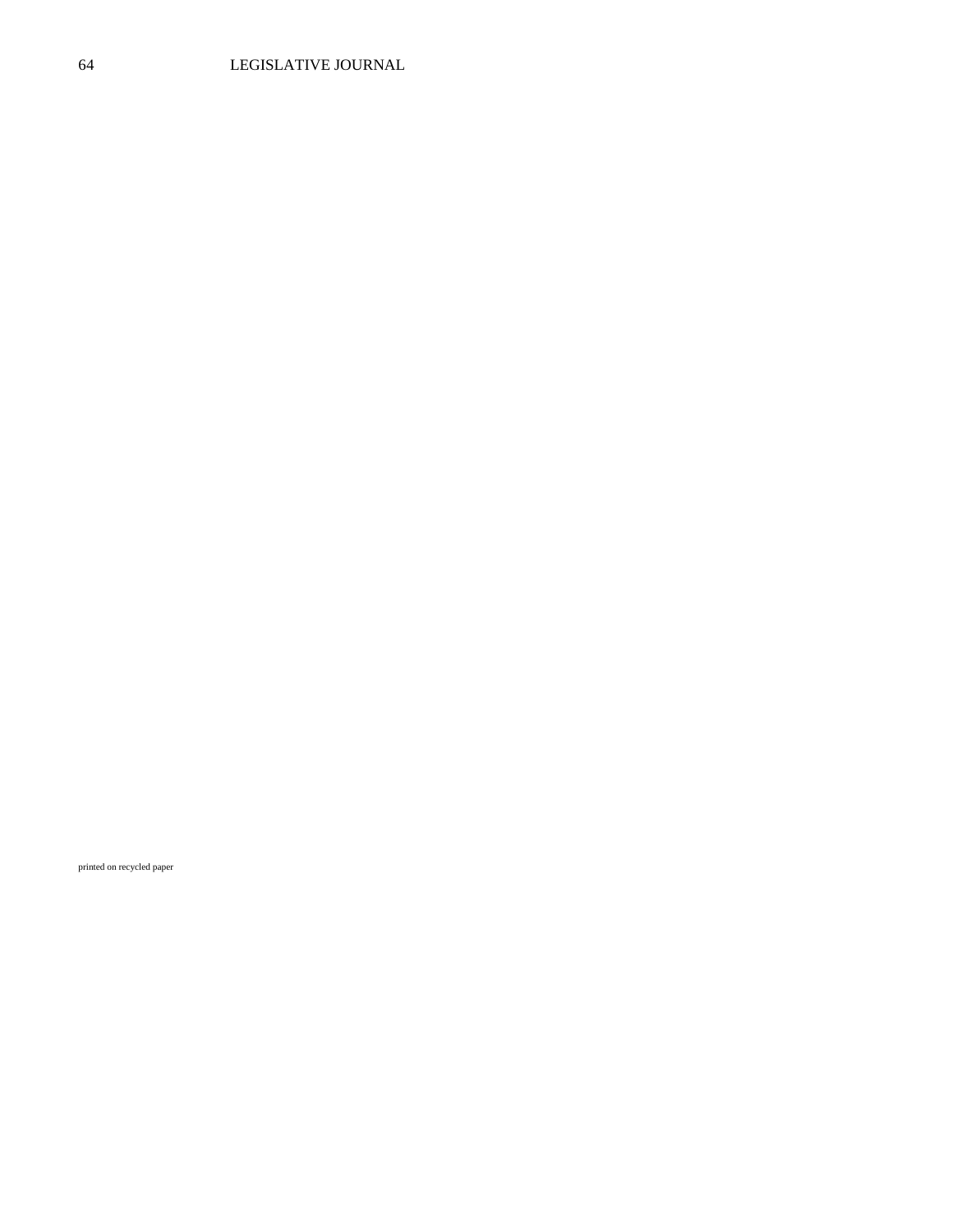# **EIGHTH DAY - NOVEMBER 10, 2011**

# **LEGISLATIVE JOURNAL**

## **ONE HUNDRED SECOND LEGISLATURE FIRST SPECIAL SESSION**

## **EIGHTH DAY**

Legislative Chamber, Lincoln, Nebraska Thursday, November 10, 2011

### **PRAYER**

The prayer was offered by Senator Krist.

## **ROLL CALL**

Pursuant to adjournment, the Legislature met at 9:00 a.m., President Sheehy presiding.

The roll was called and all members were present except Senators Heidemann, Lathrop, and Nordquist who were excused.

## **CORRECTIONS FOR THE JOURNAL**

The Journal for the seventh day was approved.

## **COMMITTEE REPORT**

Transportation and Telecommunications

The Transportation and Telecommunications Committee desires to report favorably upon the appointment(s) listed below. The Committee suggests the appointments(s) be confirmed by the Legislature and suggests a record vote.

David Copple - State Highway Commission Donald Hansen - Nebraska Motor Vehicle Industry Licensing Board James Kindig - State Highway Commission Doug Leafgreen - State Highway Commission Rodney Vandeberg - State Highway Commission Greg Wolford - State Highway Commission

Aye: 7 Campbell, Dubas, Fischer, Hadley, Janssen, Louden, Price. Nay: 0. Absent: 1 Lautenbaugh. Present and not voting: 0.

(Signed) Deb Fischer, Chairperson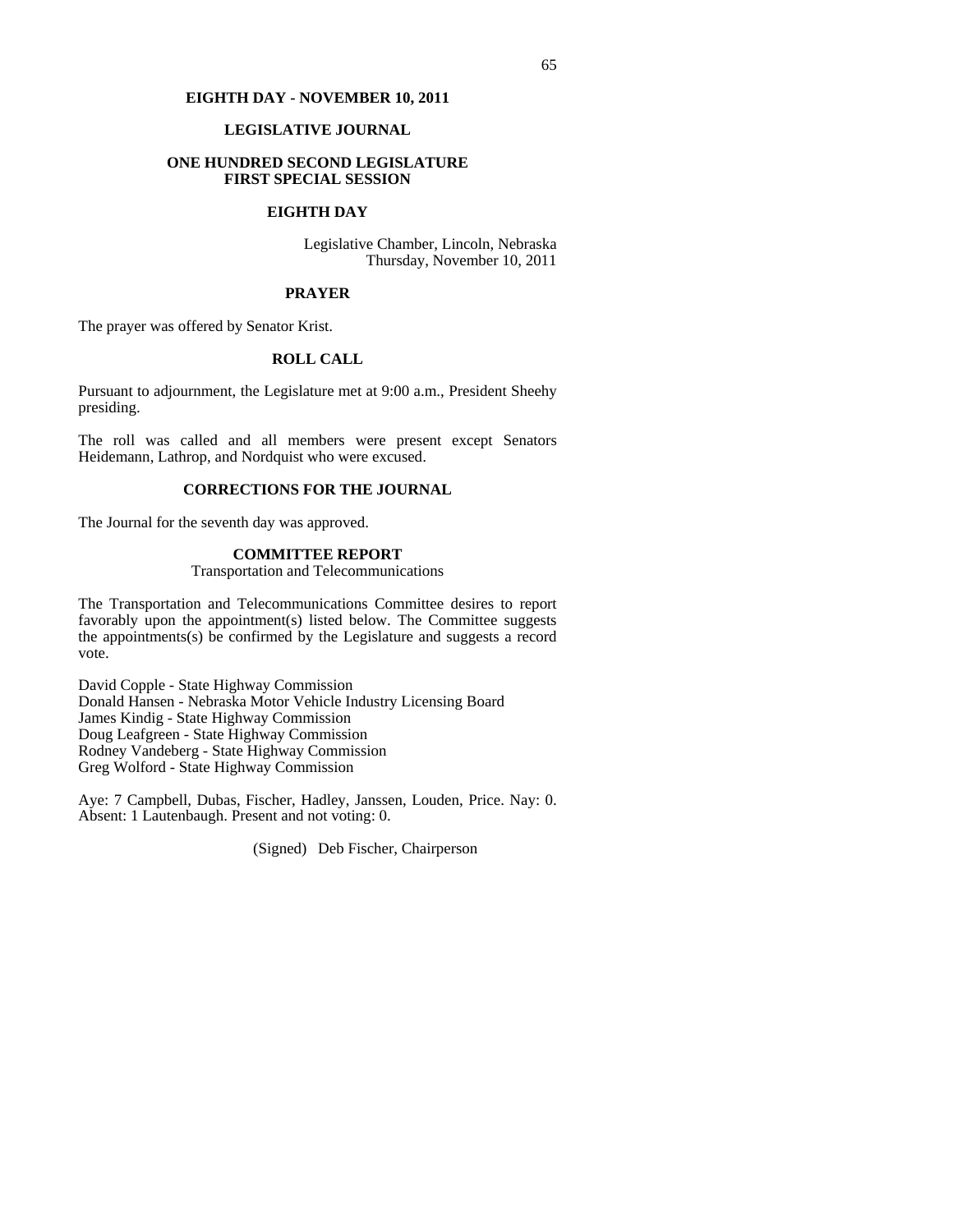#### **RESOLUTIONS**

**LEGISLATIVE RESOLUTION 19.** Introduced by Sullivan, 41; Dubas, 34.

 WHEREAS, Fredrich "Wayne" Frost of Lincoln, formerly of St. Paul, Nebraska, was a graduate of the University of Nebraska with a bachelor of science degree in agriculture; and

WHEREAS, Wayne Frost was a proud member of AGR Fraternity; and

 WHEREAS, Wayne Frost was a tireless and enthusiastic volunteer and citizen advocate on behalf of Nebraska agriculture; and

 WHEREAS, Wayne Frost spent his entire career in agriculture in positions ranging from feed salesman to livestock specialist to farmer and rancher; and

 WHEREAS, Wayne Frost was a teacher, coach, mentor, and leader for generations of Nebraska farmers and ranchers; and

 WHEREAS, Wayne Frost's love for Nebraska and his interest in protecting Nebraska's precious soil and water resources led him to become actively involved in public policy development at the state and local level; and

 WHEREAS, Wayne Frost's public policy accomplishments resulted in his being named as Nebraska Farmers Union Farmer of the Year in 2008; and

 WHEREAS, Wayne Frost was a devoted and loving father, grandfather, and friend whose wisdom, patience, and humor will be greatly missed; and

 WHEREAS, Wayne Frost passed away on November 2, 2011, at the age of eighty.

 NOW, THEREFORE, BE IT RESOLVED BY THE MEMBERS OF THE ONE HUNDRED SECOND LEGISLATURE OF NEBRASKA, FIRST SPECIAL SESSION:

 1. That the Legislature honors the memory of Wayne Frost for his service to Nebraska agriculture.

 2. That the Legislature expresses and extends its sympathy and condolences to the family of Wayne Frost.

3. That a copy of this resolution be sent to the family of Wayne Frost.

Laid over.

#### **LEGISLATIVE RESOLUTION 20.** Introduced by K. Haar, 21.

 WHEREAS, Raymond Central High School's Power Drive team has put in a tremendous amount of work this year through its participation in the Power Drive Program; and

 WHEREAS, the Power Drive Program gives high school students handson experience building a safe, energy-efficient electric vehicle. The students then compete with other schools in tests of vehicle endurance, maneuverability, and braking; and

 WHEREAS, through participation in this program, the Raymond Central High School Power Drive team has learned to apply scientific principles to real-world situations. The team has also gained invaluable experience by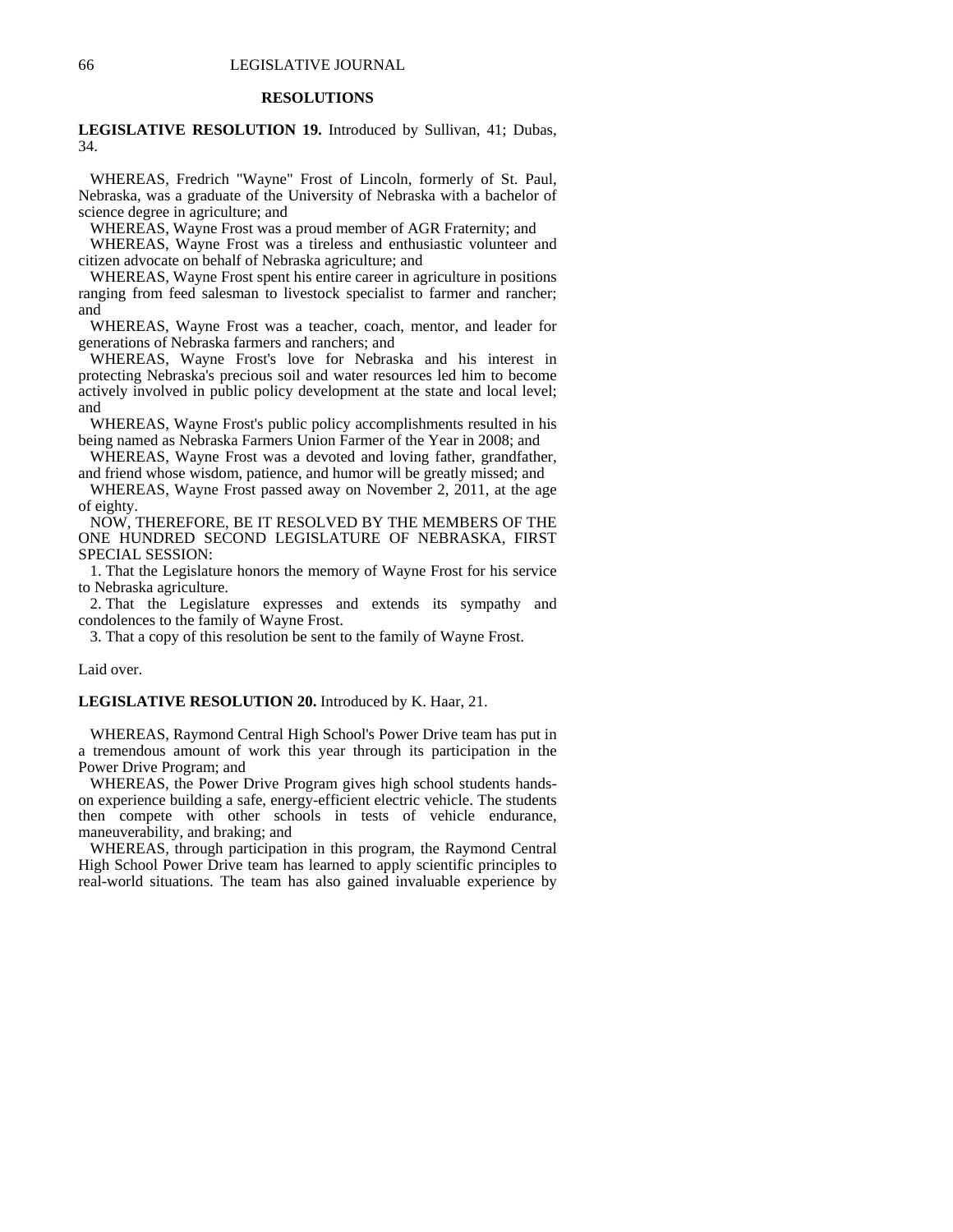working in a context that promotes energy efficiency and that uses emerging technologies; and

 WHEREAS, the Legislature should recognize the academic, athletic, and artistic achievements of the youth of our state.

 NOW, THEREFORE, BE IT RESOLVED BY THE MEMBERS OF THE ONE HUNDRED SECOND LEGISLATURE OF NEBRASKA, FIRST SPECIAL SESSION:

 1. That the Legislature recognizes the tremendous work of the Raymond Central High School Power Drive team.

 2. That a copy of this resolution be sent to the Raymond Central High School Power Drive team.

Laid over.

### **REPORT OF REGISTERED LOBBYISTS**

Following is a list of all lobbyists who have registered as of November 9, 2011, in accordance with Section 49-1481, Revised Statutes of Nebraska. Additional lobbyists who have registered will be filed weekly.

> (Signed) Patrick J. O'Donnell Clerk of the Legislature

Alberts, Dan Windlab Development USA (Withdrawn 11/07/2011) Duckworth, Linda League of Women Voters of Nebraska Evnen, Robert B. Lincoln Chamber of Commerce (Withdrawn 11/08/2011) Kruse, Bonnie League of Women Voters of Nebraska (Withdrawn 11/04/2011) Plucker, Julia Kissel / E & S Associates, LLC Rogert, Kent Bold Nebraska

## **ANNOUNCEMENT**

The Chair announced today is Senator Ashford's birthday.

# **MOTION - Approve Appointments**

Senator Carlson moved the adoption of the Agriculture Committee report for the confirmation of the following appointment(s) found on page 61: Beginning Farmer Board Donald Anthony Mark Graff Bradley Lubben Todd Reed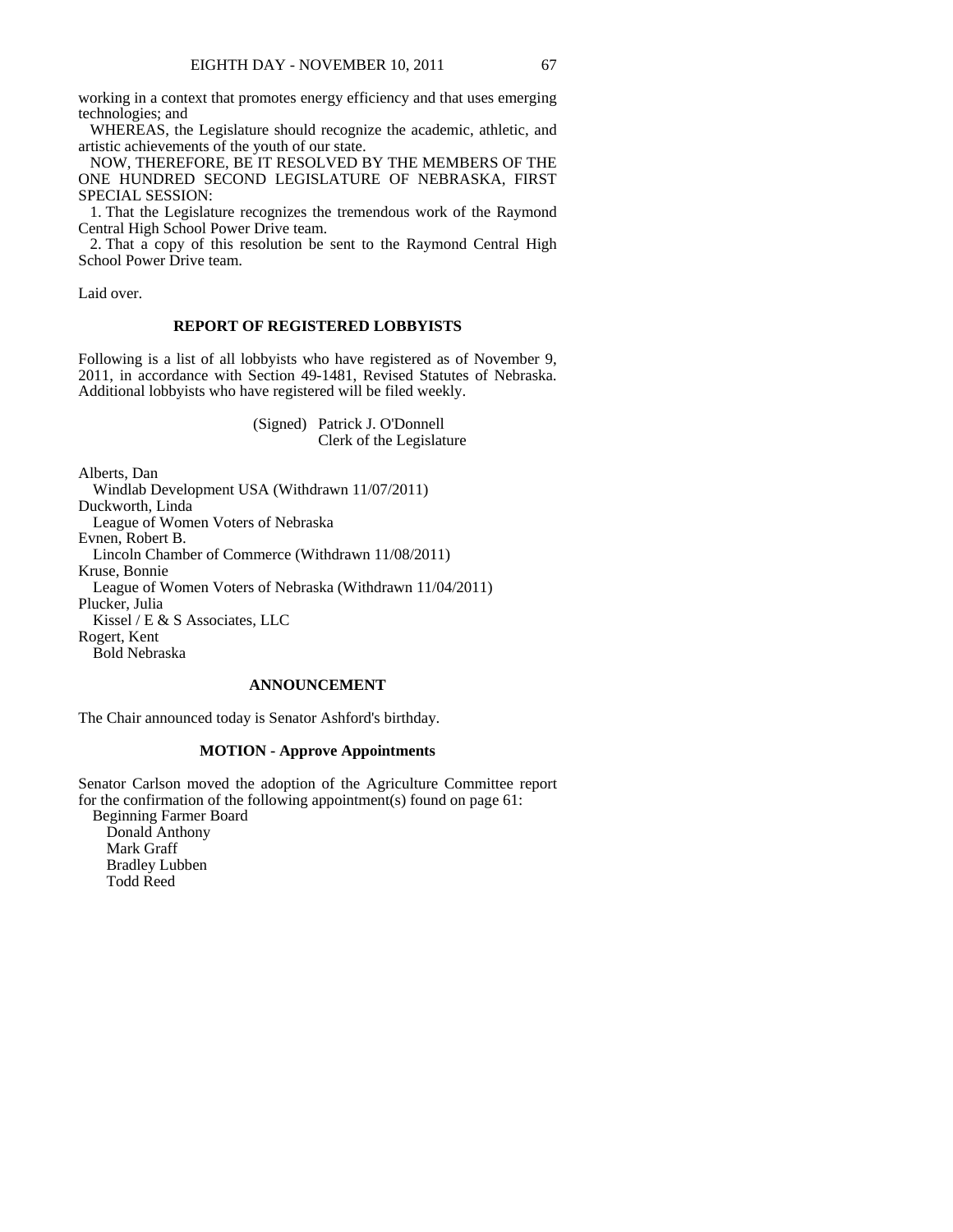## Melvin Valasek

Voting in the affirmative, 40:

| Adams         | Cook    | Haar, K. | Larson      | Pirsch     |
|---------------|---------|----------|-------------|------------|
| Bloomfield    | Cornett | Hansen   | Lautenbaugh | Price      |
| <b>Brasch</b> | Council | Harms    | Louden      | Schilz     |
| Campbell      | Dubas   | Harr, B. | McCoy       | Schumacher |
| Carlson       | Fischer | Howard   | McGill      | Sullivan   |
| Christensen   | Flood   | Janssen  | Mello       | Utter      |
| Coash         | Fulton  | Karpisek | Nelson      | Wallman    |
| Conrad        | Gloor   | Lambert  | Pahls       | Wightman   |

Voting in the negative, 0.

Present and not voting, 6:

| Ashford | Hadley | Langemeier |
|---------|--------|------------|
| Avery   | Krist  | Smith      |

Excused and not voting, 3:

Heidemann Lathrop Nordquist

The appointments were confirmed with 40 ayes, 0 nays, 6 present and not voting, and 3 excused and not voting.

### **EASE**

The Legislature was at ease from 9:17 a.m. until 9:27 a.m.

### **COMMITTEE REPORT**

Natural Resources

**LEGISLATIVE BILL 4.** Placed on General File with amendment. AM13 is available in the Bill Room.

(Signed) Chris Langemeier, Chairperson

### **AMENDMENTS - Print in Journal**

Senator Langemeier filed the following amendment to LB4: FA1 On page 7, line 19 insert after "Commission"; "the director or another representative of the Nebraska Oil and Gas Conservation Commission;"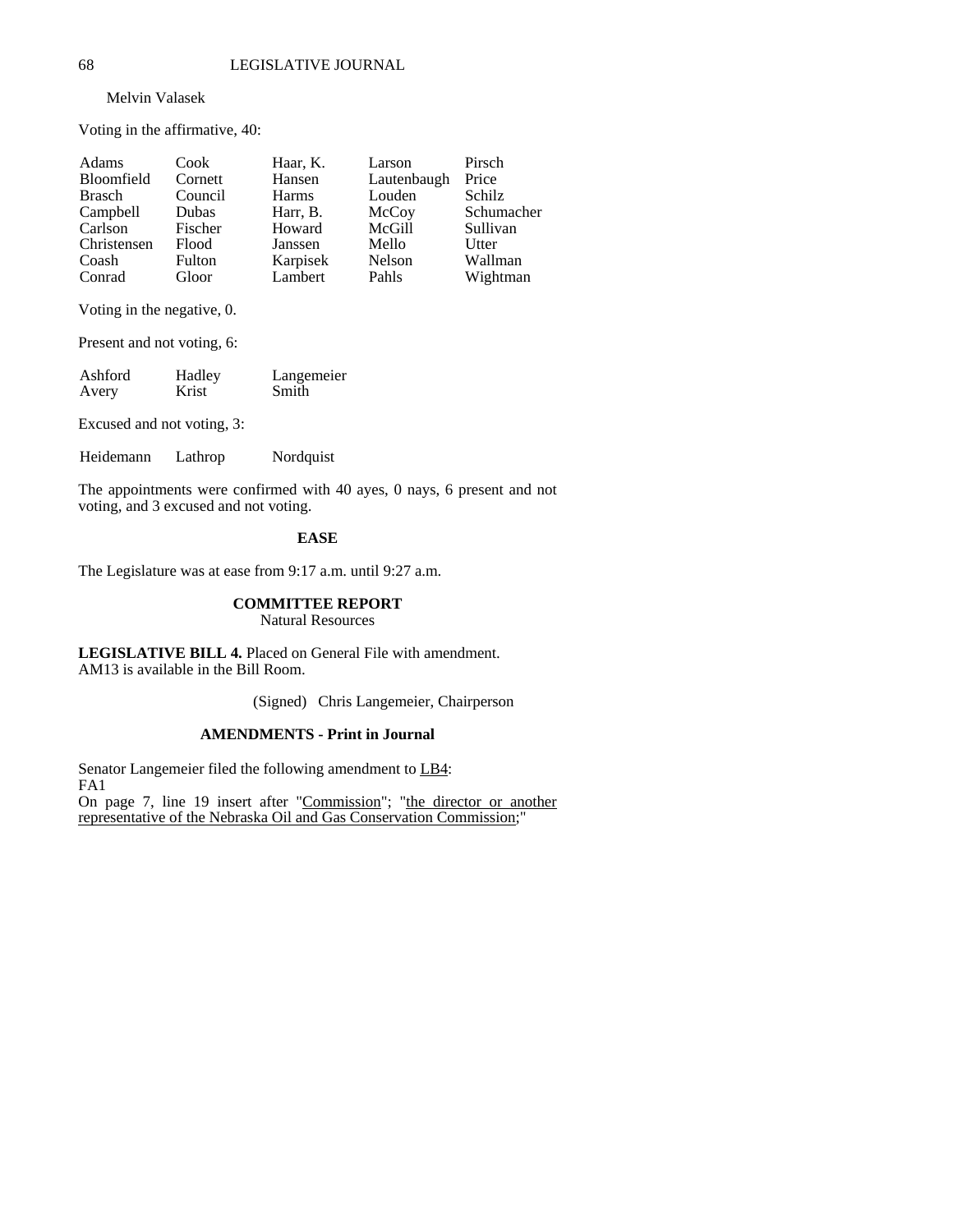Senator Dubas filed the following amendment to LB4: AM14

(Amendments to Standing Committee amendments, AM13)

- 1 1. Insert the following new section:<br>2 Sec. 4. Nothing in the Oil Pipeline I
- Sec. 4. Nothing in the Oil Pipeline Route Certification
- 3 Act shall be construed to regulate any safety issue with respect to
- 4 any aspect of any interstate oil pipeline. The Oil Pipeline Route
- 5 Certification Act is intended to deal solely with the issue of
- 6 siting or choosing the location of the route aside and apart from
- 7 safety considerations. The Legislature acknowledges and respects
- 8 the exclusive federal authority over safety issues established by
- 9 the federal law, the Pipeline Safety Act of 1994, 49 U.S.C. 60101
- 10 et seq., and the express preemption provision stated in that act.
- 11 The Oil Pipeline Route Certification Act is intended to exercise
- 12 only the remaining sovereign powers and purposes of Nebraska which
- 13 are not included in the category of safety regulation.
- 14 2. Renumber the remaining sections and correct internal
- 15 references accordingly.

Senators Fulton filed the following amendment to LB4:

FA2

Amend Committee amendment AM13

On page 6, line 23, after Quality, insert "a scientist on staff with the University of Nebraska Department of Agriculture."

# **ADJOURNMENT**

At 9:28 a.m., on a motion by Senator Coash, the Legislature adjourned until 1:30 p.m., Monday, November 14, 2011.

> Patrick J. O'Donnell Clerk of the Legislature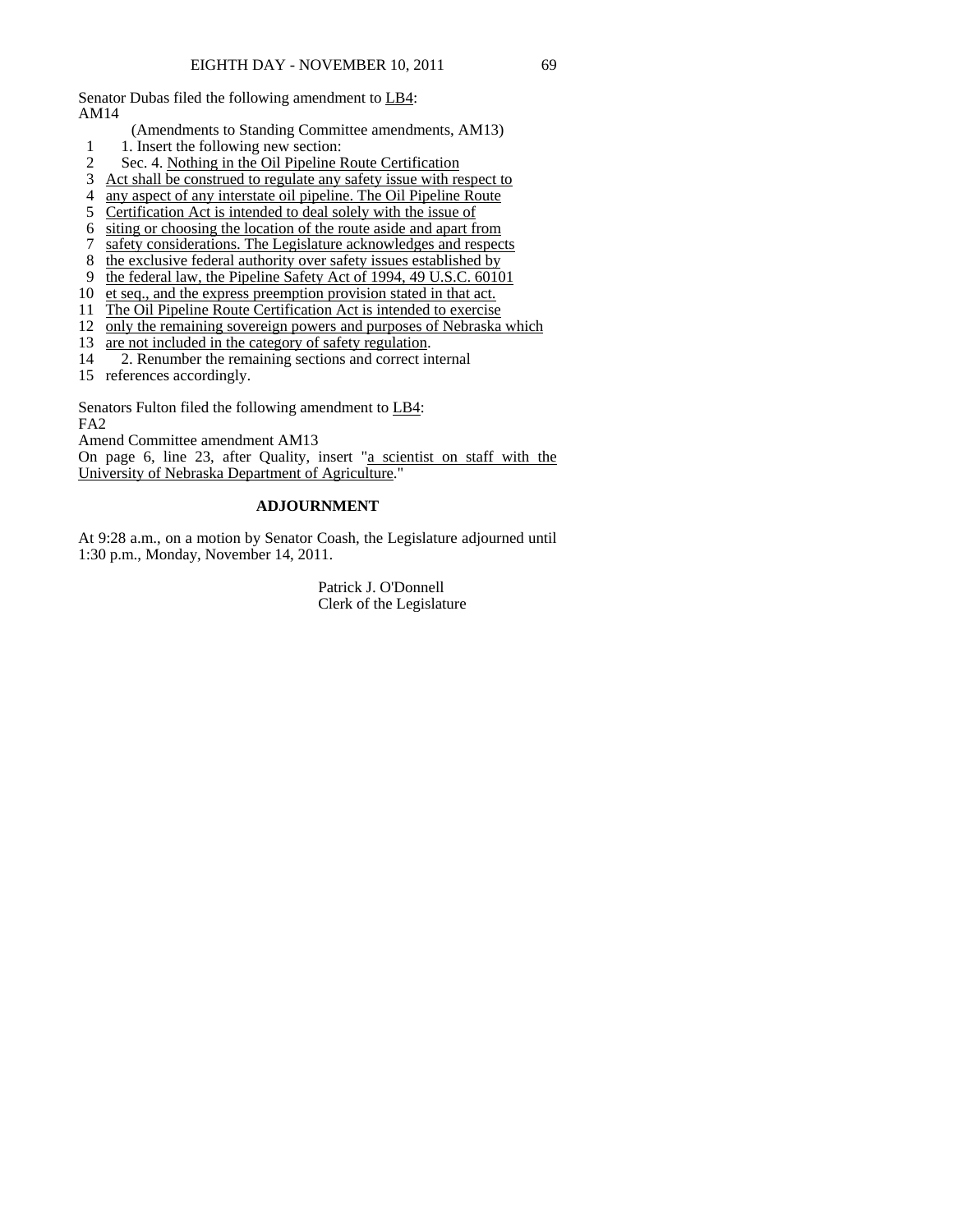printed on recycled paper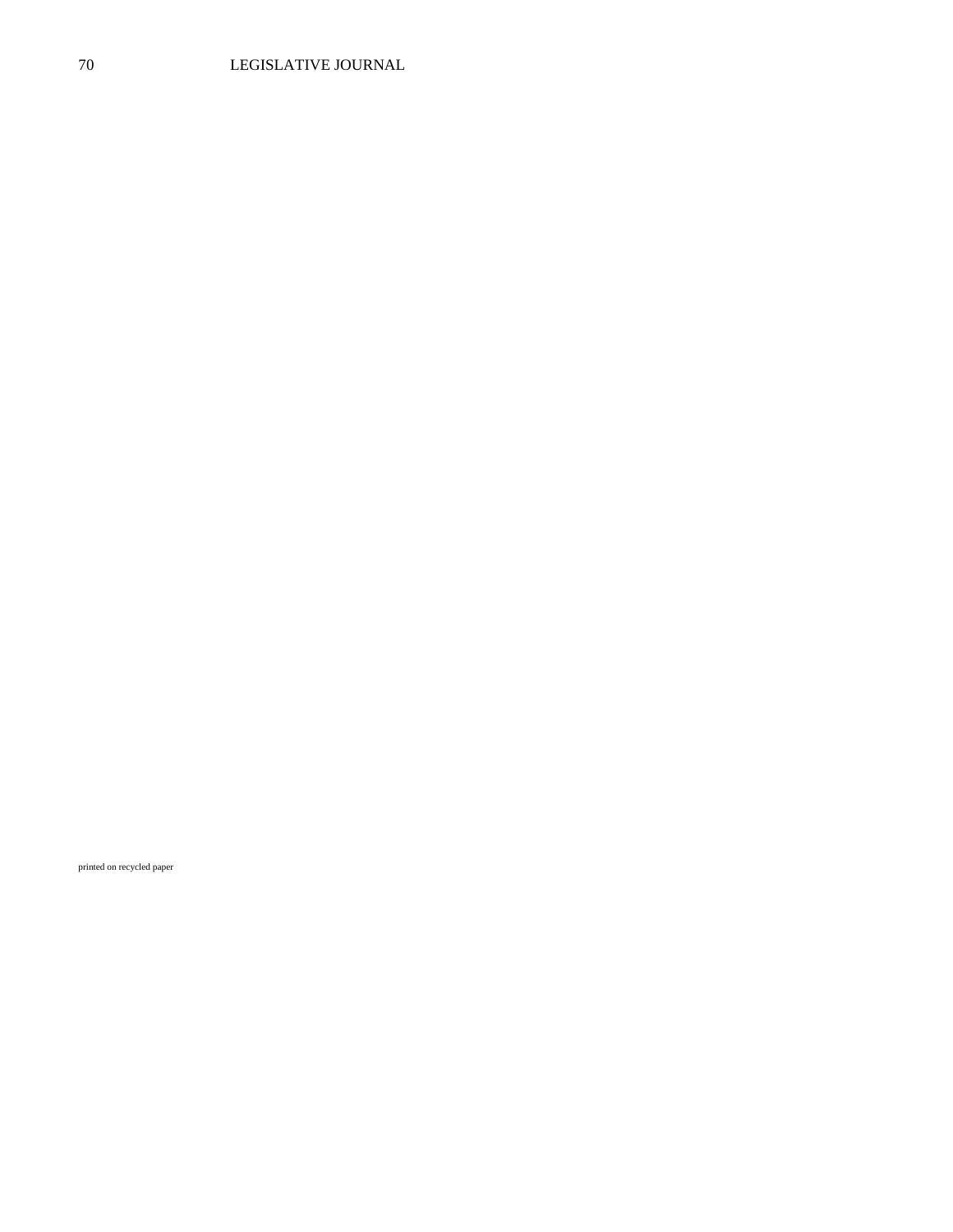## **NINTH DAY - NOVEMBER 14, 2011**

### **LEGISLATIVE JOURNAL**

## **ONE HUNDRED SECOND LEGISLATURE FIRST SPECIAL SESSION**

#### **NINTH DAY**

Legislative Chamber, Lincoln, Nebraska Monday, November 14, 2011

#### **PRAYER**

The prayer was offered by Senator Hansen.

# **ROLL CALL**

Pursuant to adjournment, the Legislature met at 1:30 p.m., Senator Gloor presiding.

The roll was called and all members were present except Senator Nordquist who was excused; and Senator B. Harr who was excused until he arrives.

# **CORRECTIONS FOR THE JOURNAL**

The Journal for the eighth day was approved.

# **COMMITTEE REPORTS**

Government, Military and Veterans Affairs

**LEGISLATIVE RESOLUTION 8.** Reported to the Legislature for further consideration.

**LEGISLATIVE RESOLUTION 12.** Reported to the Legislature for further consideration.

(Signed) Bill Avery, Chairperson

## **MOTION - Approve Appointments**

Senator Fischer moved the adoption of the Transportation and Telecommunications Committee report for the confirmation of the following appointment(s) found on page 65:

 State Highway Commission David Copple James Kindig Doug Leafgreen Rodney Vandeberg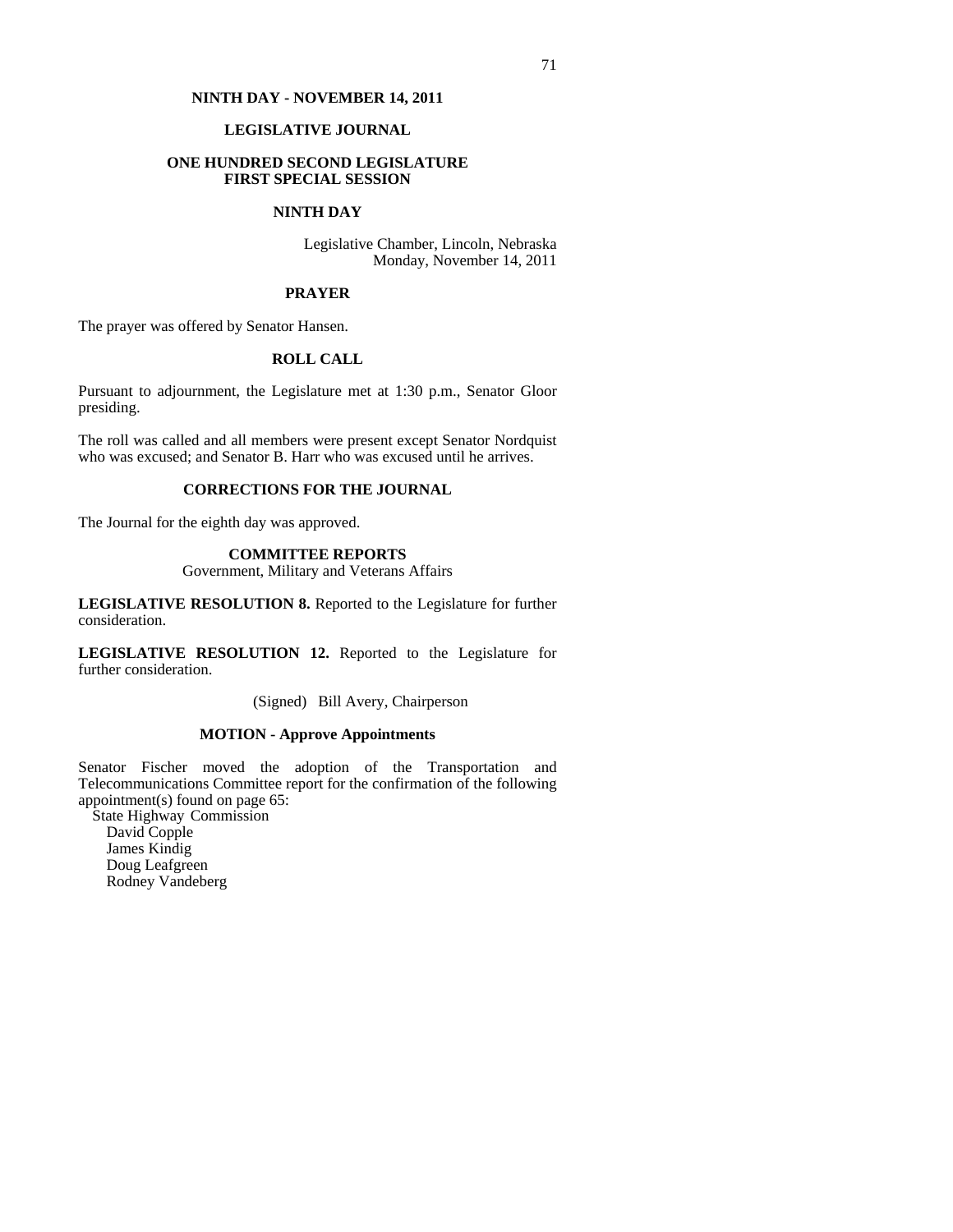Greg Wolford Nebraska Motor Vehicle Industry Licensing Board Donald Hansen

Voting in the affirmative, 43:

| Adams         | Cook     | Harms      | Lautenbaugh | Schilz     |
|---------------|----------|------------|-------------|------------|
| Ashford       | Dubas    | Heidemann  | Louden      | Schumacher |
| Bloomfield    | Fischer  | Howard     | McCoy       | Smith      |
| <b>Brasch</b> | Flood    | Janssen    | McGill      | Sullivan   |
| Campbell      | Fulton   | Krist      | Mello       | Utter      |
| Carlson       | Gloor    | Lambert    | Nelson      | Wallman    |
| Christensen   | Haar, K. | Langemeier | Pahls       | Wightman   |
| Coash         | Hadley   | Larson     | Pirsch      |            |
| Conrad        | Hansen   | Lathrop    | Price       |            |

Voting in the negative, 0.

Present and not voting, 4:

Avery Cornett Council Karpisek

Excused and not voting, 2:

Harr, B. Nordquist

The appointments were confirmed with 43 ayes, 0 nays, 4 present and not voting, and 2 excused and not voting.

#### **COMMITTEE REPORTS**  Revenue

The Revenue Committee desires to report favorably upon the appointment(s) listed below. The Committee suggests the appointments(s) be confirmed by the Legislature and suggests a record vote.

Robert Hotz - Tax Equalization and Review Commission

Aye: 6 Cornett, Fischer, Hadley, Pirsch, Schumacher, Utter. Nay: 1 Louden. Absent: 1 Adams. Present and not voting: 0.

The Revenue Committee desires to report favorably upon the appointment(s) listed below. The Committee suggests the appointments(s) be confirmed by the Legislature and suggests a record vote.

Nancy Salmon - Tax Equalization and Review Commission

Aye: 7 Cornett, Fischer, Hadley, Louden, Pirsch, Schumacher, Utter. Nay: 0. Absent: 1 Adams. Present and not voting: 0.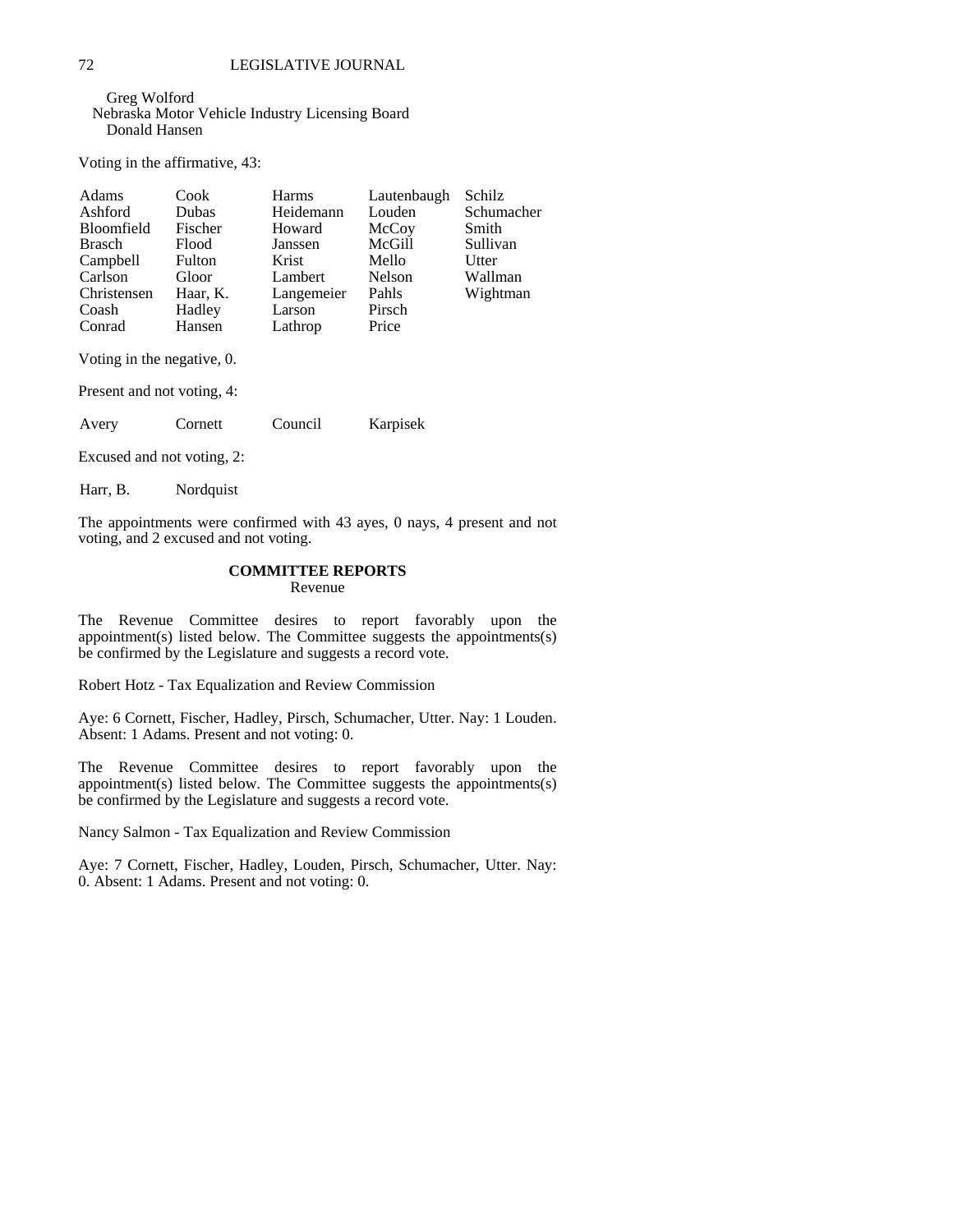The Revenue Committee desires to report favorably upon the appointment(s) listed below. The Committee suggests the appointments(s) be confirmed by the Legislature and suggests a record vote.

Thomas Freimuth - Tax Equalization and Review Commission

Aye: 7 Cornett, Fischer, Hadley, Louden, Pirsch, Schumacher, Utter. Nay: 0. Absent: 1 Adams. Present and not voting: 0.

(Signed) Abbie Cornett, Chairperson

## **BILL ON FIRST READING**

The following bill was read for the first time by title:

**LEGISLATIVE BILL 4A.** Introduced by Langemeier, 23.

A BILL FOR AN ACT relating to appropriations; to appropriate funds to aid in carrying out the provisions of Legislative Bill 4, One Hundred Second Legislature, First Special Session, 2011; and to declare an emergency.

## **GENERAL FILE**

**LEGISLATIVE BILL 4.** Title read. Considered.

Committee AM13, found on page 68, was considered.

Senator Dubas renewed her amendment, AM14, found on page 69, to the committee amendment.

## **SENATOR COASH PRESIDING**

Pending.

## **AMENDMENT - Print in Journal**

Senators Flood and Langemeier filed the following amendment to **LB4**: AM37

(Amendments to Standing Committee amendments, AM13)

- 1 1. Strike the original sections and all amendments
- 2 thereto and insert the following new sections:
- 3 Section 1. The Legislature finds that:
- 4 (1) The State of Nebraska is responsible for protecting
- 5 its natural resources, agricultural resources, aesthetics, economy,

6 and communities through reasonable regulation for the common good

- 7 and welfare. As such, the state is responsible for ensuring
- 8 that an oil pipeline proposed to be located within, through,
- 9 or across Nebraska is in compliance with all state laws, rules,
- 10 and regulations relating to water, air, and wildlife under the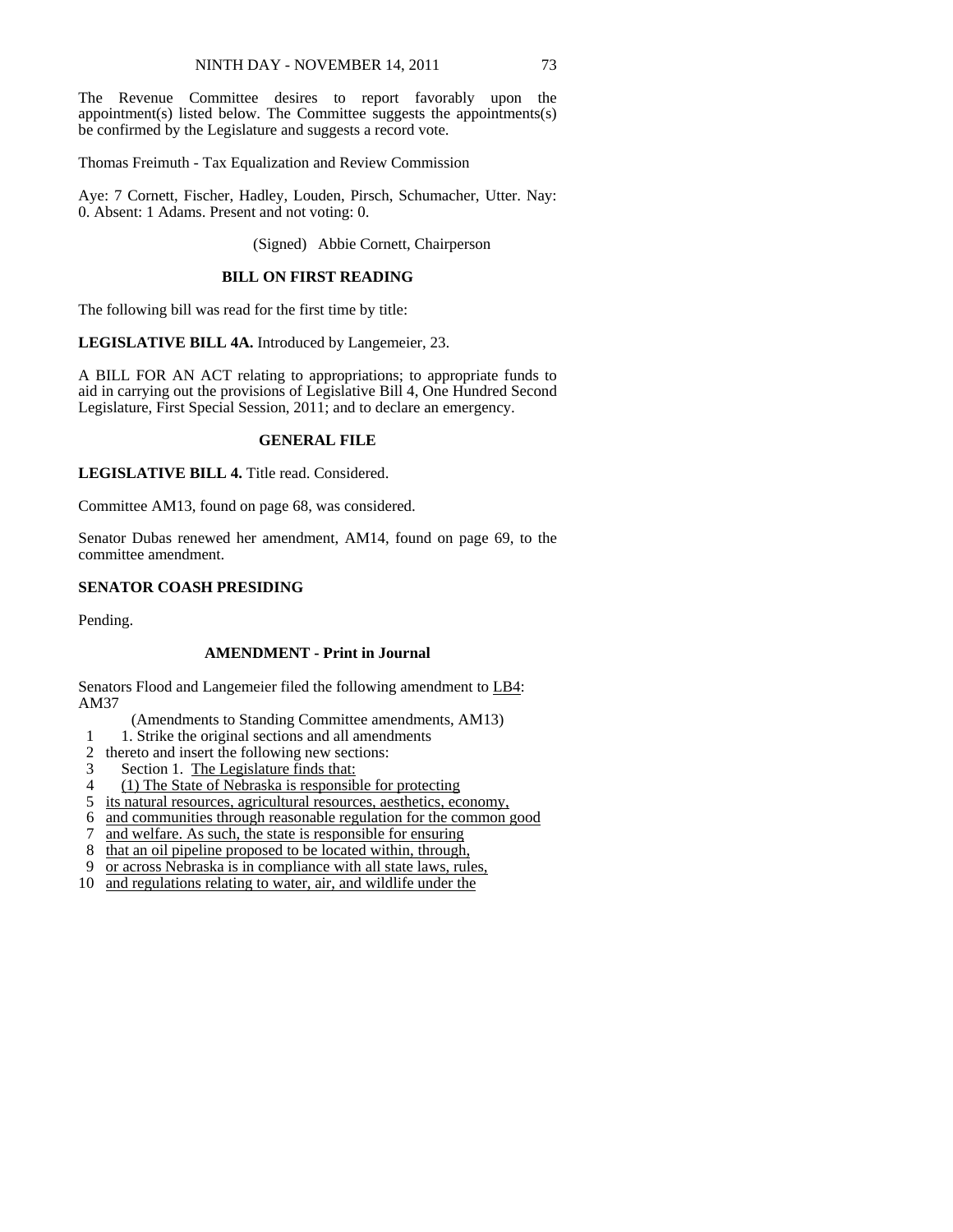| 11                      | Constitution of Nebraska and state law;                                                                                                 |
|-------------------------|-----------------------------------------------------------------------------------------------------------------------------------------|
| 12                      | (2) Public policy should reflect this responsibility                                                                                    |
| 13                      | while simultaneously recognizing the necessity for energy use and                                                                       |
| 14                      | the economic benefits to Nebraska of transporting oil within,                                                                           |
| 15                      | through, or across the state, the need for economic development                                                                         |
| 16                      | in Nebraska, and the opportunities for jobs and revenue that new                                                                        |
| 17                      | development brings to the state;                                                                                                        |
| 18                      | (3) The United States has the important ability to work                                                                                 |
| 19                      | with foreign suppliers of crude oil to meet our overall energy                                                                          |
| 20                      | needs and to further our national security interests; and                                                                               |
| 21                      | (4) The economic benefits of oil pipeline construction                                                                                  |
| 22                      | projects are important to the state, including the creation of                                                                          |
| $\mathbf{1}$            | jobs. Nevertheless, the benefits of any proposed oil pipeline                                                                           |
| $\frac{2}{3}$           | project must be weighed against any concerns brought by the                                                                             |
|                         | residents of Nebraska.                                                                                                                  |
| $\overline{\mathbf{4}}$ | Sec. 2. For purposes of sections 1 to 3 of this act:                                                                                    |
| 5                       | (1) Department means the Department of Environmental                                                                                    |
| 6                       | Quality;                                                                                                                                |
| $\overline{7}$          | (2) Oil pipeline means a pipeline which is larger than                                                                                  |
| 8                       | eight inches in inside diameter and which is constructed or                                                                             |
| 9                       | operated in Nebraska for the transportation of petroleum, or                                                                            |
| 10                      | petroleum components, products, or wastes, including crude oil or                                                                       |
| 11                      | any fraction of crude oil, within, through, or across Nebraska, but                                                                     |
| 12                      | does not include in-field and gathering lines; and                                                                                      |
| 13                      | (3) Pipeline carrier means an individual, a company, a                                                                                  |
| 14                      | corporation, an association, or any other legal entity that engages                                                                     |
| 15                      | in owning, operating, or managing an oil pipeline.                                                                                      |
| 16                      | Sec. 3. (1) The department may collaborate with a federal                                                                               |
| 17                      | agency or agencies in a review under the National Environmental                                                                         |
| 18                      | Policy Act involving a supplemental environmental impact statement                                                                      |
| 19                      | for oil pipeline projects within, through, or across the state.                                                                         |
| 20                      | Prior to entering into such shared jurisdiction and authority with                                                                      |
| 21                      | a federal agency or agencies, the department shall enter into a                                                                         |
| 22<br>23                | memorandum of understanding with such federal agency or agencies                                                                        |
| 24                      | that sets forth the responsibilities and schedules that will lead<br>to an effective and timely review under the National Environmental |
| 25                      | Policy Act involving a supplemental environmental impact statement.                                                                     |
| 26                      | (2) Since the objectives of the process are to ensure                                                                                   |
| 27                      | adequate information gathering, full and careful agency and public                                                                      |
| $\mathbf{1}$            | review, objective preparation of a supplemental environmental                                                                           |
| $\overline{c}$          | impact statement, adherence to a defined schedule, and an                                                                               |
| 3                       | appropriate role for a pipeline carrier which avoids the appearance                                                                     |
| $\overline{\mathbf{4}}$ | of conflicts of interest, it is the intent of the Legislature that                                                                      |
| 5                       | the state fully fund the process of preparation of a supplemental                                                                       |
| 6                       | environmental impact statement and that no fees will be required of                                                                     |
| $\overline{7}$          | an applicant. The department may contract with outside vendors in                                                                       |
| 8                       | the process of preparation of a supplemental environmental impact                                                                       |
| 9                       | statement. The department shall make every reasonable effort to                                                                         |
|                         |                                                                                                                                         |

10 ensure that each vendor has no conflict of interest or relationship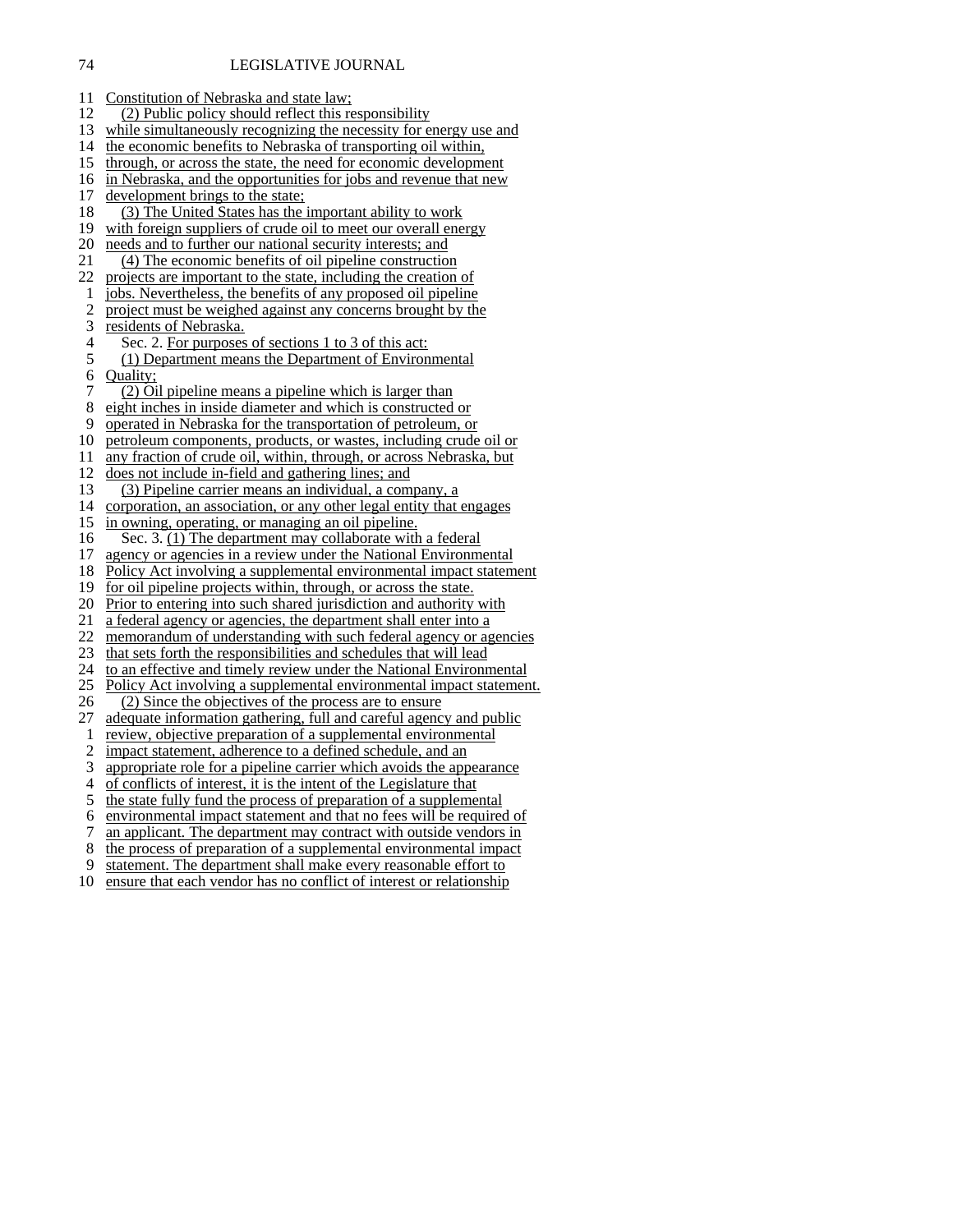11 to any pipeline carrier that applies for an oil pipeline permit. 12 (3) In order for the process to be efficient and 13 expeditious, the department's contracts with vendors pursuant to 14 this section for a supplemental environmental impact statement 15 shall not be subject to sections 73-301 to 73-306 or 73-501 to 16 73-509. 17 (4) After the supplemental environmental impact statement 18 is prepared, the department shall submit it to the Governor. Within 19 thirty days after receipt of the supplemental environmental impact 20 statement from the department, the Governor shall indicate, in 21 writing, to the federal agency or agencies involved in the review 22 as to whether he or she approves any of the routes reviewed in the 23 supplemental environmental impact statement. 24 Sec. 4. Section 73-307, Reissue Revised Statutes of 25 Nebraska, is amended to read: 26 73-307 Sections 73-301 to 73-306 shall not apply to the 27 Nebraska Consultants' Competitive Negotiation Act or section 3 of 1 this act. 2 Sections 73-301 to 73-306 shall not be construed to 3 apply to renewals of contracts already approved pursuant to or 4 not subject to such sections, to amendments to such contracts, 5 or to renewals of such amendments unless the amendments would 6 directly cause or result in the replacement by the private entity 7 of additional permanent state employees or positions greater than 8 the replacement caused by the original contract. 9 Sec. 5. Section 73-507, Reissue Revised Statutes of 10 Nebraska, is amended to read: 11 73-507 (1) Subject to review by the Director of 12 Administrative Services, the materiel division shall provide 13 procedures to grant limited exceptions from the provisions of 14 sections 73-504, 73-508, and 73-509 for: 15 (a) Sole source and emergency contracts; and 16 (b) Other circumstances or specific contracts when any 17 of the requirements of sections 73-504, 73-508, and 73-509 are not 18 appropriate for or are not compatible with the circumstances or 19 contract. The materiel division shall provide a written rationale 20 which shall be kept on file when granting an exception under this 21 subdivision. 22 (2) The following types of contracts for services are not 23 subject to sections 73-504, 73-508, and 73-509: 24 (a) Contracts for services subject to the Nebraska 25 Consultants' Competitive Negotiation Act; 26 (b) Contracts for services subject to federal law, 27 regulation, or policy or state statute, under which a state 1 agency is required to use a different selection process or to 2 contract with an identified contractor or type of contractor; 3 (c) Contracts for professional legal services and 4 services of expert witnesses, hearing officers, or administrative 5 law judges retained by state agencies for administrative or court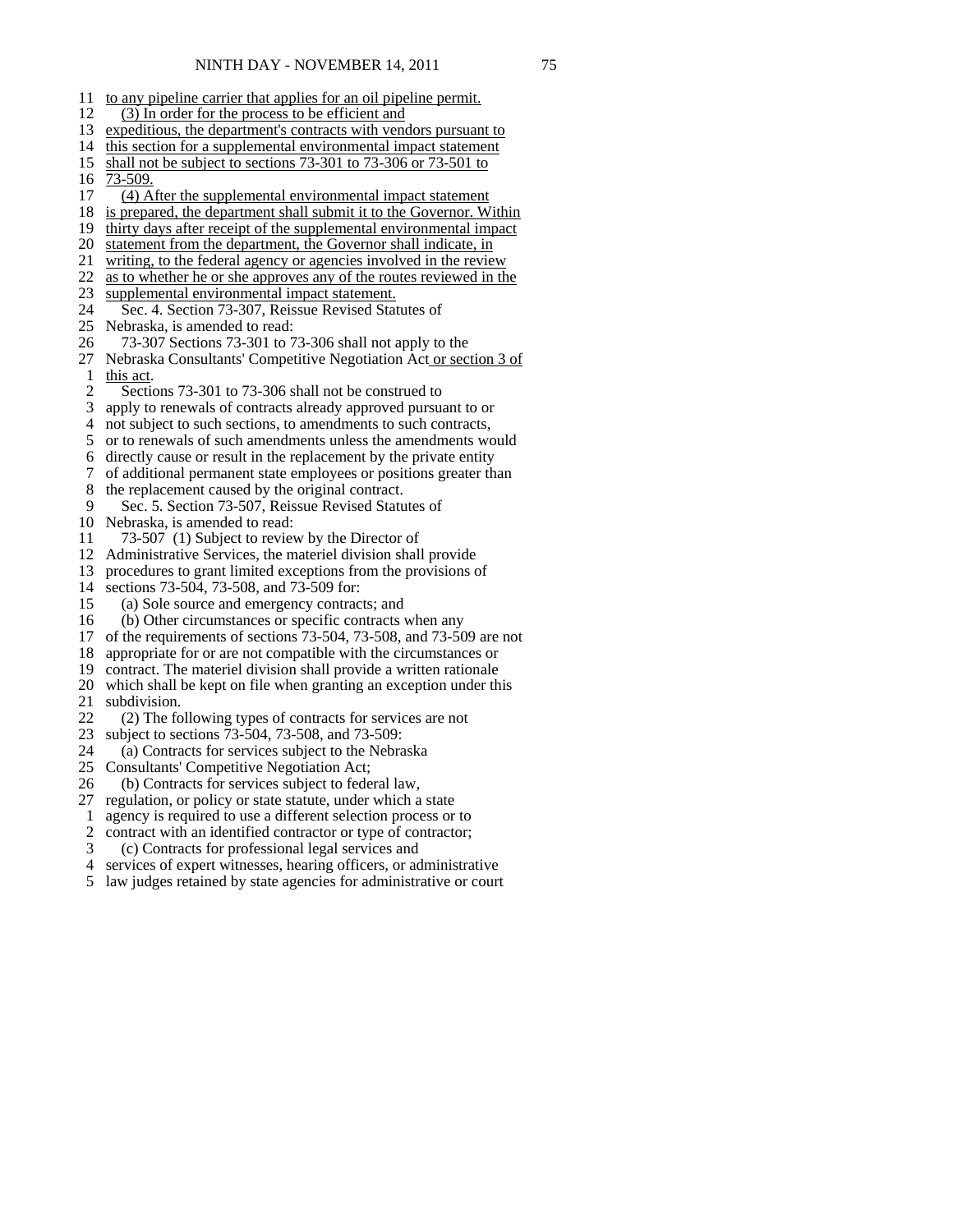- 6 proceedings;
- 7 (d) Contracts involving state or federal financial
- 8 assistance passed through by a state agency to a political
- 9 subdivision;
- 10 (e) Contracts with direct providers of medical,
- 11 behavioral, or developmental health services, child care, or child
- 12 welfare services to an individual;
- 13 (f) Agreements for services to be performed for a state
- 14 agency by another state or local government agency or contracts
- 15 made by a state agency with a local government agency for the
- 16 direct provision of services to the public;
- 17 (g) Agreements for services between a state agency and
- 18 the University of Nebraska, the Nebraska state colleges, the
- 19 courts, the Legislature, or other officers or agencies established
- 20 by the Constitution of Nebraska;<br>21 (b) Department of Insurance co
- 21 (h) Department of Insurance contracts for financial
- 22 or actuarial examination, for rehabilitation, conservation,
- 23 reorganization, or liquidation of licensees, and for professional
- 24 services related to residual pools or excess funds under the
- 25 agency's control;
- 26 (i) Department of Roads contracts for all road and bridge 27 projects; and
	- 1 (j) Nebraska Investment Council contracts; and-<br>2 (k) Contracts under section 3 of this act.
- $(k)$  Contracts under section 3 of this act.
- 3 Sec. 6. Original sections 73-307 and 73-507, Reissue
- 4 Revised Statutes of Nebraska, are repealed.
- 5 Sec. 7. Since an emergency exists, this act takes effect
- 6 when passed and approved according to law.

## **NOTICE OF COMMITTEE HEARING**

Natural Resources

Room 1525

Tuesday, November 15, 2011 1:30 p.m.

AM37 to LB4

(Signed) Chris Langemeier, Chairperson

## **RESOLUTION**

**LEGISLATIVE RESOLUTION 21.** Introduced by Cook, 13; Council, 11.

 WHEREAS, faith, education, compassion, and family were the cornerstones of the rich life of the Reverend Doctor L. C. Menyweather-Woods. Menyweather-Woods' abilities as a mesmerizing speaker served him well from the pulpit of the Mount Moriah Missionary Baptist Church,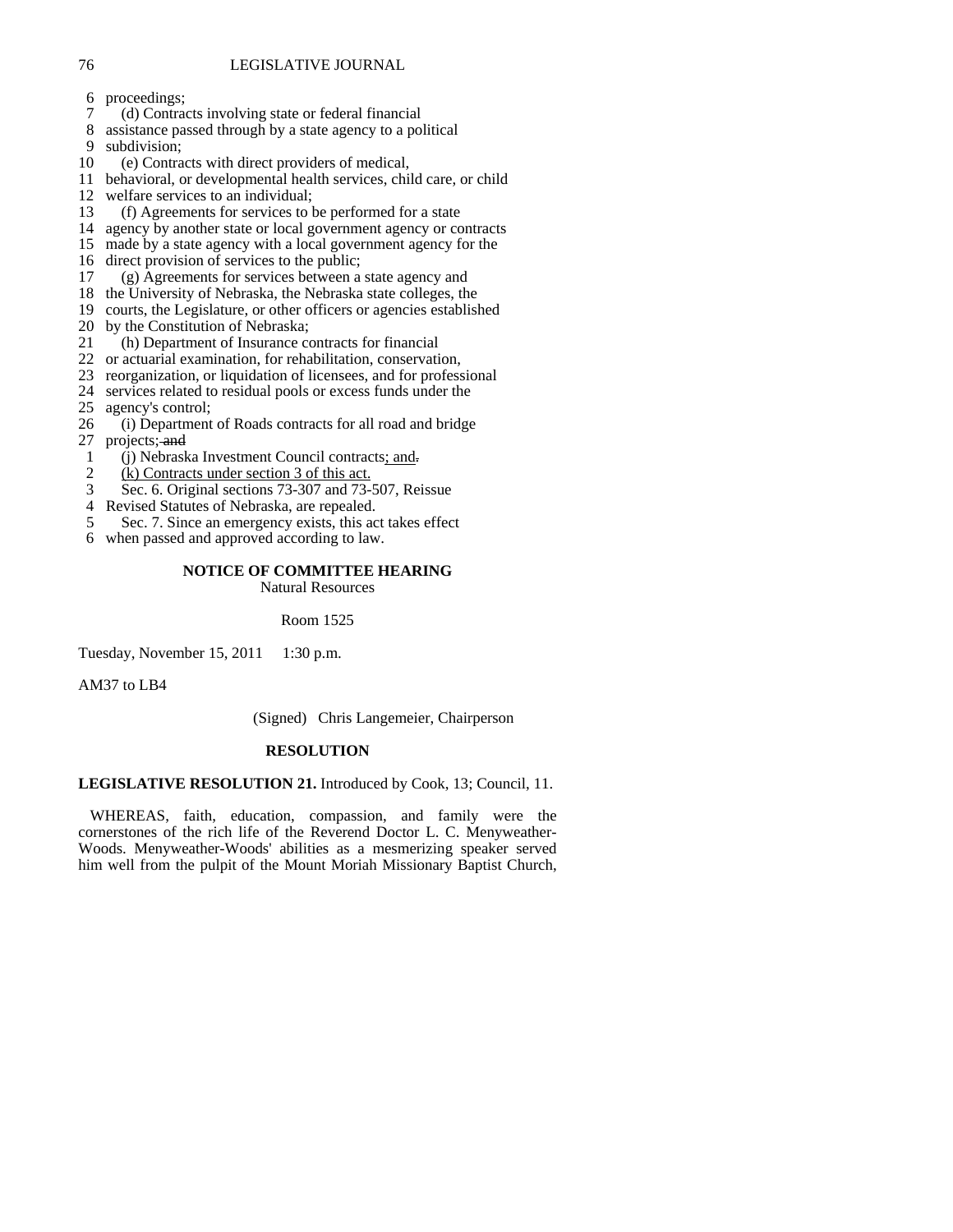as an associate professor at the University of Nebraska at Omaha in the Black Studies Department, and as a community leader; and

 WHEREAS, Menyweather-Woods ministered to the flock at Mount Moriah Missionary Baptist Church from 1989 until 2002 and taught at the University of Nebraska at Omaha from 1994 until 2009; and

 WHEREAS, Menyweather-Woods was a longtime member of and often a spokesman for the Interdenominational Ministerial Alliance in the 1990s. He maintained that the church was the strongest institution within the African-American community. Menyweather-Woods not only encouraged others to better their community, he also led by example. He worked tirelessly to help people who were unable to help themselves have better lives; and

 WHEREAS, Menyweather-Woods, 59, died Wednesday, November 2, 2011, in Winston-Salem, North Carolina.

 NOW, THEREFORE, BE IT RESOLVED BY THE MEMBERS OF THE ONE HUNDRED SECOND LEGISLATURE OF NEBRASKA, FIRST SPECIAL SESSION:

 1. That the Legislature expresses and extends its sympathy and condolences to the family of Reverend Doctor L. C. Menyweather-Woods.

 2. That a copy of this resolution be sent to the family of Reverend Doctor L. C. Menyweather-Woods and Mount Moriah Missionary Baptist Church in Omaha, Nebraska.

Laid over.

#### **GENERAL FILE**

**LEGISLATIVE BILL 4.** The Dubas amendment, AM14, found on page 69 and considered in this day's Journal, to the committee amendment, was renewed.

#### **SPEAKER FLOOD PRESIDING**

Pending.

#### **RESOLUTIONS**

Pursuant to Rule 4, Sec. 5(b), LRs 3, 4, 5, 6, 7, 9, 11, 13, 14, and 15 were adopted.

#### **SPEAKER SIGNED**

While the Legislature was in session and capable of transacting business, the Speaker signed the following: LRs 3, 4, 5, 6, 7, 9, 11, 13, 14, and 15.

#### **GENERAL FILE**

**LEGISLATIVE BILL 4.** The Dubas amendment, AM14, found on page 69 and considered in this day's Journal, to the committee amendment, was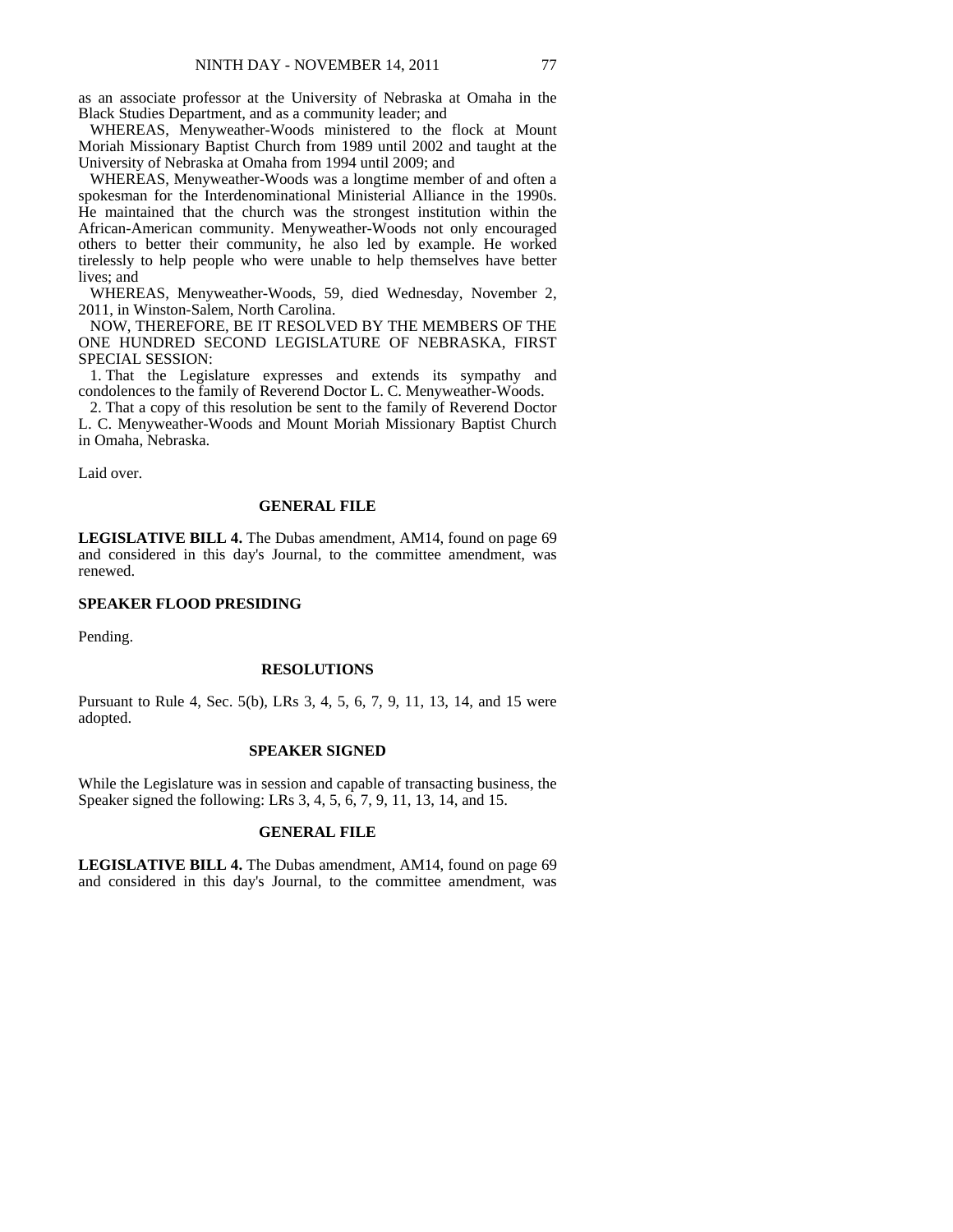renewed.

Pending.

## **AMENDMENTS - Print in Journal**

Senator Lautenbaugh filed the following amendments to LB4: AM16

(Amendments to Standing Committee amendments, AM13)

1 1. Strike section 16

## AM17

```
(Amendments to Standing Committee amendments, AM13) 
1 1. On page 6, line 10, strike "or locations".
```
## AM18

(Amendments to Standing Committee amendments, AM13)

1 1. On page 6, line 17, strike "five" and insert "one".

## AM19

(Amendments to Standing Committee amendments, AM13)

- 1 1. On page 7, line 2, strike "and"; and in line 3 after
- 2 "Governor" insert "; and an expert in oil pipeline construction
- 3 appointed by the Governor".

# AM20

(Amendments to Standing Committee amendments, AM13)

1 1. On page 7, line 13, strike " $sixty$ " and insert

2 "fifteen".

# AM21

(Amendments to Standing Committee amendments, AM13)

- 1 1. On page 7, line 24; and page 8, lines 6 and 9, strike
- 2 "significant" and insert "detrimental".

# AM22

- (Amendments to Standing Committee amendments, AM13)
- 1 1. On page 8, strike lines  $11$  through 14; in line 15
- 2 strike " $(g)$ " and insert " $(f)$ "; and in line 17 strike " $(h)$ " and
- 3 insert  $\sqrt[n]{(g)}$ ".

# AM23

(Amendments to Standing Committee amendments, AM13)

- 1 1. On page 4, strike beginning with the last comma in
- 2 line 16 through "lines" in line 17.

# AM24

(Amendments to Standing Committee amendments, AM13)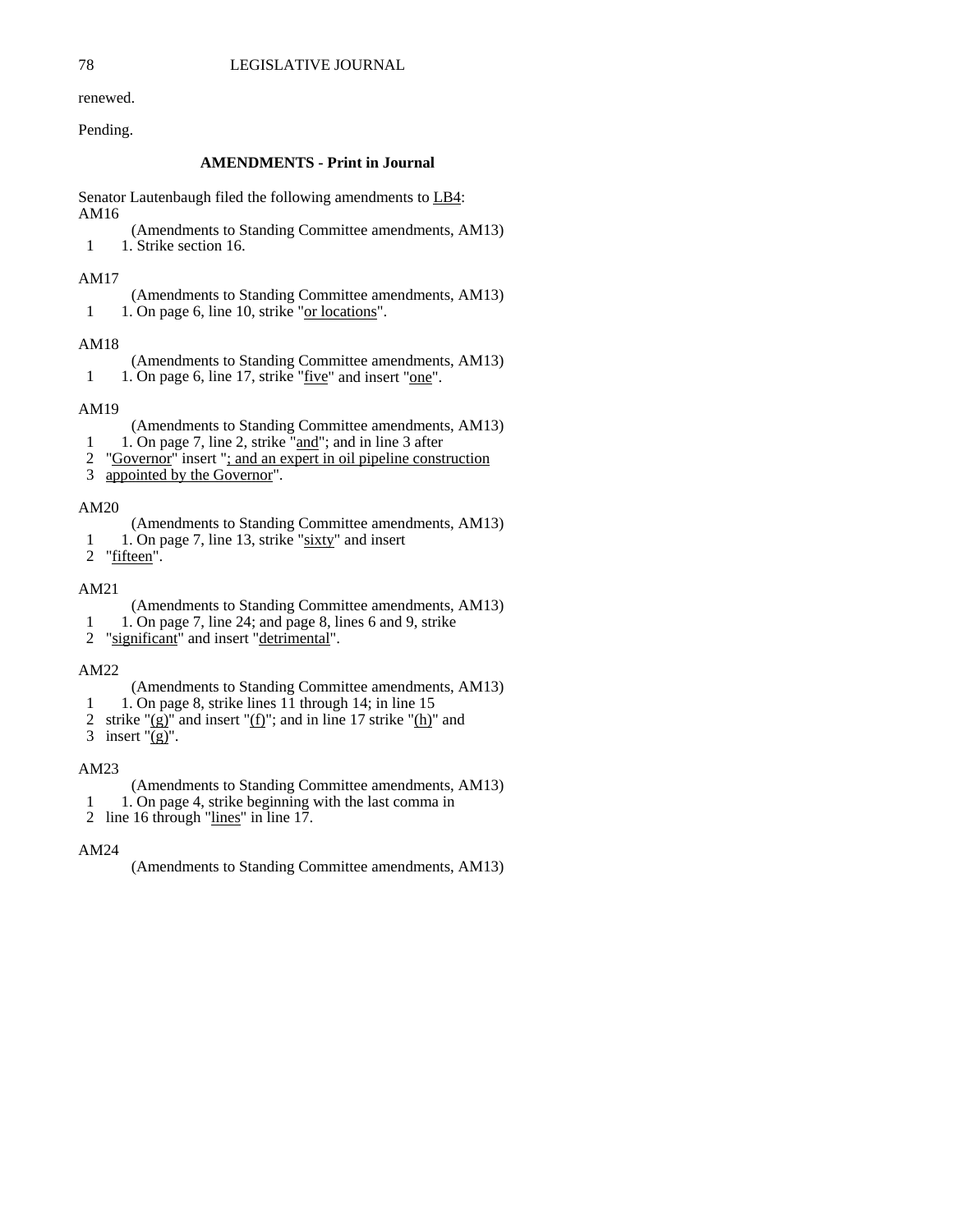- 1 1. Strike section 11.<br>2 2. On page 5, strike
- 2. On page 5, strike beginning with " $a$ " in line 6 through
- 3 "act" in line 8 and insert "an application fee of five hundred<br>4 dollars which shall be remitted to the State Treasurer for cre
- dollars which shall be remitted to the State Treasurer for credit
- 5 to the Oil Pipeline Route Certification Fund".
- 6 3. Renumber the remaining sections and correct internal
- 7 references accordingly.

## AM25

- (Amendments to Standing Committee amendments, AM13)
- 1 1. On page 5, line 8, strike "The" and insert "Except as 2 otherwise provided in this subsection, the ".
- 3 2. On page 6, line 1, after the period insert "If
- 4 any of the requirements of subdivisions  $(2)(a)$  through  $(g)$  of
- 5 this section are included in material submitted for a federal
- 6 permitting process, the applicant does not have to resubmit
- 7 separate material.".

## AM26

- (Amendments to Standing Committee amendments, AM13)
- 1 1. On page 6, line 2, after "application" insert
- 2 "or within seven days if a presidential permit to cross an
- 3 international border has been applied for and has been pending
- 4 longer than twenty-four months"; and in line 15 strike "ten" and
- 5 insert "five".

## AM27

- (Amendments to Standing Committee amendments, AM13)
- 1 1. On page 4, line 27, after "certificate" insert "except"
- 2 that if a presidential permit is needed to cross an international
- 3 border, then no route certificate is required under this section".

## AM28

(Amendments to Standing Committee amendments, AM13)

1 1. On page 9, line 2, strike " $\frac{thirty}{thirty}$ " and insert " $\frac{five}{itve}$ ".

## AM29

- (Amendments to Standing Committee amendments, AM13)
- 1 1. On page 9, line 5, after the period insert "In order
- 2 for the Governor to deny an application for an interstate pipeline
- 3 project, the Governor must find and declare that the State of
- 4 Nebraska's interest in protecting its welfare is affected and
- 5 therefor denying the application will withstand strict scrutiny.".

## AM30

- (Amendments to Standing Committee amendments, AM13)
- 1 1. On page 12, line 24, strike "an oil" and insert " $a$ ";
- 2 and in line  $25$  strike "in section  $4$  of this act".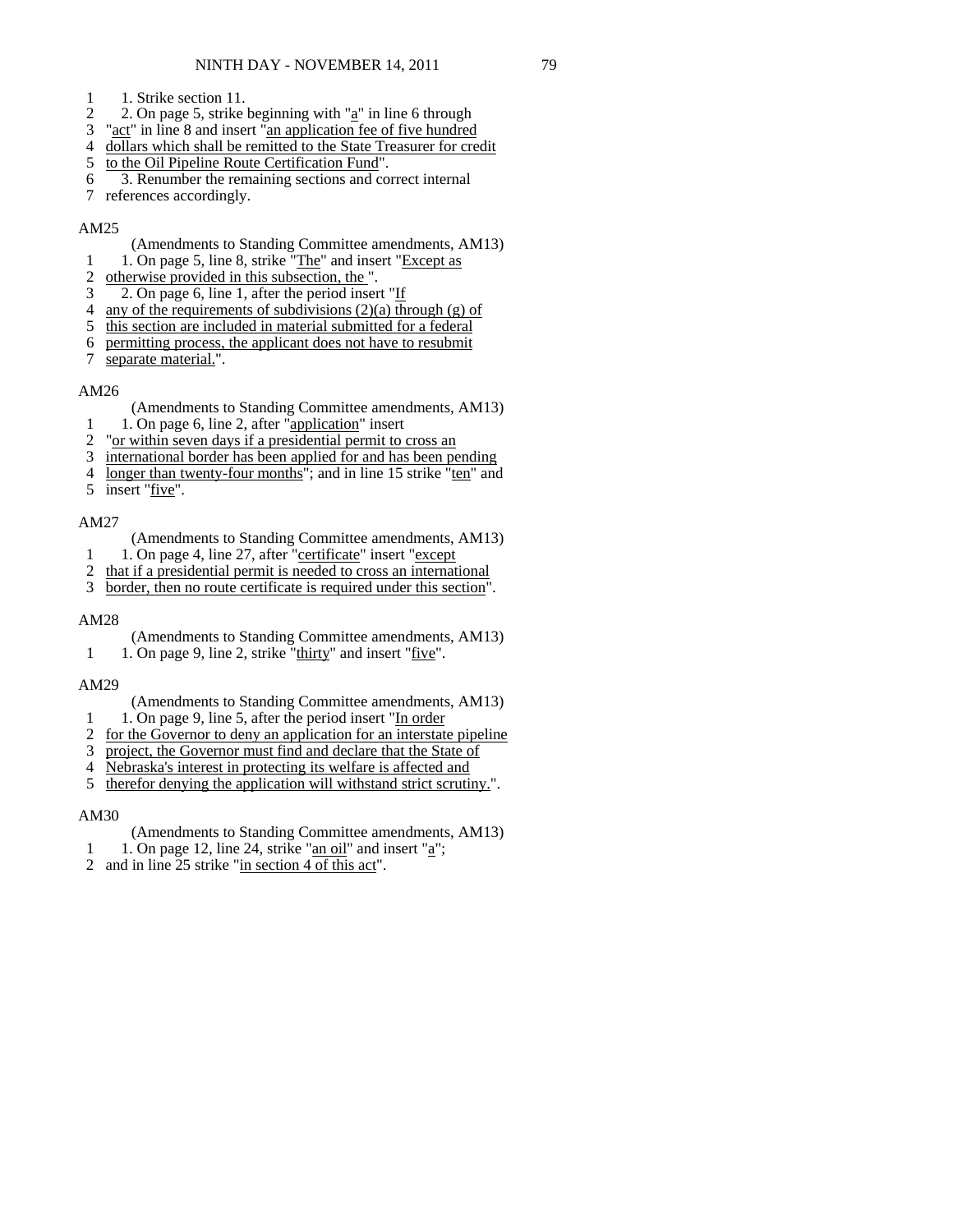AM31

- (Amendments to Standing Committee amendments, AM13)
- 1 1. On page 12, line 25, strike  $(1)$ "; and strike
- 2 beginning with "and" in line 26 through line 27.
- $\overline{3}$  2. On page 13, line 1, strike the new matter.

## AM32

- (Amendments to Standing Committee amendments, AM13)
- 1 1. On page 13, line 10, after "portions" insert "unless
- 2 it is found that this act dealt with safety in anyway, then the
- 3 whole act shall be declared unconstitutional".

Senator Mello filed the following amendment to LB4: AM15

(Amendments to Standing Committee amendments, AM13)

- 1 1. On page 4, line 22, strike "and"; after line 22 insert
- 2 the following new subdivision:
- 3 "(5) Project labor agreement means a prehire collective
- 4 bargaining agreement that establishes terms and conditions of
- 5 employment for a specific construction project and is an agreement
- 6 described in 29 U.S.C. 158(f); and "; and in line 23 strike  $\sqrt{\frac{(5)}{2}}$ "<br>7 and insert "(6)". and insert  $"(6)$ ".
- 8 2. On page 5, after line 17 insert the following new 9 subdivision:
- 10 "(f) The details of a project labor agreement or any
- 11 other agreement related to the application which provide local
- 12 hiring preferences for workers for the pipeline project;"; in line
- 13 18 strike "(f)" and insert "(g)"; and in line 24 strike "(g)" and
- 14 insert "(h)".
- 15 3. On page 8, line 16, strike "and"; after line 16 insert
- 16 the following new subdivision:
- 17 "(h) Whether the applicant has made assurances to hire
- 18 local workers through a project labor agreement or any other
- 19 agreement related to the application;"; and in line 17 strike "(h)"
- 20 and insert "(i)".

## **COMMITTEE REPORT**

## Natural Resources

## **LEGISLATIVE BILL 1.** Placed on General File with amendment. AM36

- 1 1. On page 4, after line 3 insert the following new
- 2 subsection:
- 3 "(3) The Major Oil Pipeline Siting Act shall not apply
- 4 to any major oil pipeline that has submitted an application to the
- 5 United States Secretary of State pursuant to Executive Order 13337
- 6 prior to the effective date of this act.".

(Signed) Chris Langemeier, Chairperson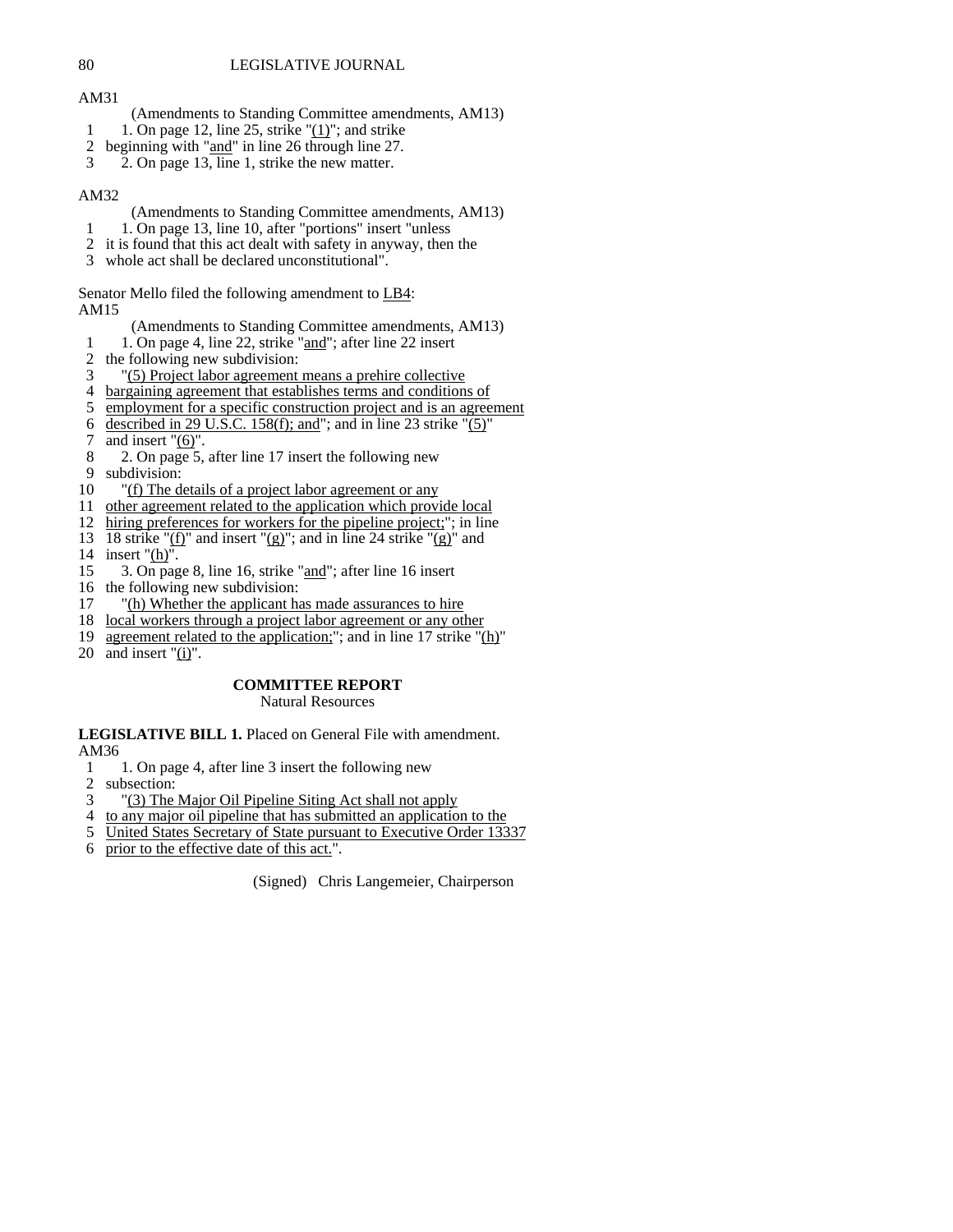## **VISITORS**

Visitors to the Chamber were Joe Jablonski from Loup City; and Kenneth Zoeller from Concordia.

## **ADJOURNMENT**

At 4:42 p.m., on a motion by Senator McCoy, the Legislature adjourned until 9:00 a.m., Tuesday, November 15, 2011.

> Patrick J. O'Donnell Clerk of the Legislature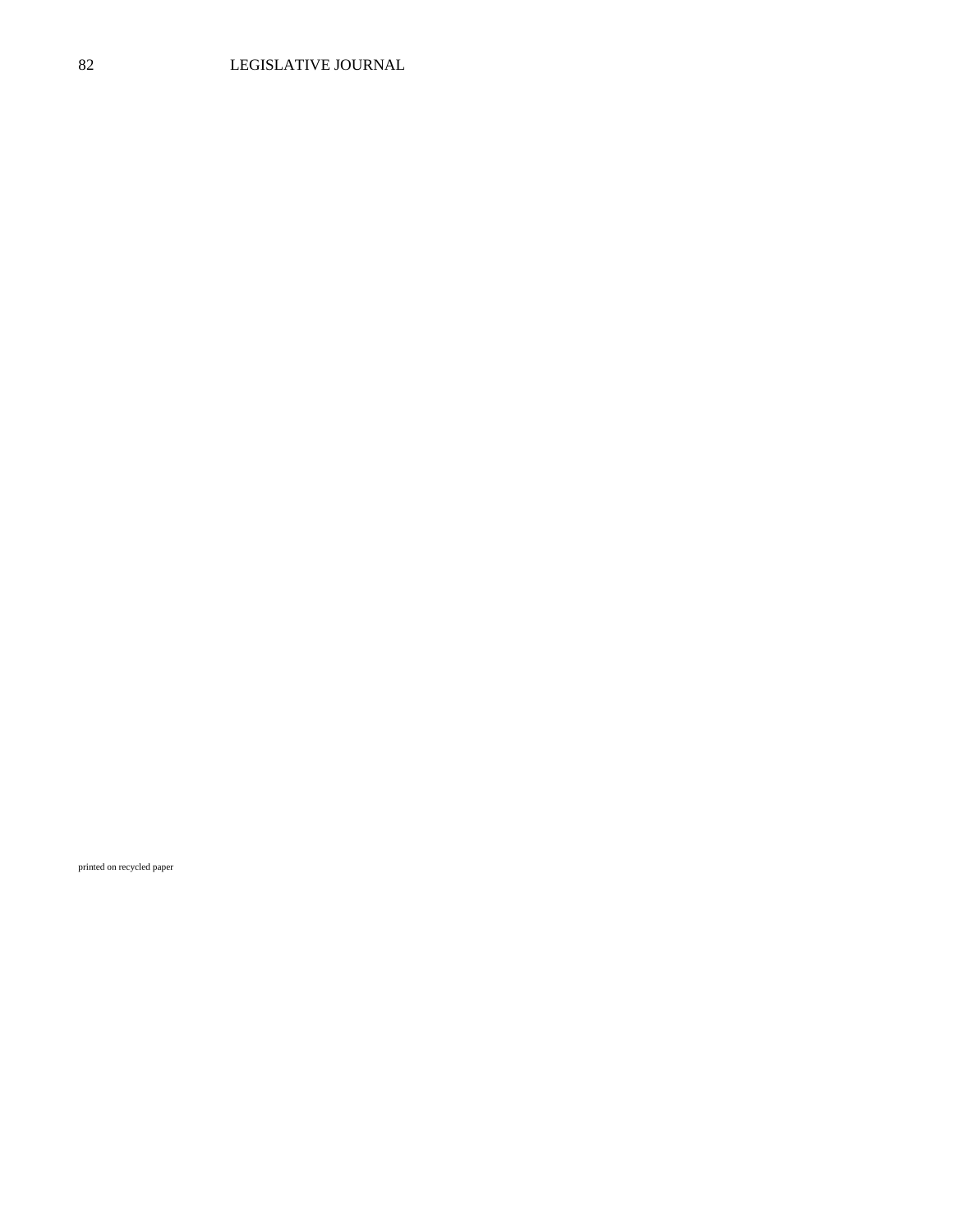### **TENTH DAY - NOVEMBER 15, 2011**

#### **LEGISLATIVE JOURNAL**

#### **ONE HUNDRED SECOND LEGISLATURE FIRST SPECIAL SESSION**

#### **TENTH DAY**

Legislative Chamber, Lincoln, Nebraska Tuesday, November 15, 2011

#### **PRAYER**

The prayer was offered by Father Dan Andrews, Sacred Heart Church, Norfolk.

## **ROLL CALL**

Pursuant to adjournment, the Legislature met at 9:00 a.m., Speaker Flood presiding.

The roll was called and all members were present except Senator Cook who was excused; and Senators Campbell and Cornett who were excused until they arrive.

## **CORRECTIONS FOR THE JOURNAL**

The Journal for the ninth day was approved.

#### **RESOLUTIONS**

Pursuant to Rule 4, Sec. 5(b), LRs 16, 17, and 18 were adopted.

#### **SPEAKER SIGNED**

While the Legislature was in session and capable of transacting business, the Speaker signed the following: LRs 16, 17, and 18.

#### **GENERAL FILE**

LEGISLATIVE BILL 2. Title read. Considered.

#### **SENATOR GLOOR PRESIDING**

Advanced to Enrollment and Review Initial with 44 ayes, 1 nay, 1 present and not voting, and 3 excused and not voting.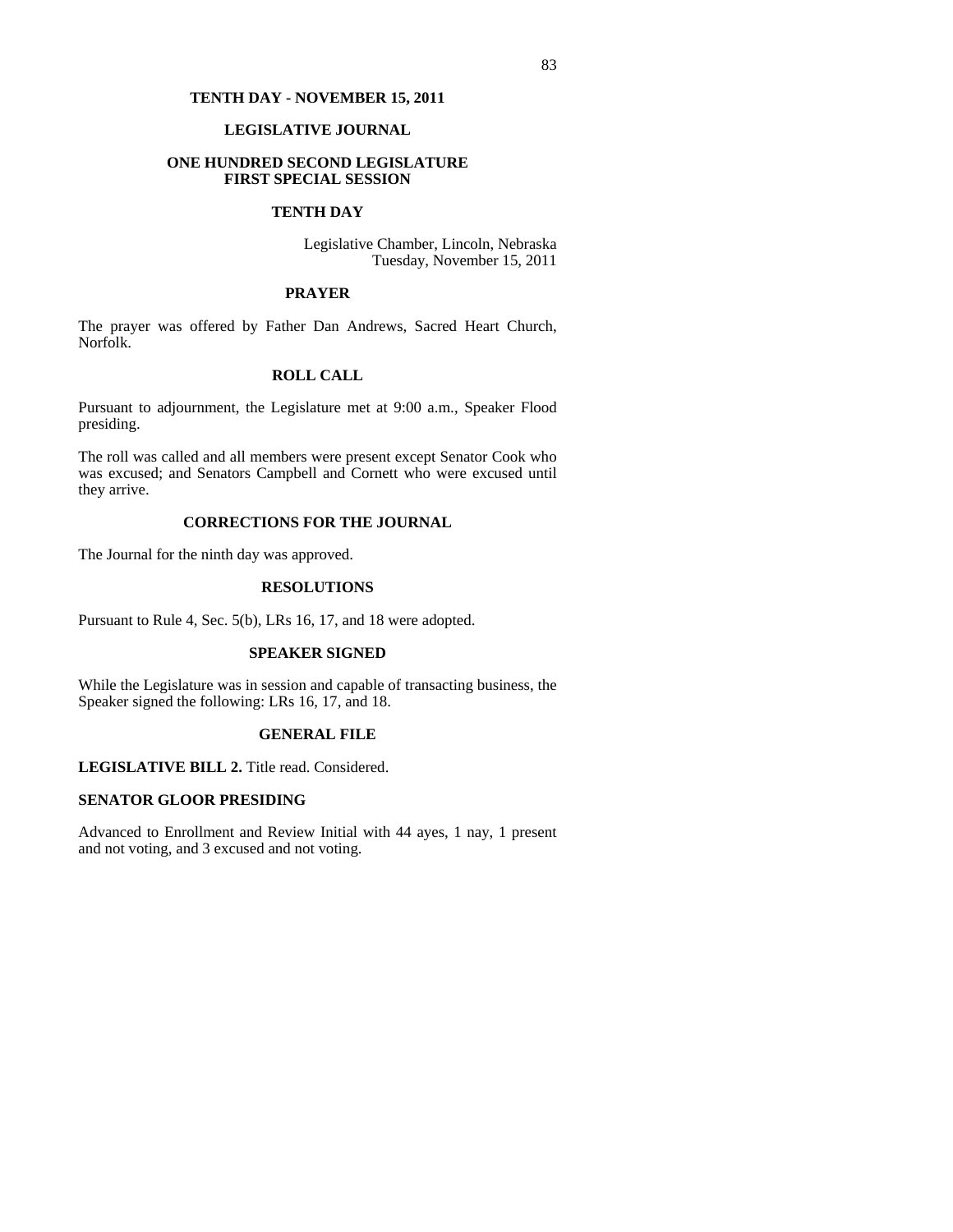### **LEGISLATIVE BILL 1.** Title read. Considered.

Committee AM36, found on page 80, was adopted with 43 ayes, 0 nays, 5 present and not voting, and 1 excused and not voting.

Advanced to Enrollment and Review Initial with 44 ayes, 0 nays, 4 present and not voting, and 1 excused and not voting.

#### **EASE**

The Legislature was at ease from 10:33 a.m. until 10:43 a.m.

#### **RESOLUTIONS**

**LEGISLATIVE RESOLUTION 22.** Introduced by Nordquist, 7; Adams, 24; Ashford, 20; Council, 11; B. Harr, 8; Howard, 9; Mello, 5.

 WHEREAS, Luisa Palomo was selected by a panel of Nebraska educators as the 2012 Nebraska Teacher of the Year; and

 WHEREAS, in her eight years as a kindergarten teacher at Liberty Elementary in Omaha Public Schools, Luisa has demonstrated an exceptional ability to inspire her students; and

 WHEREAS, Luisa's dedication to her students is evidenced by her support for the "whole child" as well as their families; and

 WHEREAS, Luisa's commitment extends beyond the classroom as she works to engage community organizations and partners in providing a diverse and well-rounded educational experience for her students; and

 WHEREAS, Luisa has built a strong academic career at Nebraska educational institutions, earning her bachelor's degree in elementary education from Creighton University, a master's degree in educational administration from the University of Nebraska at Omaha, and a teaching endorsement from Concordia University, Nebraska in English as a second language; and

 WHEREAS, Luisa was previously honored as one of Omaha's best teachers with the Alice Buffett Outstanding Teacher Award in 2010, and she will represent Nebraska in the national teacher of the year competition later this year.

 NOW, THEREFORE, BE IT RESOLVED BY THE MEMBERS OF THE ONE HUNDRED SECOND LEGISLATURE OF NEBRASKA, FIRST SPECIAL SESSION:

 1. That the Legislature congratulates Luisa Palomo on receiving the 2012 Nebraska Teacher of the Year Award and expresses its gratitude for her dedication to our state's future.

2. That a copy of this resolution be sent to Luisa Palomo.

Laid over.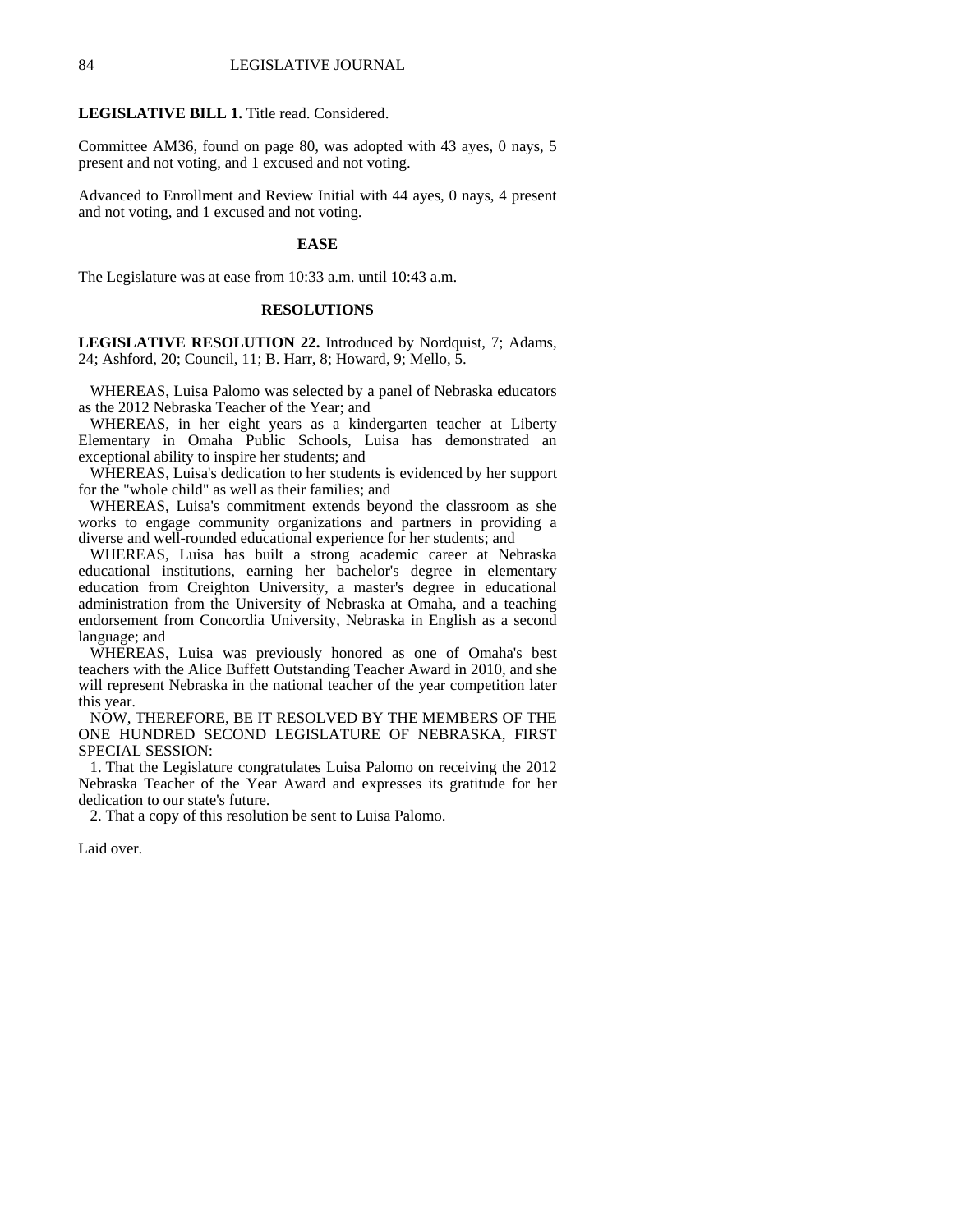#### **LEGISLATIVE RESOLUTION 23.** Introduced by Hadley, 37.

 WHEREAS, the Kearney High School boys' cross country team won the 2011 Class A Boys' State Cross Country Championship; and

 WHEREAS, at the championship meet, 3 Kearney runners finished in the top 9 and 5 runners finished in the top 23 to propel the school to victory; and

WHEREAS, the win gave Kearney High School its first team championship since 2003 and its sixth team championship in school history; and

 WHEREAS, the Legislature should recognize the academic, athletic, and artistic achievements of the youth of our state.

 NOW, THEREFORE, BE IT RESOLVED BY THE MEMBERS OF THE ONE HUNDRED SECOND LEGISLATURE OF NEBRASKA, FIRST SPECIAL SESSION:

 1. That the Legislature congratulates the Kearney High School boys' cross country team on winning the 2011 Class A Boys' State Cross Country Championship.

 2. That a copy of this resolution be sent to the Kearney High School boys' cross country team and their coach, Luke Garringer.

Laid over.

### **AMENDMENTS - Print in Journal**

Senator K. Haar filed the following amendment to LB1: AM41

- 1 1. On page 11, line 5, strike the first "and" and after
- 2 "Funds" insert ", and the Conservation and Survey Division of the
- 3 University of Nebraska".
- 4 2. On page 14, line 16, after the first comma insert
- 5 "hydrogeologists,".

Senator Wightman filed the following amendment to LB2: AM40

- 1 1. Strike the original sections and insert the following
- 2 new sections:
- 3 Section 1. There is hereby appropriated \$101,587 from
- 4 the General Fund for FY2011-12 to the Legislative Council, for
- 5 Program 122, for expenses incurred during the One Hundred Second
- 6 Legislature, First Special Session, 2011.<br>7 Sec. 2. There is hereby appropriated \$
- Sec. 2. There is hereby appropriated \$38,229 from the
- 8 General Fund for FY2011-12 to the Legislative Council, for
- 9 Program 123, for expenses incurred during the One Hundred Second
- 10 Legislature, First Special Session, 2011.
- 11 Total expenditures for permanent and temporary salaries
- 12 and per diems from funds appropriated in this section shall not
- 13 exceed \$21,195 for FY2011-12.
- 14 Sec. 3. There is hereby appropriated \$2,879 from the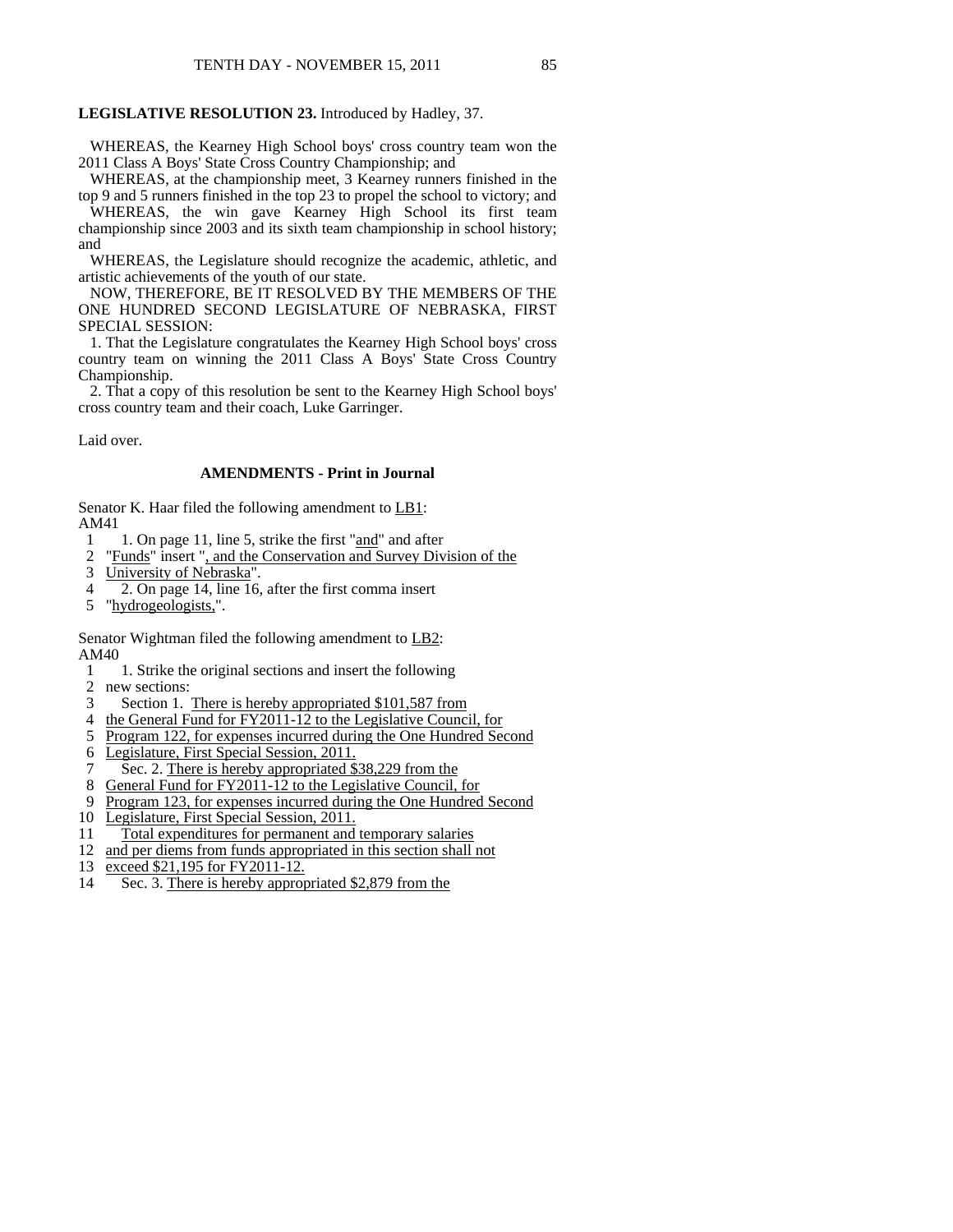- 15 General Fund for FY2011-12 to the Legislative Council, for
- 16 Program 127, for expenses incurred during the One Hundred Second
- 17 Legislature, First Special Session, 2011.
- 18 Total expenditures for permanent and temporary salaries
- 19 and per diems from funds appropriated in this section shall not
- 20 exceed \$2,500 for FY2011-12.
- 21 Sec. 4. Since an emergency exists, this act takes effect
- 22 when passed and approved according to law.

## **BILL ON FIRST READING**

The following bill was read for the first time by title:

**LEGISLATIVE BILL 1A.** Introduced by Dubas, 34.

A BILL FOR AN ACT relating to appropriations; to appropriate funds to aid in carrying out the provisions of Legislative Bill 1, One Hundred Second Legislature, First Special Session, 2011; and to declare an emergency.

## **UNANIMOUS CONSENT - Add Cointroducers**

Senators Mello and Nordquist asked unanimous consent to add their names as cointroducers to LR8. No objections. So ordered.

## **ADJOURNMENT**

At 10:44 a.m., on a motion by Senator Hansen, the Legislature adjourned until 9:00 a.m., Wednesday, November 16, 2011.

> Patrick J. O'Donnell Clerk of the Legislature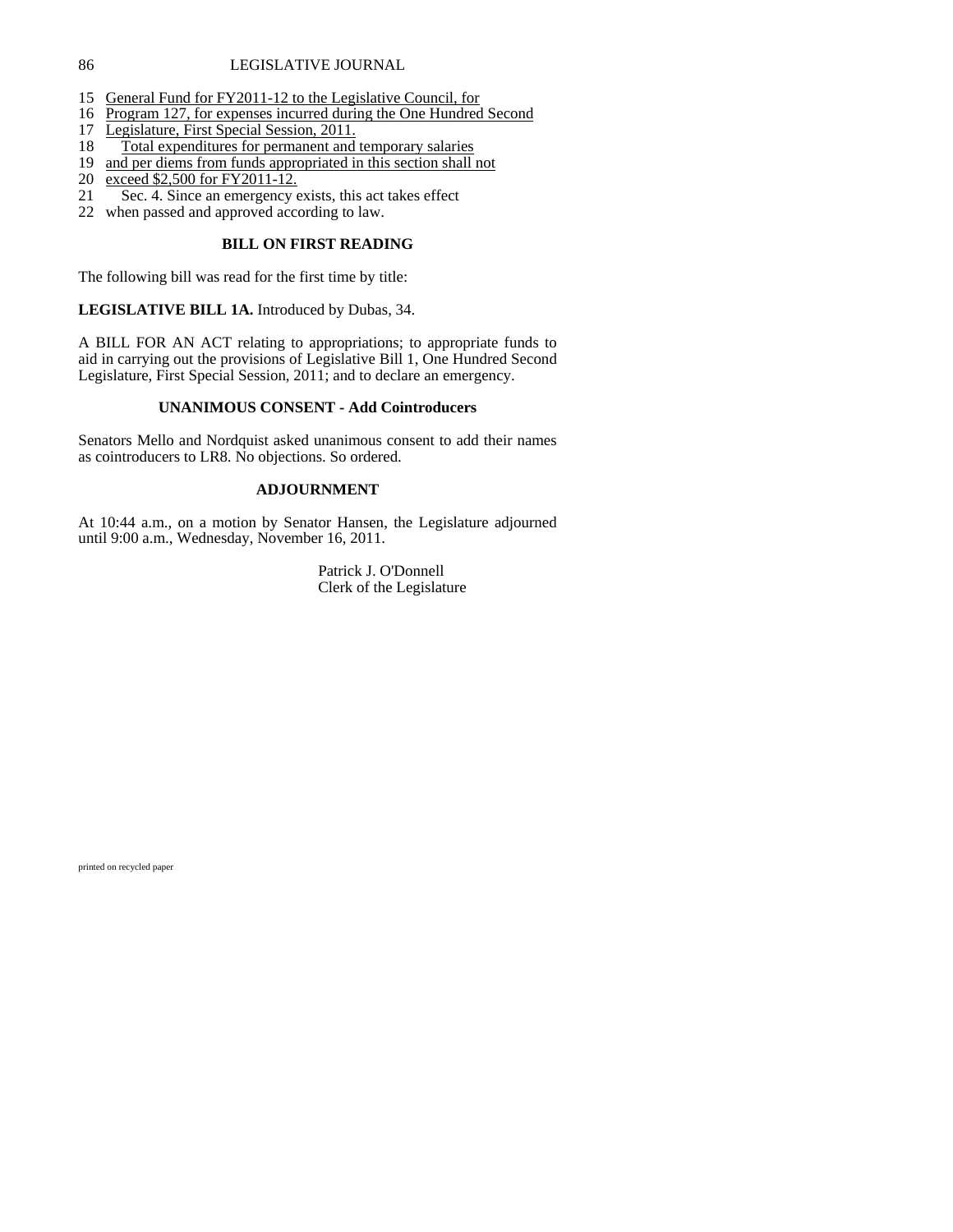## **ELEVENTH DAY - NOVEMBER 16, 2011**

## **LEGISLATIVE JOURNAL**

## **ONE HUNDRED SECOND LEGISLATURE FIRST SPECIAL SESSION**

### **ELEVENTH DAY**

Legislative Chamber, Lincoln, Nebraska Wednesday, November 16, 2011

### **PRAYER**

The prayer was offered by Senator Harms.

## **ROLL CALL**

Pursuant to adjournment, the Legislature met at 9:00 a.m., Senator Gloor presiding.

The roll was called and all members were present except Senators Ashford and Pirsch who were excused.

## **CORRECTIONS FOR THE JOURNAL**

The Journal for the tenth day was approved.

## **COMMITTEE REPORTS**

Enrollment and Review

**LEGISLATIVE BILL 2.** Placed on Select File. **LEGISLATIVE BILL 1.** Placed on Select File.

(Signed) Tyson Larson, Chairperson

## **AMENDMENT - Print in Journal**

Senator Schumacher filed the following amendment to LB1: AM45

- 1 1. On page 2, lines 16 through 22, strike the new matter 2 and insert ", except that for any major oil pipeline as defined
- and insert ", except that for any major oil pipeline as defined
- 3 in section 5 of this act to be placed in operation in Nebraska
- 4 after the effective date of this act, prior to having the rights
- 5 provided under this section, any such person, company, corporation,
- 6 or association shall (1) apply for and receive an order granting
- 7 the application under the Major Oil Pipeline Siting Act and (2)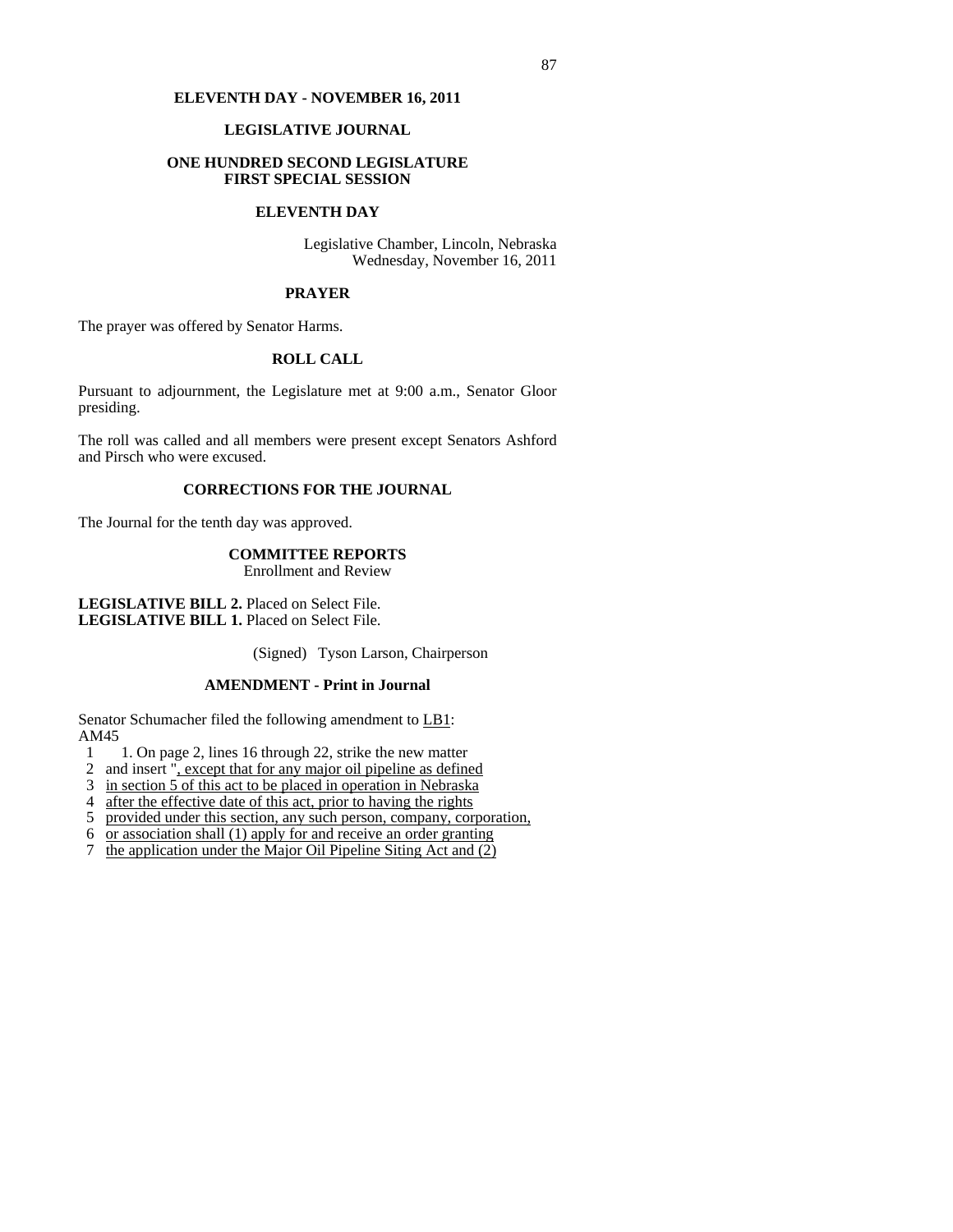8 enter into an agreement with the State of Nebraska to allow the

9 state to lay, relay, operate, and maintain fiber optic cable in

- 10 the right-of-way or other interest in real estate acquired through
- 11 negotiations, eminent domain, or otherwise for the purposes of (a)
- 12 law enforcement interfaces related to the pipeline, (b) electric
- 13 load control and monitoring of pipeline facilities by public power
- 14 companies, (c) such primary or backup pipeline data transmission
- 15 as may be desired by the operator of the pipeline, and (d) data,
- 16 broadband, or Internet protocol communications over any unused
- 17 capacity of the fiber optic cable for (i) interconnection with
- 18 fiber optic cables crossing the pipeline, (ii) providing rural,
- 19 industrial, and community connectivity, or (iii) augmenting public
- 20 or private communications infrastructure of the state unless an
- 21 agency of the United States or court having proper jurisdiction
- 22 makes a final determination that the placement of such fiber optic
- 23 cable materially impairs the safety or operation of the pipeline or
	- 1 materially impairs the speed of its deployment, is otherwise not
	- 2 in the public interest or within the sovereign police power of the
	- 3 state, or is preempted by the laws of the United States or treaties
	- 4 thereof".

## **RESOLUTIONS**

## **LEGISLATIVE RESOLUTION 24.** Introduced by Flood, 19.

 WHEREAS, the Norfolk Lutheran High Northeast Eagles won the 2011 Class C-2 State Volleyball Championship, defeating the Ord Chanticleers in four sets; and

 WHEREAS, this is the second consecutive state volleyball championship for the Eagles; and

 WHEREAS, the Eagles championship team members are Annemarie Becker, Shelby Boche, Kelsey Dinkel, Kendra Dinkel, Elizabeth Gebhardt, Megan Gebhardt, Natalie Gubbels, Katrina Hughes, Hannah Knapp, Jessica Masters, Kelsey Sunderman, Morgan Sunderman, Mandi Uecker, and Jill Winkelbauer; and

 WHEREAS, the Legislature recognizes the academic, athletic, and artistic achievements of the youth of our state.

 NOW, THEREFORE, BE IT RESOLVED BY THE MEMBERS OF THE ONE HUNDRED SECOND LEGISLATURE OF NEBRASKA, FIRST SPECIAL SESSION:

 1. That the Legislature congratulates the Norfolk Lutheran High Northeast Eagles on winning the 2011 Class C-2 State Volleyball Championship.

 2. That a copy of this resolution be sent to the Norfolk Lutheran High Northeast Eagles, their head coach, Kathy Gebhardt, and the assistant coaches, Carey Portwood and Nancy Boche.

Laid over.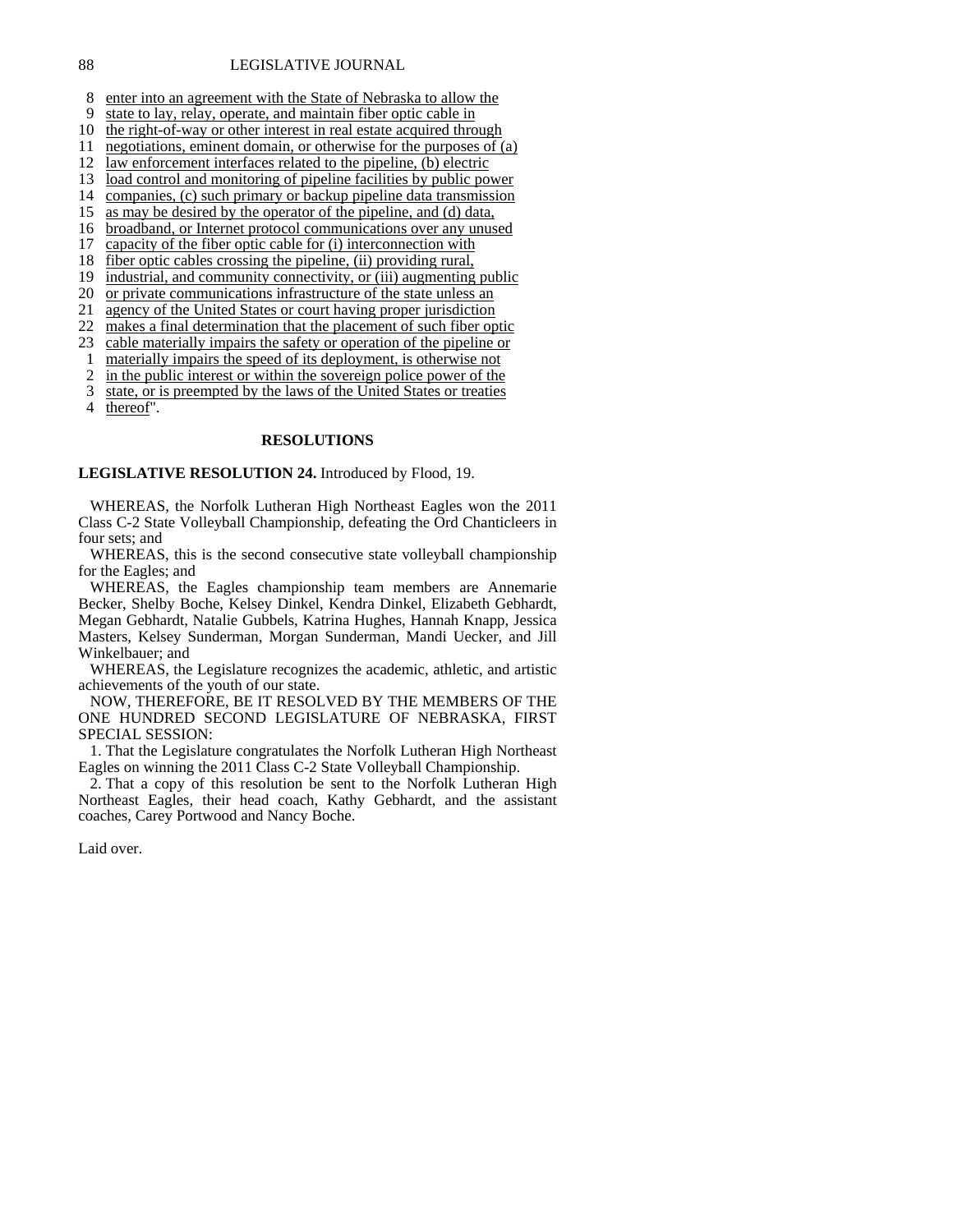## **LEGISLATIVE RESOLUTION 25.** Introduced by Brasch, 16.

 WHEREAS, Michael Landholm of West Point, Nebraska, was born June 14, 1999, to Kevin and Carie Landholm; and

 WHEREAS, Michael was diagnosed with a brain tumor while attending first grade; and

 WHEREAS, Michael fought a valiant fight against the brain tumor and in his short life was a source of infinite love and brilliant light for those who knew and loved him; and

 WHEREAS, Michael represents all the children who suffer from lifethreatening illnesses; and

 WHEREAS, Michael passed away on November 11, 2011, at the age of twelve; and

 WHEREAS, Michael will be remembered, missed, and honored for his fight; and

 WHEREAS, Michael was survived by his parents, brother, and grandparents.

 NOW, THEREFORE, BE IT RESOLVED BY THE MEMBERS OF THE ONE HUNDRED SECOND LEGISLATURE OF NEBRASKA, FIRST SPECIAL SESSION:

 1. That the Legislature extends its heartfelt sympathy to the family of Michael Landholm and to the families of all children who have lost a courageous battle with a life-threatening illness.

 2. That a copy of this resolution be sent to the family of Michael Landholm.

Laid over.

**LEGISLATIVE RESOLUTION 26.** Introduced by Larson, 40.

 WHEREAS, the Crofton Warriors won the 2011 Class D Girls' State Cross Country Team Championship by a substantial margin; and

WHEREAS, the Crofton girls' cross country team won a state championship for the sixth consecutive year; and

 WHEREAS, the Legislature recognizes the academic, athletic, and artistic achievements of the youth of our state.

 NOW, THEREFORE, BE IT RESOLVED BY THE MEMBERS OF THE ONE HUNDRED SECOND LEGISLATURE OF NEBRASKA, FIRST SPECIAL SESSION:

 1. That the Legislature congratulates the Crofton Warriors on winning the 2011 Class D Girls' State Cross Country Team Championship.

 2. That a copy of this resolution be sent to the Crofton girls' cross country team and their coaches, Jayne and Jason Arens.

Laid over.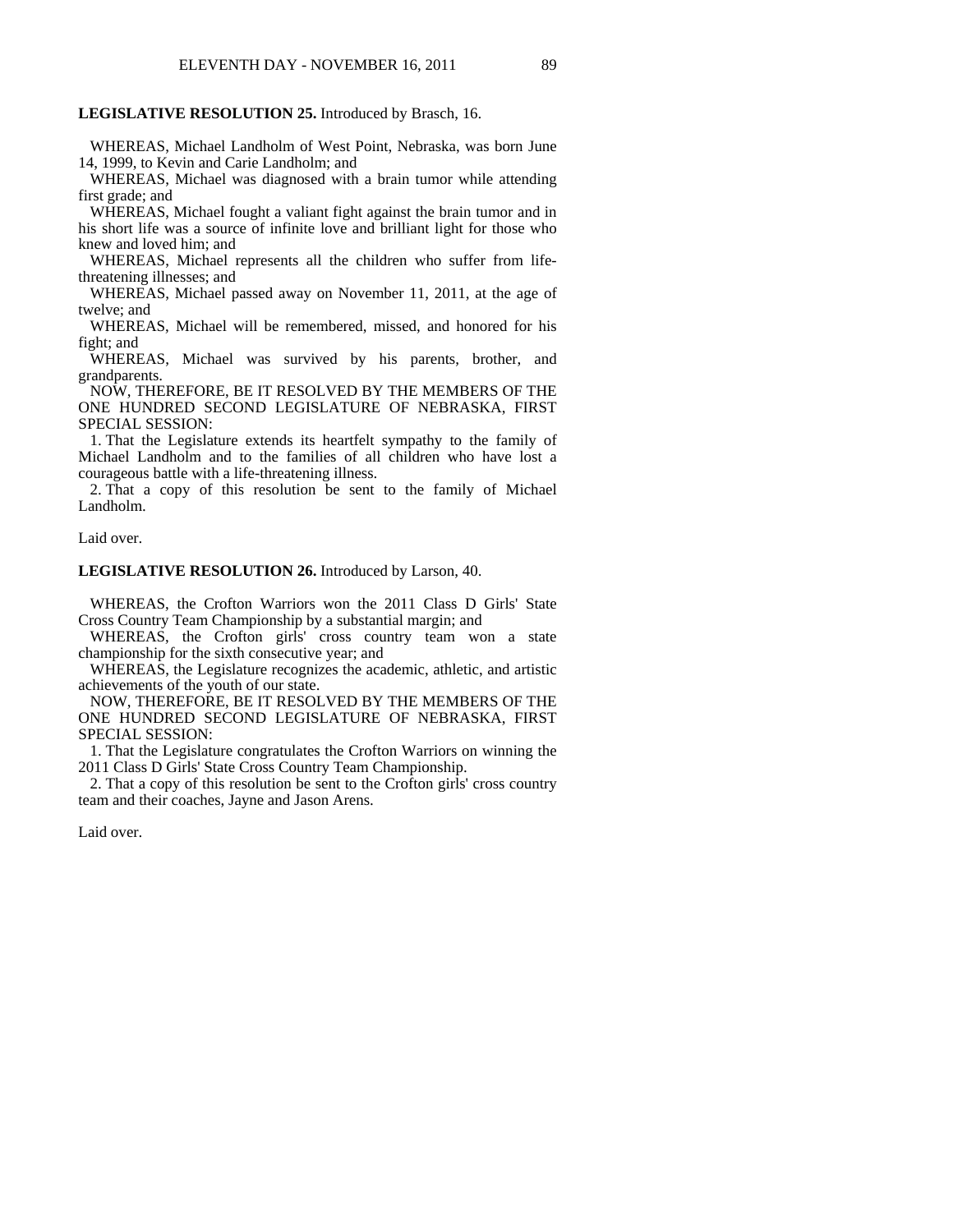### **LEGISLATIVE RESOLUTION 27.** Introduced by Larson, 40.

 WHEREAS, Austin Hamm of the Bloomfield Bees boys' cross country team won the 2011 Class D Boys' State Cross Country Meet; and

WHEREAS, Austin took first in the meet with a time of 16:27.3; and

 WHEREAS, Austin competed in and placed at the Class D Boys' State Cross Country Meets in 2008, 2009, and 2010; and

 WHEREAS, the Legislature recognizes the academic, athletic, and artistic achievements of the youth of our state.

 NOW, THEREFORE, BE IT RESOLVED BY THE MEMBERS OF THE ONE HUNDRED SECOND LEGISLATURE OF NEBRASKA, FIRST SPECIAL SESSION:

 1. That the Legislature congratulates Austin Hamm on winning the 2011 Class D Boys' State Cross Country Meet.

2. That a copy of this resolution be sent to Austin Hamm.

Laid over.

#### **GENERAL FILE**

LEGISLATIVE BILL 4. Committee AM13, found on page 68 and considered on page 73, was renewed.

Senator Dubas withdrew her amendment, AM14, found on page 69 and considered on pages 73 and 77.

Senator Fulton withdrew his amendment, FA2, found on page 69.

Senator Lautenbaugh withdrew his amendments, AM16, AM17, AM18, AM19, AM20, AM21, AM22, AM23, AM24, AM25, AM26, AM27, AM28, AM29, AM30, AM31, and AM32, found on pages 78, 79, and 80.

Senator Mello withdrew his amendment, AM15, found on page 80.

Senator Flood renewed the Flood-Langemeier amendment, AM37, found on page 73, to the committee amendment.

The Flood-Langemeier amendment was adopted with 44 ayes, 0 nays, 3 present and not voting, and 2 excused and not voting.

Senator Langemeier offered the following amendment to the committee amendment: AM47

(Amendments to AM37)

1 1. On page 2, lines 8 and 9, strike "or operated".

The Langemeier amendment was adopted with 45 ayes, 0 nays, 2 present and not voting, and 2 excused and not voting.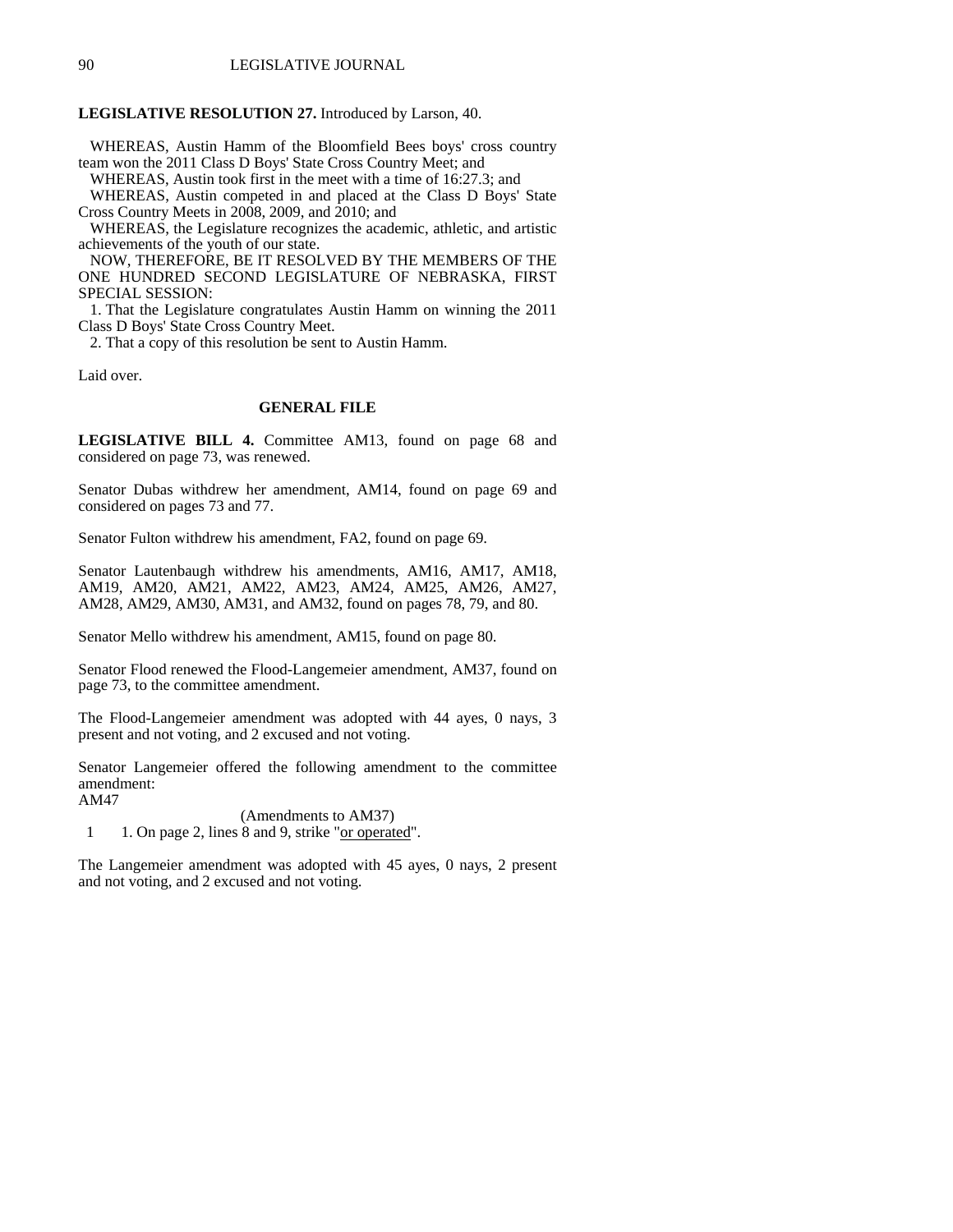The committee amendment, as amended, was adopted with 44 ayes, 0 nays, 3 present and not voting, and 2 excused and not voting.

Senator Langemeier withdrew his amendment, FA1, found on page 68.

Advanced to Enrollment and Review Initial with 45 ayes, 0 nays, 2 present and not voting, and 2 excused and not voting.

**LEGISLATIVE BILL 4A.** Title read. Considered.

Senator Flood offered the following amendment: AM44

- 1 1. Strike original section 1 and insert the following new
- 2 section:
- 3 Section 1. There is hereby appropriated \$2,000,000 from
- 4 the General Fund for FY2011-12 and -0- from the General Fund for
- 5 FY2012-13 to the Department of Environmental Quality, for Program
- 6 513, to aid in carrying out the provisions of Legislative Bill 4,
- 7 One Hundred Second Legislature, First Special Session, 2011.

The Flood amendment was adopted with 44 ayes, 0 nays, 3 present and not voting, and 2 excused and not voting.

Advanced to Enrollment and Review Initial with 44 ayes, 0 nays, 3 present and not voting, and 2 excused and not voting.

## **EASE**

The Legislature was at ease from 10:18 a.m. until 10:44 a.m.

## **AMENDMENT - Print in Journal**

Senator Dubas filed the following amendment to LB1: AM52 is available in the Bill Room.

## **MOTION - Print in Journal**

Senator Dubas filed the following motion to LB1A: MO1 Indefinitely postpone.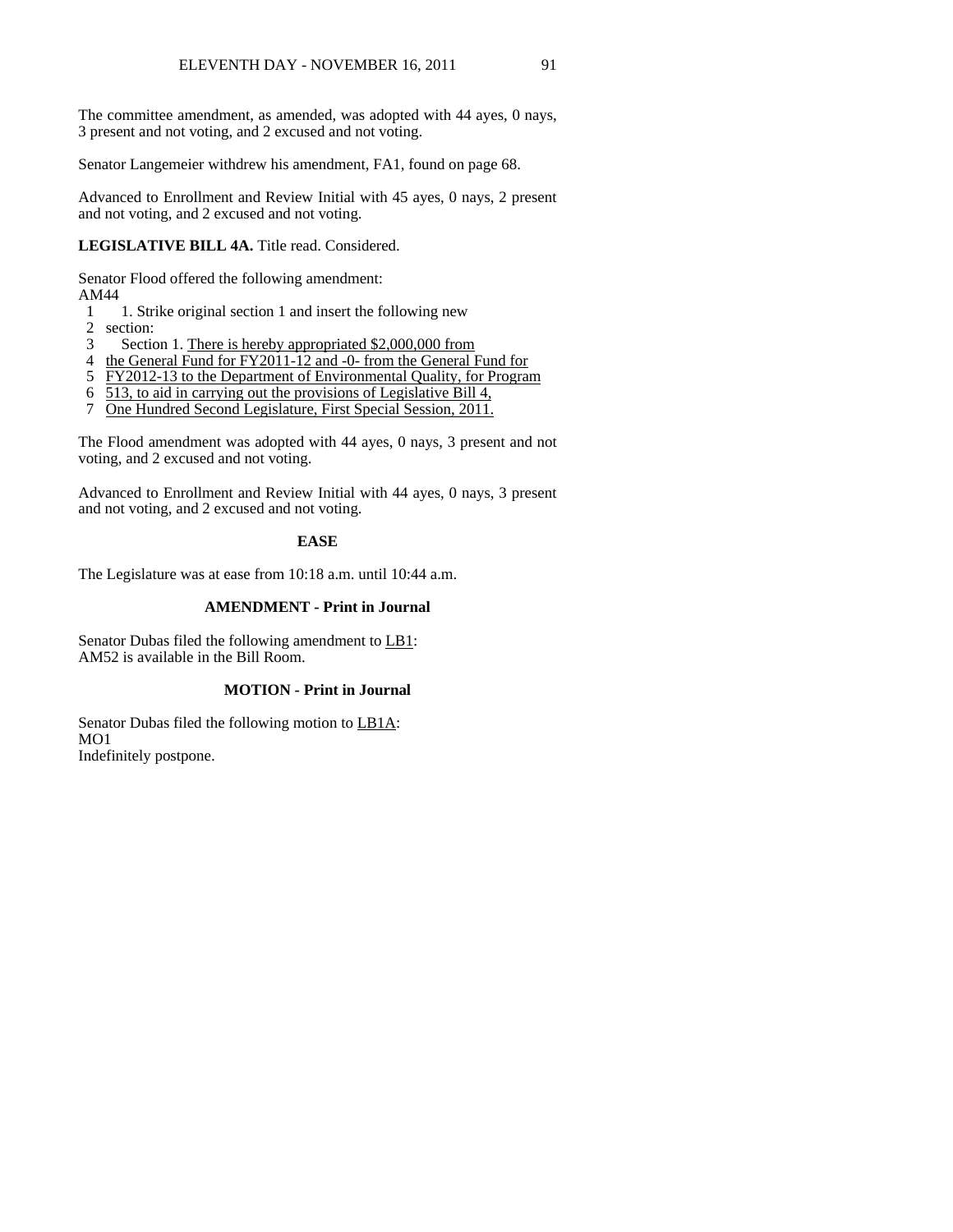#### **RESOLUTIONS**

**LEGISLATIVE RESOLUTION 28.** Introduced by Council, 11; Adams, 24; Avery, 28; Campbell, 25; Coash, 27; Conrad, 46; Cook, 13; Cornett, 45; Fulton, 29; K. Haar, 21; McGill, 26; Mello, 5; Nordquist, 7; Wallman, 30.

 WHEREAS, Lela Nuna (Knox) Shanks was born September 16, 1927, in Oklahoma City, Oklahoma, to William Medford and Lila (Griggs) Knox; and

 WHEREAS, Lela Shanks grew up in the all Black community of Green Pastures, Oklahoma, where a big part of her life was attending and working in the True Vine Baptist Church; and

 WHEREAS, Lela Shanks began writing poetry and slogans in elementary school; and

 WHEREAS, Lela Shanks' parents, recognizing her creative gift, gave her a hand printing press from which Lela published a one-page newspaper; and

 WHEREAS, Lela Shanks joined the previously all-male publication staff of her high school newspaper as an editorial writer; and

 WHEREAS, Lela Shanks graduated from Douglas High School in Oklahoma City in 1945 as its valedictorian; and

 WHEREAS, Lela Shanks graduated magna cum laude from Lincoln University in Jefferson City, Missouri, in 1949, with a degree in journalism and later worked at the St. Louis News, the St. Louis Argus, and the Chicago Defender; and

 WHEREAS, Lela Shanks and her husband, the late Hughes Shanks, moved to Lincoln, Nebraska, in 1965, where they campaigned for better and more pluralistic education in the Lincoln Public Schools, shaped national educational policy, and fostered the birth of multiculturalism in the schools; and

 WHEREAS, Lela Shanks was known and admired locally and nationally as an activist, humanitarian, scholar, speaker, feminist, and author; and

 WHEREAS, Lela Shanks devoted her life to making Nebraska and the world a fair, peaceful, and verdant place; and

WHEREAS, Lela Shanks died on October 24, 2011.

 NOW, THEREFORE, BE IT RESOLVED BY THE MEMBERS OF THE ONE HUNDRED SECOND LEGISLATURE OF NEBRASKA, FIRST SPECIAL SESSION:

 1. That the Legislature expresses its deep and sincere appreciation of Lela Nuna (Knox) Shanks for her dedication and service to the people of Nebraska.

 2. That a copy of this resolution be sent to the family of Lela Nuna (Knox) Shanks as a token of the high regard the people of Nebraska have for her and her achievements with our heartfelt condolences.

Laid over.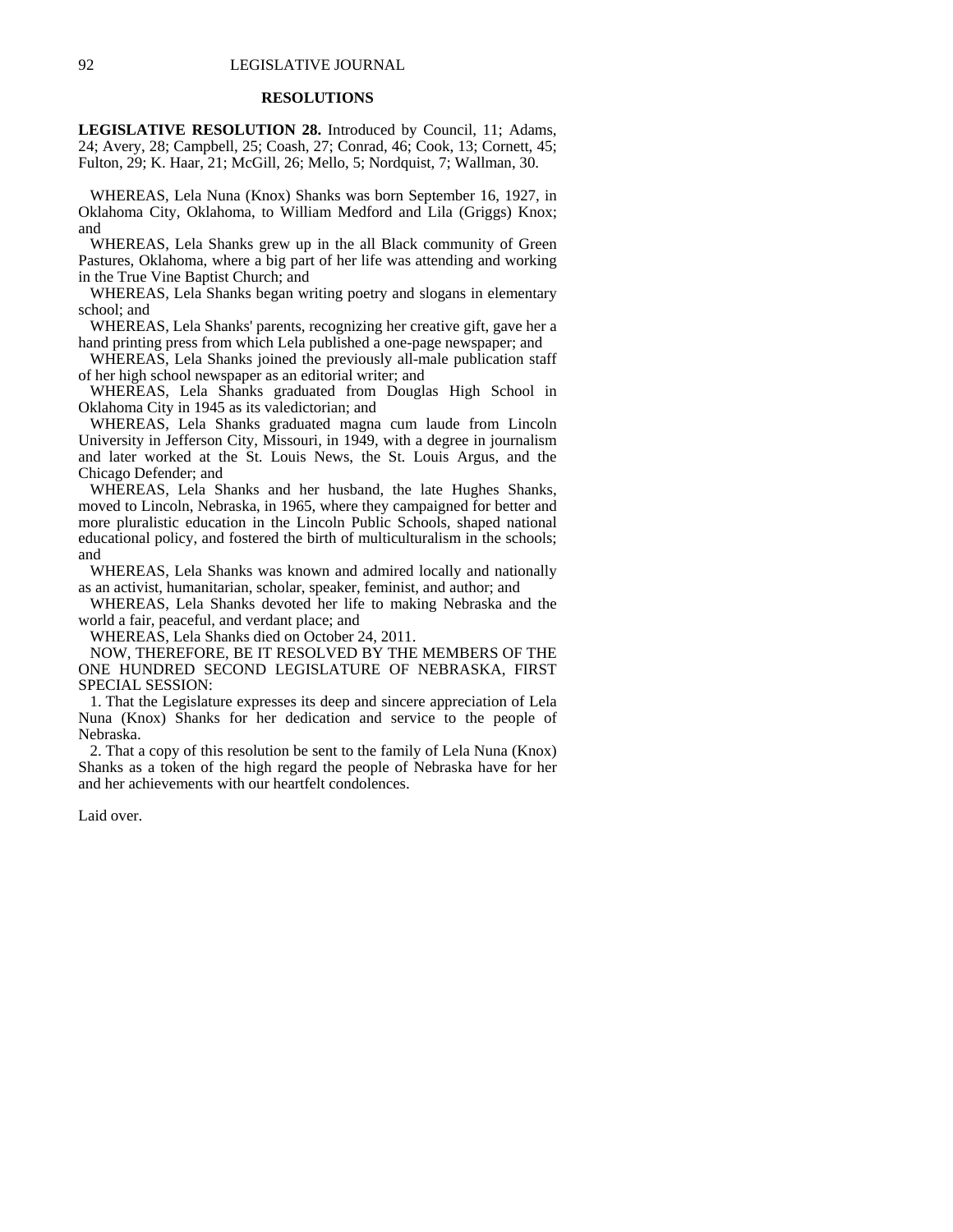**LEGISLATIVE RESOLUTION 29.** Introduced by Lambert, 2; Louden, 49; Price, 3; Smith, 14.

 WHEREAS, the Papillion-La Vista South Titans, coached by Gwen Egbert, won the 2011 Class A State Volleyball Championship; and

 WHEREAS, the Titans' 25-15, 25-11, 25-17 victories over Omaha Burke High School in the championship game capped a 37-0 season; and

 WHEREAS, the victory gave the Titans their second state volleyball title and a 78-match winning streak; and

 WHEREAS, the Titans have exemplified teamwork, sportsmanship, discipline, and determination; and

 WHEREAS, the Legislature should recognize the academic, athletic, and artistic achievements of the youth of our state.

 NOW, THEREFORE, BE IT RESOLVED BY THE MEMBERS OF THE ONE HUNDRED SECOND LEGISLATURE OF NEBRASKA, FIRST SPECIAL SESSION:

 1. That the Legislature congratulates the Papillion-La Vista South Titans on winning the 2011 Class A State Volleyball Championship.

 2. That a copy of this resolution be sent to the Titans and their head coach, Gwen Egbert.

Laid over.

#### **ADJOURNMENT**

At 10:45 a.m., on a motion by Senator McGill, the Legislature adjourned until 9:00 a.m., Thursday, November 17, 2011.

> Patrick J. O'Donnell Clerk of the Legislature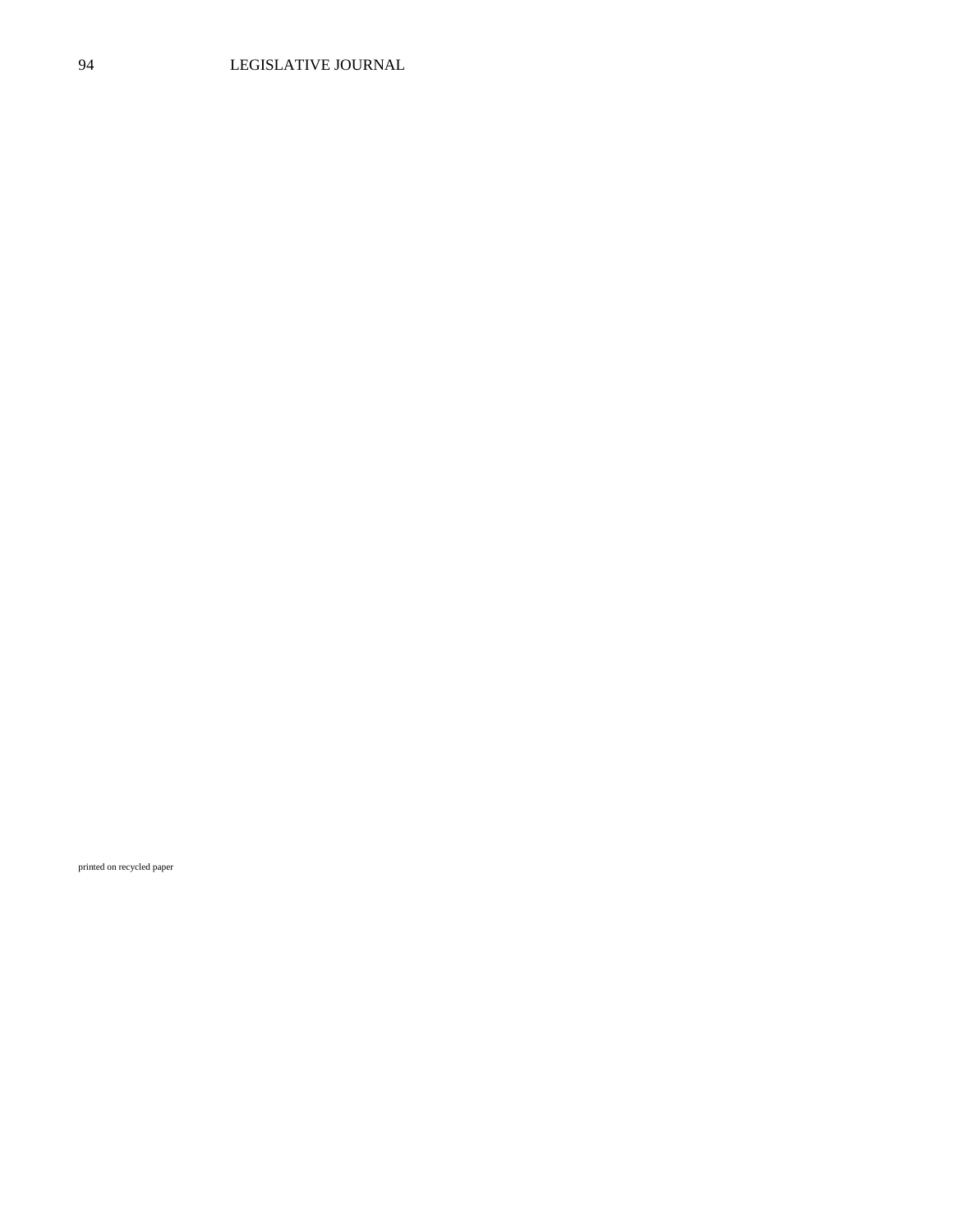## **TWELFTH DAY - NOVEMBER 17, 2011**

## **LEGISLATIVE JOURNAL**

### **ONE HUNDRED SECOND LEGISLATURE FIRST SPECIAL SESSION**

#### **TWELFTH DAY**

Legislative Chamber, Lincoln, Nebraska Thursday, November 17, 2011

#### **PRAYER**

The prayer was offered by Senator Coash.

### **ROLL CALL**

Pursuant to adjournment, the Legislature met at 9:00 a.m., President Sheehy presiding.

The roll was called and all members were present except Senator Krist who was excused; and Senators Ashford, Cornett, Flood, B. Harr, Karpisek, Lautenbaugh, Pahls, and Pirsch who were excused until they arrive.

## **CORRECTIONS FOR THE JOURNAL**

The Journal for the eleventh day was approved.

### **COMMITTEE REPORTS**

Enrollment and Review

**LEGISLATIVE BILL 4.** Placed on Select File with amendment. ER1

- 1 1. On page 1, strike beginning with "section" in line
- 2 1 through line 7 and insert "sections 73-307 and 73-507, Reissue
- 3 Revised Statutes of Nebraska; to state findings and intent; to
- 4 provide powers and duties for the Department of Environmental
- 5 Quality and the Governor relating to supplemental environmental
- 6 impact statements; to provide for applicability of statutes; to
- 7 harmonize provisions; to repeal the original sections; and to
- 8 declare an emergency.".

**LEGISLATIVE BILL 4A.** Placed on Select File.

(Signed) Tyson Larson, Chairperson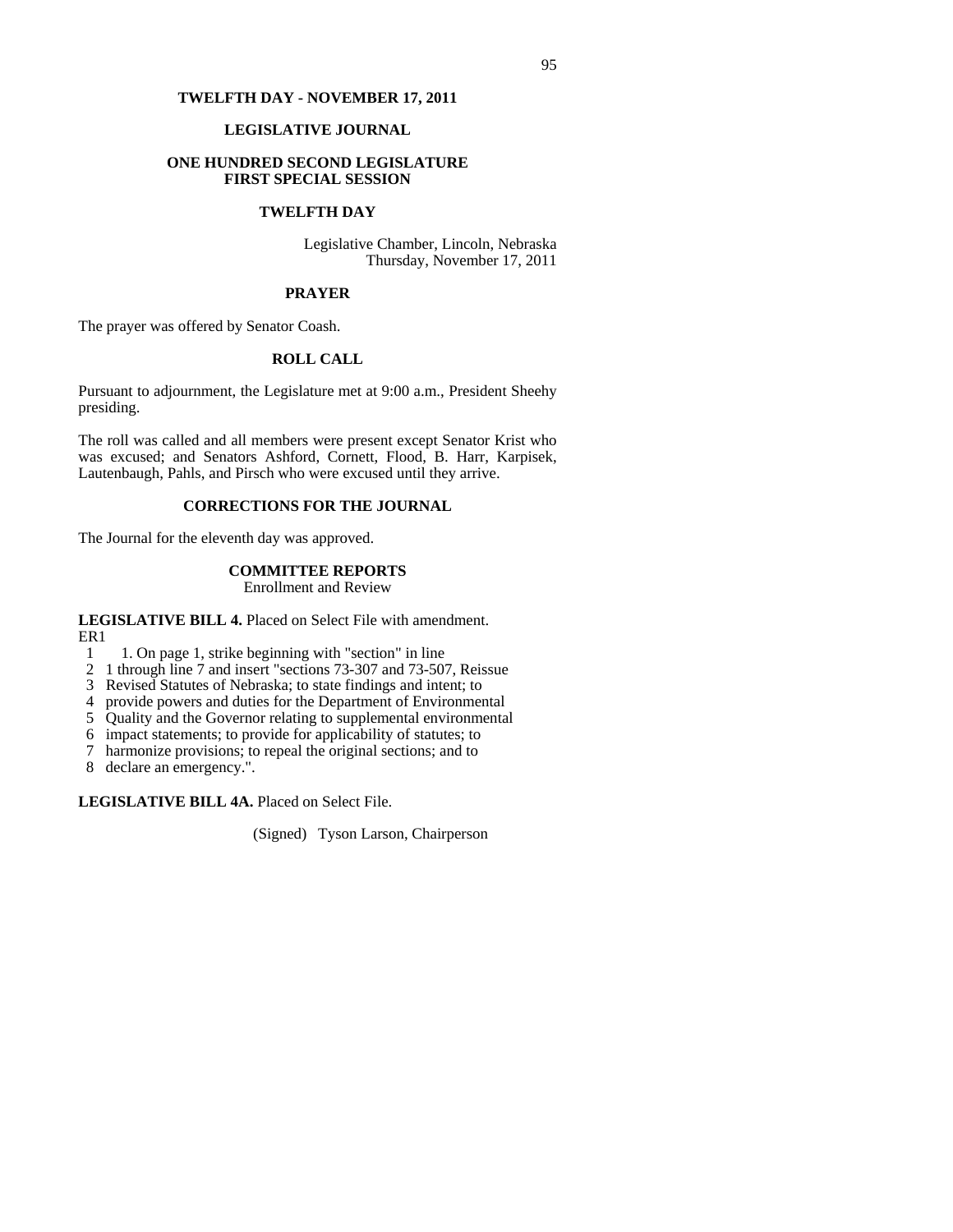### **RESOLUTION**

### **LEGISLATIVE RESOLUTION 30.** Introduced by Langemeier, 23.

 WHEREAS, the Howells Lady Bobcats won the 2011 Class D-2 State Volleyball Championship; and

 WHEREAS, the Lady Bobcats defeated the Bertrand Lady Vikings in straight sets,  $25-18$ ,  $25-22$ , and  $25-20$ , to win the championship; and

 WHEREAS, the Lady Bobcats ended their season with a 29-4 record; and WHEREAS, the Legislature recognizes the academic, athletic, and artistic achievements of the youth of our state.

 NOW, THEREFORE, BE IT RESOLVED BY THE MEMBERS OF THE ONE HUNDRED SECOND LEGISLATURE OF NEBRASKA, FIRST SPECIAL SESSION:

 1. That the Legislature congratulates the Howells Lady Bobcats on winning the 2011 Class D-2 State Volleyball Championship.

 2. That a copy of this resolution be sent to the Lady Bobcats and their coach, Sarah Edwards.

Laid over.

#### **SELECT FILE**

**LEGISLATIVE BILL 2.** Senator Wightman renewed his amendment, AM40, found on page 85.

The Wightman amendment was adopted with 38 ayes, 0 nays, 2 present and not voting, and 9 excused and not voting.

Advanced to Enrollment and Review for Engrossment.

**LEGISLATIVE BILL 1.** Senator K. Haar withdrew his amendment, AM41, found on page 85.

Senator Schumacher withdrew his amendment, AM45, found on page 87.

Senator Dubas withdrew her amendment, AM52, found on page 91.

Senator Dubas offered the following amendment: AM55 is available in the Bill Room.

Senator Schumacher offered the following amendment to the Dubas amendment: AM57

(Amendments to AM55)

- 1. On page 1, lines 19 through 23, strike the new matter
- 2 and insert ", except that for any pipeline which is larger than
- 3 six inches in inside diameter and which is to be constructed in
- 4 the State of Nebraska after the effective date of this act for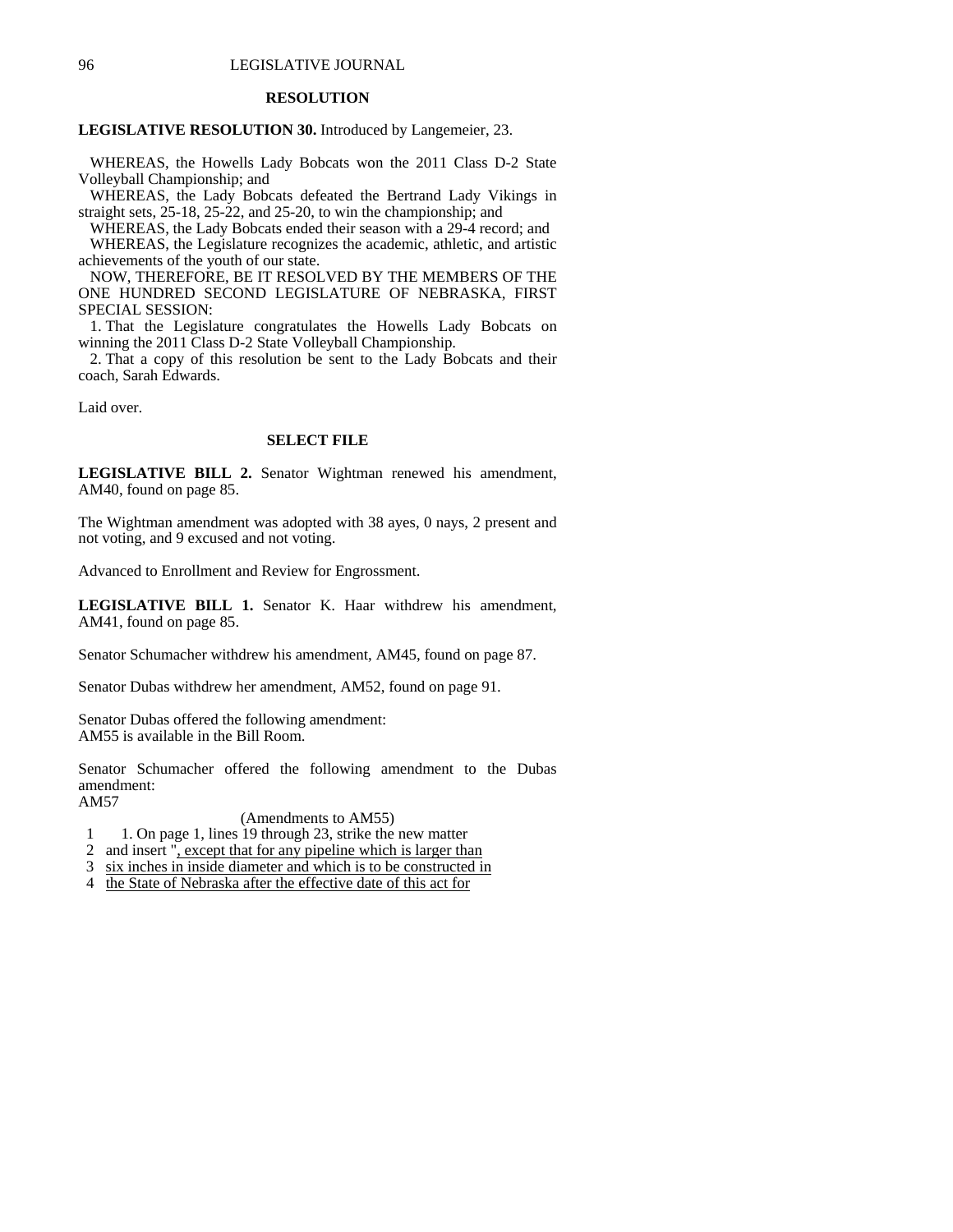5 the transportation of petroleum, or petroleum components, products, 6 or wastes, including crude oil or any fraction of crude oil, 7 within, through, or across the State of Nebraska, but not including 8 in-field and gathering lines, prior to having the rights provided 9 under this section, any such person, company, corporation, or 10 association shall (1) apply for and receive an order approving the 11 application under the Major Oil Pipeline Siting Act if applicable 12 and (2) permit, subject to rules and regulations of the Public 13 Service Commission, the State of Nebraska to lay, relay, operate, 14 and maintain fiber optic cable in the right-of-way or other 15 interest in real estate acquired after the effective date of 16 this act through negotiations, eminent domain, or otherwise for 17 the purposes of (a) law enforcement interfaces and surveillance 18 related to the protection of the pipeline and related property, 19 (b) electric load control and monitoring of pipeline facilities 20 by the public power utility which provides electric power to the 21 pipeline facilities, (c) such primary or backup pipeline data 22 transmission as may be desired from time-to-time by the operator of 1 the pipeline, and (d) over any excess capacity of the fiber optic 2 cable, (i) data, broadband, or Internet protocol communications, 3 (ii) interconnection with fiber optic cables crossing the pipeline, 4 (iii) providing rural, industrial, and community connectivity, or 5 (iv) augmenting public or private communications infrastructure of 6 the state unless an agency of the United States or the Public 7 Service Commission determines that the placement of such fiber 8 optic cable would materially impair the safety or operation of the 9 pipeline or would materially impair the speed of its deployment 10 or a court having proper jurisdiction finds the requirements of 11 subdivision (2) of this section are not within the sovereign police 12 power of the state, are preempted by the laws of the United States 13 or treaties thereof, or impair interstate commerce. The Public 14 Service Commission may adopt and promulgate rules and regulations

- 15 to carry out its duties under this section".
- 16 2. On page 2, line 1, strike the new matter.

The Schumacher amendment lost with 2 ayes, 27 nays, 16 present and not voting, and 4 excused and not voting.

Senator K. Haar offered the following amendment to the Dubas amendment: AM54

### (Amendments to AM55)

- 1 1. On page 10, line  $22$ , strike "and"; in line 25 strike
- 2 the period and insert "; and"; and after line 25 insert the
- 3 following new subdivision:<br>4 "(i) Whether the route tra
- "(i) Whether the route traverses any portion of an
- 5 avoidance zone unless the applicant shows under the circumstances
- 6 there is no reasonable alternative. For purposes of this section,
- 7 avoidance zone means a geographical area in Nebraska within
- 8 Ecoregion IV, subecoregion 44, as described by the United States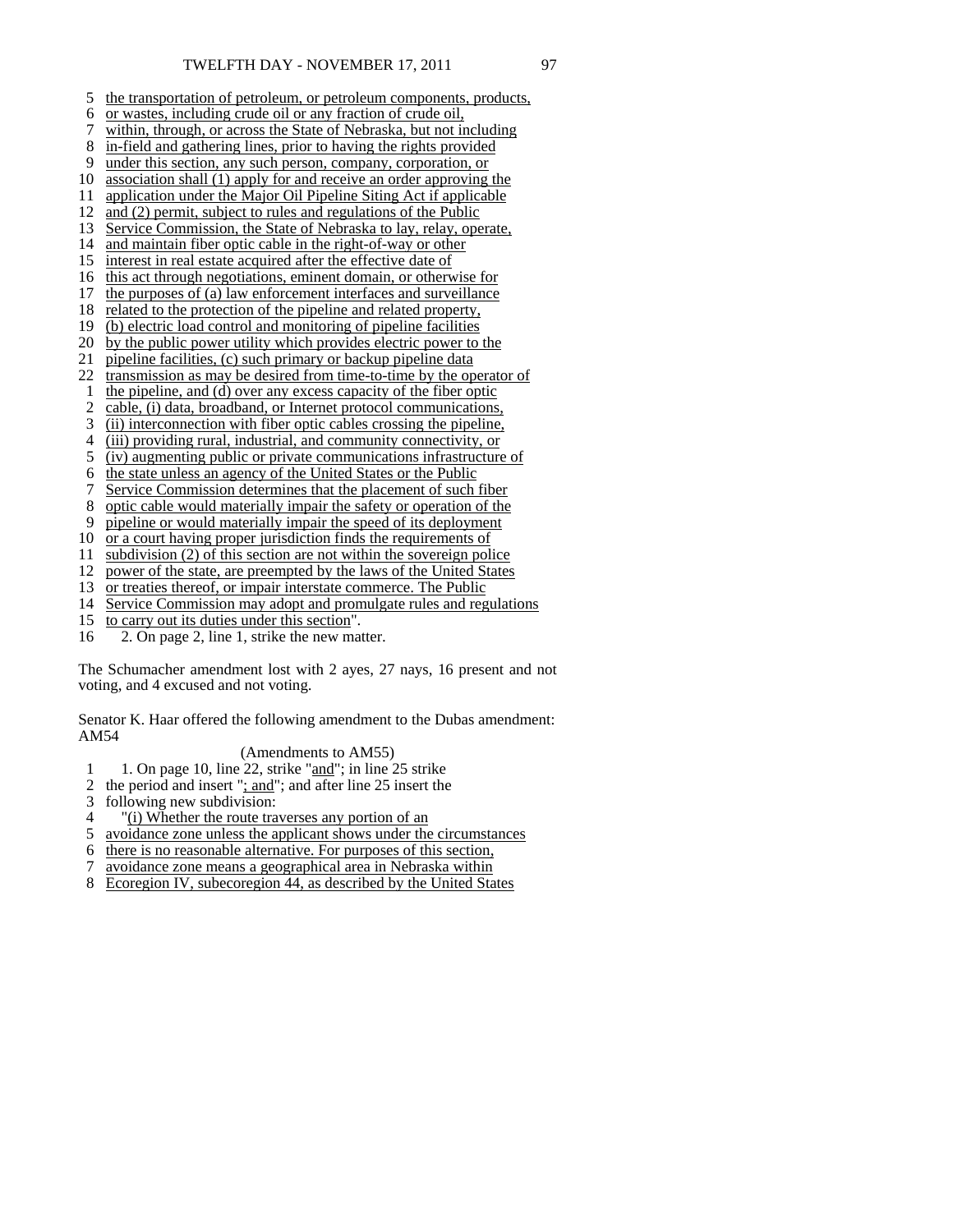- 9 Environmental Protection Agency in document EPA 822-B-01-013
- 10 (December 2001).".

## **SENATOR COASH PRESIDING**

## **PRESIDENT SHEEHY PRESIDING**

Senator K. Haar withdrew his amendment.

Senator Avery offered the following amendment to the Dubas amendment: AM58

(Amendments to AM55)

- 1 1. Insert the following new section:
- 2 Sec. 14. A pipeline carrier shall not withhold any
- 3 documents or records relating to a major oil pipeline from the
- 4 public unless the documents or records are of the type that can
- 5 be withheld by a public entity under section 84-712.05 or unless
- 6 federal law provides otherwise.
- 7 2. On page 2, line 4, strike " $\frac{13}{3}$ " and insert " $\frac{14}{3}$ ".
- 8 3. Renumber the remaining sections accordingly.

Senator Avery withdrew his amendment.

The Dubas amendment, AM55, was adopted with 41 ayes, 0 nays, 3 present and not voting, and 5 excused and not voting.

Advanced to Enrollment and Review for Engrossment.

## **GENERAL FILE**

**LEGISLATIVE BILL 1A.** Title read. Considered.

Senator Dubas renewed her motion, MO1, found on page 91, to indefinitely postpone.

The Dubas motion to indefinitely postpone prevailed with 42 ayes, 0 nays, 2 present and not voting, and 5 excused and not voting.

## **AMENDMENT - Print in Journal**

Senator Flood filed the following amendment to LB4: AM53

(Amendments to AM37)

- 1 1. Insert the following new section:
- 2 Sec. 6. Section 81-1701, Reissue Revised Statutes of
- 3 Nebraska, is amended to read:
- 4 81-1701 The purpose of sections 81-1701 to 81-1721 the
- 5 Nebraska Consultants' Competitive Negotiation Act is to provide
- 6 managerial control over competitive negotiations by the state for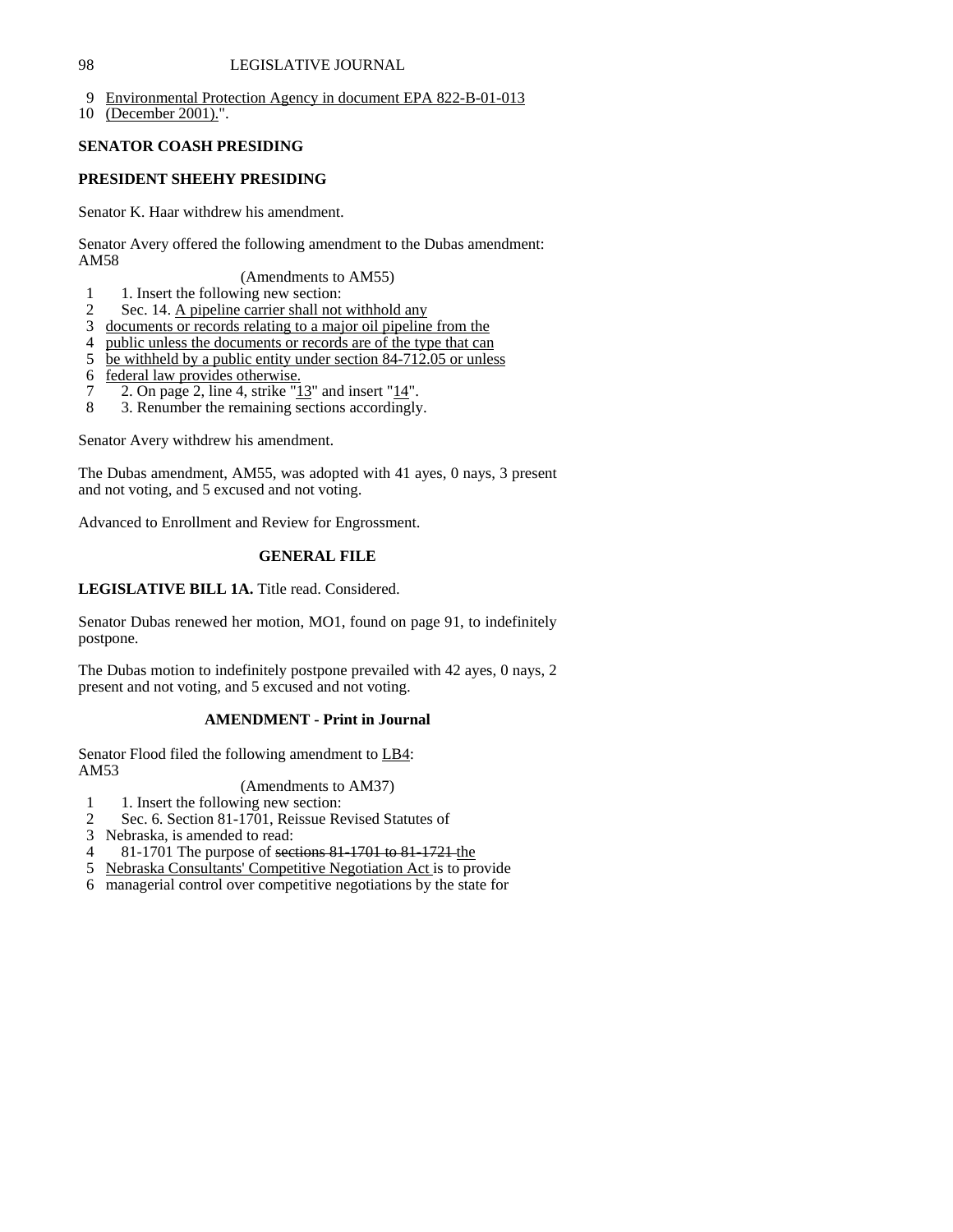- 7 acquisition of professional architectural, engineering, landscape
- 8 architecture, or land surveying services. The act does not apply to
- 9 contracts under section 3 of this act.
- 10 2. On page 3, line 15, after the first "to" insert "the
- 11 Nebraska Consultants' Competitive Negotiation Act or".
- 12 3. On page 6, line 3, strike "and 73-507" and insert ",
- 13 73-507, and 81-1701".
- 14 4. Renumber the remaining sections accordingly.

### **RESOLUTION**

#### **LEGISLATIVE RESOLUTION 31.** Introduced by Mello, 5; Nordquist, 7.

 WHEREAS, Duane Brooks recently completed his 2011 term as president of the South Omaha Neighborhood Alliance; and

 WHEREAS, Mr. Brooks has selflessly served as president of the South Omaha Neighborhood Alliance from January 2008 through December 2011 and as vice-president from January 2005 through December 2007; and

 WHEREAS, under Mr. Brooks' thoughtful leadership, the South Omaha Neighborhood Alliance has served as a catalyst in encouraging neighborhood involvement through the South Omaha Development Project, the South 24th Street Tree of Life Project, the redevelopment of the Dorothy Patach Natural Environmental Area, Santa Claus at the Southeast Precinct, and National Night Out events; and

 WHEREAS, due to Mr. Brooks' dedication to volunteerism, the South Omaha Neighborhood Alliance now participates regularly in graffiti abatement events, neighborhood cleanups, citizen patrols, and community celebrations that aim to foster better neighborhood relations with the Omaha Police Department; and

 WHEREAS, as a longtime South Omahan, Mr. Brooks has worked tirelessly to not only organize and foster the Karen Western Neighborhood Association, but also to support the Neighborhood Center in their effort to strengthen all Omaha neighborhood associations; and

 WHEREAS, Mr. Brooks has consistently prioritized fostering civic and neighborhood engagement, maintaining open dialogue among South Omaha community organizations, encouraging support for more youth programs and activities, and promoting a new level of mutual respect among neighbors of all backgrounds.

 NOW, THEREFORE, BE IT RESOLVED BY THE MEMBERS OF THE ONE HUNDRED SECOND LEGISLATURE OF NEBRASKA, FIRST SPECIAL SESSION:

 1. That the Legislature thanks Duane Brooks for his years of service to the South Omaha Neighborhood Alliance, the Karen Western Neighborhood Association, and the people of South Omaha.

2. That a copy of this resolution be sent to Duane Brooks.

Laid over.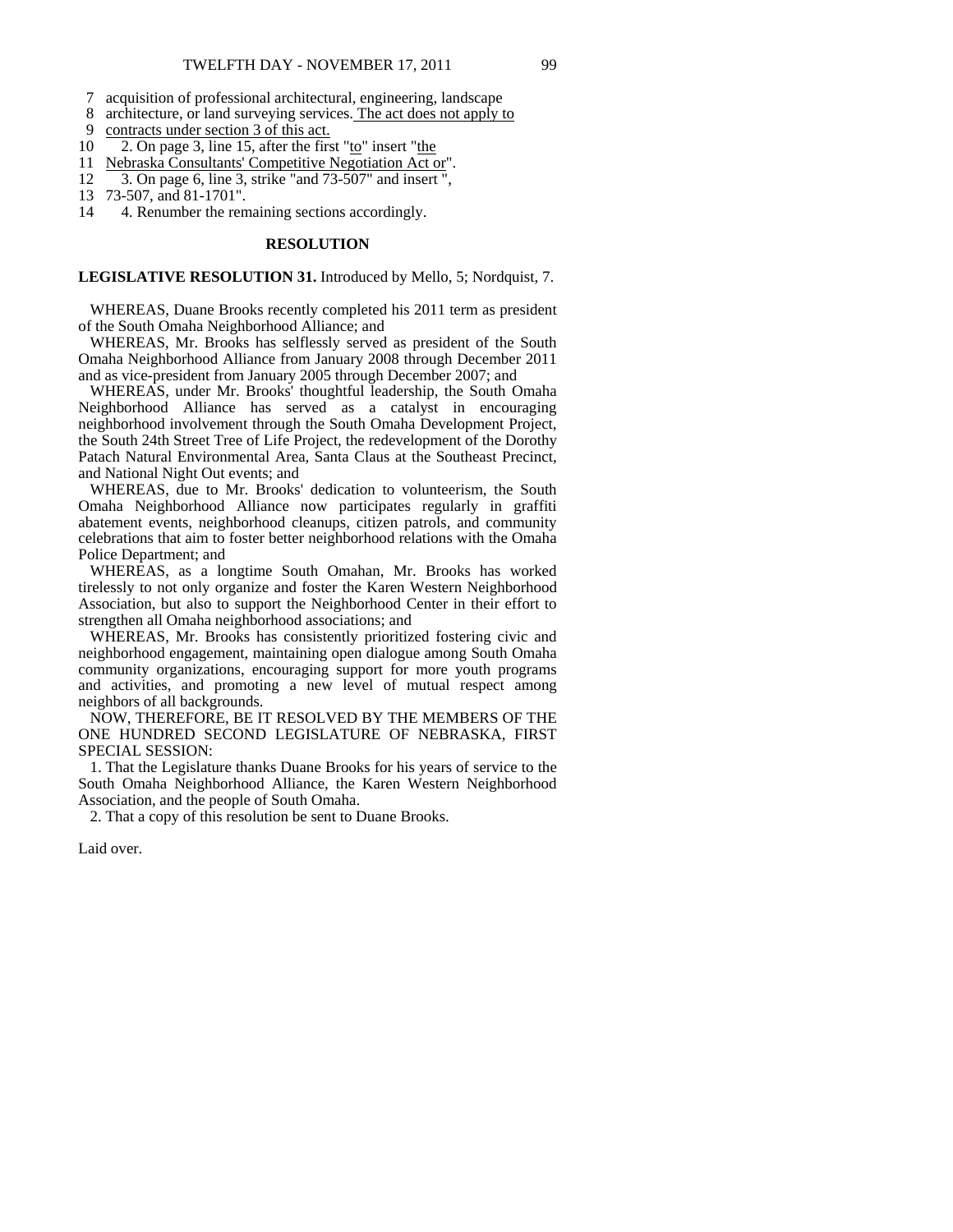## **UNANIMOUS CONSENT - Add Cointroducer**

Senator Sullivan asked unanimous consent to add her name as cointroducer to LB1. No objections. So ordered.

#### **ADJOURNMENT**

At 11:21 a.m., on a motion by Senator Smith, the Legislature adjourned until 9:00 a.m., Friday, November 18, 2011.

> Patrick J. O'Donnell Clerk of the Legislature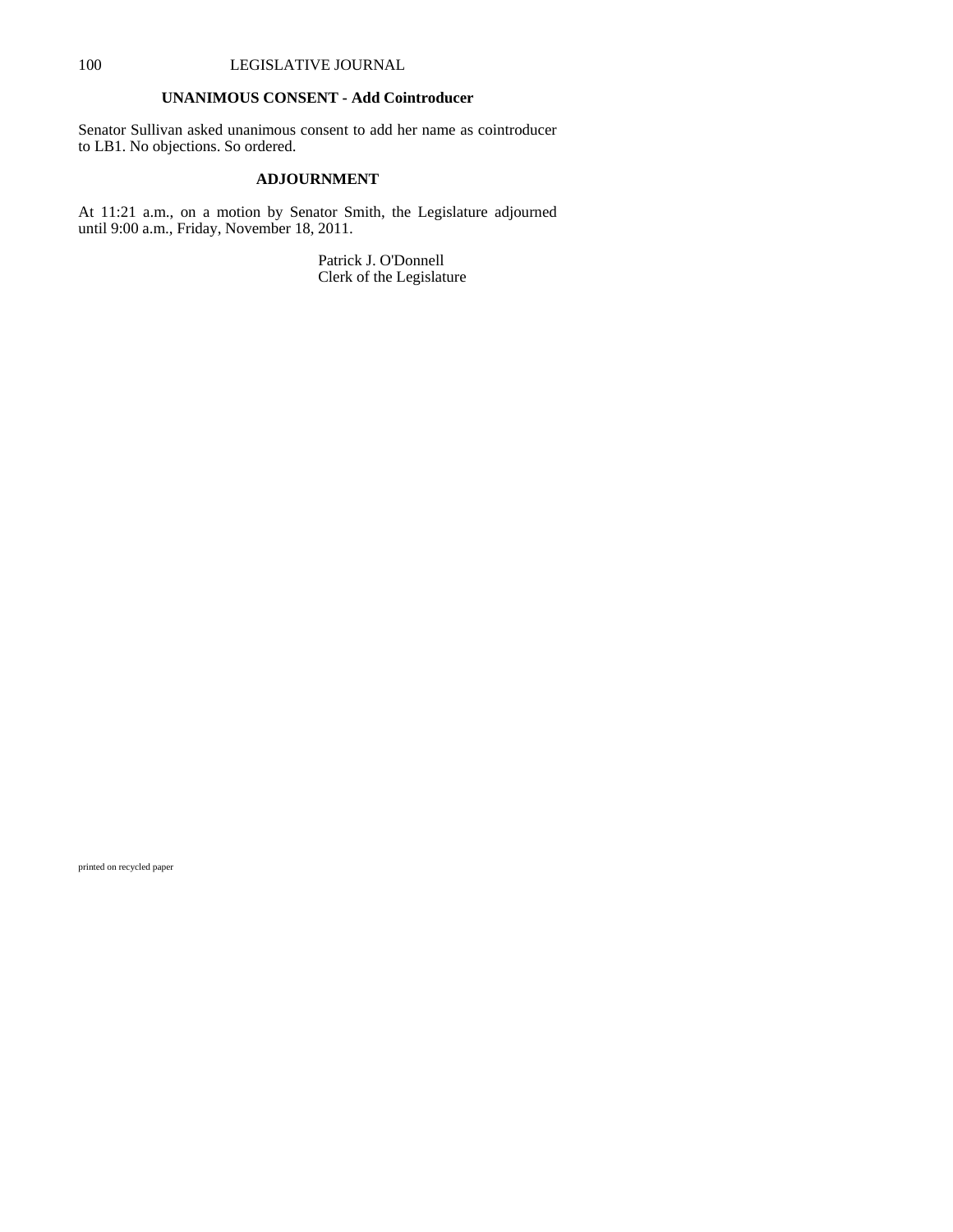## **THIRTEENTH DAY - NOVEMBER 18, 2011**

## **LEGISLATIVE JOURNAL**

## **ONE HUNDRED SECOND LEGISLATURE FIRST SPECIAL SESSION**

### **THIRTEENTH DAY**

Legislative Chamber, Lincoln, Nebraska Friday, November 18, 2011

#### **PRAYER**

The prayer was offered by Senator Fischer.

## **ROLL CALL**

Pursuant to adjournment, the Legislature met at 9:00 a.m., Speaker Flood presiding.

The roll was called and all members were present except Senators Campbell, Christensen, Conrad, Gloor, and Schilz who were excused; and Senators Ashford, Dubas, B. Harr, Lautenbaugh, and McGill who were excused until they arrive.

### **SENATOR SULLIVAN PRESIDING**

## **CORRECTIONS FOR THE JOURNAL**

The Journal for the twelfth day was approved.

### **REPORTS**

The following reports were received by the Legislature:

### **Agriculture, Department of**

 Exploring Requirements for a State Meat and Poultry Inspection Program in Nebraska - LB305

#### **Environmental Quality, Department of**

 Clean Water State Revolving Fund Annual Report Drinking Water State Revolving Fund Annual Report

## **SELECT FILE**

## **LEGISLATIVE BILL 4.** ER1, found on page 95, was adopted.

Senator Flood renewed his amendment, AM53, found on page 98.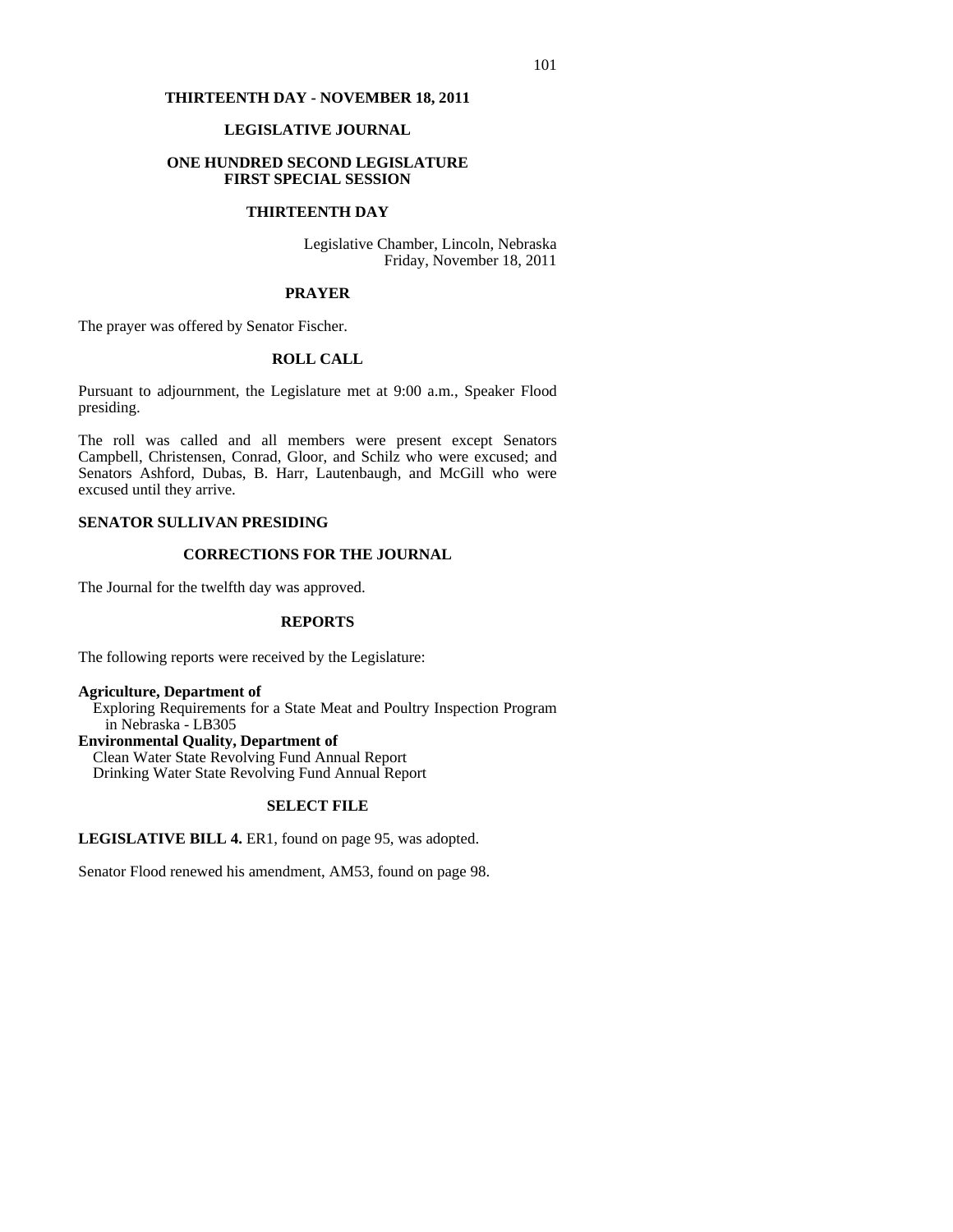The Flood amendment was adopted with 34 ayes, 0 nays, 5 present and not voting, and 10 excused and not voting.

Advanced to Enrollment and Review for Engrossment.

**LEGISLATIVE BILL 4A.** Advanced to Enrollment and Review for Engrossment.

#### **EASE**

The Legislature was at ease from 9:18 a.m. until 10:25 a.m.

### **SENATOR LANGEMEIER PRESIDING**

#### **UNANIMOUS CONSENT - Add Cointroducers**

Senator K. Haar asked unanimous consent to add his name as cointroducer to LB4. No objections. So ordered.

Senator Sullivan asked unanimous consent to add her name as cointroducer to LR8. No objections. So ordered.

#### **COMMITTEE REPORTS**

Enrollment and Review

LEGISLATIVE BILL 1. Placed on Final Reading.

ST1

The following changes, required to be reported for publication in the Journal, have been made:

 1. On page 1, line 3, "75-130.01, 75-502, and 84-914" has been struck and "and 75-502" inserted; and in line 7 "to harmonize provisions;" has been inserted after the first semicolon.

**LEGISLATIVE BILL 2.** Placed on Final Reading.

**LEGISLATIVE BILL 4.** Placed on Final Reading.

ST2

The following changes, required to be reported for publication in the Journal, have been made:

 1. In the E & R amendments, ER1, on page 1, line 2, "and 73-507" has been struck and ", 73-507, and 81-1701" inserted.

**LEGISLATIVE BILL 4A.** Placed on Final Reading.

(Signed) Tyson Larson, Chairperson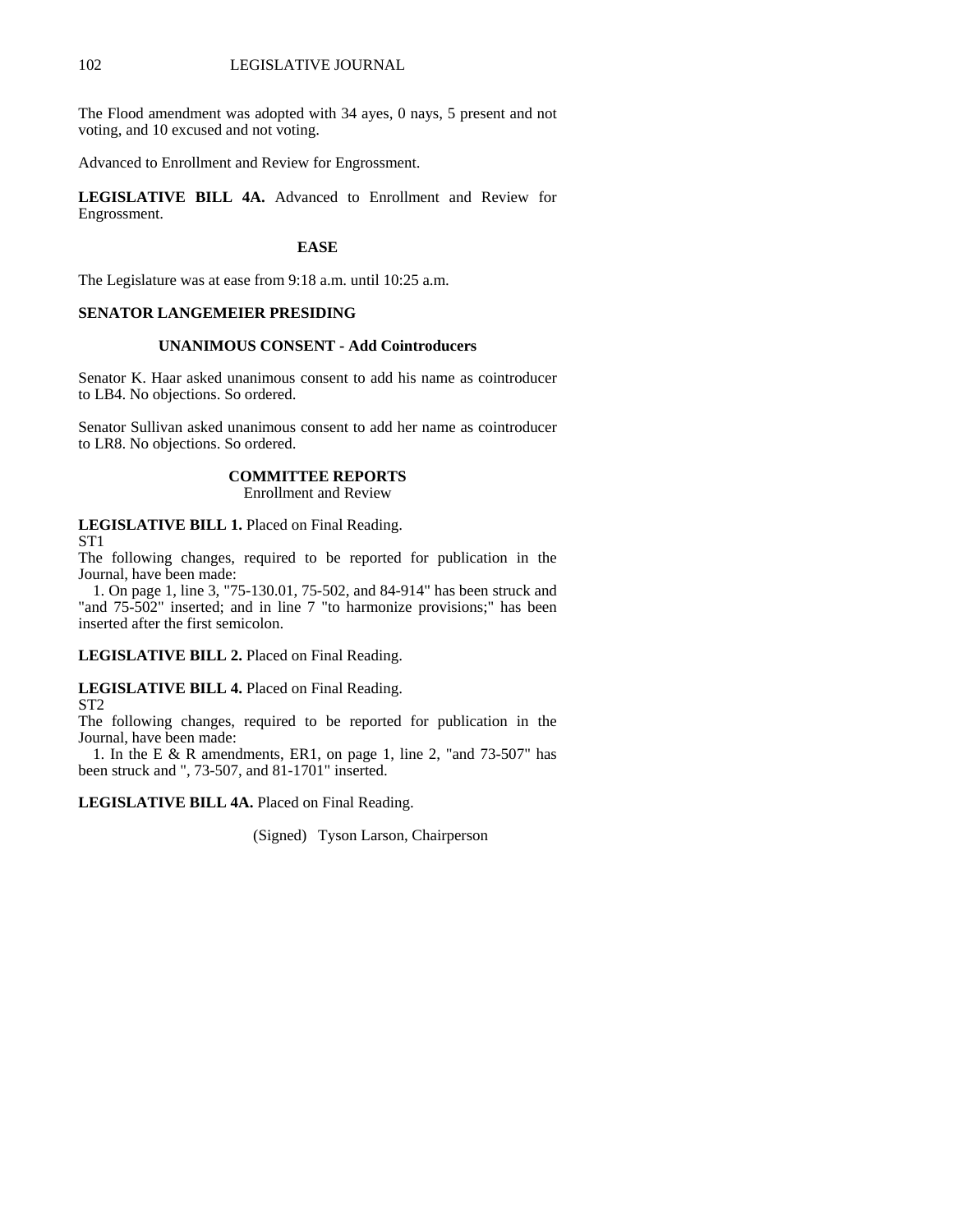## **ADJOURNMENT**

At 10:26 a.m., on a motion by Senator Council, the Legislature adjourned until 1:30 p.m., Monday, November 21, 2011.

> Patrick J. O'Donnell Clerk of the Legislature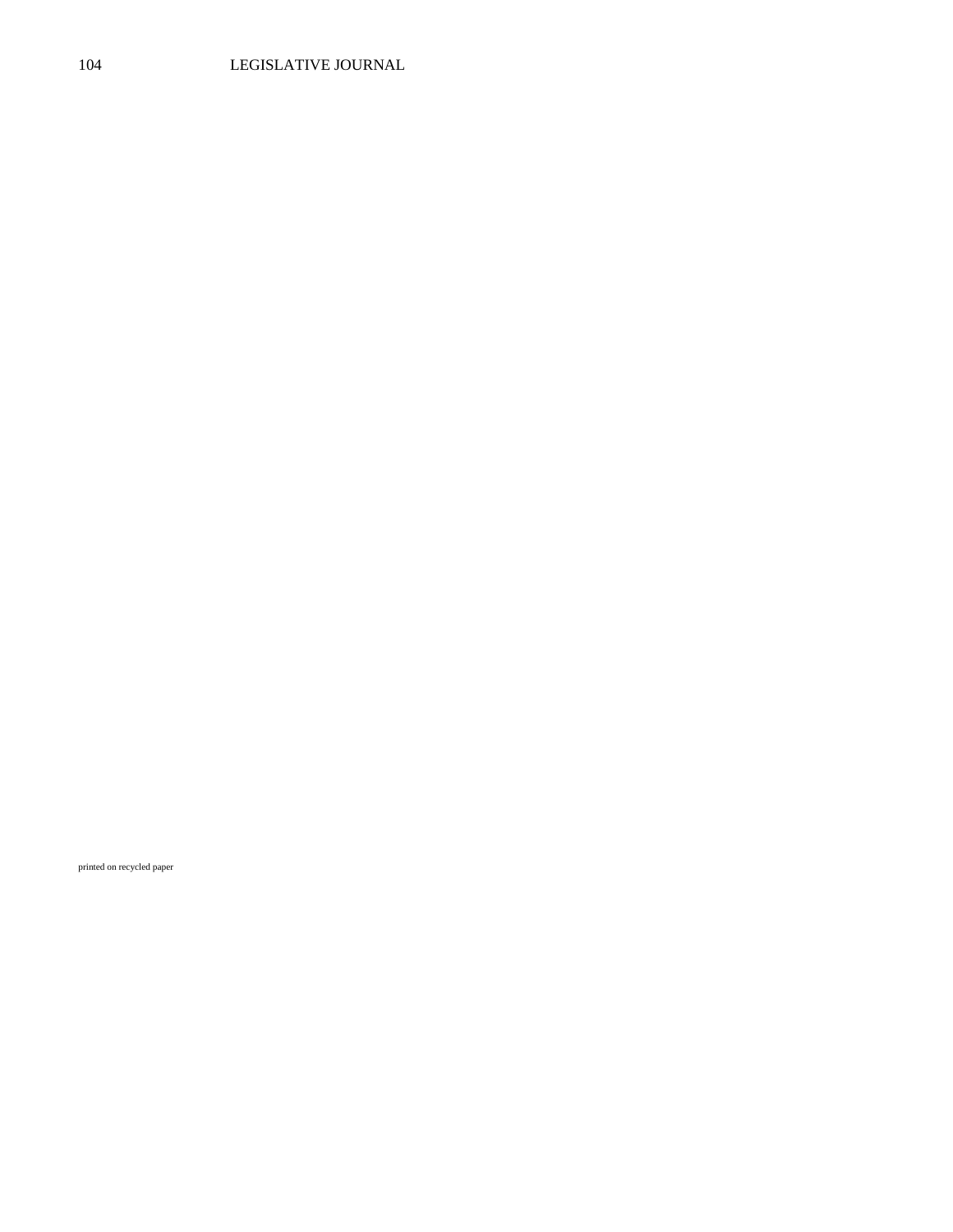#### **FOURTEENTH DAY - NOVEMBER 21, 2011**

#### **LEGISLATIVE JOURNAL**

### **ONE HUNDRED SECOND LEGISLATURE FIRST SPECIAL SESSION**

#### **FOURTEENTH DAY**

Legislative Chamber, Lincoln, Nebraska Monday, November 21, 2011

#### **PRAYER**

The prayer was offered by Senator Krist.

## **ROLL CALL**

Pursuant to adjournment, the Legislature met at 1:30 p.m., Speaker Flood presiding.

The roll was called and all members were present except Senators Cook, Council, Lautenbaugh, McCoy, McGill, Sullivan, Utter, and Wightman who were excused.

#### **CORRECTIONS FOR THE JOURNAL**

The Journal for the thirteenth day was approved.

#### **RESOLUTION**

**LEGISLATIVE RESOLUTION 32.** Introduced by Sullivan, 41; Dubas, 34.

 WHEREAS, Fredrich "Wayne" Frost of Lincoln, formerly of St. Paul, Nebraska, was a graduate of the University of Nebraska with a bachelor of science degree in agriculture; and

 WHEREAS, Wayne Frost was a proud member of Alpha Gamma Rho Fraternity; and

 WHEREAS, Wayne Frost was a tireless and enthusiastic volunteer and citizen advocate on behalf of Nebraska agriculture; and

 WHEREAS, Wayne Frost spent his entire career in agriculture in positions ranging from feed salesman to livestock specialist to farmer and rancher; and

 WHEREAS, Wayne Frost was a teacher, coach, mentor, and leader for generations of Nebraska farmers and ranchers; and

 WHEREAS, Wayne Frost's love for Nebraska and his interest in protecting Nebraska's precious soil and water resources led him to become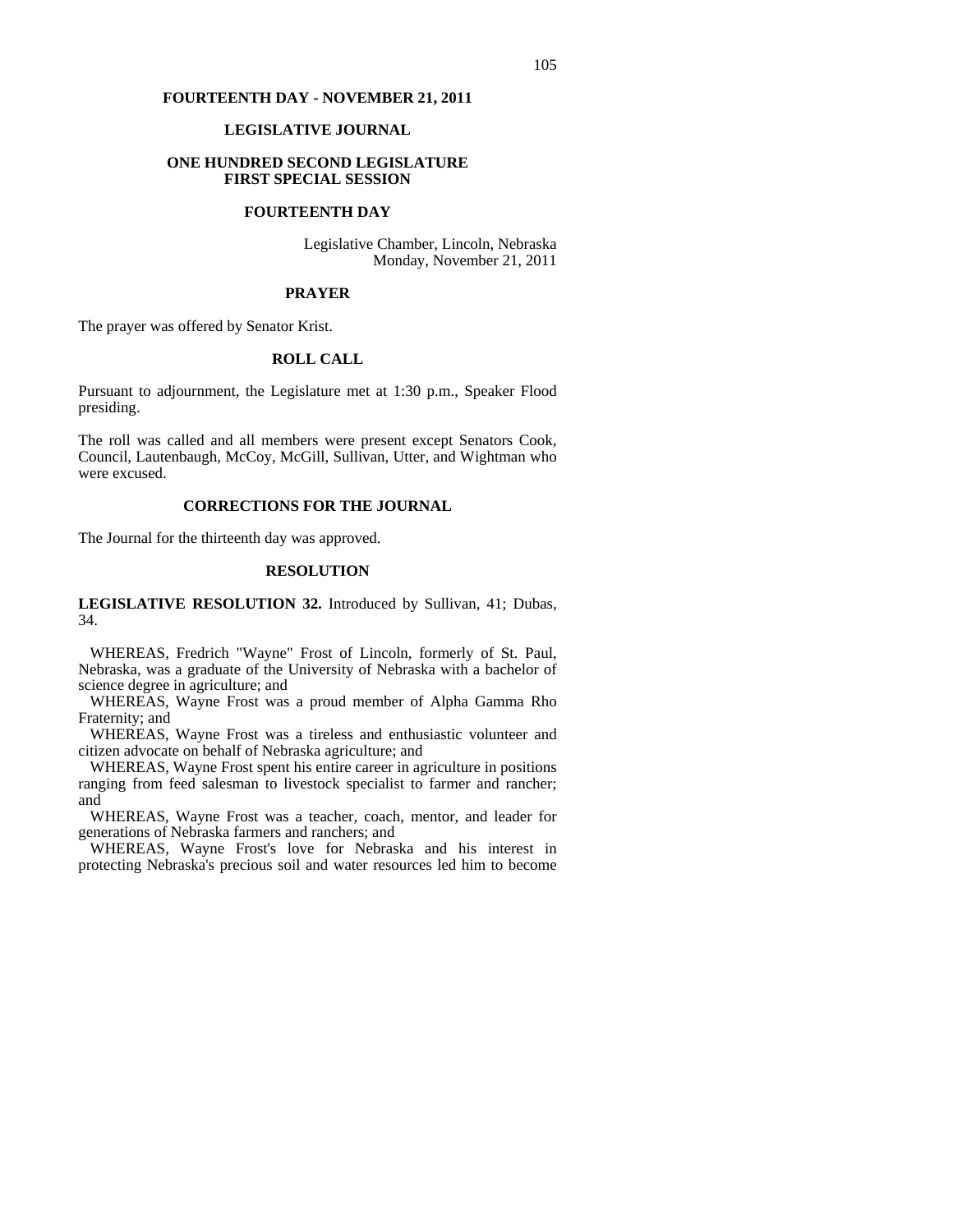actively involved in public policy development at the state and local level; and

 WHEREAS, Wayne Frost's public policy accomplishments resulted in his being the recipient of the Nebraska Farmers Union President's Award in 2009; and

 WHEREAS, Wayne Frost was a devoted and loving father, grandfather, and friend whose wisdom, patience, and humor will be greatly missed; and

 WHEREAS, Wayne Frost passed away on November 2, 2011, at the age of eighty.

 NOW, THEREFORE, BE IT RESOLVED BY THE MEMBERS OF THE ONE HUNDRED SECOND LEGISLATURE OF NEBRASKA, FIRST SPECIAL SESSION:

 1. That the Legislature honors the memory of Wayne Frost for his service to Nebraska agriculture.

 2. That the Legislature expresses and extends its sympathy and condolences to the family of Wayne Frost.

3. That a copy of this resolution be sent to the family of Wayne Frost.

Laid over.

#### **MOTIONS - Approve Appointments**

Senator Cornett moved the adoption of the Revenue Committee report for the confirmation of the following appointment(s) found on page 72:

Tax Equalization and Review Commission

Robert Hotz

Voting in the affirmative, 36:

| Adams<br>Ashford<br>Avery<br><b>Bloomfield</b><br>Brasch<br>Campbell<br>Carlson<br>Christensen<br>Voting in the negative, 0. | Coash<br>Conrad<br>Cornett<br>Dubas<br>Fischer<br>Flood<br><b>Fulton</b><br>Gloor | Haar, K.<br>Hadley<br>Hansen<br>Harms<br>Heidemann<br>Howard<br>Karpisek<br>Krist | Lambert<br>Langemeier<br>Larson<br>Lathrop<br>Nelson<br>Nordquist<br>Pahls<br>Pirsch | Price<br>Schilz<br>Schumacher<br>Smith |  |
|------------------------------------------------------------------------------------------------------------------------------|-----------------------------------------------------------------------------------|-----------------------------------------------------------------------------------|--------------------------------------------------------------------------------------|----------------------------------------|--|
| Present and not voting, 5:                                                                                                   |                                                                                   |                                                                                   |                                                                                      |                                        |  |
| Harr, B.                                                                                                                     | Janssen                                                                           | Louden                                                                            | Mello                                                                                | Wallman                                |  |
| Excused and not voting, 8:                                                                                                   |                                                                                   |                                                                                   |                                                                                      |                                        |  |
| Cook<br>Council                                                                                                              | Lautenbaugh<br>McCoy                                                              | McGill<br>Sullivan                                                                | Utter<br>Wightman                                                                    |                                        |  |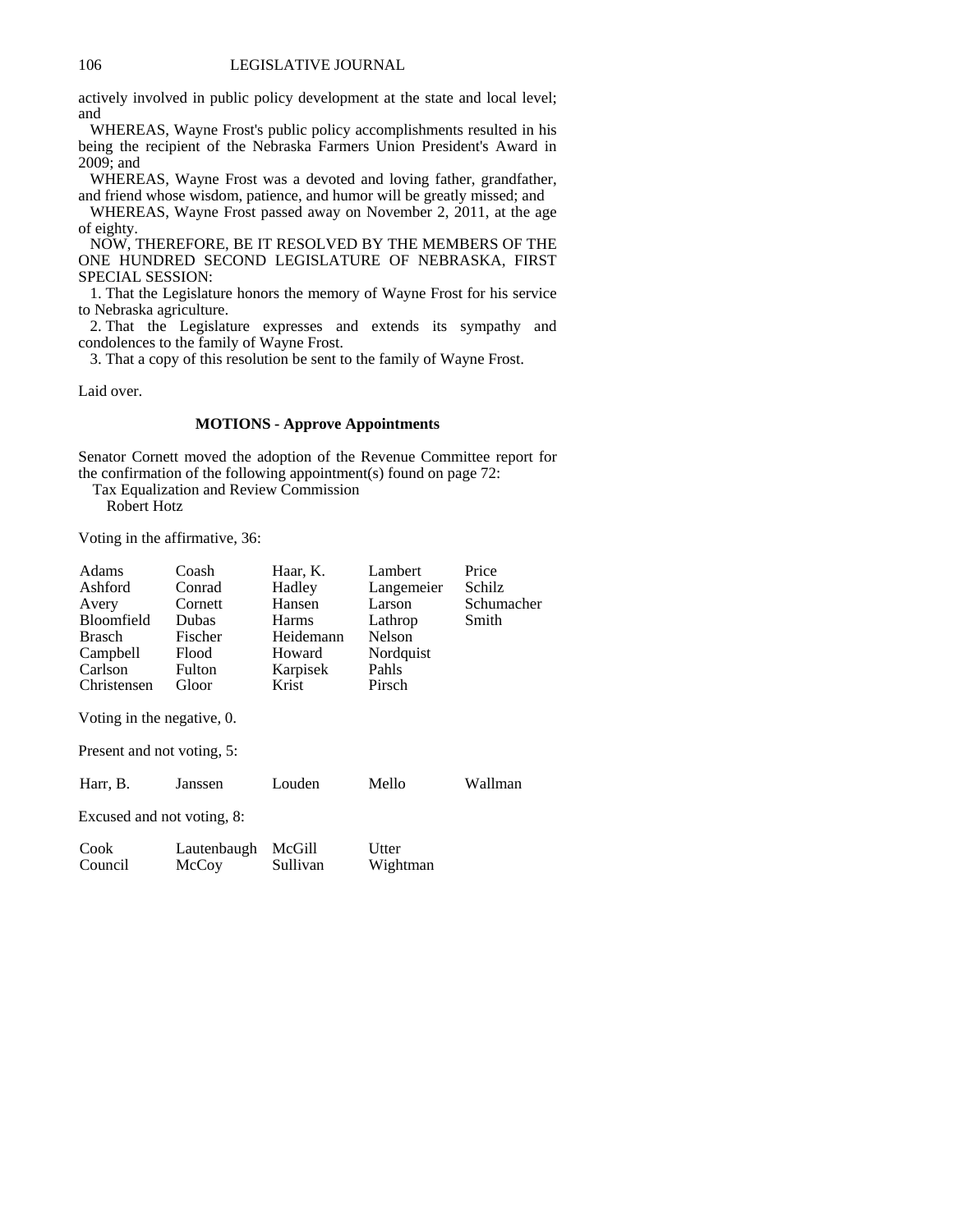The appointment was confirmed with 36 ayes, 0 nays, 5 present and not voting, and 8 excused and not voting.

Senator Cornett moved the adoption of the Revenue Committee report for the confirmation of the following appointment(s) found on page  $72$ :

Tax Equalization and Review Commission

Nancy Salmon

Voting in the affirmative, 38:

| Adams         | Coash    | Hadley       | Krist      | Pirsch     |
|---------------|----------|--------------|------------|------------|
| Ashford       | Cornett  | Hansen       | Lambert    | Price      |
| Avery         | Dubas    | <b>Harms</b> | Langemeier | Schilz     |
| Bloomfield    | Fischer  | Harr, B.     | Larson     | Schumacher |
| <b>Brasch</b> | Flood    | Heidemann    | Lathrop    | Smith      |
| Campbell      | Fulton   | Howard       | Louden     | Wallman    |
| Carlson       | Gloor    | Janssen      | Nelson     |            |
| Christensen   | Haar, K. | Karpisek     | Pahls      |            |

Voting in the negative, 0.

Present and not voting, 3:

Conrad Mello Nordquist

Excused and not voting, 8:

| Cook    | Lautenbaugh McGill |          | Utter    |
|---------|--------------------|----------|----------|
| Council | McCoy              | Sullivan | Wightman |

The appointment was confirmed with 38 ayes, 0 nays, 3 present and not voting, and 8 excused and not voting.

Senator Cornett moved the adoption of the Revenue Committee report for the confirmation of the following appointment(s) found on page 73:

Tax Equalization and Review Commission

Thomas Freimuth

Voting in the affirmative, 37:

| Adams             | Cornett  | Hansen    | Lambert    | Price      |
|-------------------|----------|-----------|------------|------------|
| Ashford           | Dubas    | Harms     | Langemeier | Schilz     |
| <b>Bloomfield</b> | Fischer  | Harr, B.  | Larson     | Schumacher |
| <b>Brasch</b>     | Flood    | Heidemann | Lathrop    | Smith      |
| Campbell          | Fulton   | Howard    | Louden     | Wallman    |
| Carlson           | Gloor    | Janssen   | Nelson     |            |
| Christensen       | Haar, K. | Karpisek  | Pahls      |            |
| Coash             | Hadley   | Krist     | Pirsch     |            |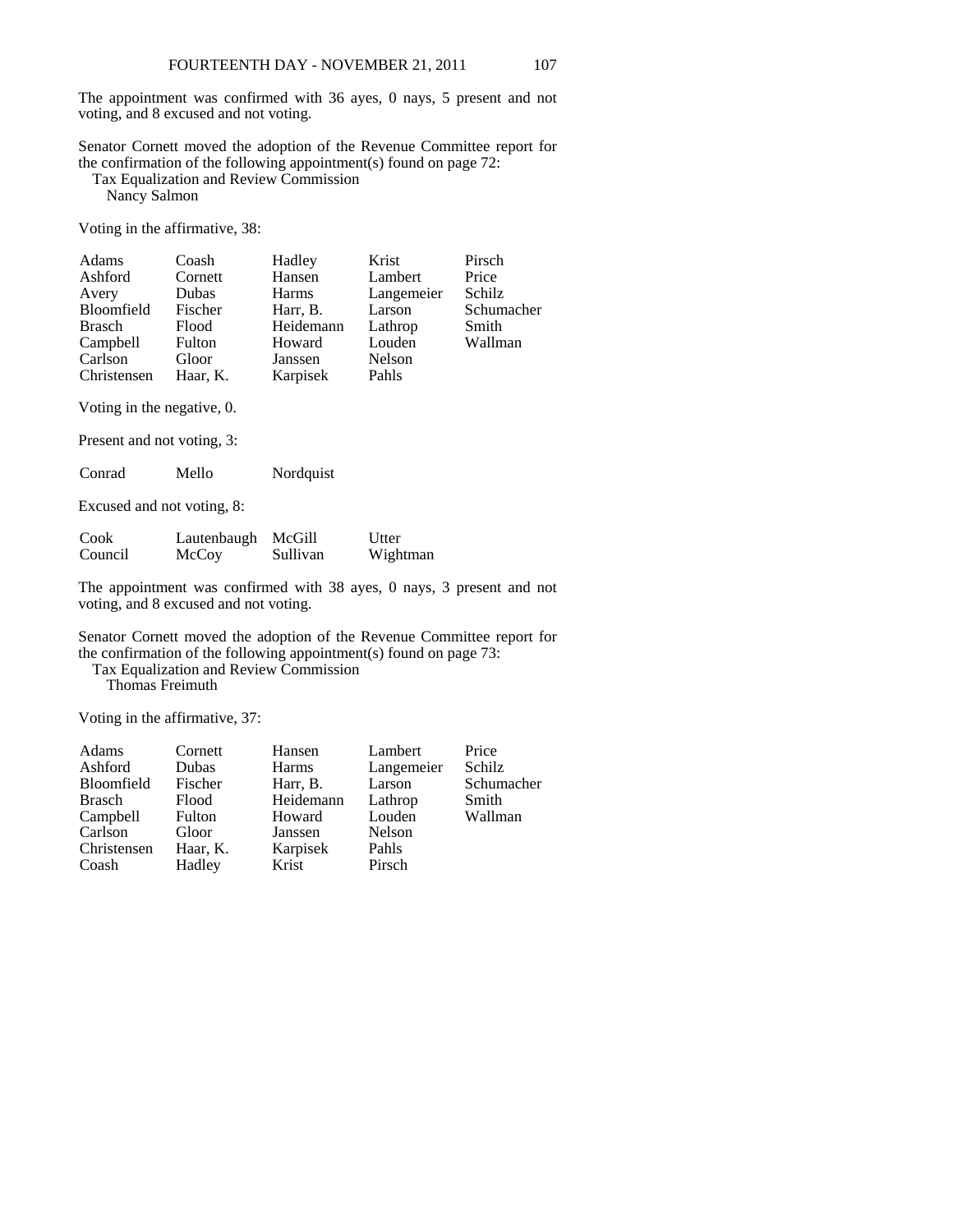Voting in the negative, 0.

Present and not voting, 4:

| Avery | Conrad | Mello | Nordquist |
|-------|--------|-------|-----------|
|       |        |       |           |

Excused and not voting, 8:

| Cook    | Lautenbaugh McGill |          | Utter    |
|---------|--------------------|----------|----------|
| Council | McCoy              | Sullivan | Wightman |

The appointment was confirmed with 37 ayes, 0 nays, 4 present and not voting, and 8 excused and not voting.

#### **RESOLUTIONS**

**LEGISLATIVE RESOLUTION 33.** Introduced by Fischer, 43; Flood, 19.

 WHEREAS, Elvin Adamson was born on January 21, 1920, in Cherry County, Nebraska, to Walter and Delania Adamson; and

 WHEREAS, Elvin Adamson believed in the value of education and attended Cody High School, Nebraska State Teachers College at Chadron, the University of Colorado, and the University of Nebraska from which he graduated in 1940; and

 WHEREAS, Elvin Adamson married Mabel Gale on June 11, 1947, and had four children: Cheryl Ann, Janie Colleen, Marjorie Marie, and Marvin Walter. He was a devoted husband, father, grandfather, and greatgrandfather; and

 WHEREAS, Elvin Adamson was a rancher and member of the American National Cattlemen's Association and the Sandhills Cattle Association; and

 WHEREAS, Elvin Adamson was honored for his work in agriculture and was elected to the Nebraska Hall of Agricultural Achievement; and

 WHEREAS, Elvin Adamson continued his belief in higher education and served as the director of the Nebraska Independent College Foundation; and

 WHEREAS, Elvin Adamson was a dedicated public servant in Cherry County and served as a Cherry County commissioner, secretary of a rural school district, director of the Nebraska County Officials Association, and chairman of the Cherry County Republican Committee; and

WHEREAS, Elvin Adamson was a member of the Episcopal Church; and

 WHEREAS, Elvin Adamson was a state senator, serving the forty-third district, in the Nebraska Unicameral from 1961 through 1969; and

 WHEREAS, Elvin Adamson served as Speaker of the Legislature from 1967 through 1969; and

 WHEREAS, Elvin Adamson continued to serve his country as the Deputy Assistant Secretary of Marketing and Consumers and the State Director of Farmers Home Administration for the United States Department of Agriculture under Secretary of Agriculture Clifford Hardin; and

 WHEREAS, Elvin Adamson was a member of the Game and Parks Commission under Governor Kay Orr; and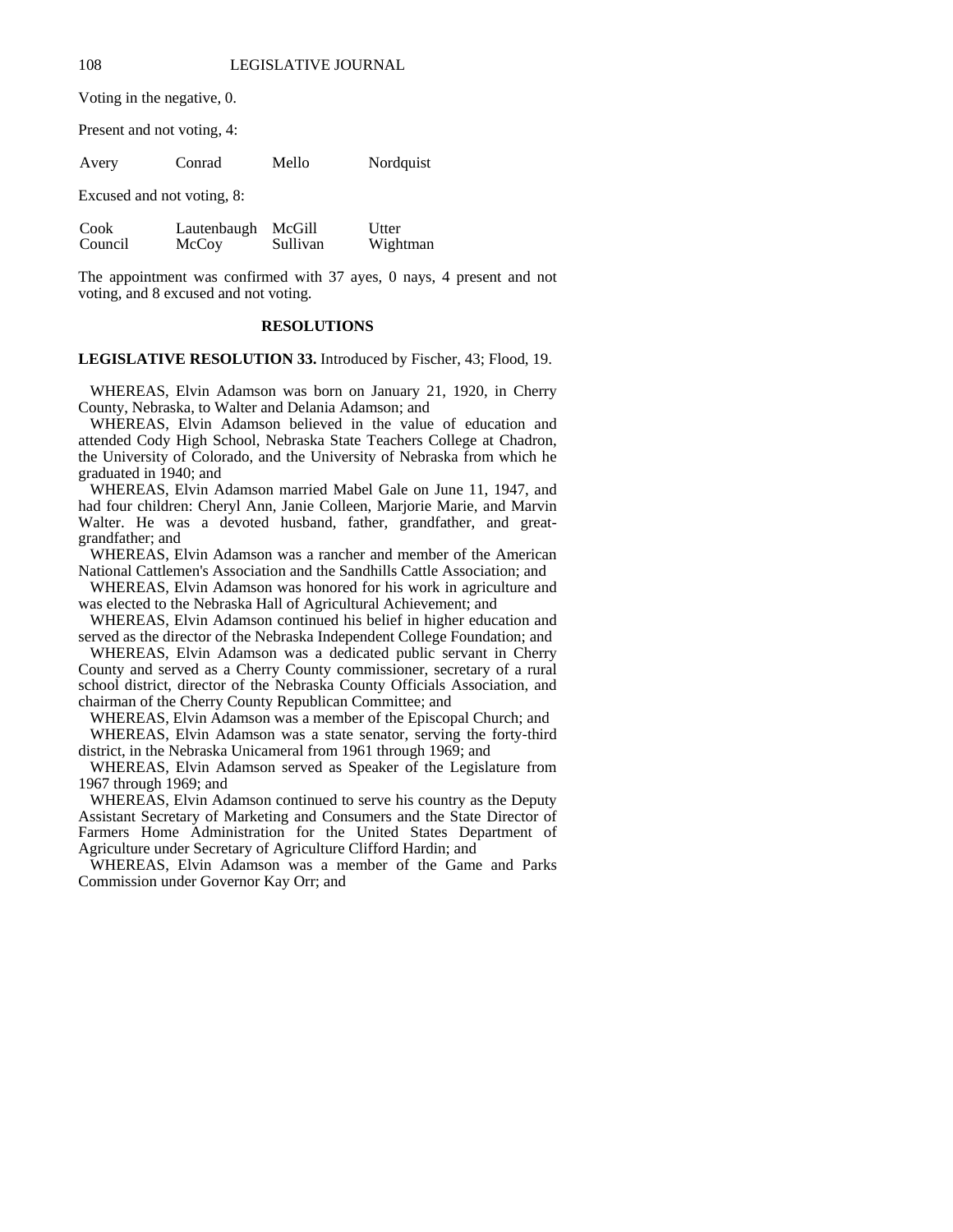WHEREAS, in 2005, Governor Dave Heineman proclaimed that March 4 was Elvin Adamson Day.

 NOW, THEREFORE, BE IT RESOLVED BY THE MEMBERS OF THE ONE HUNDRED SECOND LEGISLATURE OF NEBRASKA, FIRST SPECIAL SESSION:

 1. That the Legislature expresses its deep and sincere appreciation for Elvin Adamson for his dedication and service to the people of Nebraska.

 2. That the Legislature extends its condolences to the family of Elvin Adamson.

 3. That a copy of this resolution be sent to the family of Elvin Adamson as a token of the high regard the people of Nebraska have for him and his achievements.

Laid over.

#### **LEGISLATIVE RESOLUTION 34.** Introduced by Pirsch, 4.

 WHEREAS, recent reports of child sexual abuse at Pennsylvania State University have brought this horrific crime into the national spotlight; and

 WHEREAS, child sexual abuse is a silent epidemic that causes devastating, lifelong effects for the victims and their families; and

 WHEREAS, child sexual abuse occurs in every state, including Nebraska where an alarmingly high number of cases are substantiated every year; and

 WHEREAS, it is critically important to raise awareness of the prevalence of child sexual abuse and to educate people on how to recognize and react to any signs of such abuse.

 NOW, THEREFORE, BE IT RESOLVED BY THE MEMBERS OF THE ONE HUNDRED SECOND LEGISLATURE OF NEBRASKA, FIRST SPECIAL SESSION:

 1. That the Legislature recognizes the devastating, lifelong effects of child sexual abuse and extends its sympathy to all victims of this terrible crime.

 2. That the Legislature encourages all individuals to be vigilant for any signs of child sexual abuse and to report such abuse to the proper authorities.

Laid over.

#### **LEGISLATIVE RESOLUTION 35.** Introduced by Schilz, 47.

 WHEREAS, the Arthur County Wolves won the 2011 Six-man State Football Championship; and

 WHEREAS, the Wolves extended their winning streak to thirty-three games with their defeat of the Hitchcock County Falcons in the championship game; and

 WHEREAS, this is the third straight championship for the Arthur County Wolves football team; and

 WHEREAS, the Legislature recognizes the academic, athletic, and artistic achievements of the youth of our state.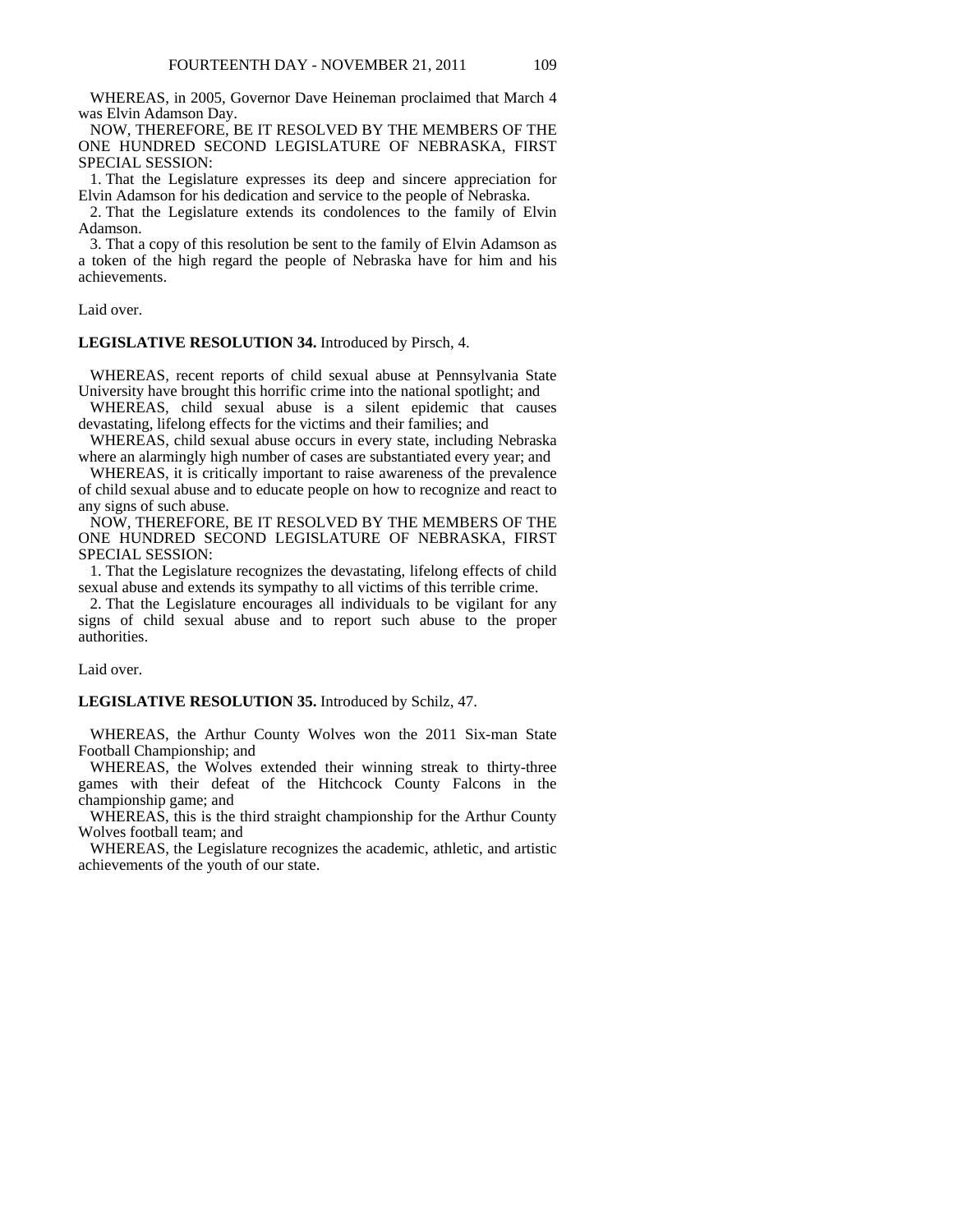NOW, THEREFORE, BE IT RESOLVED BY THE MEMBERS OF THE ONE HUNDRED SECOND LEGISLATURE OF NEBRASKA, FIRST SPECIAL SESSION:

 1. That the Legislature congratulates the Arthur County Wolves on winning the 2011 Six-man State Football Championship.

 2. That a copy of this resolution be sent to the Arthur County Wolves and their coach, Scott Trimble.

Laid over.

## **RESOLUTIONS**

### **LEGISLATIVE RESOLUTION 8.** Read. Considered.

LR8 was adopted with 34 ayes, 0 nays, 5 present and not voting, and 10 excused and not voting.

**LEGISLATIVE RESOLUTION 12.** Read. Considered.

### **PRESIDENT SHEEHY PRESIDING**

LR12 was adopted with 34 ayes, 0 nays, 4 present and not voting, and 11 excused and not voting.

#### **UNANIMOUS CONSENT - Add Cointroducers**

Senator K. Haar asked unanimous consent to add his name as cointroducer to LB1. No objections. So ordered.

Senator Dubas asked unanimous consent to add her name as cointroducer to LR8. No objections. So ordered.

### **VISITORS**

Visitors to the Chamber were 4 high school FCCLA students and teacher from West Point Beemer.

#### **ADJOURNMENT**

At 2:20 p.m., on a motion by Senator Cornett, the Legislature adjourned until 9:00 a.m., Tuesday, November 22, 2011.

> Patrick J. O'Donnell Clerk of the Legislature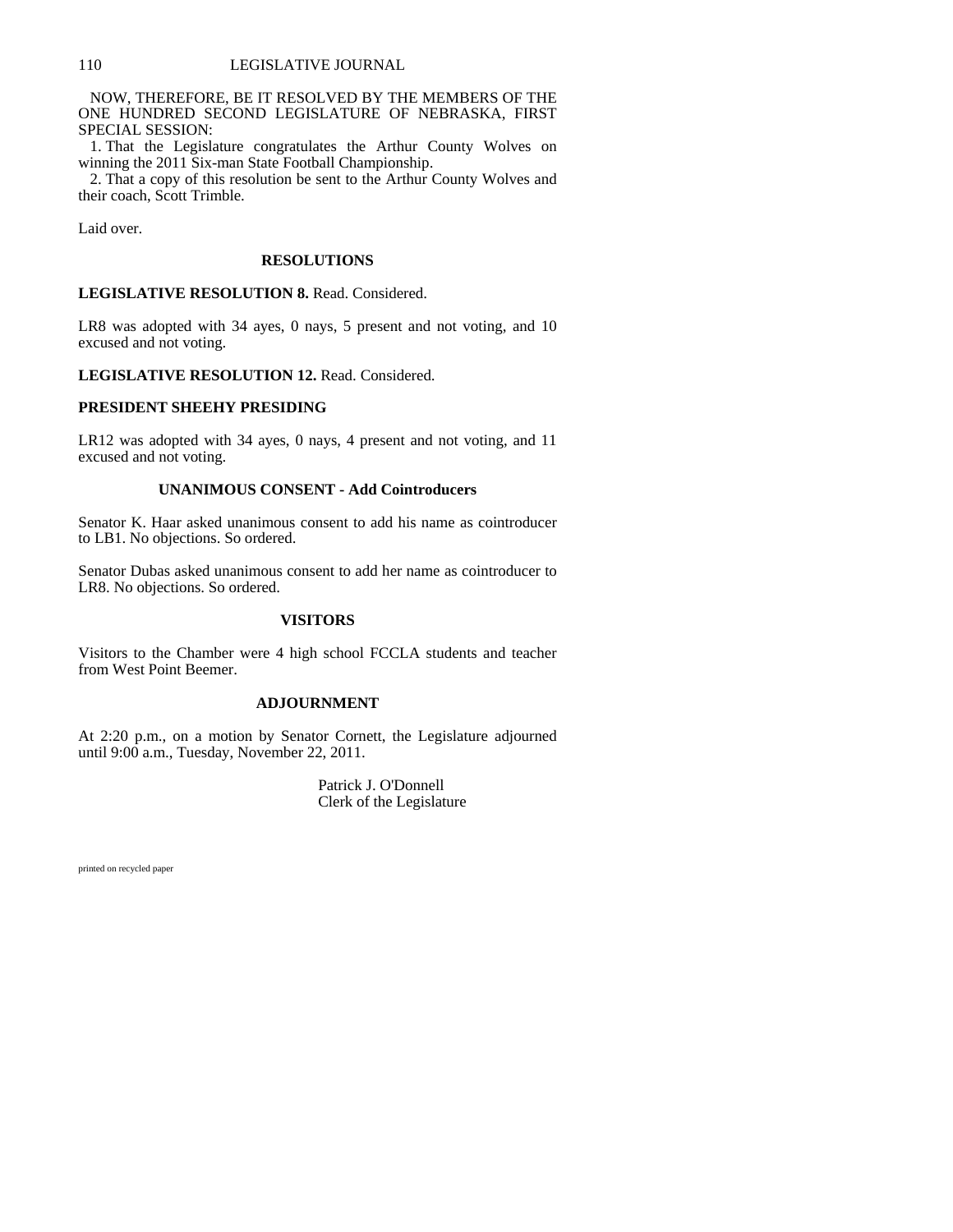## **FIFTEENTH DAY - NOVEMBER 22, 2011**

## **LEGISLATIVE JOURNAL**

## **ONE HUNDRED SECOND LEGISLATURE FIRST SPECIAL SESSION**

### **FIFTEENTH DAY**

Legislative Chamber, Lincoln, Nebraska Tuesday, November 22, 2011

### **PRAYER**

The prayer was offered by Senator Wallman.

# **ROLL CALL**

Pursuant to adjournment, the Legislature met at 9:00 a.m., President Sheehy presiding.

The roll was called and all members were present except Senator Utter who was excused.

## **CORRECTIONS FOR THE JOURNAL**

The Journal for the fourteenth day was approved.

## **REPORT**

The following report was received by the Legislature:

**Correctional Services, Nebraska Department of**  Work Ethic Camp Annual Report

## **BILLS ON FINAL READING**

The following bills were read and put upon final passage:

**LEGISLATIVE BILL 4.** With Emergency Clause.

A BILL FOR AN ACT relating to oil pipelines; to amend sections 73-307, 73-507, and 81-1701, Reissue Revised Statutes of Nebraska; to state findings and intent; to provide powers and duties for the Department of Environmental Quality and the Governor relating to supplemental environmental impact statements; to provide for applicability of statutes; to harmonize provisions; to repeal the original sections; and to declare an emergency.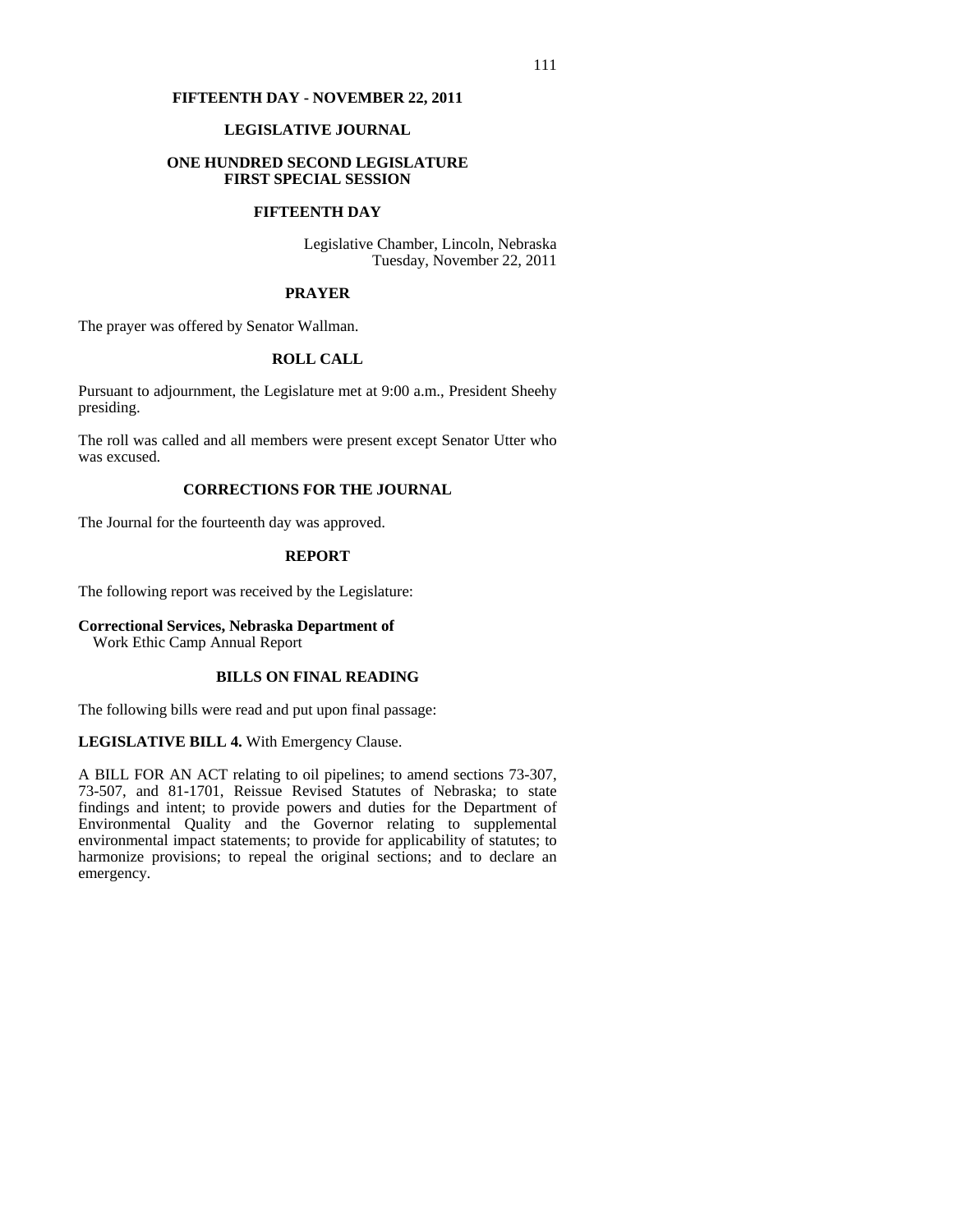Whereupon the President stated: "All provisions of law relative to procedure having been complied with, the question is, 'Shall the bill pass with the emergency clause attached?' "

Voting in the affirmative, 46:

| Cook     | Hansen     | Lathrop     | Schilz     |
|----------|------------|-------------|------------|
| Cornett  | Harms      | Lautenbaugh | Schumacher |
| Council  | Harr, B.   | Louden      | Smith      |
| Dubas    | Heidemann  | McCoy       | Sullivan   |
| Fischer  | Howard     | McGill      | Wallman    |
| Flood    | Karpisek   | Mello       | Wightman   |
| Fulton   | Krist      | Nelson      |            |
| Gloor    | Lambert    | Nordquist   |            |
| Haar, K. | Langemeier | Pahls       |            |
| Hadley   | Larson     | Price       |            |
|          |            |             |            |

Voting in the negative, 0.

Present and not voting, 2:

Janssen Pirsch

Excused and not voting, 1:

**U**tter

A constitutional two-thirds majority having voted in the affirmative, the bill was declared passed with the emergency clause and the title agreed to.

## **LEGISLATIVE BILL 4A.** With Emergency Clause.

A BILL FOR AN ACT relating to appropriations; to appropriate funds to aid in carrying out the provisions of Legislative Bill 4, One Hundred Second Legislature, First Special Session, 2011; and to declare an emergency.

Whereupon the President stated: "All provisions of law relative to procedure having been complied with, the question is, 'Shall the bill pass with the emergency clause attached?' "

Voting in the affirmative, 46: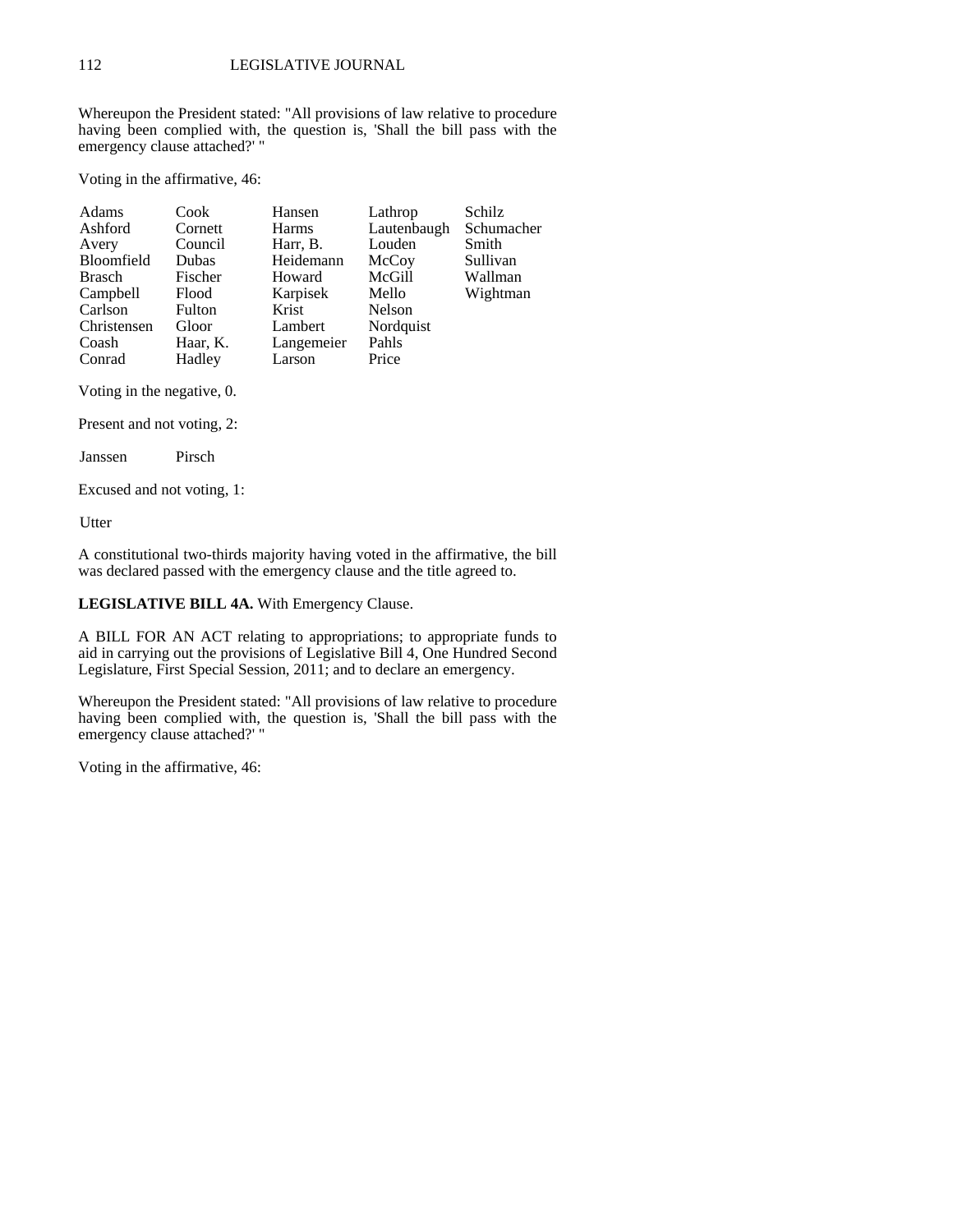### FIFTEENTH DAY - NOVEMBER 22, 2011 113

| Adams         | Cook     | Hansen       | Lathrop     | Schilz     |
|---------------|----------|--------------|-------------|------------|
| Ashford       | Cornett  | <b>Harms</b> | Lautenbaugh | Schumacher |
| Avery         | Council  | Harr, B.     | Louden      | Smith      |
| Bloomfield    | Dubas    | Heidemann    | McCoy       | Sullivan   |
| <b>Brasch</b> | Fischer  | Howard       | McGill      | Wallman    |
| Campbell      | Flood    | Karpisek     | Mello       | Wightman   |
| Carlson       | Fulton   | Krist        | Nelson      |            |
| Christensen   | Gloor    | Lambert      | Nordquist   |            |
| Coash         | Haar, K. | Langemeier   | Pahls       |            |
| Conrad        | Hadley   | Larson       | Price       |            |

Voting in the negative, 0.

Present and not voting, 2:

Janssen Pirsch

Excused and not voting, 1:

**U**tter

A constitutional two-thirds majority having voted in the affirmative, the bill was declared passed with the emergency clause and the title agreed to.

## **Dispense With Reading at Large**

Pursuant to Rule 6, Section 8, the Legislature approved the dispensing of the reading at large of LB1 with 46 ayes, 0 nays, 2 present and not voting, and 1 excused and not voting.

The following bill was put upon final passage:

**LEGISLATIVE BILL 1.** With Emergency Clause.

A BILL FOR AN ACT relating to pipelines; to amend sections 57-1101, 75-109.01, 75-110.01, 75-112, 75-118, 75-128, 75-129, and 75-502, Reissue Revised Statutes of Nebraska; to change provisions relating to eminent domain for pipelines; to adopt the Major Oil Pipeline Siting Act; to change and provide powers and duties for the Public Service Commission; to harmonize provisions; to provide severability; to repeal the original sections; and to declare an emergency.

Whereupon the President stated: "All provisions of law relative to procedure having been complied with, the question is, 'Shall the bill pass with the emergency clause attached?' "

Voting in the affirmative, 48: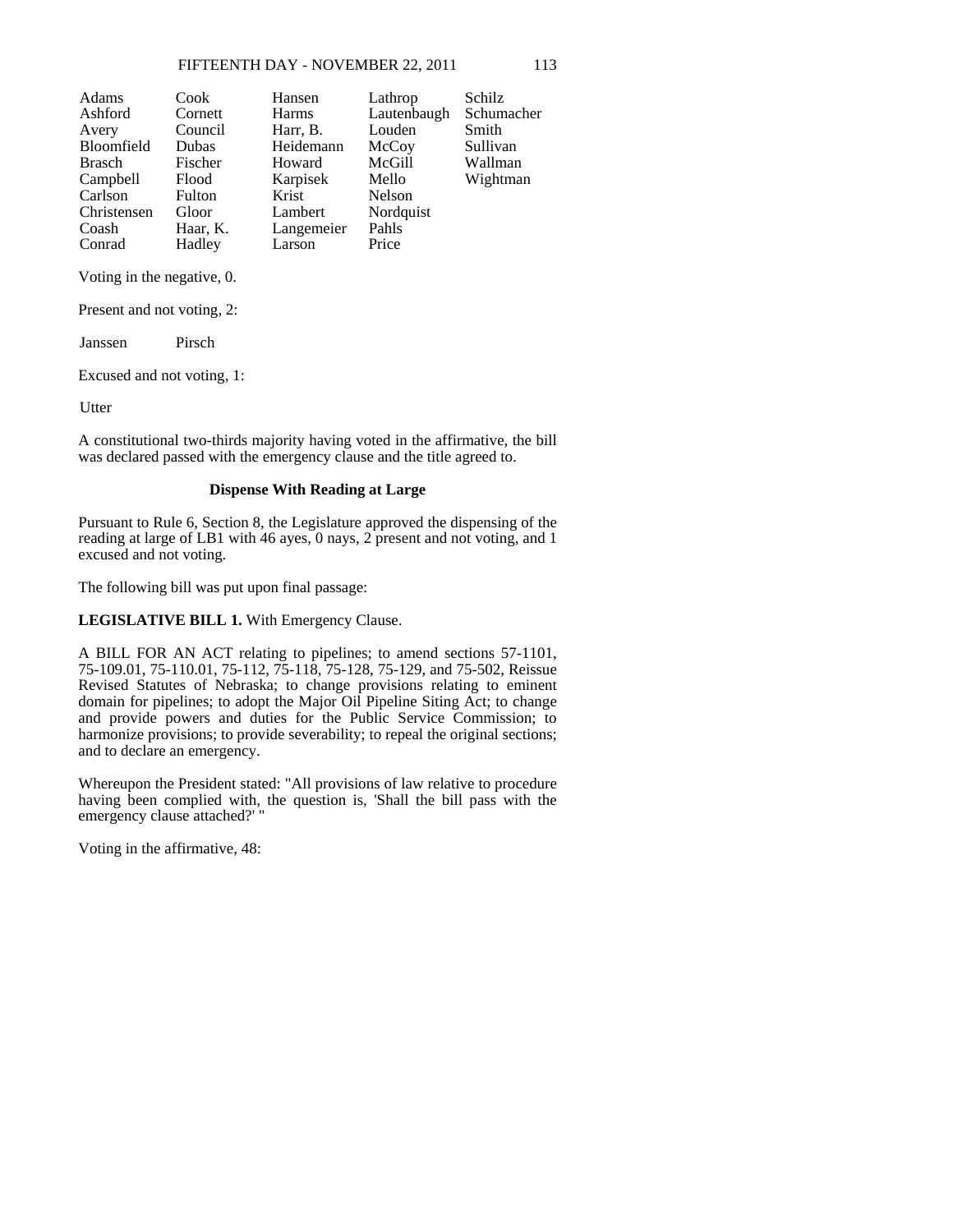# 114 LEGISLATIVE JOURNAL

| Adams         | Cook         | Hansen     | Larson      | Pirsch     |
|---------------|--------------|------------|-------------|------------|
| Ashford       | Cornett      | Harms      | Lathrop     | Price      |
| Avery         | Council      | Harr, B.   | Lautenbaugh | Schilz     |
| Bloomfield    | <b>Dubas</b> | Heidemann  | Louden      | Schumacher |
| <b>Brasch</b> | Fischer      | Howard     | McCoy       | Smith      |
| Campbell      | Flood        | Janssen    | McGill      | Sullivan   |
| Carlson       | Fulton       | Karpisek   | Mello       | Wallman    |
| Christensen   | Gloor        | Krist      | Nelson      | Wightman   |
| Coash         | Haar, K.     | Lambert    | Nordquist   |            |
| Conrad        | Hadley       | Langemeier | Pahls       |            |

Voting in the negative, 0.

Excused and not voting, 1:

**U**tter

A constitutional two-thirds majority having voted in the affirmative, the bill was declared passed with the emergency clause and the title agreed to.

The following bill was read and put upon final passage:

**LEGISLATIVE BILL 2.** With Emergency Clause.

A BILL FOR AN ACT relating to appropriations; to appropriate funds for the expenses incurred during the One Hundred Second Legislature, First Special Session, 2011; and to declare an emergency.

Whereupon the President stated: "All provisions of law relative to procedure having been complied with, the question is, 'Shall the bill pass with the emergency clause attached?' "

Voting in the affirmative, 48:

| Adams             | Cook         | Hansen       | Larson      | Pirsch     |
|-------------------|--------------|--------------|-------------|------------|
| Ashford           | Cornett      | <b>Harms</b> | Lathrop     | Price      |
| Avery             | Council      | Harr, B.     | Lautenbaugh | Schilz     |
| <b>Bloomfield</b> | <b>Dubas</b> | Heidemann    | Louden      | Schumacher |
| <b>Brasch</b>     | Fischer      | Howard       | McCoy       | Smith      |
| Campbell          | Flood        | Janssen      | McGill      | Sullivan   |
| Carlson           | Fulton       | Karpisek     | Mello       | Wallman    |
| Christensen       | Gloor        | Krist        | Nelson      | Wightman   |
| Coash             | Haar, K.     | Lambert      | Nordquist   |            |
| Conrad            | Hadley       | Langemeier   | Pahls       |            |

Voting in the negative, 0.

Excused and not voting, 1: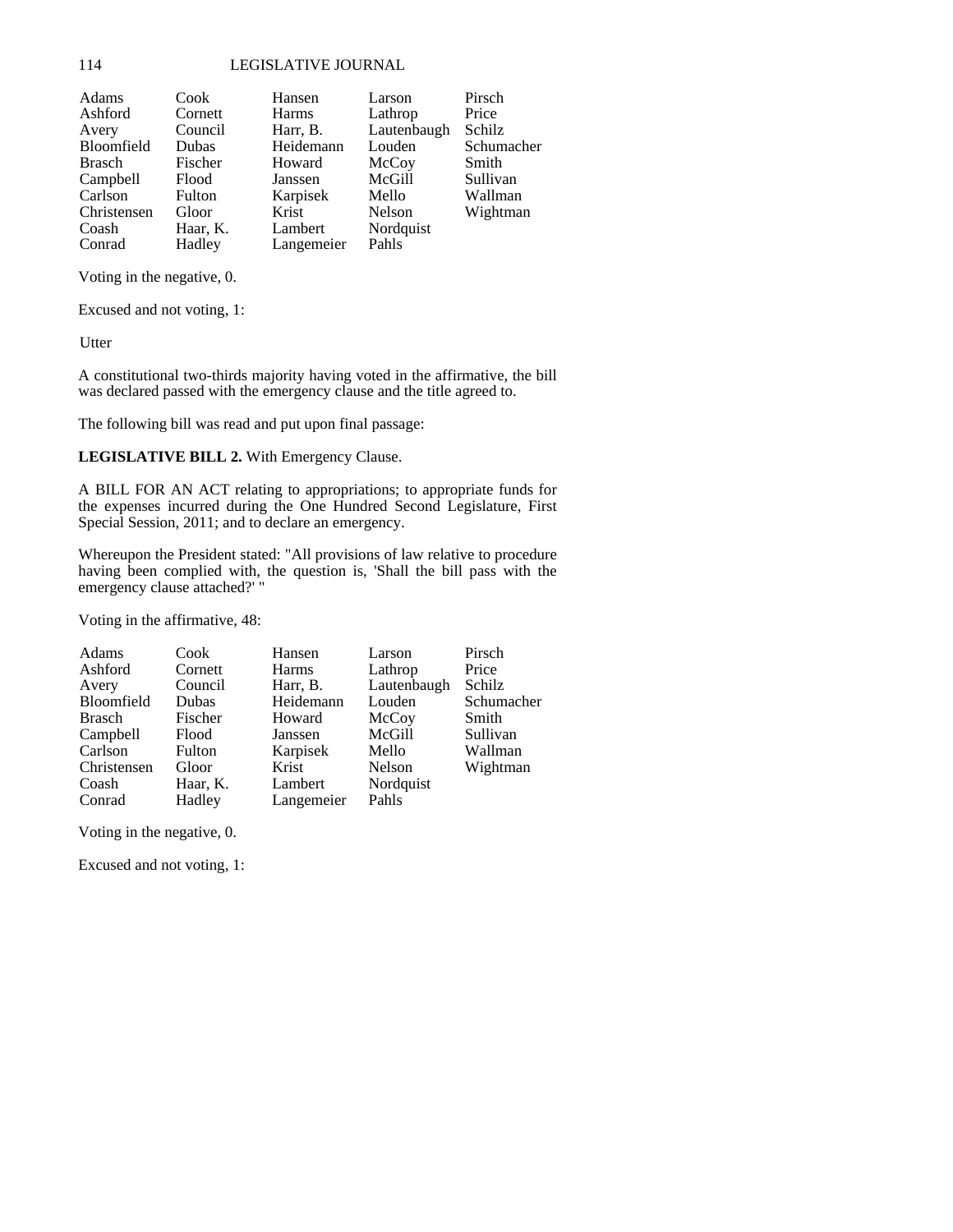**U**tter

A constitutional two-thirds majority having voted in the affirmative, the bill was declared passed with the emergency clause and the title agreed to.

# **PRESIDENT SIGNED**

While the Legislature was in session and capable of transacting business, the President signed the following: LBs 4, 4A, 1, and 2.

## **ANNOUNCEMENT**

The Chair announced December 9 is Senator Carlson's birthday.

#### **EASE**

The Legislature was at ease from 9:25 a.m. until 9:40 a.m.

#### **RESOLUTIONS**

**LEGISLATIVE RESOLUTION 24.** Read. Considered.

**LEGISLATIVE RESOLUTION 25.** Read. Considered.

**LEGISLATIVE RESOLUTION 26.** Read. Considered.

**LEGISLATIVE RESOLUTION 27.** Read. Considered.

**LEGISLATIVE RESOLUTION 28.** Read. Considered.

LEGISLATIVE RESOLUTION 29. Read. Considered.

**LEGISLATIVE RESOLUTION 30.** Read. Considered.

**LEGISLATIVE RESOLUTION 31.** Read. Considered.

**LEGISLATIVE RESOLUTION 32.** Read. Considered.

**LEGISLATIVE RESOLUTION 33.** Read. Considered.

**LEGISLATIVE RESOLUTION 34.** Read. Considered.

**LEGISLATIVE RESOLUTION 35.** Read. Considered.

LRs 24, 25, 26, 27, 28, 29, 30, 31, 32, 33, 34, and 35 were adopted with 45 ayes, 0 nays, 2 present and not voting, and 2 excused and not voting.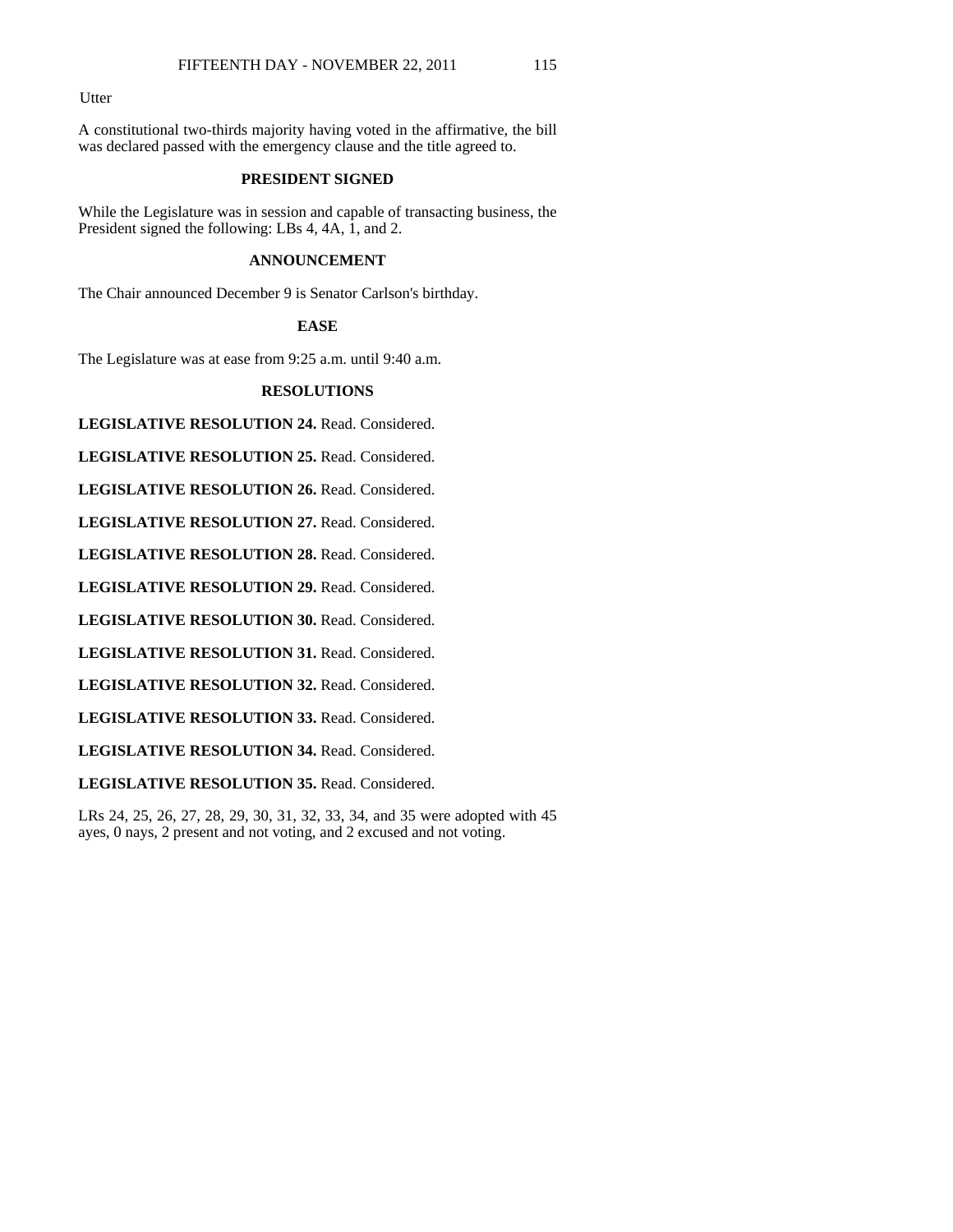#### 116 LEGISLATIVE JOURNAL

## **EXPLANATION OF VOTES**

Had I been present, I would have voted "aye" on final passage of LB1, LB2, LB4, and LB4A.

(Signed) Dennis Utter

## **PRESENTED TO THE GOVERNOR**

Presented to the Governor on November 22, 2011, at 9:27 a.m. were the following: LBs 4e, 4Ae, 1e, and 2e.

> (Signed) Jamie Kruse Clerk of the Legislature's Office

## **MESSAGE FROM THE GOVERNOR**

November 22, 2011

Patrick J. O'Donnell Clerk of the Legislature State Capitol, Room 2018 Lincoln, NE 68509

Dear Mr. O'Donnell:

 Engrossed Legislative Bills 1e, 2e, 4e, and 4Ae were received, signed, and delivered to the Secretary of State earlier today.

> Sincerely, (Signed) Dave Heineman Governor

## **SPEAKER FLOOD PRESIDING**

#### **RESOLUTIONS**

Pursuant to Rule 4, Sec. 5(b), LRs 20, 21, 22, and 23 were adopted.

#### **SPEAKER SIGNED**

While the Legislature was in session and capable of transacting business, the Speaker signed the following: LRs 20, 21, 22, and 23.

While the Legislature was in session and capable of transacting business, the Speaker signed the following: LRs 8, 12, 24, 25, 26, 27, 28, 29, 30, 31, 32, 33, 34, and 35.

## **PRESIDENT SHEEHY PRESIDING**